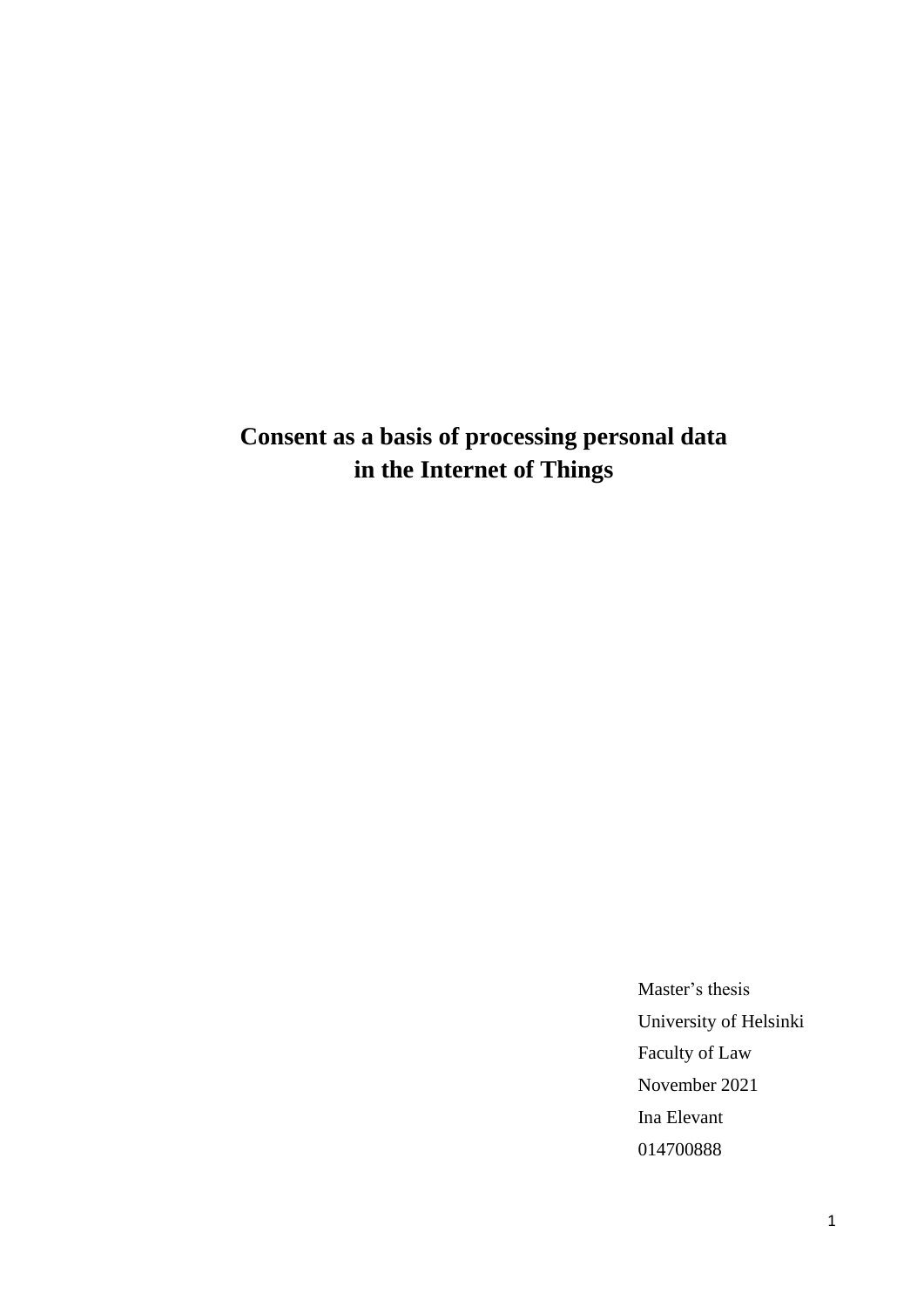## Abstract

**Faculty**: Faculty of Law

**Degree programme**: Master's degree programme in International Business Law

**Study track**: International Business Law

**Author**: Ina Elevant

**Title:** Consent as a basis of processing personal data in the Internet of Things

**Level**: Master's thesis

**Month and year**: November 2021

**Number of pages**: 62

**Keywords**: consent, IoT, GDPR, ePrivacy Directive, data protection

**Supervisor or supervisors:** Ville Pönkä

**Where deposited**:

#### **Additional information**:

#### **Abstract**:

The rise of the Internet of Things (IoT) has brought with itself an unimaginable ease to large-scale collection and sharing of personal data. Such large-scale collection and sharing are often done on the basis of data subject's consent. Consent enjoys a prominent role in the European data protection framework. Consent has, however, been criticised for not providing individuals with adequate protection in online environments. This problem will only be exacerbated with the rise of IoT as IoT extends the data collection practices of the online environments also to offline environments.

The purpose of this thesis is to explore the use of consent in the processing of personal data in the IoT. There are two research questions this thesis aims to answer: i) what are the problems and challenges related to the traditional consent based model in relation to IoT, and ii) is there an alternative way forward to user consent? This will be done through legal doctrinal methodology. However, this thesis will also take an interdisciplinary approach as it also draws from different disciplines than law such as technology, behavioural sciences and economics.

This thesis shows that, in digitalized world, consent is neither freely given nor informed; thus, challenging the notion of valid consent. These problems arise from information and power asymmetries that are present between data subjects and controllers. However, IoT also brings with itself a unique set of problems as most IoT devices lack screens and input methods making it hard for individuals to access information and provide consent. Moreover, the unobtrusive and ubiquitous nature of IoT makes data collection activities invisible making it hard to apply transparency principle. It is also predicted that the presence of IoT in public spaces leads to the diminishment of private spaces. In light of this, this thesis discusses some alternative ways forward to user consent. The first approach focuses on improving consent, while the second approach aims to shift the focus away from consent by placing accountability on controllers. While both of these alternatives have appeal, they do not come without challenges. Therefore, more research is needed in the field of IoT and data protection.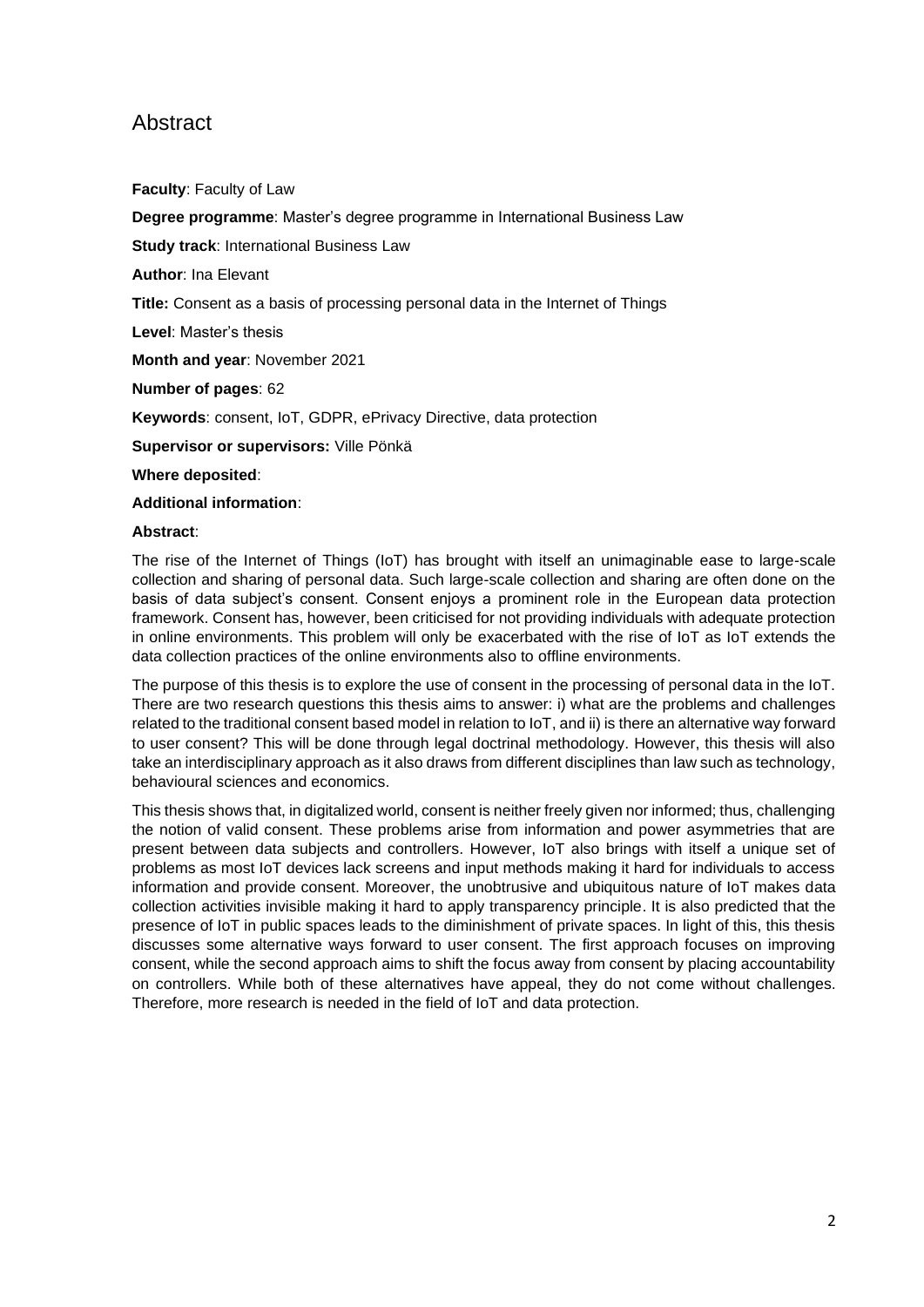## Table of Contents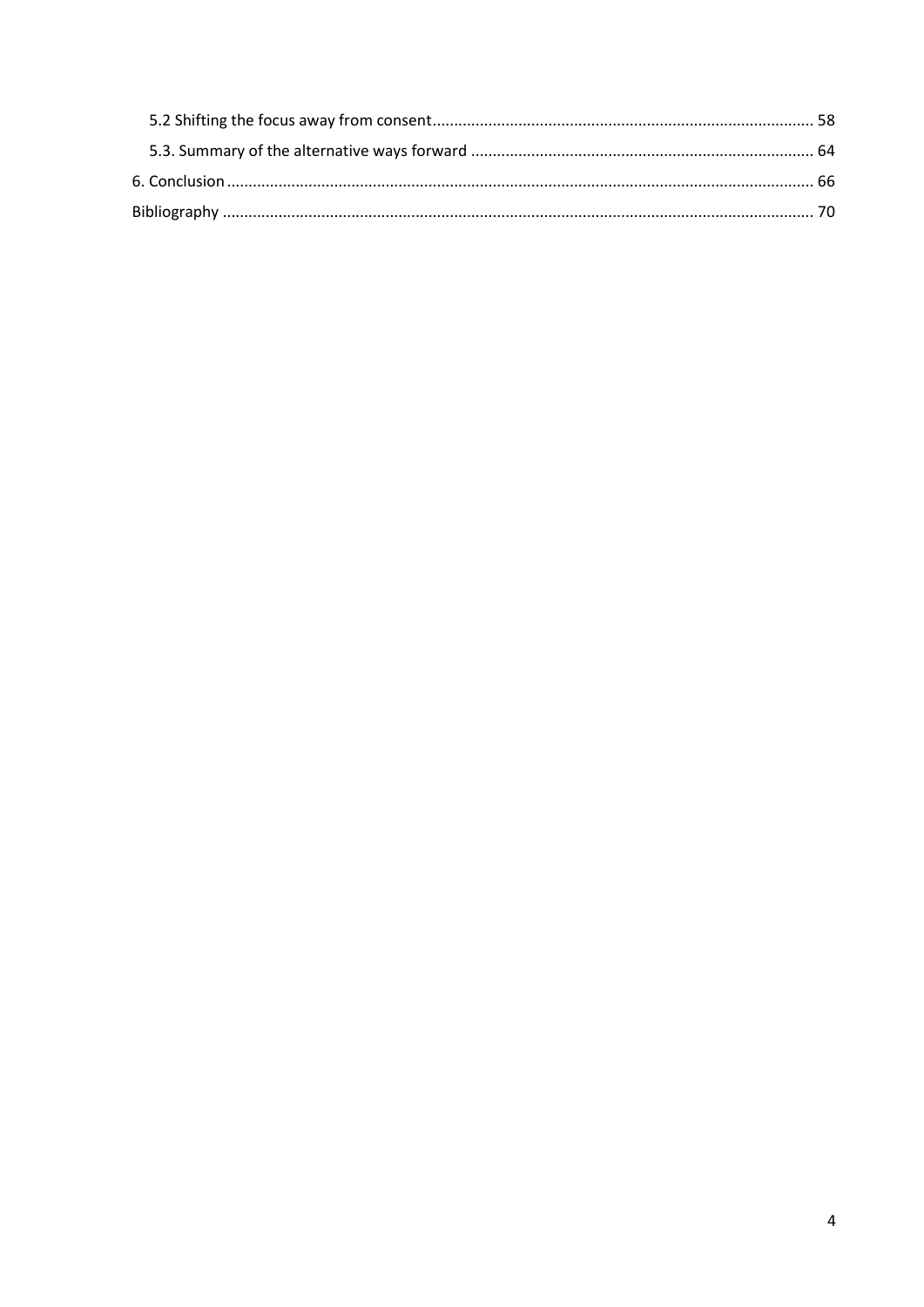## <span id="page-4-0"></span>List of abbreviations

| <b>Charter</b>                    | Charter of Fundamental Rights of the European Union                                                                                                                                                                                                                                                                                                                                                                                                                                                                                 |
|-----------------------------------|-------------------------------------------------------------------------------------------------------------------------------------------------------------------------------------------------------------------------------------------------------------------------------------------------------------------------------------------------------------------------------------------------------------------------------------------------------------------------------------------------------------------------------------|
| <b>CIPL</b>                       | Centre for Information Policy Leadership                                                                                                                                                                                                                                                                                                                                                                                                                                                                                            |
| <b>Citizen's Rights Directive</b> | Directive 2009/136/EC of the European Parliament<br>and of the Council of 25 November 2009 amending<br>Directive 2002/22/EC on universal service and users'<br>rights relating to electronic communications networks<br>and services, Directive 2002/58/EC concerning the<br>processing of personal data and the protection of<br>privacy in the electronic communications sector and<br>Regulation (EC) No 2006/2004 on cooperation<br>between national authorities responsible for the<br>enforcement of consumer protection laws |
| <b>CJEU</b>                       | Court of Justice of the European Union                                                                                                                                                                                                                                                                                                                                                                                                                                                                                              |
| <b>Data Protection Directive</b>  | Directive 95/46/EC of the European Parliament and of<br>the Council of 24 October 1995 on the protection of<br>individuals with regard to the processing of personal<br>data and on the free movement of such data                                                                                                                                                                                                                                                                                                                  |
| <b>EDPB</b>                       | <b>European Data Protection Board</b>                                                                                                                                                                                                                                                                                                                                                                                                                                                                                               |
| ePrivacy Directive                | Directive 2002/58/EC of the European Parliament and<br>of the Council of 12 July 2002 concerning the<br>processing of personal data and the protection of<br>privacy in the electronic communications sector<br>(Directive on privacy and electronic communications)                                                                                                                                                                                                                                                                |
| ePrivacy Regulation               | Proposal for a Regulation of the European Parliament<br>and of the Council concerning the respect for private<br>life and the protection of personal data in electronic<br>communications and repealing Directive 2002/58/EC<br>(Regulation<br>Electronic<br>Privacy<br>and<br>on<br>Communications) (2021) 6087/21                                                                                                                                                                                                                 |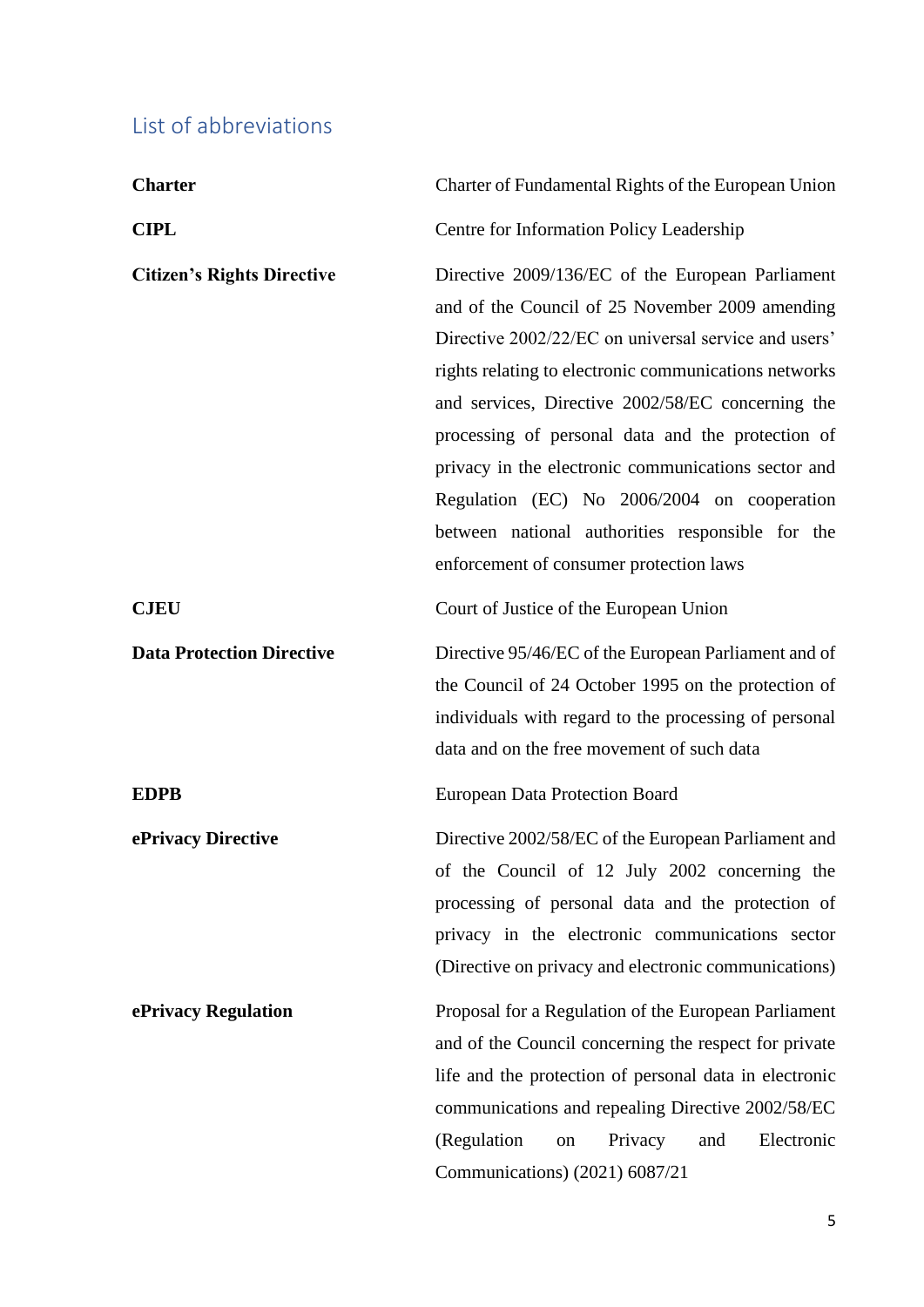| EU          | European Union                                                                                                                                                                                                                                                                                                |
|-------------|---------------------------------------------------------------------------------------------------------------------------------------------------------------------------------------------------------------------------------------------------------------------------------------------------------------|
| <b>GDPR</b> | (EU) 2016/679 of the<br>Regulation<br>European<br>Parliament and of the Council of 27 April 2016 on the<br>protection of natural persons with regard to the<br>processing of personal data and on the free movement<br>of such data, and repealing Directive 95/46/EC<br>(General Data Protection Regulation) |
| <b>IoT</b>  | Internet of Things                                                                                                                                                                                                                                                                                            |
| <b>OECD</b> | Organization for Economic Co-operation<br>and<br>Development                                                                                                                                                                                                                                                  |
| Planet49    | $C-673/17$<br><b>Bundesverband</b><br>Case<br>der<br>Verbraucherzentralen und Verbraucherverbände —<br>Verbraucherzentrale Bundesverband eV v Planet49<br><b>GmbH</b>                                                                                                                                         |
| Tele2       | Joined Cases C-203/15 and C- 698/15 Tele 2 Sverige<br>AB v Post- och telestyrelsen, and Secretary of State for<br>the Home Department v Watson                                                                                                                                                                |
| <b>TFEU</b> | Treaty on the Functioning of the European Union                                                                                                                                                                                                                                                               |
| <b>WP29</b> | <b>Article 29 Data Protection Working Party</b>                                                                                                                                                                                                                                                               |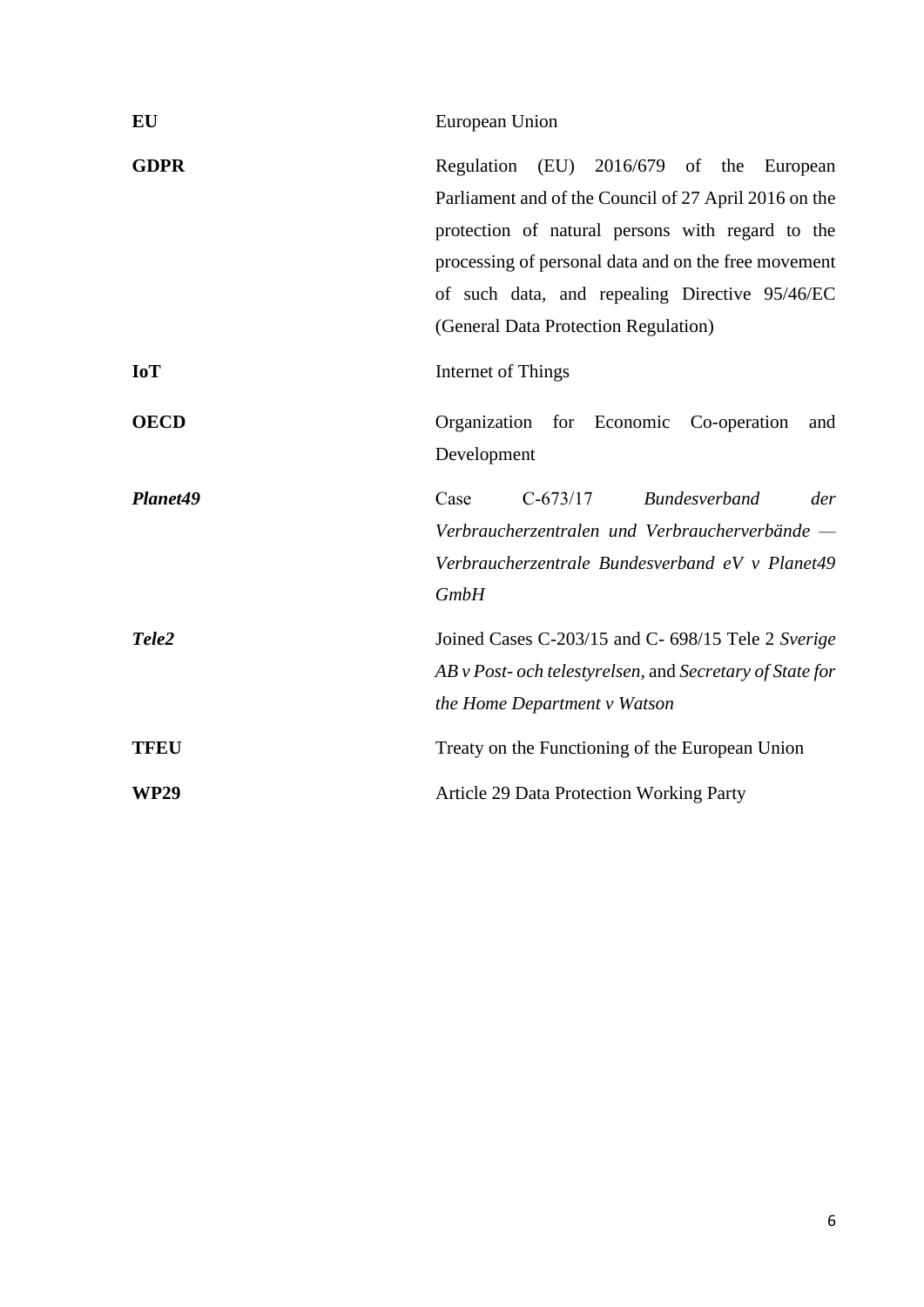## <span id="page-6-0"></span>1. Introduction

Privacy has come under fire in the last decade due to rapid technological developments and the rise of the Internet. These developments have brought with them an unimaginable ease to a large-scale collection and sharing of personal data. While in the past privacy was seen as something to be protected from the unrestrained power of the state, nowadays technology allows both state authorities and private companies to "make use of personal data on an unprecedented scale in order to pursue their activities".<sup>1</sup> This kind of "multiveillance", where individuals are tracked not just by the state but also by companies, is enabled by millions of smart devices connected to the Internet also known as the Internet of Things  $(IoT)<sup>2</sup>$ 

In the European Union (EU) the rights to privacy and protection of personal data are recognized as fundamental rights.<sup>3</sup> The Treaty on the Functioning of the European Union (TFEU), which is one of the two treaties forming the constitutional basis of the EU, also provides that everyone has the right to protection of personal data concerning them.<sup>4</sup> Although the right to privacy and data protection are two distinct fundamental rights, it is clear that privacy is a value that the right to protection of personal data aims to protect.<sup>5</sup> In the EU the fundamental right to data protection is being governed by the GDPR. The regulation aims to give natural persons "control of their own personal data".<sup>6</sup> According to Solove this kind of "privacy self-management" aims to provide people with rights that in turn provide them "with control over their personal data, and through this control people can decide for themselves how to weigh the costs and benefits of the collection, use, or disclosure of their information". 7

At the heart of privacy self-management is the concept of consent. According to the Article 29 Data Protection Working Party (WP29), now replaced by the European Data Protection Board (EDPB), "the notion of consent is traditionally linked with the idea that the data subject should

<sup>1</sup> Regulation (EU) 2016/679 of the European Parliament and of the Council of 27 April 2016 on the protection of natural persons with regard to the processing of personal data and on the free movement of such data, and repealing Directive 95/46/EC (General Data Protection Regulation) [2016] OJ L 119, ("GDPR"), Recital 6. <sup>2</sup> Jenna Lindqvist, 'Personal Data Protection on the Internet of Things an EU Perspective' (Doctoral dissertation,

University of Helsinki, 2018) 1 < https://helda.helsinki.fi/handle/10138/263707> accessed 1 August 2021.

<sup>&</sup>lt;sup>3</sup> Article 7 and 8(1) of the Charter of Fundamental Rights of the European Union [2012] OJ C 326 ("the Charter") <sup>4</sup> Article 16 (1) of the Consolidated version of the Treaty on the Functioning of the European Union [2012] OJ C 326/47.

<sup>5</sup> Yvonne McDermott, 'Conceptualising the right to data protection in an era of Big Data' (2017) 4(1) Big Data & Society, 2 < https://journals.sagepub.com/doi/pdf/10.1177/2053951716686994> accessed 1 August 2021. <sup>6</sup> Recital 7 of the GDPR

<sup>7</sup> Daniel J. Solove, 'Introduction: Privacy Self-Management and the Consent Dilemma' (2013) 126 Harvard Law Review 1879, 1880.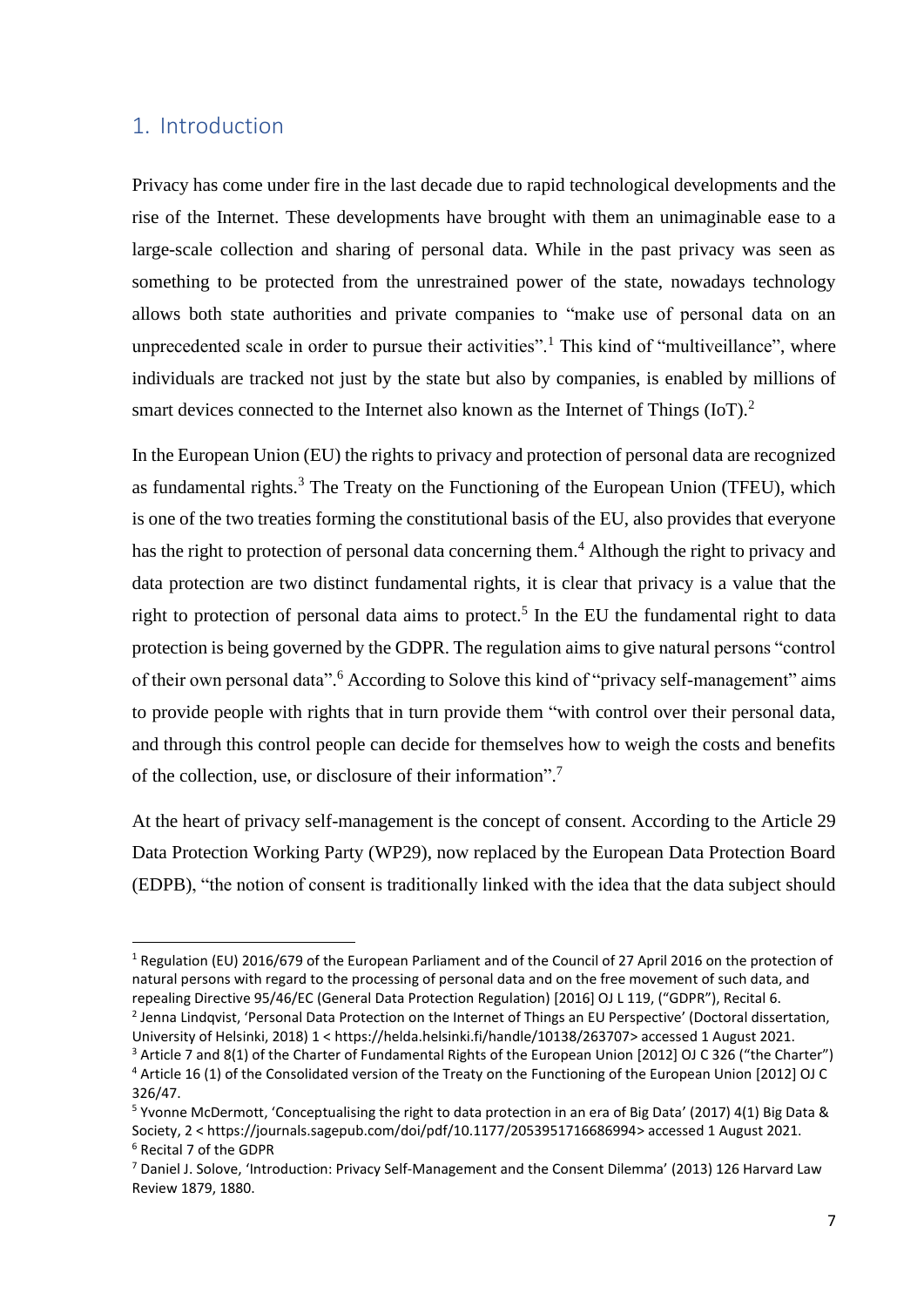be in control of the use that is being made of his data".<sup>8</sup> Consent has been emphasized, for instance, in the Charter according to which personal data must be processed "on the basis of consent or some other legitimate basis laid down by law".<sup>9</sup> In other words, the Charter sees consent as a key aspect of the fundamental right of protection of natural persons in relation to the processing of personal data. <sup>10</sup> That prominent position of consent is also evident in the GDPR.<sup>11</sup> Significantly, consent is one of six legal bases under Article  $6(1)$  of the GDPR that make processing of personal data lawful. Consent is also present in the ePrivacy Directive<sup>12</sup>, which complements the current EU data protection regime by setting specific privacy rights on electronic communications. According to the ePrivacy directive consent is a prerequisite before information can be stored and accessed in devices.<sup>13</sup>

According to WP29 individual's consent has "always been a key notion in data protection".<sup>14</sup> Although consent is only one of six lawful basis of processing personal data in the GDPR, the others being performance of a contract<sup>15</sup>, legal obligation<sup>16</sup>, vital interest<sup>17</sup>, public task<sup>18</sup> and legitimate interest<sup>19</sup>, its widespread use seems to imply that it is the most commonly used basis for processing personal data. This seems to be the case especially in the online world, where notice and consent has become the dominant model for lawfully processing personal data.<sup>20</sup> However, consent should be only a lawful basis of processing when "data subject is offered control and is offered a genuine choice with regard to accepting or declining the terms offered or declining them without detriment".<sup>21</sup> In light of this, the use of consent as a basis for processing personal data has faced a lot of criticism. One of the main critiques being that

<sup>8</sup> WP29, 'Opinion 15/2011 on the definition of consent' (WP187, 13 July 2011) 8.

<sup>9</sup> Article 8(2) of the Charter

 $10$  WP29, 'Opinion 15/2011 on the definition of consent' (n 8) 5.

<sup>&</sup>lt;sup>11</sup> See for example Recitals 7 and 75 of the GDPR that emphasize the need for control of personal data.

<sup>&</sup>lt;sup>12</sup> Directive 2002/58/EC of the European Parliament and of the Council of 12 July 2002 concerning the

processing of personal data and the protection of privacy in the electronic communications sector (Directive on privacy and electronic communications) [2002] OJ L 201/37 ("ePrivacy Directive").

<sup>&</sup>lt;sup>13</sup> Article 5(3) of the ePrivacy Directive

<sup>14</sup> WP29, 'Opinion 15/2011 on the definition of consent' (n 8) 3.

 $15$  Art.  $6(1)(b)$  of the GDPR

 $16$  Art.  $6(1)(c)$  of the GDPR

 $17$  Art.  $6(1)(d)$  of the GDPR

 $18$  Art. 6(1)(e) of the GDPR

 $19$  Art. 6(1)(f) of the GDPR

<sup>&</sup>lt;sup>20</sup> Midas Nouwens et al., 'Dark Partterns after the GDPR: Scraping Consent Pop-ups and Demonstrating their Influence' (2020) Conference on Human Factors in Computing Systems, 2. <

https://arxiv.org/pdf/2001.02479.pdf> accessed 8 August 2021.

 $21$  EDPB, 'Guidelines 05/2020 on consent under Regulation 2016/679' (4 May 2020) 5.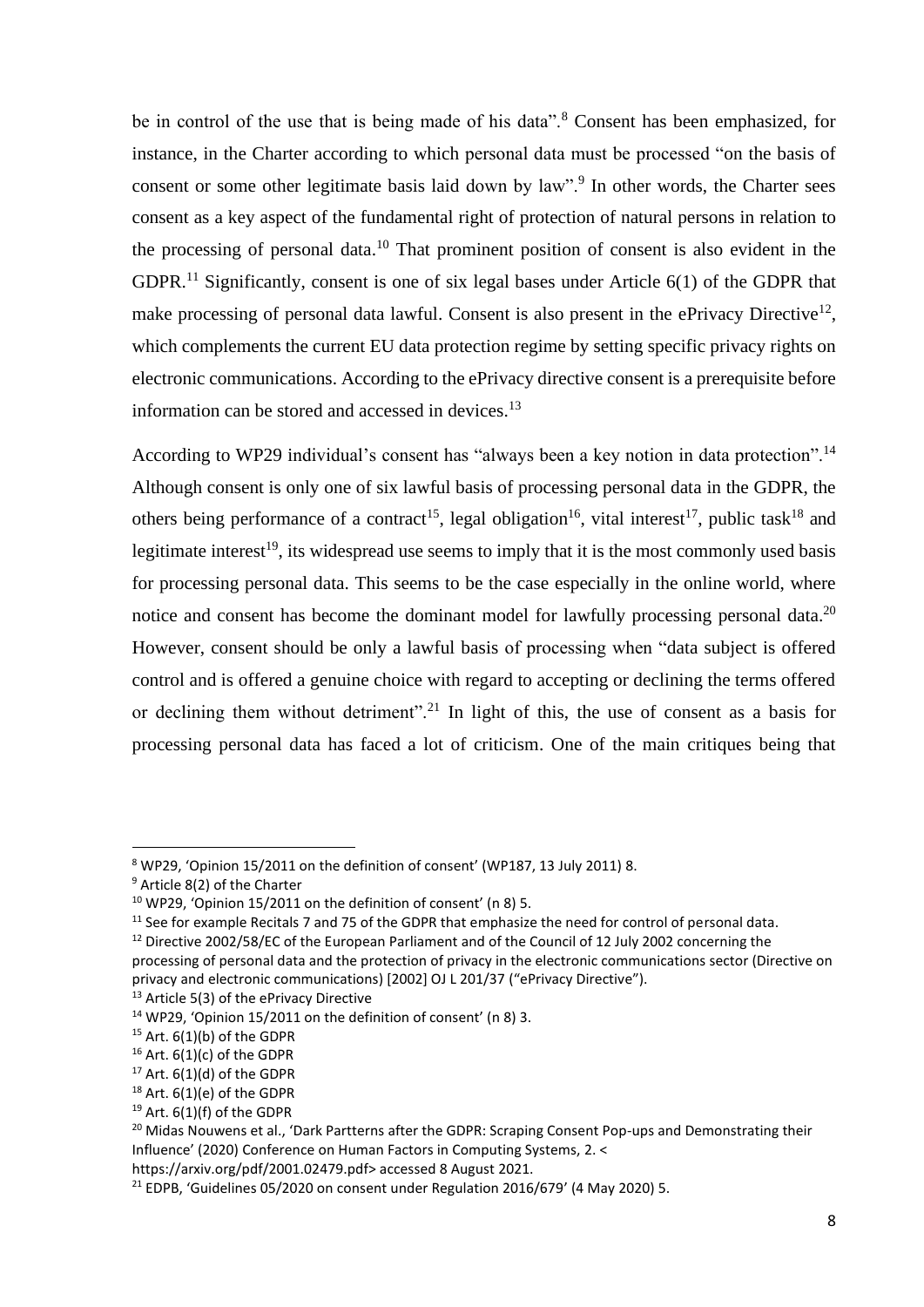consent does not provide an adequate protection for personal data in online environments.<sup>22</sup> IoT will extend the data collection practices of the online environments to the offline environments.<sup>23</sup> Therefore, it is likely that any existing problems will only exacerbate with the rise of IoT as more and more devices will become connected to the Internet. This increase in Internet connected devices means that more personal data is being collected thus complicating privacy self-management.

### <span id="page-8-0"></span>1.1 Research questions and structure

The purpose of this thesis is to explore the use of consent in the processing of personal data in IoT. This thesis seeks to answer the following questions:

- i) *What are the problems and challenges related to the traditional consent based model in relation to IoT?*
- ii) Is *there an alternative way forward to user consent?*

The focus of this thesis will be EU law, specifically the GDPR and ePrivacy Directive. This thesis will also take a brief look of the proposed regulation concerning respect for private life and the protection of personal data in electronic communications<sup>24</sup> that is set to replace the ePrivacy Directive, as the proposed ePrivacy Regulation will cover IoT and alike technologies. Furthermore, as this thesis focuses on processing of personal data, it is logical to choose consumer IoT as the scope of the evaluation. Consumer IoT such as wearable technology, smart vehicles and home automation devices are directly interfaced to individuals. Moreover, consumer IoT devices are intended to monitor individuals' activities, behavior and even health.<sup>25</sup> This thesis will also briefly touch upon IoT in public spaces as IoT extends beyond the classic notion of private spaces.<sup>26</sup>

 $22$  See for example Bert-Jaap Koops, 'The Trouble with European Data Protection Law' (2014) 4(4) International Data Privacy Law 250, 251.

<sup>&</sup>lt;sup>23</sup> Gilad Rosner and Erin Kenneally, 'Clearly Opaque: Privacy Risks of the Internet of Things' (2018) IoT Privacy Forum, 2 < https://www.iotprivacyforum.org/wp-content/uploads/2018/06/Clearly-Opaque-Privacy-Risks-ofthe-Internet-of-Things.pdf?d8bd54&d8bd54 > accessed 15 October 2021.

<sup>&</sup>lt;sup>24</sup> Council of the European Union, Proposal for a Regulation of the European Parliament and of the Council concerning the respect for private life and the protection of personal data in electronic communications and repealing Directive 2002/58/EC (Regulation on Privacy and Electronic Communications) (2021) 6087/21 ("ePrivacy Regulation").

<sup>&</sup>lt;sup>25</sup> Gilad Rosner and Erin Kenneally, 'Privacy and the Internet of Things. Emerging Frameworks for Policy and Design' (2018) Center for Long-Term Cybersecurity, 7 [<https://ssrn.com/abstract=3320670>](https://ssrn.com/abstract=3320670) accessed 30 September 2021.

<sup>26</sup> Ibid, 6-8.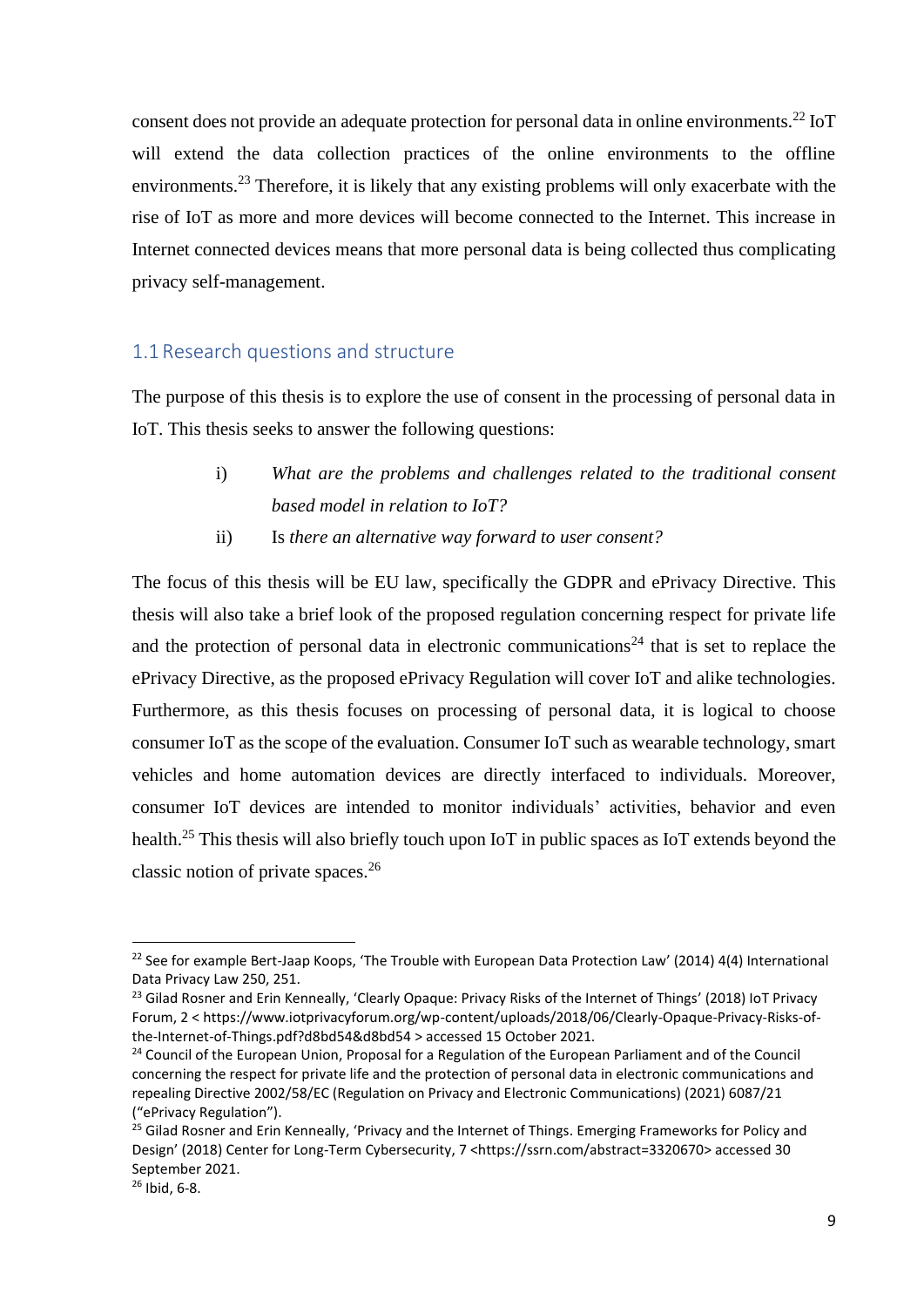The structure of this thesis will be as follows. Following this introductory chapter, the second chapter aims to provide an overview of IoT. Chapter 2 will also describe EU's data protection framework applicable to consumer IoT that is the GDPR and ePrivacy Directive. In addition, the chapter will briefly describe the proposed ePrivacy Regulation.

Chapter 3 introduces the concept of consent as defined in the GDPR. The chapter will also look of the notion of consent in the ePrivacy Directive. The chapter will then move on to discuss the elements of valid consent. In order for consent to be valid it should be freely given, specific, informed and unambiguous. These elements will be analyzed in detail in subchapter 3.3. Moreover, the chapter will explore the requirement of explicit consent. The remaining part will introduce additional conditions for obtaining valid consent.

The fourth chapter explores the problems and challenges related to consent in the processing of personal data in relation to IoT. Chapter 4 will start by introducing the rationale behind the use of consent in the European data protection framework. Then the chapter will move on to discuss the problems of consent and the unique set of challenges IoT brings to the consent-based model.

As chapter four aims to show that the consent-based model is failing to provide adequate protection to data subjects in digital environments, chapter 5 logically asks is there an alternative to user consent. Two alternative ways forward are discussed: improving consent or shifting the focus away from consent.

Lastly, chapter 6 will summarize what has been concluded in the previous chapters and provides an overall conclusion to this thesis.

## <span id="page-9-0"></span>1.2Methodology

Before moving forward to the analysis, this section will describe the methodology used in this thesis. As the main aim of this thesis is to analyze and evaluate the use of consent in the processing of personal data in relation to IoT, a close look will be taken at the GDPR and the ePrivacy Directive. Thus, the legal doctrinal methodology will be employed.

Legal doctrinal methodology or "black letter" methodology "aims to give a systematic exposition of the principles, rules and concepts governing a particular legal field or institution and analyses the relationship between these principles, rules and concepts with a view to solving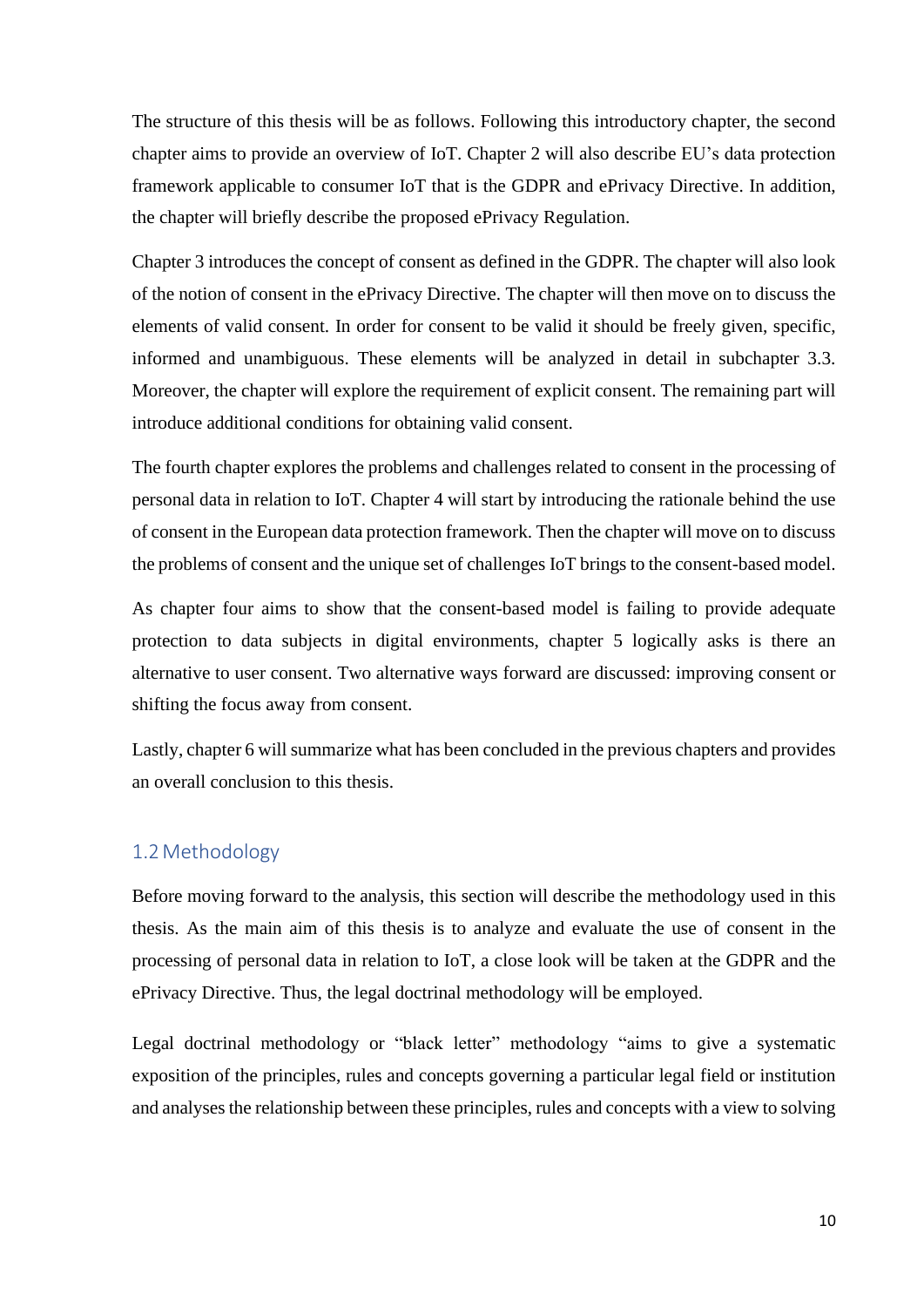unclarities and gaps in the existing law".<sup>27</sup> The legal doctrinal methodology thus focuses on primary sources of law, namely legislation and case law, and to some extent authoritative materials such as secondary sources of law e.g. legal literature and commentaries.<sup>28</sup> In other words, the legal doctrinal methodology mandates the author to locate the relevant statutory provisions and other authoritative materials that are relevant to the field of enquiry.<sup>29</sup>

This thesis places much weight on the opinions and reports of the WP29 and EDPB. The EDPB has been established by Article 68 of the GDPR. It is an independent advisory board on data protection consisting of the representatives of national supervisory authorities and the European Data Protection Supervisor. Although EDPB's (and its predecessors WP29's) opinions are not legally binding, they are considered authoritative in the field of data protection law.<sup>30</sup> Due to this particular nature of the EDPB (and its predecessor), and the fact that as of yet there is not much case law available on data protection<sup>31</sup>, this thesis considers their opinions and reports to hold persuasive authority. Moreover, this thesis makes use of legal literature and academic debate surrounding the use of consent and IoT.

In order to answer the research questions, the doctrinal research undertaken in this thesis also takes a reformist approach. While pure doctrinal research analyses existing rules and the relationship between these rules, a reformist approach evaluates the adequacy of these existing rules and recommends changes to any rules found wanting.<sup>32</sup> Although reform-oriented research has been described by many as a separate methodology, "most 'good' quality doctrinal research goes well beyond description, analysis, and critique, and invariably suggests ways the law could be amended or the philosophy, processes or administration of the law could be improved".<sup>33</sup> Thus, this thesis considers the reformist approach undertaken as a support tool of the doctrinal legal research.

 $27$  Jan M. Smits, 'What is legal doctrine? On the aims and methods of legal-dogmatic research' (2015) Maastricht European Private Law Institute Working Paper No. 2015/06, 5 <

https://papers.ssrn.com/sol3/papers.cfm?abstract\_id=2644088 > accessed 8 August 2021. <sup>28</sup> Ibid, 14-15.

<sup>&</sup>lt;sup>29</sup> See Ibid (n 27) 12-16; Marnix Vincent Roderick Snel, 'Source-usage within doctrinal legal inquiry: choices, problems, and challenges' (2014) Law and Method <

http://www.lawandmethod.nl/tijdschrift/lawandmethod/2014/06/RENM-D-13-00003/fullscreen> accessed 8 August 2021.

<sup>30</sup> Manon Oostveen, *Protecting Individuals Against the Negative Impact of Big Data. Potential and Limitations of the Privacy and Data Protection Law* (Kluwer Law International, 2018) ch. 4.  $31$  Ibid.

<sup>&</sup>lt;sup>32</sup> Terry Hutchinson, 'The Doctrinal Method: Incorporating Interdisciplinary Methods in Reforming the Law' (2015) 8(3) Erasmus Law Review 130, 132.

 $33$  Ibid.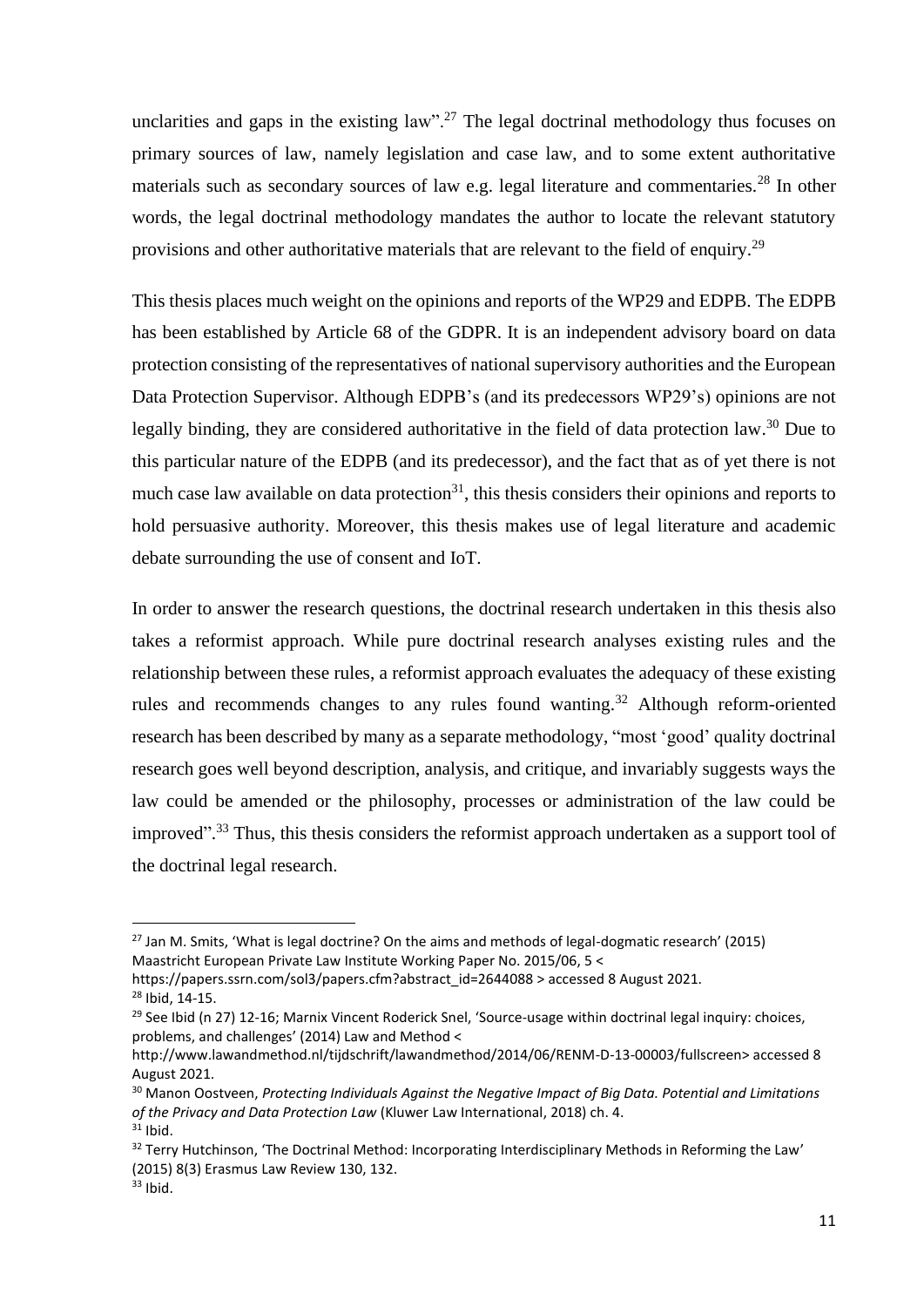IoT is very technical in nature. Moreover, law does not operate in a vacuum. Therefore, this thesis will also draw from different disciplines than law such as technology, behavioral sciences and economics. By doing this the analysis takes steps away from doctrinal legal methodology towards interdisciplinary one. This kind of interdisciplinary approach allows this thesis to get a wider and more informed understanding of the social context and technology to which the field of enquiry relates.<sup>34</sup> Interdisciplinary research, however, requires a balancing act as it is important that the focus of this thesis will not be shifted too much away from law. That is to say, it is important that this thesis provides a general description of IoT, without, however, going into too much technical details and specifications.

<sup>34</sup> See Paul Chynoweth, 'Legal research' in Andrew Knight and Les Ruddock (eds.), *Advanced research Methods in the Built Environment* (Blackwell Publishing, 2008) 30.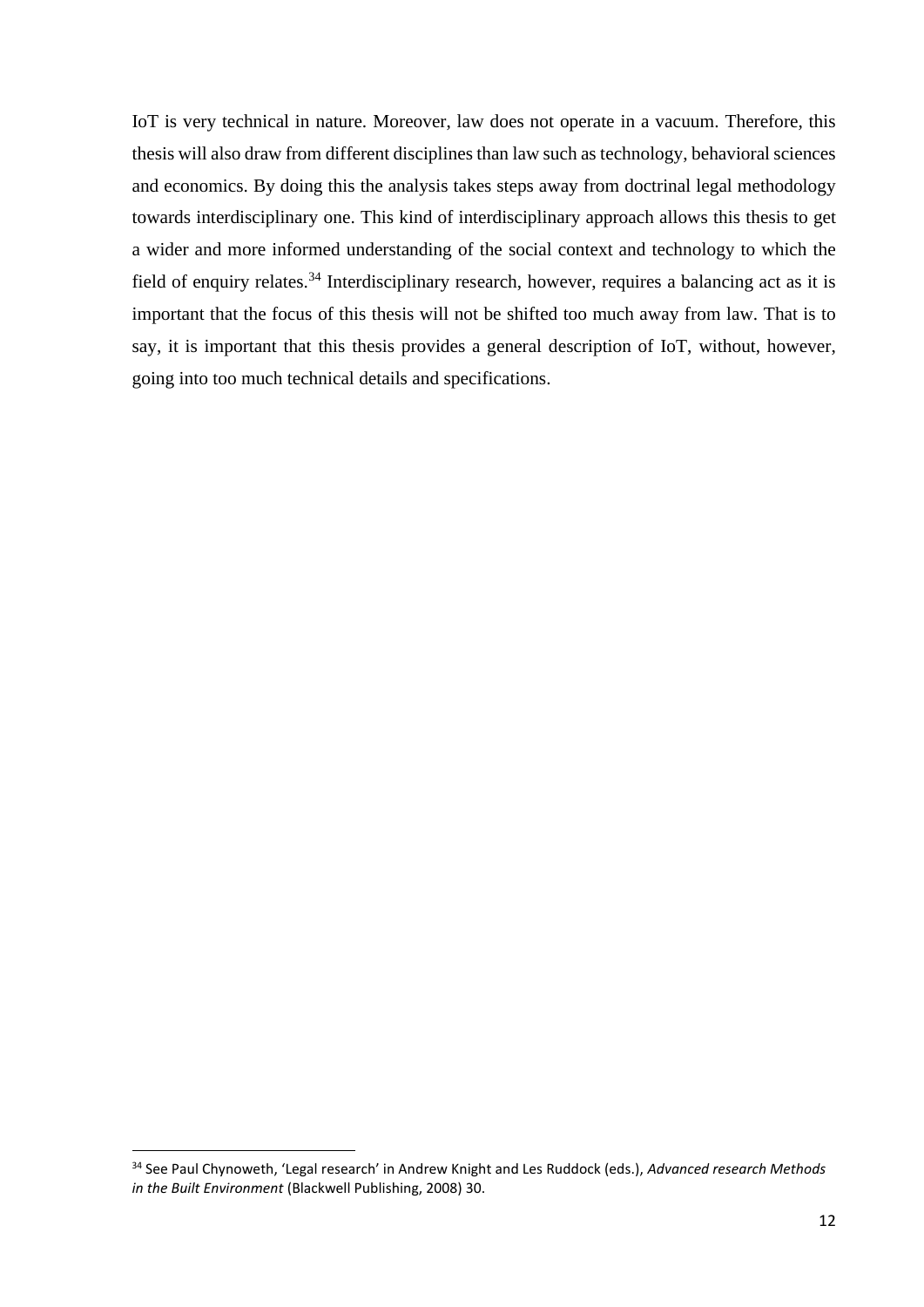<span id="page-12-0"></span>2. IoT

## <span id="page-12-1"></span>2.1 Defining IoT

IoT is a complex subject as it is based on several different technologies and disciplines. Consequently, IoT has been defined in a number of different ways. According to WP29 IoT refers to:

"an infrastructure in which billions of sensors embedded in common, everyday devices – "things" as such, or things linked to other objects or individuals – are designed to record, process, store and transfer data and, as they are associated with unique identifiers, interact with other devices or systems using networking capabilities".<sup>35</sup>

The European Parliament, in turn, has defined IoT as:

"a distributed network connecting physical objects that are capable of sensing or acting on their environment and able to communicate with each other, other machines and computers".<sup>36</sup>

And lastly, the European Commission describes IoT as follows:

"The IoT is the next step towards digitalization where all objects and people can be interconnected through communication networks, in and across private, public and industrial spaces, and report about their status and/or about the status of the surrounding environment".<sup>37</sup>

What is common with these descriptions is the existence of objects that communicate with each other and are connected to the Internet. Such smart devices or sensors come in all shapes and sizes. Over the last years we have seen a rise of smart mobile devices, smart fridges, cars and TVs, as well as smart meters measuring the domestic consumption of water and energy and wearable devices such as smart watches. In other words, the Internet has moved away from just our computer screens to everyday objects in the domestic and consumer world.<sup>38</sup> However, IoT

<sup>&</sup>lt;sup>35</sup> WP29, 'Opinion 8/2014 on the Recent Developments on the Internet of Things' (WP 223, 16 September 2014) 4.

<sup>&</sup>lt;sup>36</sup> European Parliament, 'The Internet of Things: Opportunities and challenges', (Briefing) (May 2015), 1 <https://www.europarl.europa.eu/RegData/etudes/BRIE/2015/557012/EPRS\_BRI(2015)557012\_EN.pdf> accessed 9 August 2021.

<sup>&</sup>lt;sup>37</sup> European Commission, 'Advancing the Internet of Things in Europe' SWD(2016) 110 final, 5.

<sup>38</sup> Lilian Edwards, 'Data Protection and e-Privacy: From Spam and Cookies to Big Data, Machine Learning and Profiling' in Lilian Edwards (ed.) *Law, Policy and the Internet* (Hart Publishing, 2019) 148.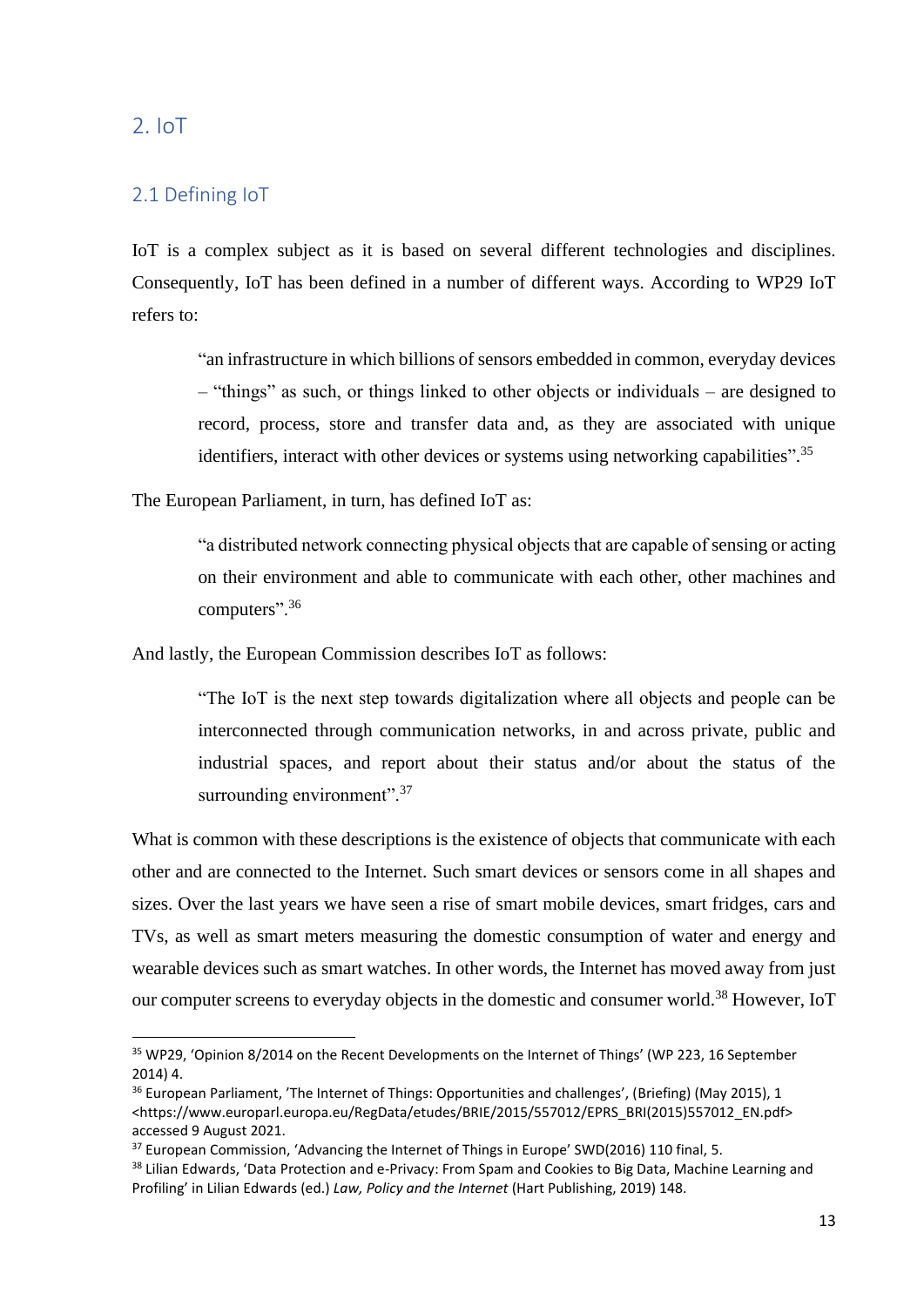should not be seen as an extension of Internet, but rather "a number of independent systems that operate with their own infrastructures (and partly rely on existing Internet infrastructures)".<sup>39</sup> The spread of IoT into domestic and human environments has also given a rise to specific terms such as "smart homes" referring to IoT being applied to the management of houses and "smart cities" where IoT is used to optimize and improve the efficiency of city infrastructure and resources. 40

### <span id="page-13-0"></span>2.2 IoT and data

The network of Internet connected "things" has long surpassed the number or people.<sup>41</sup> It has been estimated that by 2025 there would be 30.9 billion IoT connected devices.<sup>42</sup> In the consumer sector it is expected that the smart home revenue in Europe will grow from 17 billion to 38.1 billion euros between 2020 and 2025, while the worldwide consumer IoT products and services revenue is expected to grow from 105.7 billion in 2019 to 404.6 billion euros in 2030.<sup>43</sup>

As the number of these smart "things" grow, so will the volume of data generated by them as these devices are "characterized by a high degree of autonomous data capture, event transfer, network connectivity and interoperability".<sup>44</sup> This exponential growth in the availability of data as well as its automated use is often referred as Big Data.<sup>45</sup> These large amounts of data are then collected, further combined and processed enabling, for example, businesses and governments to gain an insight on "how individuals live, work, travel, study, eat, or sleep, and how and what they consume".<sup>46</sup> Moreover, it has been shown that IoT devices such as smart phone sensors can show "user's mood; stress levels; personality type; bipolar disorder;

<sup>39</sup> European Commission, 'Internet of Things – An action plan for Europe' COM(2009) 278 final, 2.

<sup>40</sup> European Parliament (n 36).

<sup>41</sup> Lilian Edwards, 'Data Protection and e-Privacy: From Spam and Cookies to Big Data, Machine Learning and Profiling' (n 38) 148.

<sup>42</sup> Statista, Internet of Things (IoT) and non-IoT active device connections worldwide from 2010 to 2025 < https://www.statista.com/statistics/1101442/iot-number-of-connected-devices-worldwide/> accessed 9 August 2021.

<sup>43</sup> European Commission, 'Preliminary report – Sector Inquiry into Consumer Internet of Things' SWD(2021) 144 final, 6.

<sup>44</sup> CASAGRAS, 'RFID and the Inclusive Model for the Internet of Things' (2009) CASAGRAS EU Framework Project, Final Report, 10

<sup>&</sup>lt;www.rfidglobal.eu%20CASAGRAS%20IoT%20Final%20Report%20low%20resolution.pdf> accessed 2 April 2020.

<sup>45</sup> Gloria Gonzalez Fuster and Amandine Scherrer, 'Big Data and Smart Devices and Their Impact on Privacy' (2015) Study for the LIBE Committee (European Parliament), 7 <https://op.europa.eu/en/publication-detail/- /publication/65d436ef-7273-11e5-9317-01aa75ed71a1> accessed 9 August 2021. <sup>46</sup> Ibid, 8.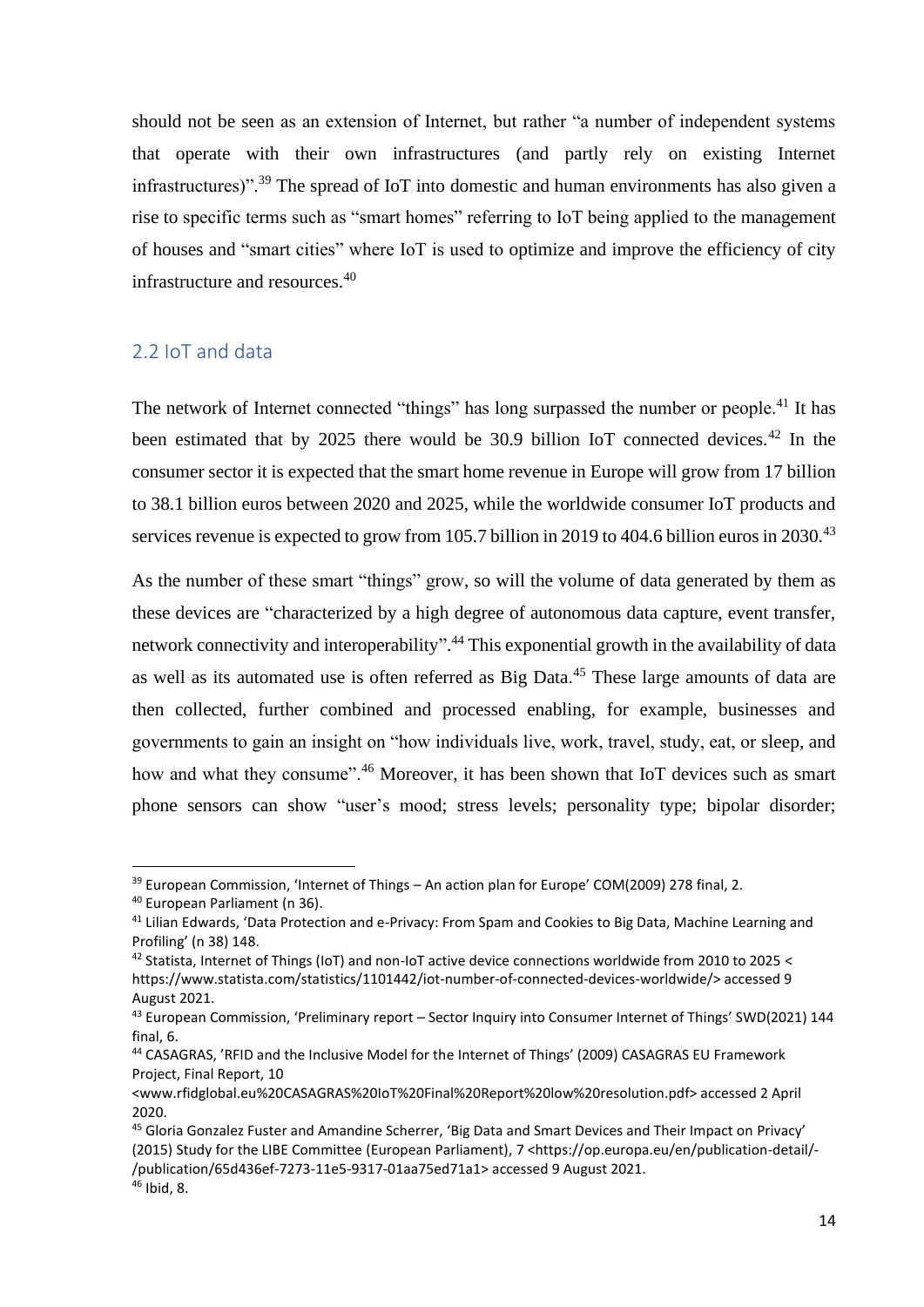demographic (e.g. gender, marital status, job status, age); smoking habits; overall well-being, progression of Parkinson's disease, sleep patterns, happiness, levels of exercise; and types of physical exercise and movement".<sup>47</sup> Such information is expected to bring many benefits to businesses, consumer and governments alike.<sup>48</sup> These benefits may materialize for example through better healthcare, improved products, increased efficiency, cost savings, reduced consumption of resources and energy and through other solutions addressing societal challenges.<sup>49</sup> However, the collection, transmission, analyses, storage and sharing of data also raises a significant number of privacy and personal data concerns.<sup>50</sup>

#### <span id="page-14-0"></span>2.3 Regulating processing of data in the IoT

#### <span id="page-14-1"></span>2.3.1 The GDPR

The GDPR regulates the processing of personal data. Unless operating in an industrial environment, the data collected by IoT devices will most likely qualify as personal data in the sense of the GDPR.<sup>51</sup> According to Article  $4(1)$  of the GDPR personal data means:

"any information relating to an identified or identifiable natural person ("data subject"); an identifiable natural person is one who can be identified, directly or indirectly, in particular by reference to an identifier such as a name, an identification number, location data, an online identifier or to one or more factors specific to the physical, physiological, genetic, mental, economic, cultural or social identity of that natural person".

Furthermore, information about a device can qualify as personal data if it relates to an individual. The GDPR makes it clear that natural persons may be identified with online identifiers, such as IP addresses and RFIG tags, which are provided by smart devices and

<sup>47</sup> Scott R. Peppet, 'Regulating the Internet of Things: First Steps Towards Managing Discrimination, Privacy, Security & Consent' (2014) 93 Texas Law Review 85, 116.

<sup>48</sup> See European Parliament (n 36) 3-4.

<sup>&</sup>lt;sup>49</sup> European Commission, 'Digitising European Industry Reaping the full benefits of a Digital Single Market SWD(2016) 110 final, 8.

<sup>&</sup>lt;sup>50</sup> See Federal Trade Commission Staff Report, 'Privacy & Security in a Connected World (January 2015), ii <https://www.ftc.gov/system/files/documents/reports/federal-trade-commission-staff-report-november-2013-workshop-entitled-internet-things-privacy/150127iotrpt.pdf> accessed 28 August 2021.

<sup>51</sup> Article 29 Data Protection Working Party, 'Opinion 8/2014 on the Recent Developments on the Internet of Things' (n 35) 4.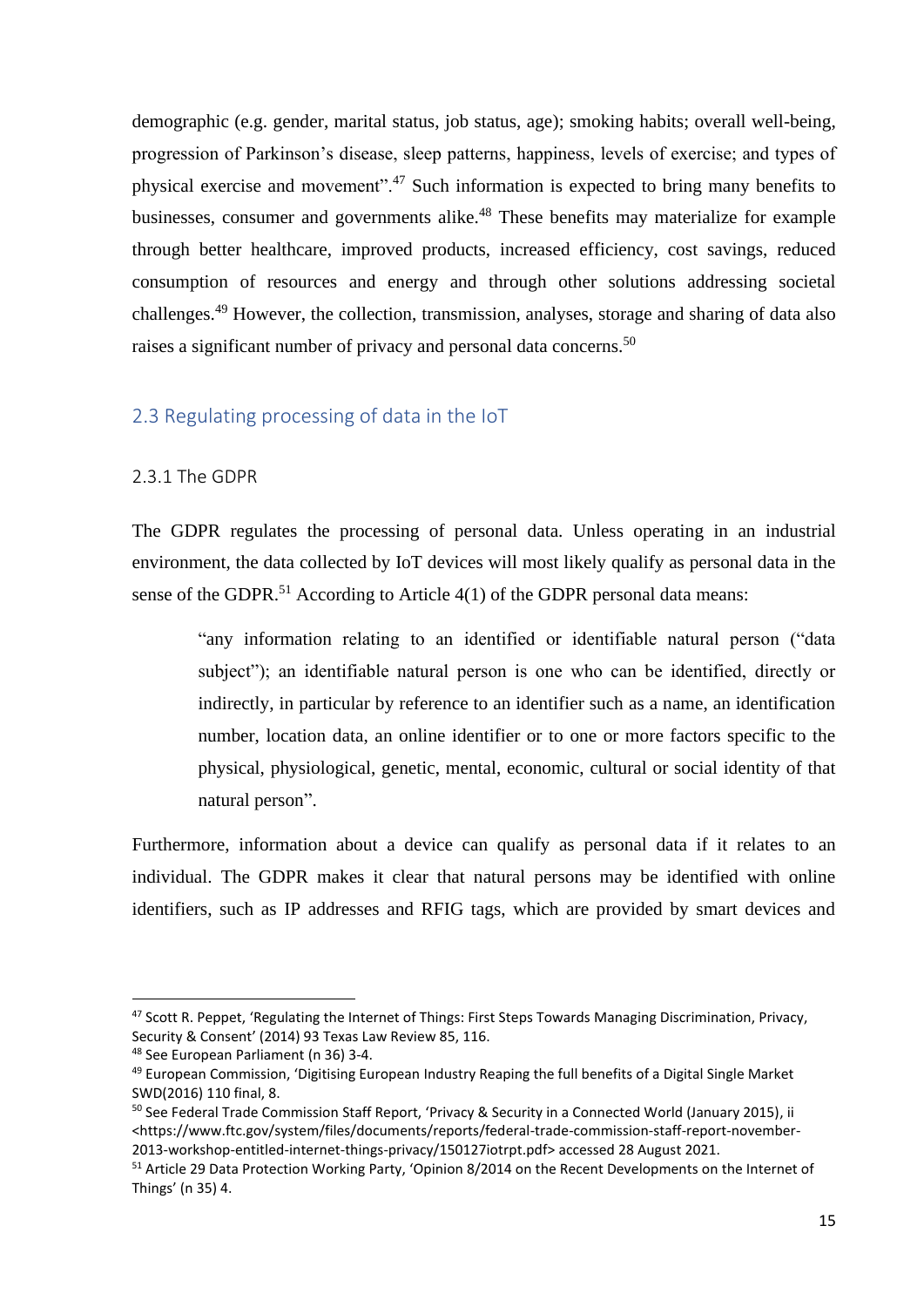applications.<sup>52</sup> These online identifiers enable identification when leaving traces; especially when combined with other information received by servers or other devices.<sup>53</sup>

In other words, "personal data" may include data, which has no or very little direct connection to a particular person.<sup>54</sup> However, when that data is combined with other data, that data can become "personal". This idea of personal data being formed from multiple pieces of data is especially relevant in terms of IoT. Data collected by IoT devices can easily fall within "personal data" as it is the business idea of IoT stakeholders to collect, analyze and combine large volumes of data to get the insight or result they want.<sup>55</sup> The more data there is available the better or more accurate the end result will be.<sup>56</sup> In addition, the large scale collection maximizes the utility of the data for the IoT stakeholders as "part of the benefit can only be realized by combining one set of data with others or through analyzing very large quantities of data to establish patterns or trends".<sup>57</sup>

The GDPR also makes a distinction between "personal data" and "sensitive personal data". Sensitive personal data is a set of special categories of personal data, which are considered sensitive in relation to fundamental rights and freedoms, and thus merit a special protection.<sup>58</sup> Such data includes information about racial and ethnic origin, political opinions, religious and philosophical beliefs, trade union membership, genetic data and biometric data where processed to uniquely identify someone as well as data concerning individuals' health, sex life and sexual orientation.<sup>59</sup> According to the GDPR the principle rule is that the processing of such data is prohibited, however there are exceptions to this general prohibition.<sup>60</sup> Many IoT devices and applications collect such sensitive data. A good example of such sensitive personal data is health data collected by wearable fitness trackers and watches. Moreover, personal data can become sensitive as time goes on.<sup>61</sup> For instance, location data can become sensitive, when

<sup>52</sup> Recital 30 of the GDPR

 $53$  Ibid.

<sup>54</sup> Lindqvist (n 2) 38.

<sup>55</sup> European Parliament (n 36) 6; Article 29 Data Protection Working Party, 'Opinion 8/2014 on the Recent Developments on the Internet of Things' (n 35) 4.

<sup>&</sup>lt;sup>56</sup> Daniel Bastos et al., 'GDPR Privacy Implications for the Internet of Things' (4<sup>th</sup> Annual IoT Security Foundation Conference, London, 2018), 2

<sup>&</sup>lt;https://www.researchgate.net/publication/331991225\_GDPR\_Privacy\_Implications\_for\_the\_Internet\_of\_Thi ngs > accessed 16 August 2021.

<sup>57</sup> European Parliament (n 36) 9.

<sup>58</sup> Recital 51 of the GDPR

<sup>59</sup> Article 9(1) of the GDPR

 $60$  Article 9(2) of the GDPR gives exceptions to this rule one of which is that data subject has given explicit consent to the processing.

 $61$  Lindqvist (n 2) 60.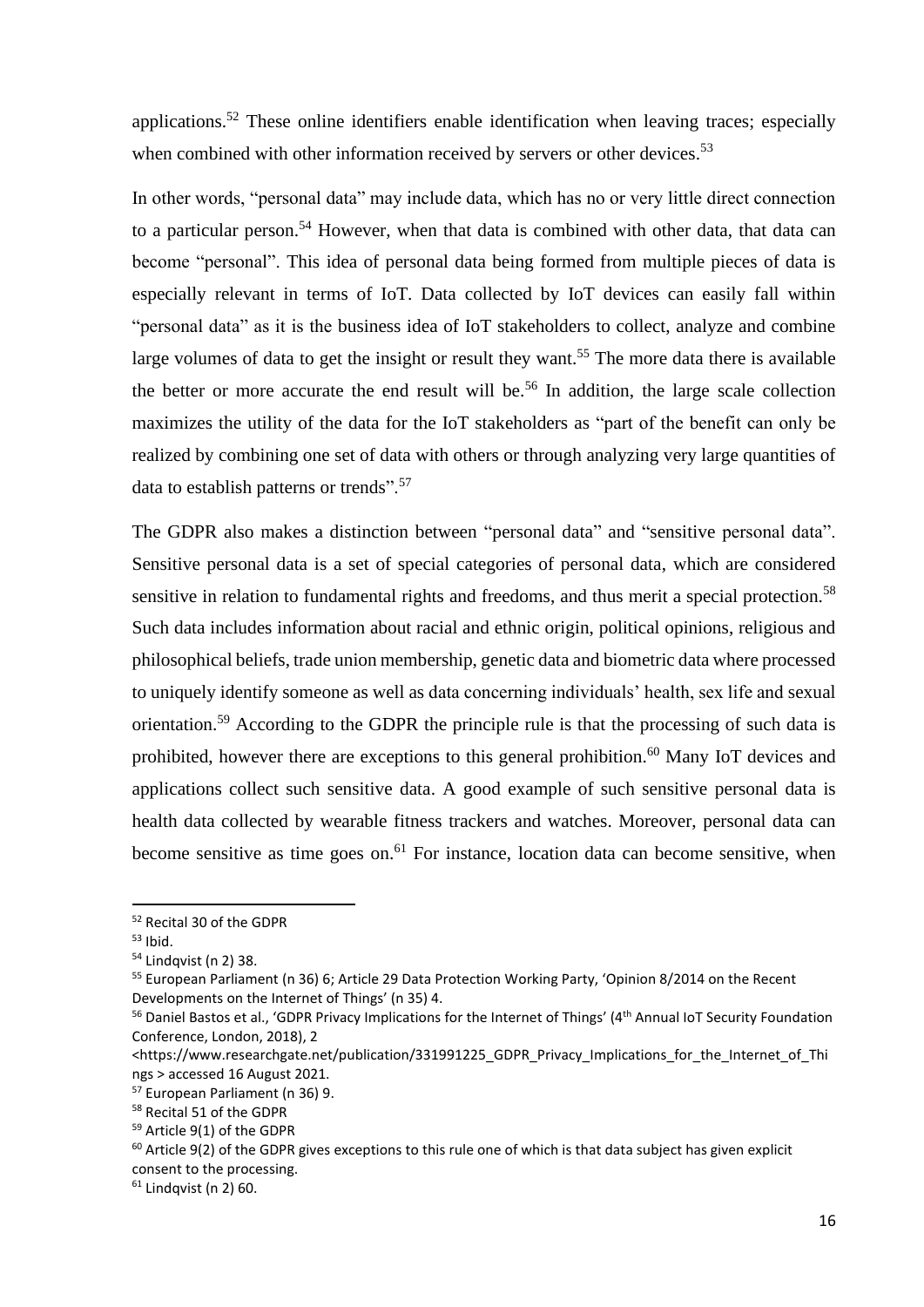individual's location is tracked over time. Frequent visits to a particular church or hospital can reveal information about individual's religion and health. In other words, although an IoT stakeholder would not directly collect sensitive personal data, they might be able to infer it from the data collected. The fact that location data can disclose sensitive information has also been acknowledged by the Court of Justice of the European Union (CJEU), which found in its ruling in *Tele2* case that traffic and location data allow "very precise conclusions" to be drawn about the private lives of the persons whose data has been retained, including their everyday habits, their places of residence, daily movements, the activities carried out, their social relationships and social environments, which in part, can provide the means to establish a profile of the person concerned.<sup>62</sup>

#### <span id="page-16-0"></span>2.3.2 ePrivacy Directive and the draft ePrivacy Regulation

The ePrivacy Directive is focused on protecting privacy and confidentiality of personal data in electronic communication sector. <sup>63</sup> The ePrivacy Directive is a *lex specialis* to the GDPR, meaning that if both regimes apply, the special rules of ePrivacy Directive will prevail over general provisions of the GDPR.<sup>64</sup> While the GDPR is grounded on Article 8 of the Charter (protection of personal data), the ePrivacy Directive also details a right to respect for private and family life, as enshrined in Article 7 of the Charter.<sup>65</sup> The ePrivacy Directive will likely apply to IoT devices as the Directive is applicable to data collection from terminal equipment, in other words from a device connected to a public communication network.

According to Article 5(3) of the Directive where information is stored or to accessed on a user's or subscriber's device, the user must give consent to such storage or access. As the article refers to any type of information, the information also includes personal data. This is confirmed by Recital 24 of the Directive which states that user's device and any information stored in it are part of the user's private sphere requiring protection. The ePrivacy Directive also details rules for the processing of location and traffic data for the providers of public communication

<sup>62</sup> Joined Cases C-203/15 and C- 698/15 *Tele 2 Sverige AB v Post- och telestyrelsen, and Secretary of State for the Home Department v Watson* [2016] ECLI:EU:C:2016:970, para 99.

<sup>&</sup>lt;sup>63</sup> Article 1 of the ePrivacy Directive.

<sup>64</sup> See Article 95 and Recital 173 of the GDPR that confirm the *lex generalis* and *lex specialis* relationship between the GDPR and the ePrivacy Directive, with Article 95 stating that it shall not impose additional obligations on natural or legal persons in relation to processing in connection with the provision of publicly available electronic communications services in public communication networks in the Union in relation to matters for which they are subject to specific obligations with the same objective set out in Directive 2002/58/EC that is the ePrivacy Directive.

<sup>&</sup>lt;sup>65</sup> Recital 2 of the ePrivacy Directive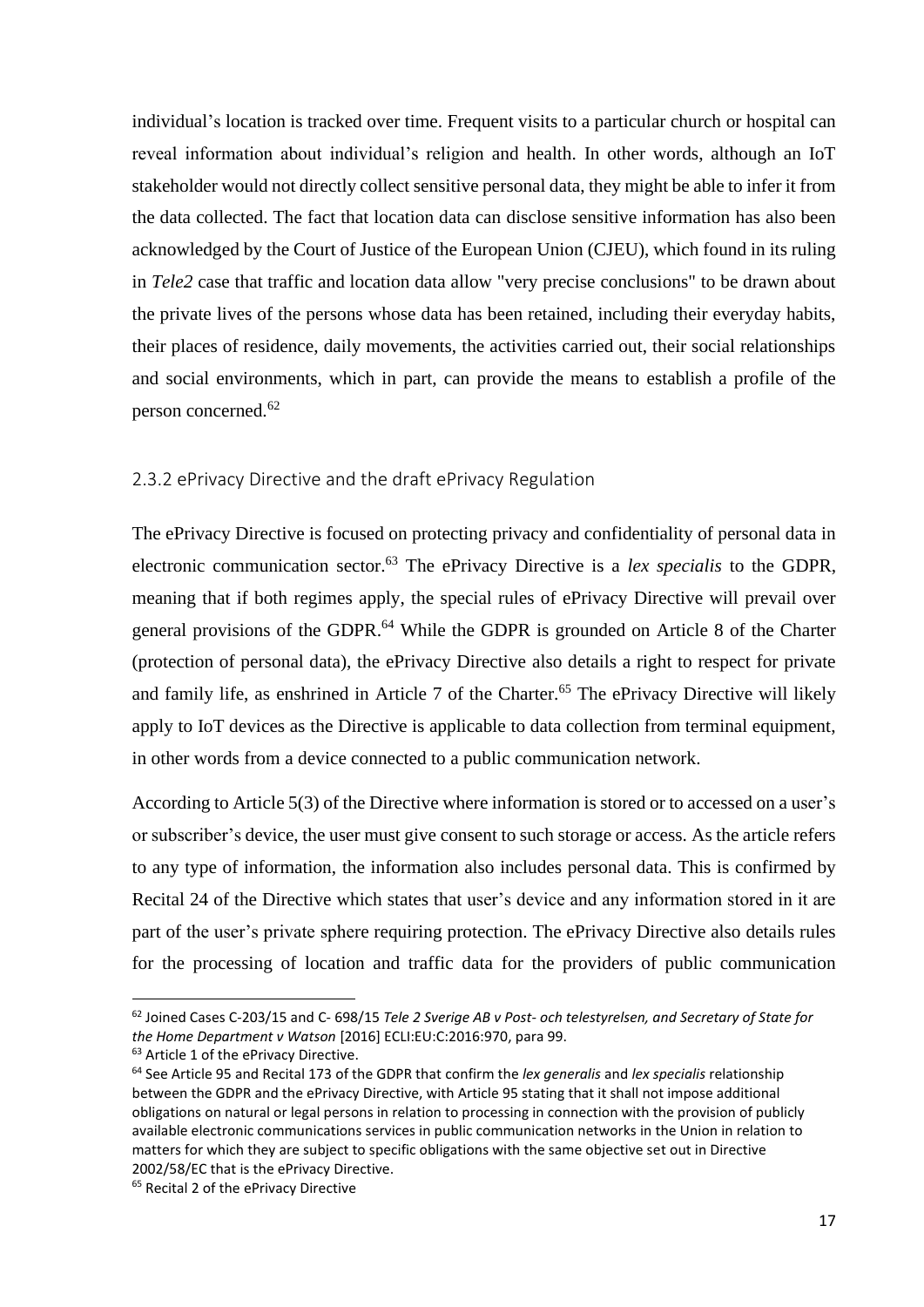networks and service providers. <sup>66</sup> This kind of metadata is a key piece of data collected by IoT devices.<sup>67</sup> The Directive provides different rules for these two types of data, however, through modern communication technologies and services the line between these has become blurred.<sup>68</sup>

While the rules for processing location and traffic data only apply to providers of publicly available electronic communication services and providers of public communication networks, the rules detailed in Article 5(3) set out standards for all actors that wish to store, or access information stored in user's device. In other words, article 5(3) is a general provision that applies to every entity regardless of the sector they operate in or the nature of the data being stored or accessed. It should, however, be noted that data such as traffic and location data are not collected only by traditional service providers such as telecoms and internet service providers, but also by many different organizations via different routes. These organizations can thus gain access to a very detailed overview of user's movements and communication patterns, while the ePrivacy Directive's scope does not apply to them as long as they do not access the information stored in user's device.<sup>69</sup> Most of ePrivacy Directive's provisions apply only to these traditional providers, thus making its scope narrower than the GDPR as the latter applies regardless of the sector.

The ePrivacy Directive does not explicitly mention IoT devices, and as seen above it is clear that the Directive has been designed to fit more traditional electronic communication providers as well as traditional devices such as computers and mobile phones. Thus, it is unclear to what extent does Article 5(3) of the ePrivacy Directive apply to IoT. For example, can an IoT sensor be seen as a terminal equipment of a user? Moreover, who can be considered to be the user or subscriber of the device? As Lilian Edwards puts it "is the owner of the connected car (who may not be the usual occupier) – or everyone who rides in it? Since the data of *all* riders is likely to be collected, one would hope the latter".<sup>70</sup> These questions are left unanswered by the Directive. However, the ePrivacy Directive was amended in 2009 by the Citizen's Rights

<sup>66</sup> Article 6 and 9 of the ePrivacy Directive

<sup>&</sup>lt;sup>67</sup> Lilian Edwards, 'Data Protection and e-Privacy: From Spam and Cookies to Big Data, Machine Learning and Profiling (n 38) 149.

<sup>&</sup>lt;sup>68</sup> Article 29 Working Party, 'Opinion 03/2016 on the evaluation and review of the ePrivacy Directive' (WP 240, 19 July 2016), 13.

 $69$  Ibid.

<sup>&</sup>lt;sup>70</sup> Lilian Edwards, 'Data Protection and e-Privacy: From Spam and Cookies to Big Data, Machine Learning and Profiling' (n 38) 152.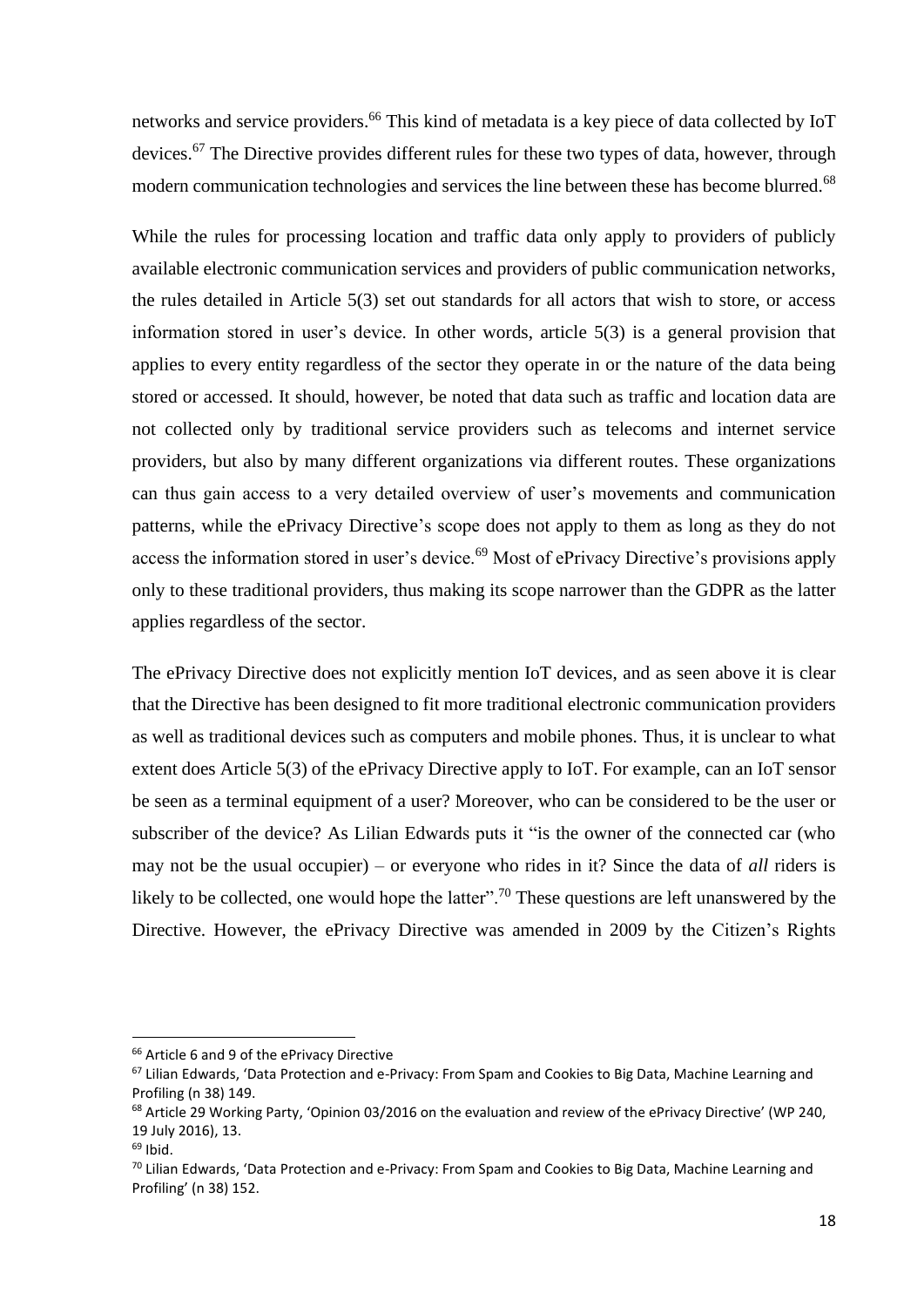Directive to clarify the role of IoT devices.<sup>71</sup> Recital 56 of the Citizen's Rights Directive reads as follows:

"technological progress allows the development of new applications based on devices for data collection and identification…When such devices are connected to publicly available electronic communications networks or make use of electronic communications services as a basic infrastructure, the relevant provisions of Directive 2002/58/EC (Directive on privacy and electronic communications)…should apply".

It is, however, the intention of EU to repeal the ePrivacy Directive, as a new ePrivacy Regulation is under discussions. The proposal of the ePrivacy Regulation specifically mentions IoT stating:

"The use of machine-to-machine and Internet of Things services, that is to say services involving an automated transfer of data and information between devices or softwarebased applications with limited or no human interaction, is emerging. In order to ensure full protection of the rights to privacy and confidentiality of communications, and to promote a trusted and secure Internet of Things in the digital single market, this Regulation, in particular the requirements relating to the confidentiality of communications, should apply to the transmission of such services. The transmission of machine-to-machine or Internet of Things services regularly involves the conveyance of signals via an electronic communications network and, hence, constitutes an electronic communications service. This Regulation should apply to the provider of the transmission service if that transmission is carried out via a publicly available electronic communications service or network".<sup>72</sup>

In other words, it is clear that the proposed ePrivacy Regulation is intended to govern IoT. Further, it appears from the proposal that the ePrivacy Regulation may have, in some ways, a broader material scope than the GDPR. For example, the proposal provides that machine-tomachine communications will be covered by the Regulation. In practice, this would mean that non-personal data communicated between machines will be covered by the ePrivacy Regulation as the GDPR only applies to processing of personal data. Interestingly, however, the proposal

 $71$  Directive 2009/136/EC of the European Parliament and of the Council of 25 November 2009 amending Directive 2002/22/EC on universal service and users' rights relating to electronic communications networks and services, Directive 2002/58/EC concerning the processing of personal data and the protection of privacy in the electronic communications sector and Regulation (EC) No 2006/2004 on cooperation between national authorities responsible for the enforcement of consumer protection laws [2009] OJ L 337.

<sup>72</sup> Recital 12 of the ePrivacy Regulation.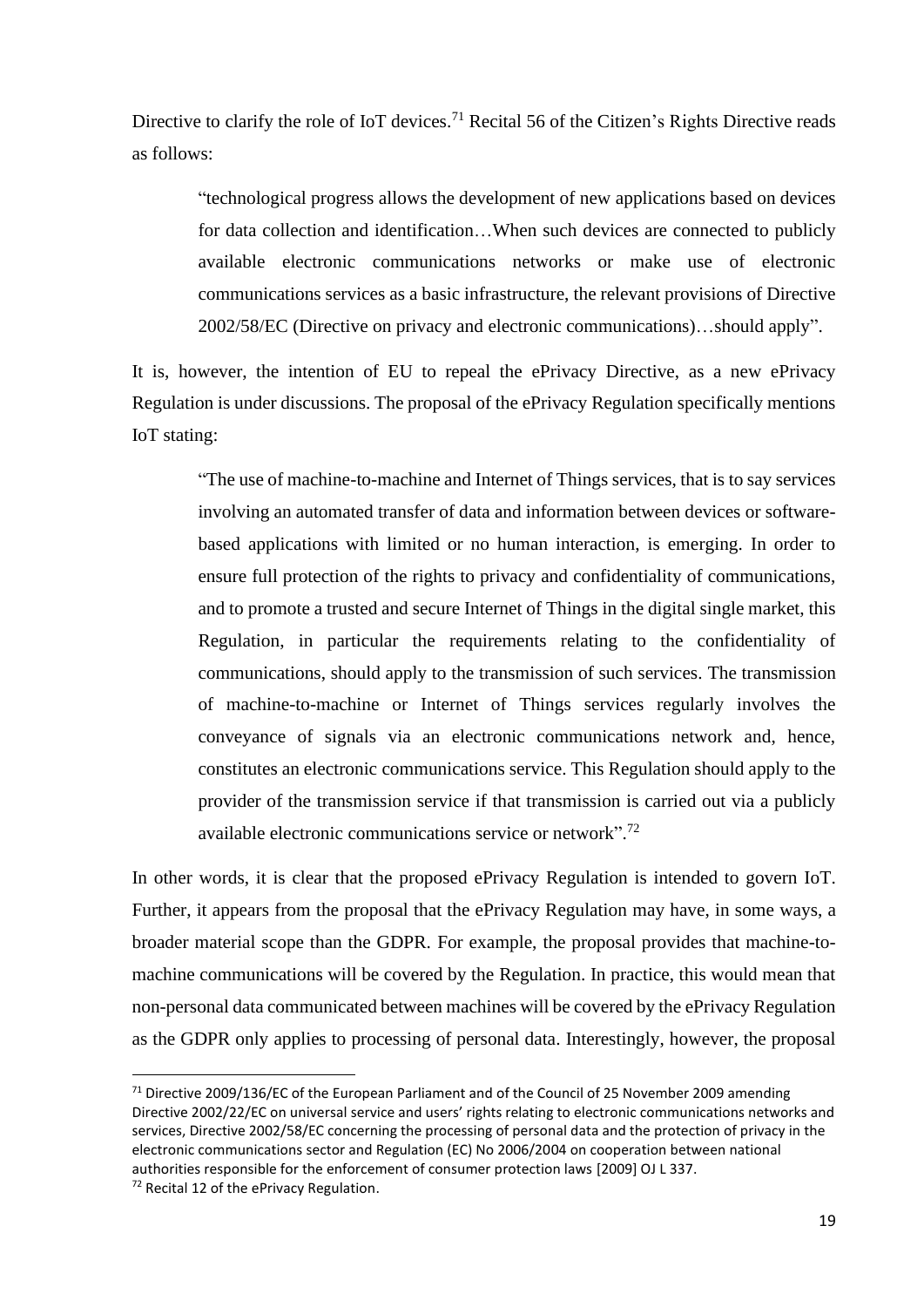Regulation has limited the material scope of the Regulation to transmission services and excluded the application layer, in other words, mobile applications.<sup>73</sup> Therefore, mobile applications would fall within the GDPR insofar as they process personal data. Although this thesis is mainly interested in IoT devices, this is of interest as mobile applications work as the primary interface through which individuals interact with their IoT devices.<sup>74</sup> For example, most smart home devices such as security, lighting, heating etc. will be controllable through a mobile application.

Moreover, the proposal Regulation extends the protection of "information stored in the terminal equipment<sup>"75</sup> to information "emitted by terminal equipment" as well as to any interference with the terminal equipment including using its processing capabilities.<sup>76</sup> However, as in the ePrivacy Directive, such interferences shall be allowed in case the end-user has given his or her consent. In addition, the proposal Regulation covers metadata related to terminal equipment of an end-user.<sup>77</sup> Such metadata could include for example "the numbers called, the websites visited, geographical location, the time, date and duration when an individual made a call etc.,".<sup>78</sup> This clearly applies to a lot of data collected by IoT devices. What's more, the Regulation recognizes that metadata may reveal very sensitive data such as habits and social relationships etc.<sup>79</sup> To conclude, the ePrivacy Regulation may apply to all metadata related to and all data going through an IoT device.

<sup>&</sup>lt;sup>73</sup> Recital 12 of the ePrivacy Regulation.

 $74$  Ihor Feokristov, 'Mobile IoT Apps and All You need to Know About Them' (Relevant) <

https://relevant.software/blog/mobile-iot-apps/ > accessed 1 September 2021; WP29, 'Opinion 8/2014 on the Recent Developments on the Internet of Things' (n 35) 12.

<sup>&</sup>lt;sup>75</sup> Article 5(3) of the ePrivacy Directive

<sup>76</sup> Article 8(2) of the ePrivacy Regulation

<sup>77</sup> See Recital 2 and 20 of the ePrivacy Regulation

<sup>78</sup> Recital 2 of the ePrivacy Regulation

<sup>79</sup> Recital 2 of the ePrivacy Regulation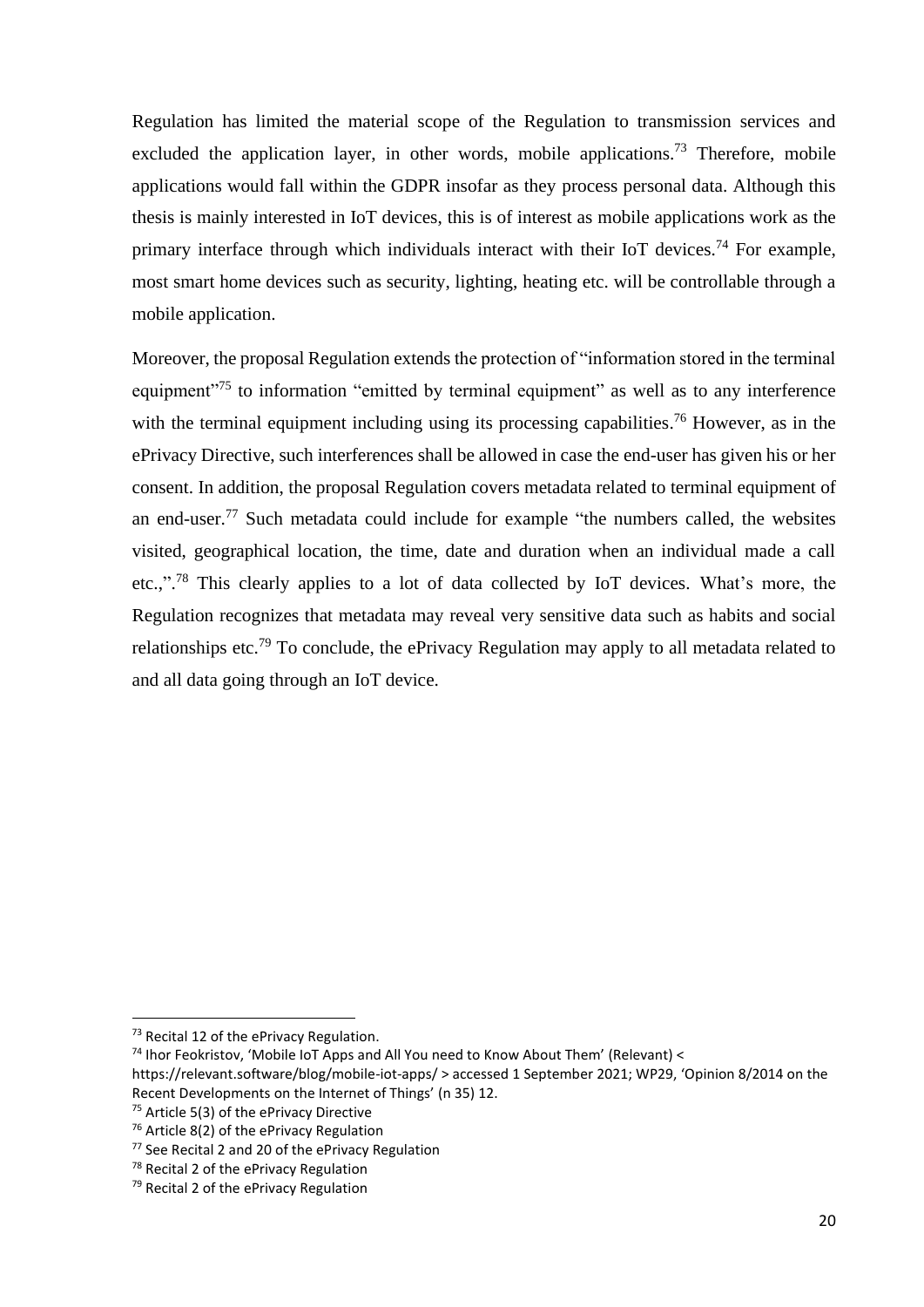## <span id="page-20-0"></span>3. Consent

### <span id="page-20-1"></span>3.1 Consent and other legal grounds for processing personal data

Under the EU data protection framework, processing of personal data has to be lawful, fair and transparent.<sup>80</sup> The GDPR sets out several grounds for the lawful processing of personal data. According to Recital 40 of the GDPR "in order for processing to be lawful, personal data should be processed on the basis of the [consent](https://www.i-scoop.eu/gdpr/consent-gdpr/) of the data subject concerned or some other legitimate basis". Section 1 of Article 6 lays down the grounds for lawful processing. These grounds are as follows:

- a) a consent has been given by the data subject for a specific purpose
- b) processing is necessary for the performance of a contract
- c) there is a legal obligation
- d) protecting the vital interest of the data subject or another person
- e) public interest or exercising official authority
- f) to carry out a legitimate interest of a data controller or a third party, where these interests do not override the fundamental rights and freedoms of the data subject

According to Article 6, at least one of these grounds must apply for the processing of personal data to be lawful.

The relationship between the lawful grounds leaves some questions open. Although the GDPR does not suggest a hierarchy between the lawful grounds for processing personal data, it is evident that consent is put in a prominent position.<sup>81</sup> Not only is consent listed first, but it is also referred to in the Recitals; consent is clearly presented as a lawful ground while a reference is only made to "the other" grounds.  $82$  In addition, consent is used in the GDPR both as a general ground for lawfulness and as specific ground for processing sensitive personal data. The prominence of consent is also advocated by its widespread use as well as its history in the EU data protection framework. The important role of consent has been emphasized in Articles 7 and 8 of the Charter. Therefore, consent has also been seen in some Member States as a

<sup>80</sup> See Recital 39 of the GDPR

<sup>81</sup> See also Shaira Thobani, 'Processing Personal Data and the Role of Consent' (2020) 2020 European Journal of Privacy Law & Technology 93; Benjamin Bergemann, 'The Consent Paradox: Accounting for the

Prominent Role of Consent in Data Protection' in Marit Hansen et al. (eds.), *Privacy and Identity Management. The Smart Revolution* (Springer International Publishing, 2018); Koops (n 22).

<sup>82</sup> See Recitals 40 and 51 of the GDPR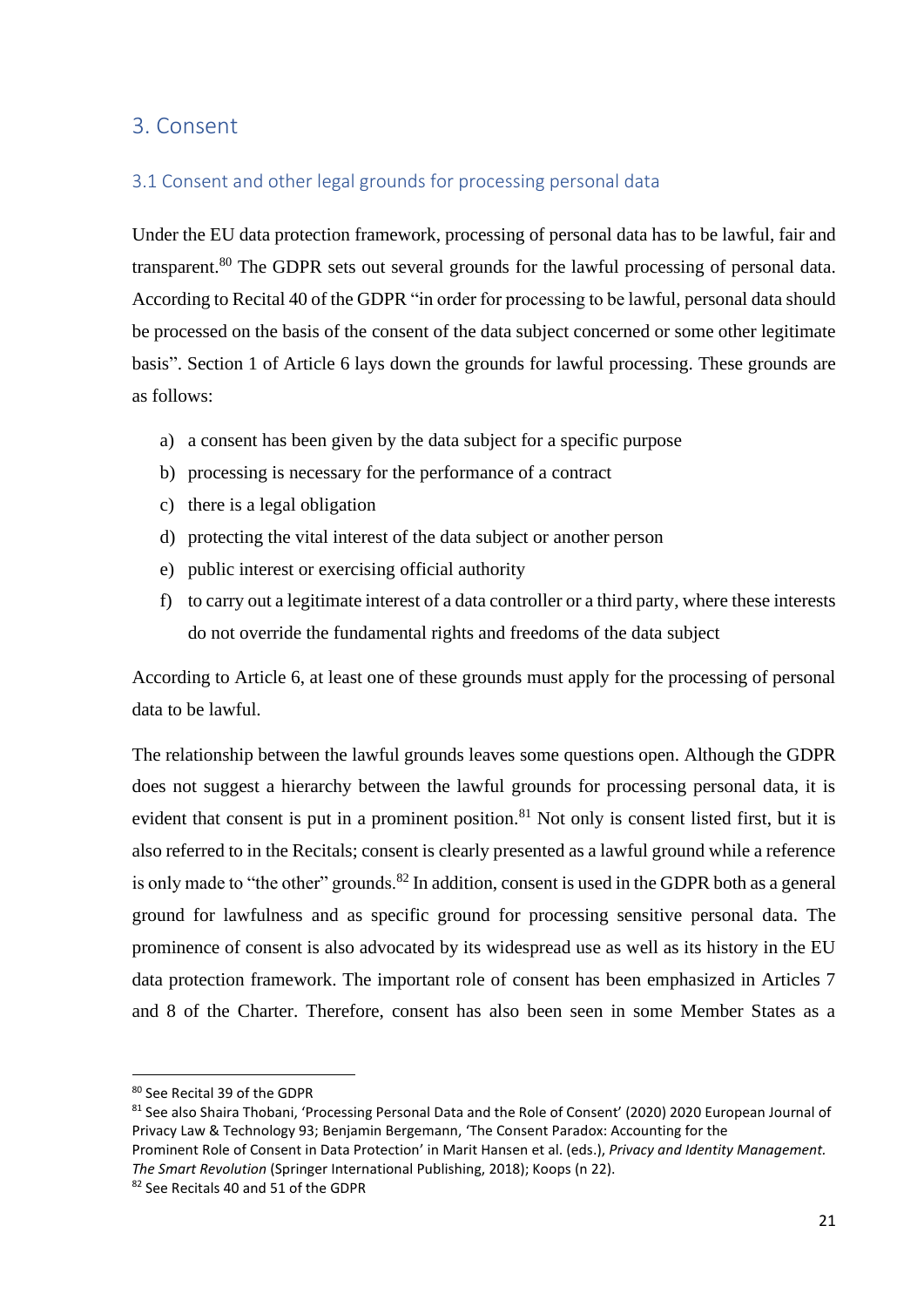preferred ground for processing personal data as the role of consent has been explicitly recognized in the Charter.<sup>83</sup> Further, consent has been considered a lawful ground for processing personal data since the Directive on the protection of individuals with regard to the processing of personal data and on the free movement of such data.<sup>84</sup> The Data Protection Directive presented the modern definition of consent, <sup>85</sup> which has not changed much since the introduction of the GDPR.

Article 4(11) of the GDPR defines consent as "any freely given, specific, informed and unambiguous indication of the data subject's wishes by which he or she, by a statement or by a clear affirmative action, signifies agreement to the processing of personal data relating to him or her". In other words, a valid consent consists of all of these elements.

#### <span id="page-21-0"></span>3.2 Consent in the ePrivacy Directive

As we saw in section 2.3.2, consent is also very much present in the ePrivacy Directive as some of the provisions of the Directive require consent. This is the case, for example, regarding storing of information or accessing information already stored in user's or subscriber's terminal equipment detailed in Article 5(3). In relation to IoT, this consent requirement is the primary concern of device manufacturers as well as other stakeholders who want to access data stored in the IoT device. <sup>86</sup> In such circumstances, the stakeholders must ensure that the user or subscriber has been provided with clear and comprehensive information about the purposes of the processing.<sup>87</sup>

There are also exceptions to the Article 5(3) consent requirement. These exceptions include i) "technical storage or access for the sole purpose of carrying out or facilitating the transmission of a communication over an electronic communication network", or ii) "as strictly necessary in order to provide an information society service explicitly requested by the subscriber or user".<sup>88</sup> However, it has been noted that the data transmitted by IoT devices "by default" for technical reasons, is increasingly used for intrusive purposes such as marketing and market analyses that

<sup>86</sup> WP29, 'Opinion 8/2014 on the Recent Developments on the Internet of Things' (n 35) 14.

<sup>87</sup> Article 5(3) of the ePrivacy Directive

<sup>83</sup> WP29, 'Opinion 15/2011 on the definition of consent' (n 8) 7.

<sup>84</sup> Directive 95/46/EC of the European Parliament and of the Council of 24 October 1995 on the protection of individuals with regard to the processing of personal data and on the free movement of such data [1995] OJ L 281/31 ("Data Protection Directive").

<sup>85</sup> WP29, 'Opinion 15/2011 on the definition of consent' (n 8) 5.

 $88$  Ibid.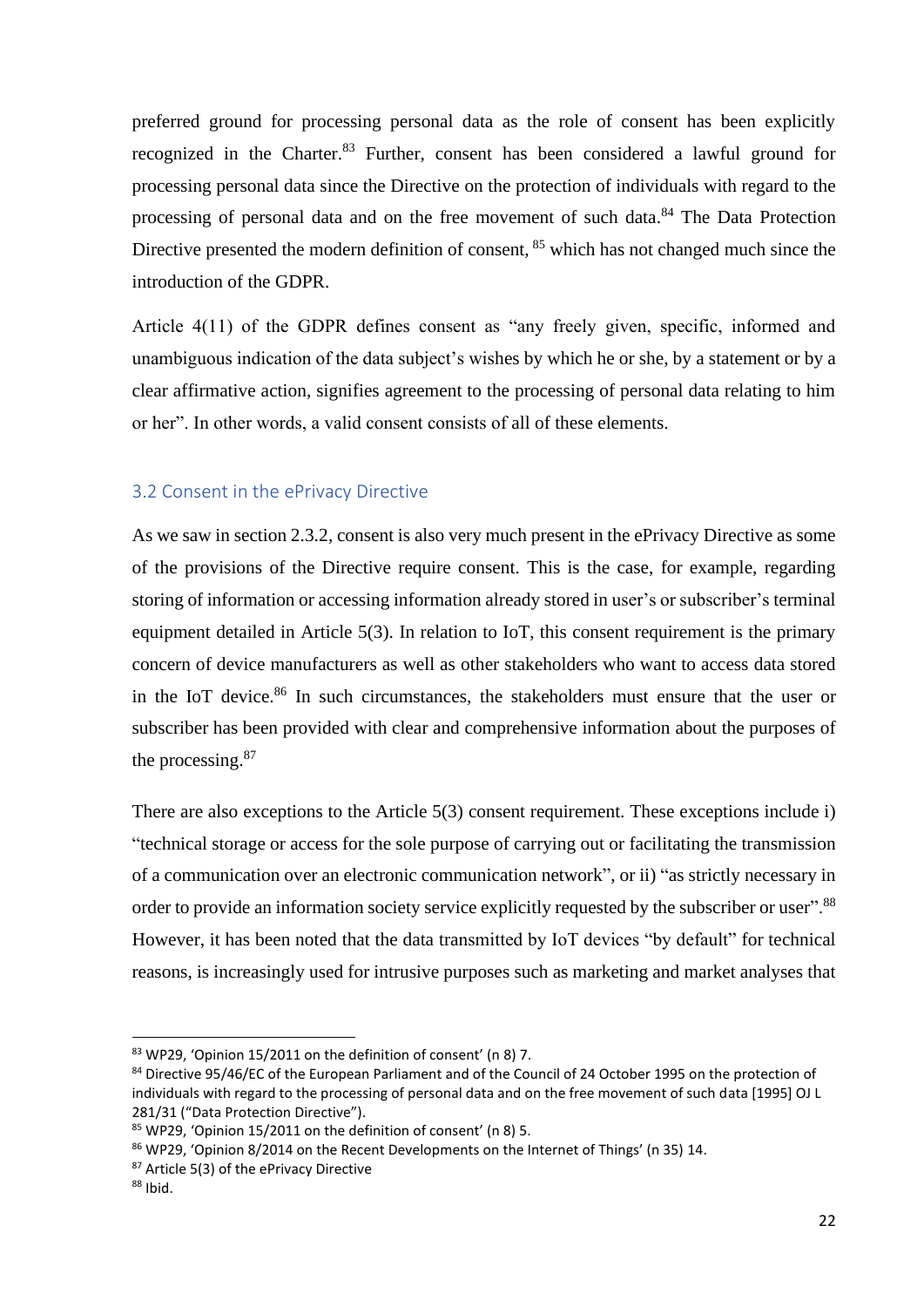is not related to the original purpose of broadcasting.<sup>89</sup> It is not clear from the Directive whether such marketing purposes could be considered strictly necessary to deliver a service requested by a user.

Consent is also required where location data other than traffic data is processed by the public communications networks or publicly available electronic communications services: "where location data other than traffic data, relating to users or subscribers of public communications networks or publicly available electronic communications services, can be processed, such data may only be processed when they are made anonymous, or with the consent of the users or subscribers".<sup>90</sup> As the ePrivacy Directive differentiates between location data and traffic data, consent is required in regard to traffic data when a provider of a publicly available electronic communication service processes traffic data for marketing purposes, or to provide a value added service.<sup>91</sup> Value added service is defined as "any service which requires the processing of traffic data or location data other than traffic data beyond what is necessary for the transmission of a communication or the billing thereof".<sup>92</sup>

Keeping in mind the *lex specialis – lex generalis* relationship between the ePrivacy Directive and the GDPR, it should be noted that the processing of personal data with the complete range of possible lawful grounds provided by Article 6 of the GDPR cannot be applied when the ePrivacy Regulation explicitly states that a consent of the user or subscriber is required and the information constitutes personal data.<sup>93</sup> For example, Article  $5(3)$  of the ePrivacy Directive shall take precedence over Article 6 of the GDPR with regards to the storing or accessing information in a device insofar as the information constitutes personal data.<sup>94</sup> However, any processing of personal data after the abovementioned processing operations, including processing personal data obtained by accessing information in the user's device, must be based on one of the grounds in Article 6 of the GDPR in order to be lawful. To put it another way, once the data accessed on a user's device has been uploaded on a server and there is a desire to further process such information, the processing is not subject to the ePrivacy Directive anymore but to the provisions of the GDPR.

<sup>&</sup>lt;sup>89</sup> Article 29 Working Party, 'Opinion 03/2016 on the evaluation and review of the ePrivacy Directive' (n 68) 11.

<sup>90</sup> Article 9(1) of the ePrivacy Directive

<sup>&</sup>lt;sup>91</sup> Article 6(3) of the ePrivacy Directive

 $92$  Article 2(g) of the ePrivacy Directive

 $93$  EDPB, 'Opinion 5/2019 on the interplay between the ePrivacy Directive and the GDPR, in particular regarding the competence, tasks and powers of data protection authorities' (12 March 2019), 13-14. <sup>94</sup> Ibid.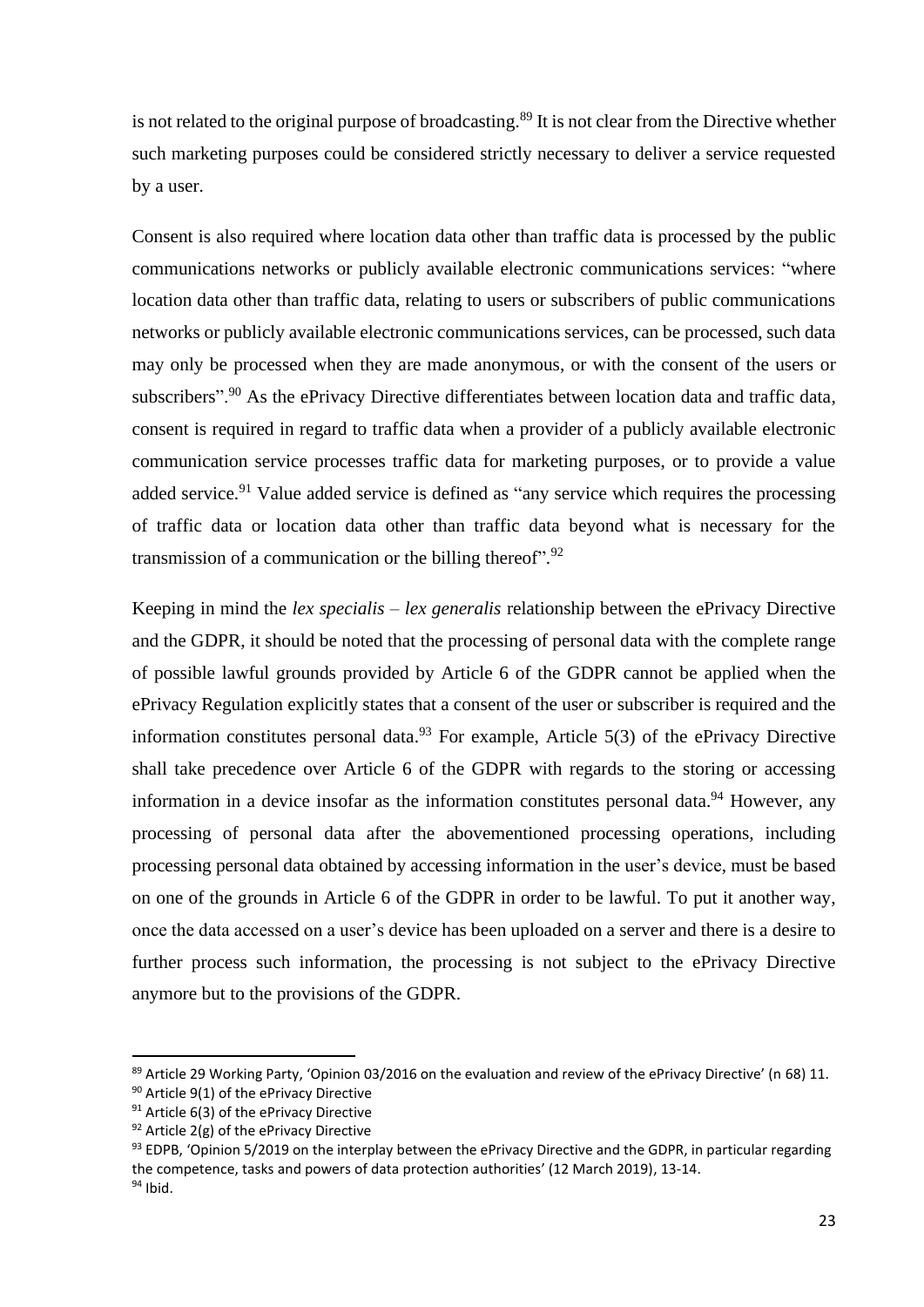The concept of consent in the ePrivacy Directive is defined in Article 2(f) according to which consent "corresponds to the data subject's consent in Directive 95/46/EC". As the Data Protection Directive has been replaced by the GDPR, consent shall have the same meaning as defined in the GDPR. This has been confirmed by the EDPB according to which the references to the repealed Data Protection Directive shall be understood as references to the GDPR.<sup>95</sup> In other words, this means that when the ePrivacy Directive requires user's or subscriber's consent, the criteria to determine whether consent is valid is the same as in the GDPR.

#### <span id="page-23-0"></span>3.3 Elements of valid consent

As described above, the requirements for valid consent under the EU data protection framework are freely given, specific, informed and unambiguous indication of data subject's wishes. These requirements apply whenever consent is sought. The meaning of these elements of consent, will be discussed in detail below.

#### <span id="page-23-1"></span>3.3.1 Freely given

For a consent to be considered freely given the first element is that the data subject is able to exercise real choice.<sup>96</sup> That means that there is no risk of "deception, intimidation, coercion or significant negative consequences" if the data subject does not consent. <sup>97</sup> If any of these elements are present, the data subject's consent cannot be considered freely given. This is also clarified by Recital 42 of the GDPR according to which "consent should not be regarded as freely given if the data subject has no genuine or free choice or is unable to refuse or withdraw consent without detriment".

Consent is not considered to be freely given where there is a clear imbalance of power between the data subject and controller. According to Recital 43: "in order to ensure that consent is freely given, consent should not provide a valid legal ground for the processing of personal data in a specific case where there is a clear imbalance between the data subject and the controller, in particular where the controller is a public authority, and it is therefore unlikely that consent was freely given in all the circumstances of that specific situation". In other words, Recital 43 makes

<sup>&</sup>lt;sup>95</sup> See EDPB, 'Statement of the EDPB on the revision of the ePrivacy Regulation and its impact on the protection of individuals with regard to the privacy and confidentiality of their communications' (25 May 2018) < https://edpb.europa.eu/sites/default/files/files/file1/edpb\_statement\_on\_eprivacy\_en.pdf> accessed 18 September 2021.

<sup>96</sup> WP29, 'Opinion 15/2011 on the definition of consent' (n 8) 12.

 $97$  Ibid.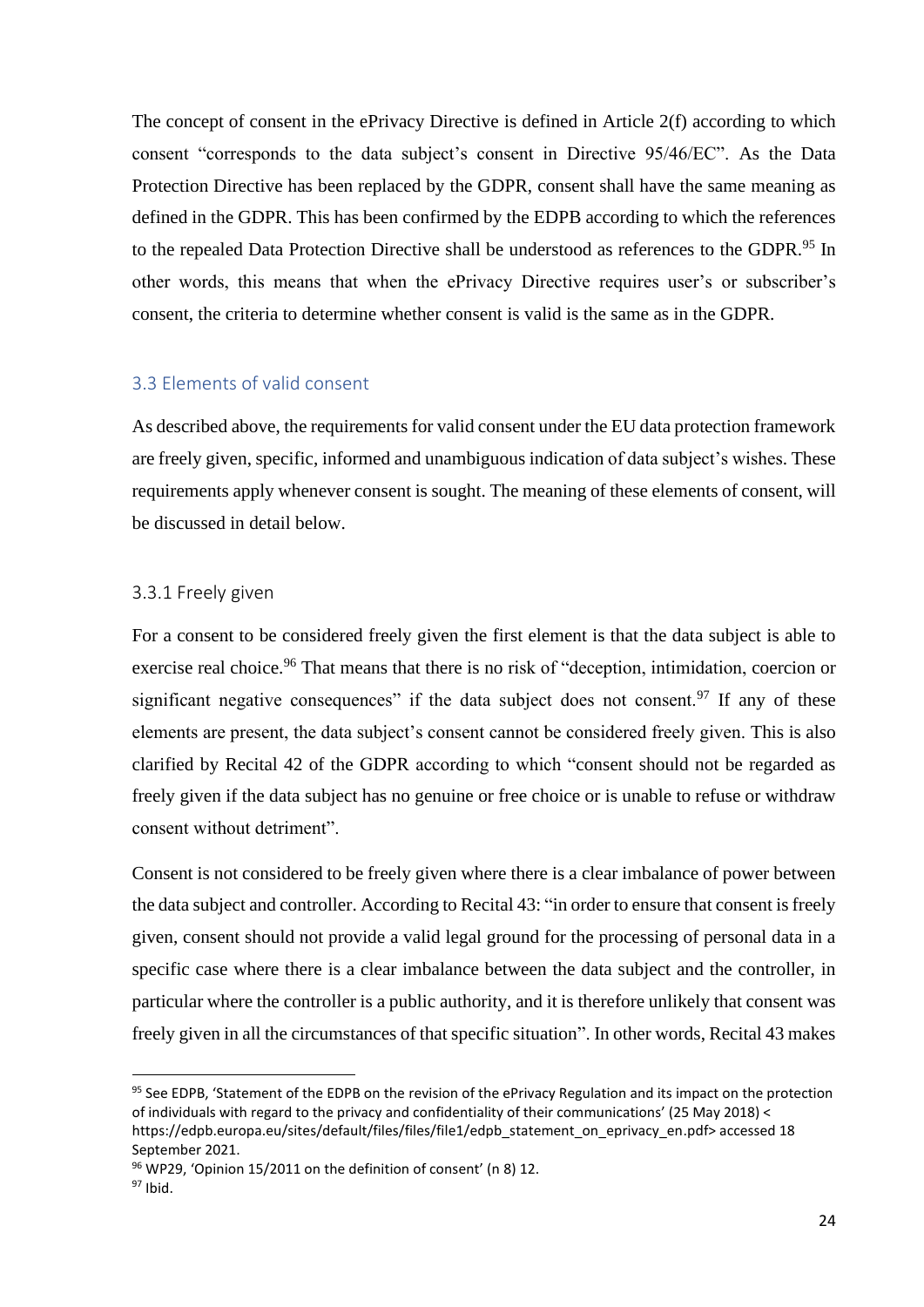it clear that it is unlikely that public authorities can rely on consent for processing personal data. Imbalance of power also occurs in employment relationships.<sup>98</sup> Due to the nature of employeeemployer relationship, it is not likely that the employee is able to deny his or her employer consent to data processing as the consequence might be a loss of a job.

Freely given consent also implies that the data subject has control of the processing of his or her personal data.<sup>99</sup> If consent is bundled with the acceptance of terms and conditions, or there is an inability to refuse of withdraw consent without detriment, it is presumed that consent is not freely given.<sup>100</sup> Article 7(4) of the GDPR highlights that the performance of a contract, including a delivery of service, should not be conditional on consent, where such processing of personal data is not necessary for the performance of that contract. According to Recital 43 of the GDPR in such a case consent shall not be considered freely given. The purpose behind article  $7(4)$  is that consent does not become the counter-performance of a contract.<sup>101</sup> As consent is a distinct legal ground from the performance of a contract, these two legal grounds "cannot be merged and blurred".<sup>102</sup>

Furthermore, Recital 43 also clarifies that consent is presumed not to be freely given if it does not allow separate consent to be given to different personal data processing operations respectively. In other words, consent mechanisms should be executed in way that offers granularity. Consent should cover "all processing activities carried out for the same purpose or purposes. When the processing has multiple purposes, consent should be given for all of them".<sup>103</sup> If the process does not allow the data subject to give separate consent for each separate purpose, there is considered to be a lack of freedom.

#### <span id="page-24-0"></span>3.3.2 Specific

The second element of valid consent requires that consent must be given in relation to "one or more specific purposes".<sup>104</sup> In other words, the data subject should know the exact purpose of the processing of his or her data. A blanket consent is thus not acceptable. Further, if data is processed for multiple purposes, the data subject should consent to all of them.<sup>105</sup> In other

<sup>98</sup> EDPB, 'Guidelines 05/2020 on consent under Regulation 2016/679' (n 21) 9.

<sup>99</sup> Ibid, 7.

<sup>&</sup>lt;sup>100</sup> See for further discussion section 3.5.2.

<sup>101</sup> EDPB, 'Guidelines 05/2020 on consent under Regulation 2016/679' (n 21) 10.

 $102$  Ibid.

<sup>103</sup> Recital 32 of the GDPR

<sup>104</sup> Article 6(1)(a) of the GDPR

<sup>105</sup> Recital 43 of the GDPR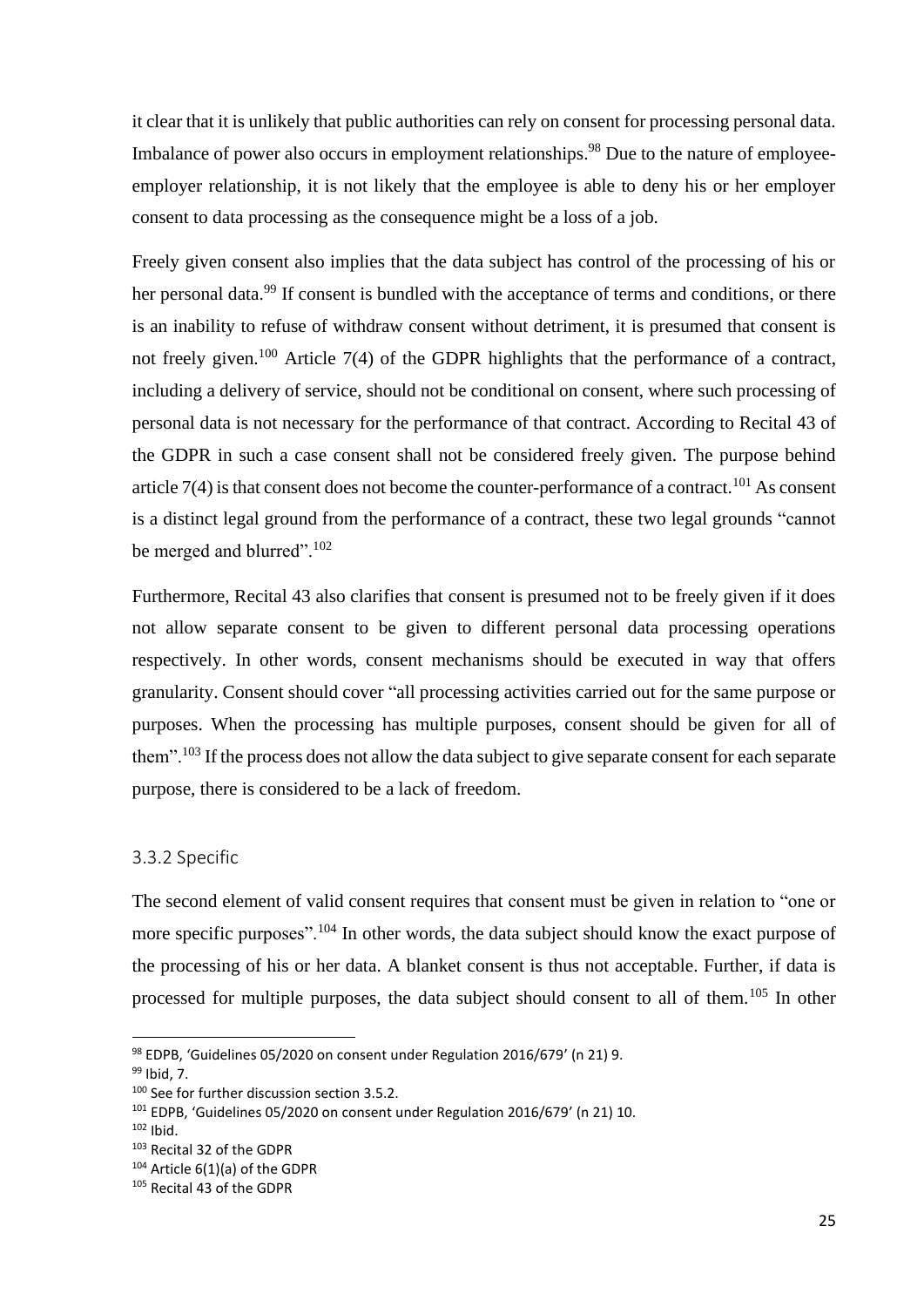words, there must be granularity in consent requests as discussed in section 3.3 above. For example, if a consent is asked for the data subject to receive behavioral advertising that same consent would not cover transfer of personal data to third parties. Instead, a separate consent should be received for that particular purpose. Moreover, the GDPR does not contain a specific time limit for consent. When data is processed for a particular purpose and later on that purpose changes or evolves considerably, the original consent is no longer valid.<sup>106</sup> In such an instance the data subject must be informed of these changes and a new consent must be sought to such new specific purpose.<sup>107</sup>

In addition, pursuant to Article  $5(1)(b)$  of the GDPR personal data shall be collected for specified, explicit and legitimate purposes. In other words, prior to obtaining consent, the data controlled must consider what specific purpose or purposes the data will be used for.<sup>108</sup> This purpose limitation functions as a safeguard so that the purpose of the data processing is not gradually widened and blurred.<sup>109</sup> The danger with this "function creep" is that personal data is used beyond the original purpose resulting to unanticipated use of the personal data and the loss of data subjects control.<sup>110</sup> The purpose limitation thus limits for which purposes the data collected can be used for, and also helps to establish safeguards on data protection.<sup>111</sup>

The requirement that consent must be specific is also closely linked to the requirement of informed consent. In order for the data subject to be able to give specific consent, he or she needs to be made aware of the different aspects of the processing: the purposes of the processing and what data is being processed. Being clear and specific about the purposes of the processing is necessary also to comply with the principle of transparency.<sup>112</sup> According to WP29 "a purpose that is vague or general, such for instance 'improving users' experience', 'marketing purposes', 'IT-security purposes' or 'future research' will – without more detail – usually not meet the criteria of being 'specific'".<sup>113</sup>

<sup>106</sup> EDPB, 'Guidelines 05/2020 on consent under Regulation 2016/679' (n 21) 23.

<sup>107</sup> WP29, 'Opinion 15/2011 on the definition of consent' (n 8) 19.

<sup>108</sup> WP29, 'Opinion 03/2013 on purpose limitation' (WP 203, 2 April 2013), 15.

<sup>109</sup> EDPB, 'Guidelines 05/2020 on consent under Regulation 2016/679' (n 21) 14.  $110$  Ibid.

<sup>111</sup> WP29, 'Opinion 03/2013 on purpose limitation' (n 108) 15.

<sup>112</sup> See Article 5(1)(a) of the GDPR

<sup>113</sup> WP29, 'Opinion 03/2013 on purpose limitation' (n 108) 16.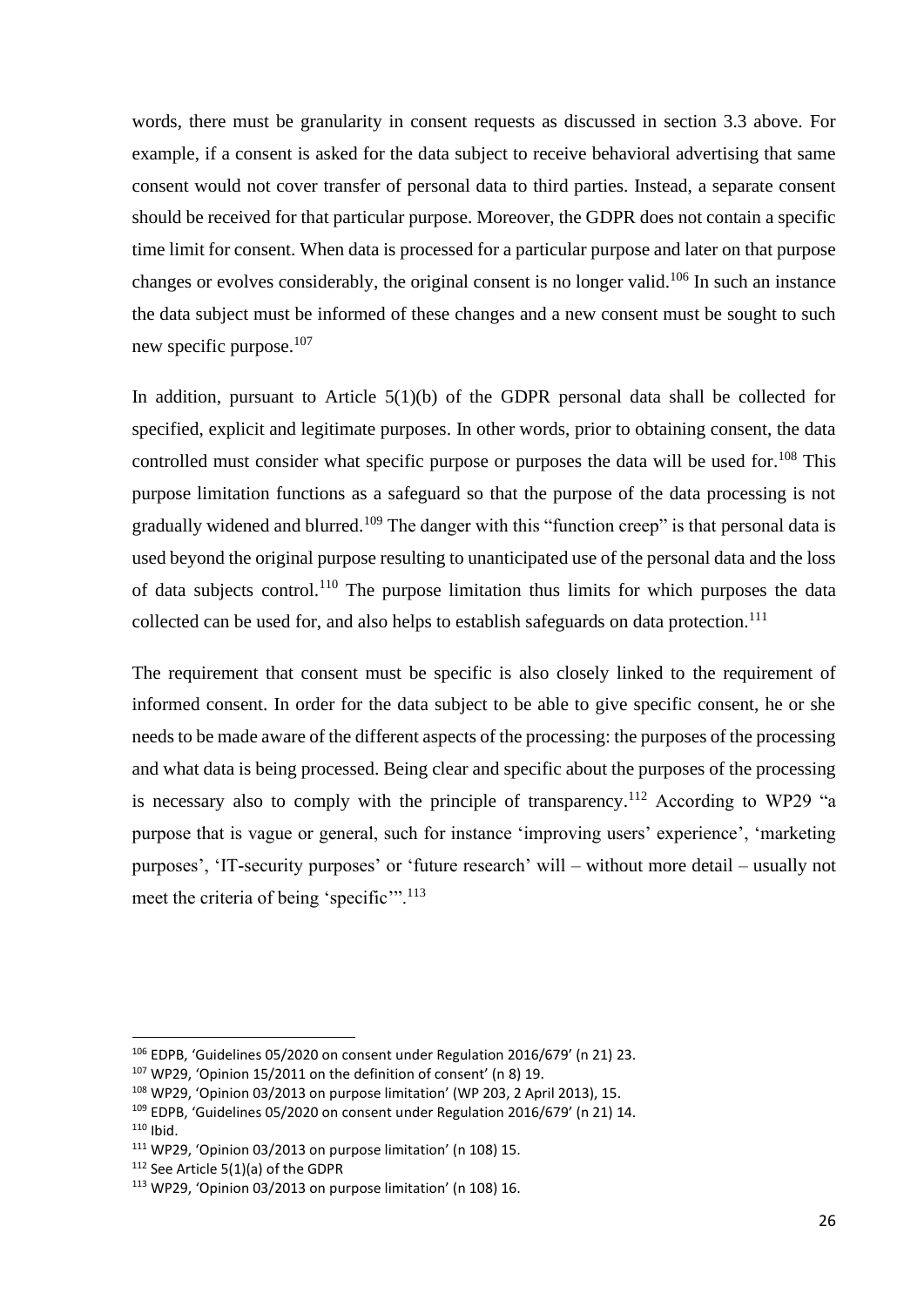#### <span id="page-26-0"></span>3.3.3 Informed

The third element of valid consent is that the consent is informed. As seen above, the concepts of specific and informed consent are linked. In order for the data subject to be able to provide informed consent, they must have received specific information prior to consenting. In other words, the data subject must be able to understand to what he or she is consenting to. This also applies to being able to withdraw his or her consent.<sup>114</sup> Informed consent is thus integrally linked to the principal of transparency. If the data subject is not provided with appropriate information, the consent will not be valid. $115$ 

According to WP29 guidelines on transparency data subjects should be able to determine prior to processing what the scope and consequences of the processing entail.<sup>116</sup> In addition, it should not come as a surprise to them later on how their personal data has been used.<sup>117</sup> This has also been highlighted in Recital 39 of the GDPR according to which "natural persons should be made aware of risks, rules, safeguards and rights in relation to the processing of personal data and how to exercise their rights in relation to such processing". As per WP29, these are also important aspects with the principle of fairness, a principle that is closely related with the principle of transparency.<sup>118</sup>

According to Recital 42 of the GDPR "for consent to be informed, the data subject should be aware at least of the identity of the controller and the purposes of the processing for which the personal data are intended". Further, according to the GDPR when requesting consent, such request should be presented in a clear and plain language and in a manner, which is clearly distinguishable from the other manners and provided in an intelligible and easily accessible form.<sup>119</sup> In other words, the way the information is presented is crucial to whether consent can be considered to be valid. According to the EDPB that means, for example, that the information provided by the controllers should be understandable to an average person and not only to a lawyer.<sup>120</sup> Moreover, the accessibility and visibility of information is important. For instance, the data subject should not have to seek out the appropriate information. For example, the information should be clearly different from non-privacy related information such as general

<sup>114</sup> EDPB, 'Guidelines 05/2020 on consent under Regulation 2016/679' (n 21) 15.

<sup>115</sup> Ibid.

<sup>116</sup> WP29, 'Guidelines on transparency under Regulation 2016/679' (WP260, 11 April 2018), 7.

 $117$  Ibid.

<sup>118</sup> See Article 5(1)(a) of the GDPR

<sup>119</sup> Article 7(2) of the GDPR

<sup>120</sup> EDPB, 'Guidelines 05/2020 on consent under Regulation 2016/679' (n 21) 16.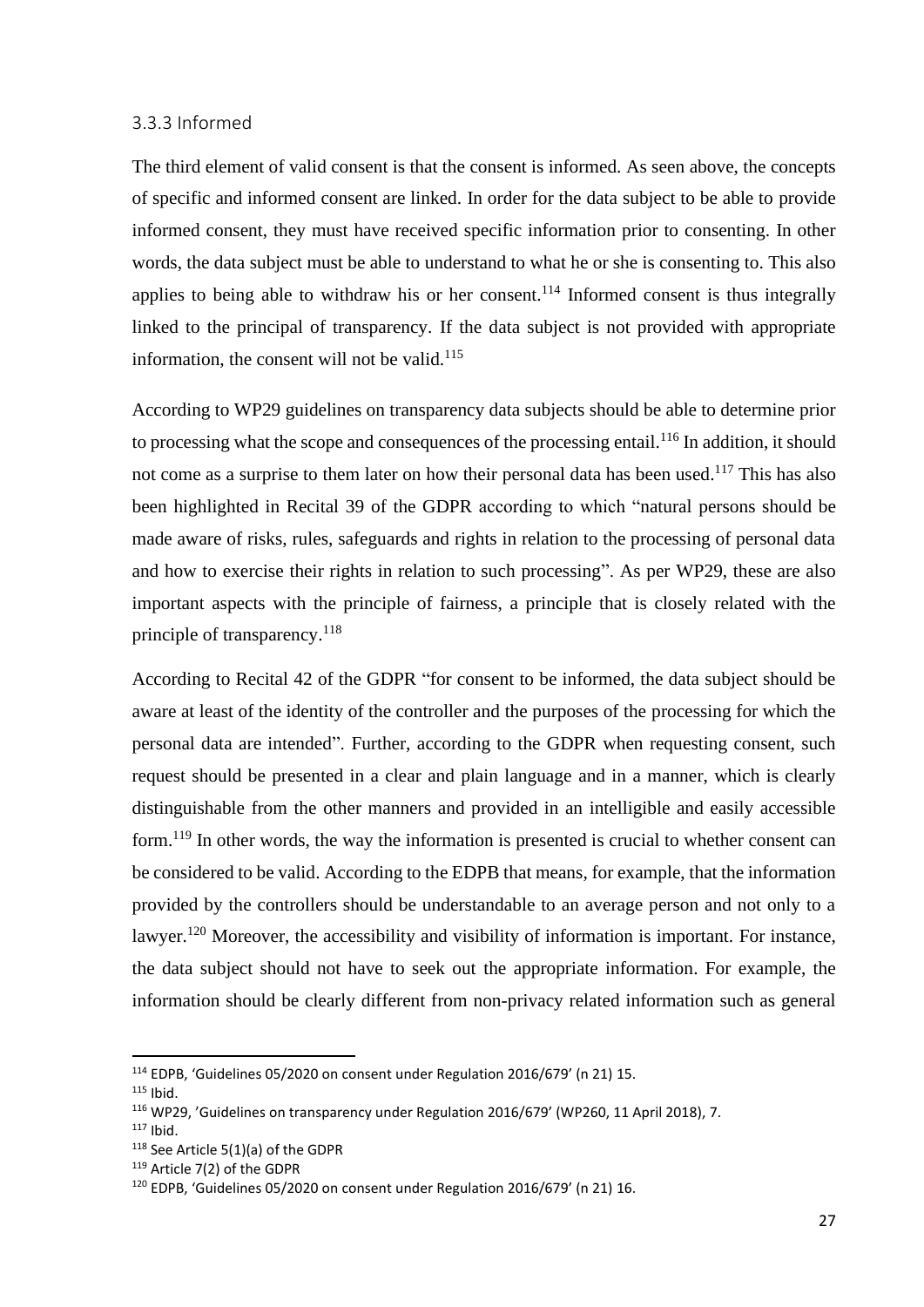terms and conditions.<sup>121</sup> Recital 32 of the GDPR also provides that consent requests cannot be unnecessarily disruptive to users.

#### <span id="page-27-0"></span>3.3.4 Unambiguous indication of wishes

The last element of valid consent is unambiguous indication of wishes. In other words, there should be no doubt whether the data subject has given his or her consent to the processing.<sup>122</sup> According to Article 4(11) of the GDPR consent requires "a statement or clear affirmative action". According to the EDPB this means that consent must always be given through an active and deliberate motion or declaration.<sup>123</sup> This could be done, for example, by written statement or oral statement, ticking a box when visiting an website, choosing technical settings for information society services or another statement or conduct.<sup>124</sup> However, the EDPB has emphasized that consent cannot be obtained through blanket acceptance of general terms and conditions which include consent provisions.<sup>125</sup> Such acceptance cannot be seen as clear affirmative action to consent to the processing of personal data.

The GDPR is also clear that silence or inactivity does not constitute consent.<sup>126</sup> In addition, according to the GDPR the same goes with pre-ticked boxes.<sup>127</sup> This has been confirmed by the CJEU in *Planet49* case.<sup>128</sup> In this case the CJEU held that the requirement of "indication" clearly means that there must be active rather than passive behavior from the data subject.<sup>129</sup> Thus, a pre-ticked box does not constitute active behavior and cannot be regarded as valid consent. <sup>130</sup> The CJEU reasoned that it is impossible in these kind of situations to know whether the user has given his or her consent to the processing by not removing the tick from the preselected box and whether such consent is informed.<sup>131</sup> It could be that the user has not read the information regarding the pre-ticked box or has not even seen the checkbox.<sup>132</sup> In other words, consent must be opt-in consent; opt-out consent is not valid under the GDPR.

<sup>121</sup> WP29, 'Guidelines on transparency under Regulation 2016/679' (n 113) 7.

<sup>122</sup> EDPB, 'Guidelines 05/2020 on consent under Regulation 2016/679' (n 21) 18.

 $123$  Ibid.

<sup>124</sup> Recital 32 of the GDPR

<sup>125</sup> EDPB, 'Guidelines 05/2020 on consent under Regulation 2016/679' (n 21) 18.

<sup>126</sup> Recital 32 of the GDPR

<sup>127</sup> Recital 32 of the GDPR

<sup>128</sup> Case C‑673/17 *Bundesverband der Verbraucherzentralen und Verbraucherverbände — Verbraucherzentrale Bundesverband eV v Planet49 GmbH* [2019] ECLI:EU:C:2019:801.

 $129$  Ibid. para 52.

 $130$  Ibid.

<sup>131</sup> Ibid. para 55.

 $132$  Ibid.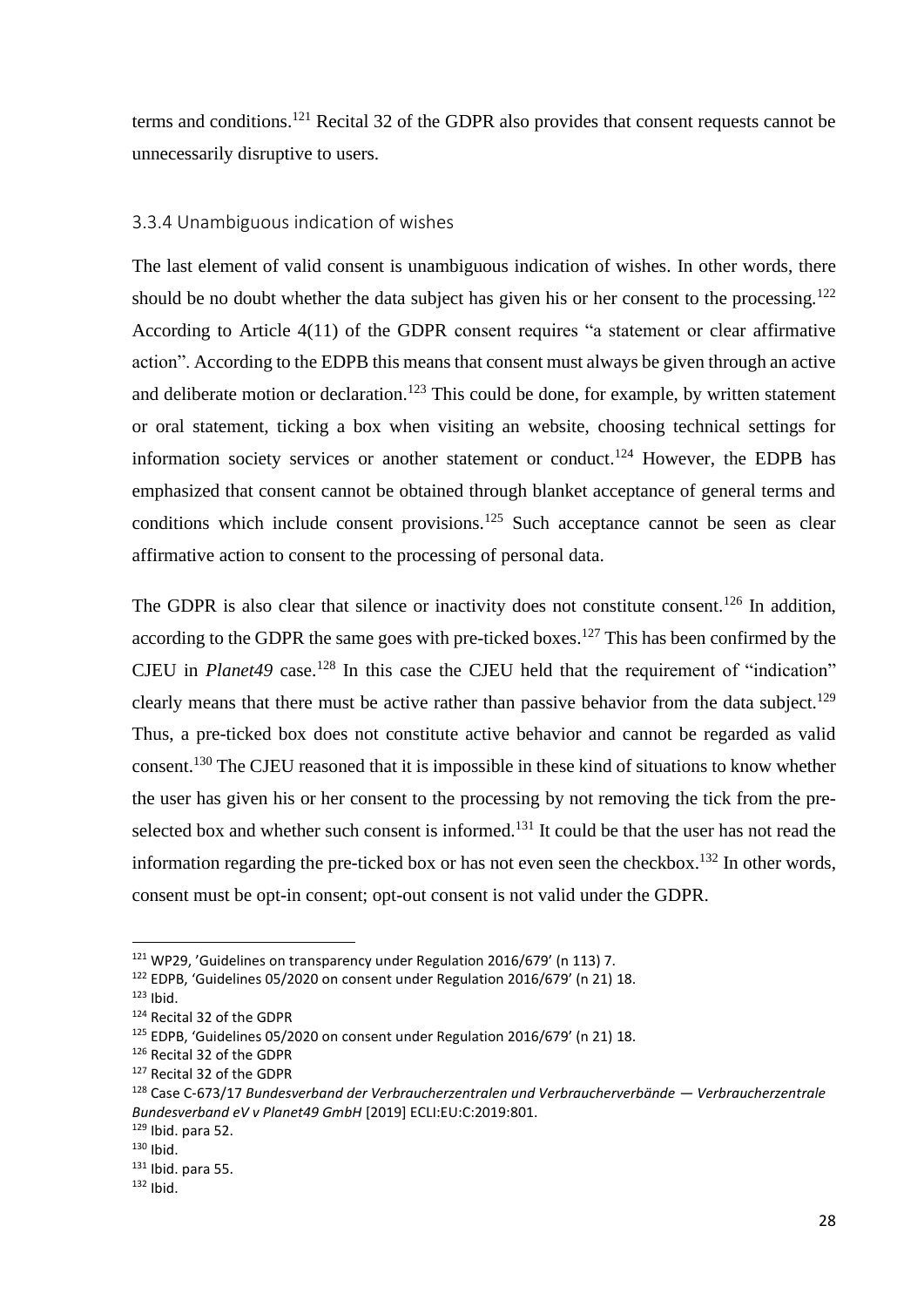The EDPB has also emphasized that consent mechanisms should be designed and presented in a way that it is clear to the data subject which action they are consenting to.<sup>133</sup> The action must be based on clear information and that information should be presented in a way that it is not mistaken for other material such as for an advertisement.<sup>134</sup> Further, the indication of wishes must be an action that can be told apart from other actions.<sup>135</sup> For instance, scrolling or swiping through a webpage does not constitute an unambiguous indication of wishes according to the EDPB as such action cannot be distinguished from other action by user.<sup>136</sup>

Recital 66 of the Citizens' Rights Directive reads that consent can be expressed through "using the appropriate settings of a browser or other application" where it is technically possible and effective. As the rule seems to apply to more traditional devices such as computers and smart phones, it is unclear whether under this rule users could choose when starting to use their new IoT device their privacy settings and such settings would constitute consent. Moreover, according to WP29 such settings "only deliver consent in very limited circumstances".<sup>137</sup> For example, by simply using a browser or other application which by default enables collection and processing of personal data, does not constitute an unambiguous indication of the data subject's wishes and thus a valid consent.<sup>138</sup> Furthermore, an average person is not aware how to access and use their device settings; not even when the instructions are included in the privacy policy.<sup>139</sup> Therefore, it could be hard for a controller to be confident that the data subject has been fully informed and actively made changes to their device settings.<sup>140</sup>

#### <span id="page-28-0"></span>3.4 Explicit consent

There is a stricter regime for special categories of personal data. The processing of such sensitive personal data is prohibited, unless an exception has been provided for in the GDPR, or specifically in Union law or national legislation.<sup>141</sup> According to Recital 51 of the GDPR "derogations from the general prohibition for processing such special categories of personal data should be explicitly provided, inter alia, where the data subject gives his or her explicit

<sup>133</sup> EDPB, 'Guidelines 05/2020 on consent under Regulation 2016/679' (n 21) 19.

<sup>134</sup> WP29, 'Working Document 02/2013 Providing Guidance on Obtaining Consent for Cookies' (WP 208, 2 October 2013) 4.

<sup>&</sup>lt;sup>135</sup> EDPB, 'Guidelines 05/2020 on consent under Regulation 2016/679' (n 21) 19.

<sup>136</sup> Ibid.

<sup>137</sup> WP29, 'Opinion 2/2010 on Online Behavioral Advertising' (WP 171, 22 June 2010), 3.

<sup>138</sup> Ibid 13-14.

 $139$  Ibid, 14.

<sup>140</sup> See WP29, 'Working Document 02/2013 Providing Guidance on Obtaining Consent for Cookies' (n 134) 4.

<sup>141</sup> See Article 9 of the GDPR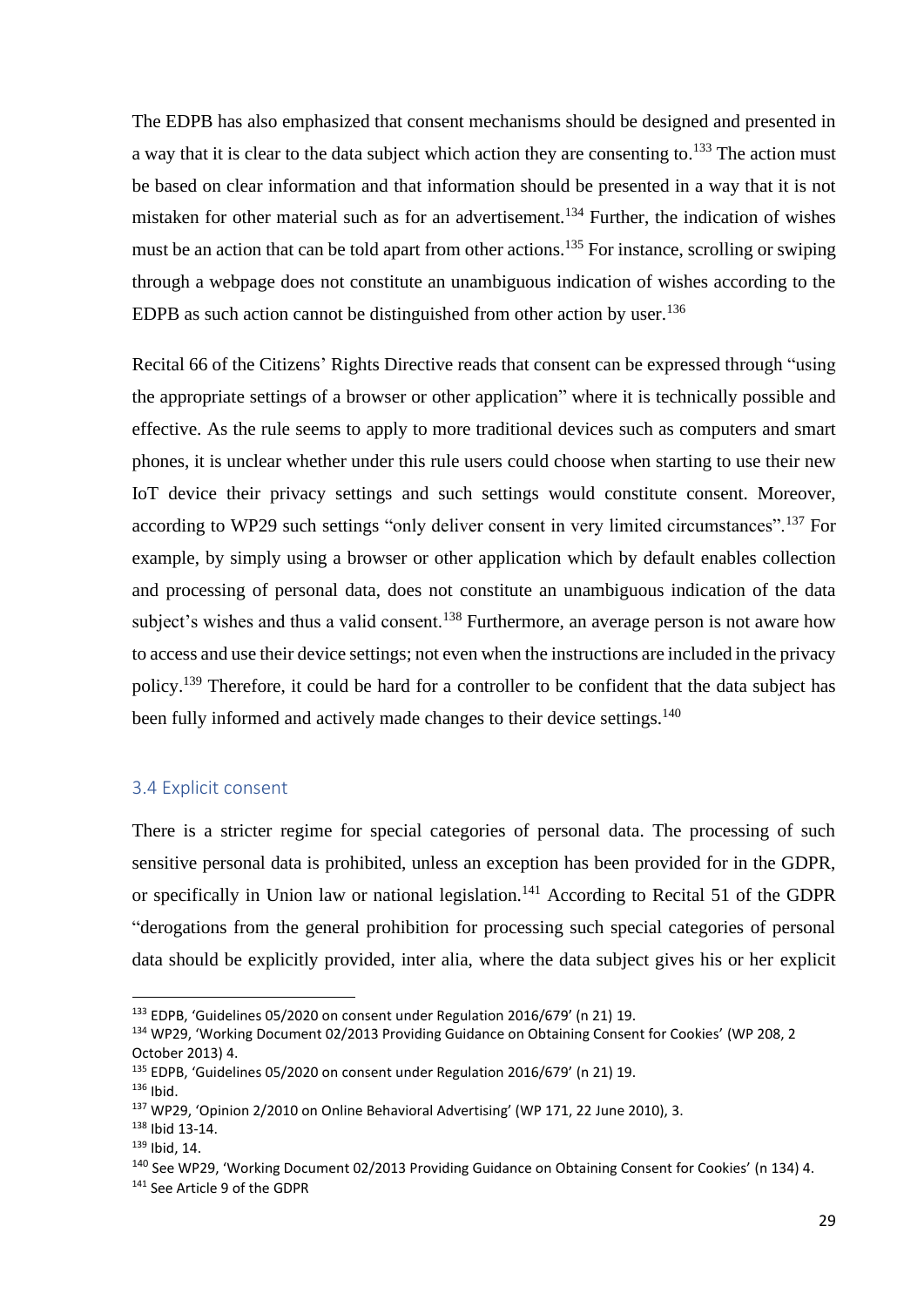consent or in respect of specific needs in particular where the processing is carried out in the course of legitimate activities by certain associations or foundations the purpose of which is to permit the exercise of fundamental freedoms".

Sensitive personal data may thus be processed by virtue of GDPR if the data subject has given his or her explicit consent,  $142$  the processing is necessary to protect the vital interests of the data subject,  $143$  the processing is done in the course of legitimate activities of a foundation, association or any other not-for-profit body, $144$  the processing relates to data manifestly made public by the data subject,  $^{145}$  or processing is necessary to defend a legal claim<sup>146</sup>. Moreover, processing sensitive data is allowed if the processing is necessary for legal reasons (such as obligations under employment, social security and social protection law),  $147$  processing is necessary for the reasons of substantial public interest<sup>148</sup> or public interest in the area of public health<sup>149</sup>, processing is necessary for the purposes of preventive or occupational medicine, for the assessment of the working capacity of the employee, medical diagnosis, the provision of health or social care or treatment or the management of health or social care systems,<sup>150</sup> or processing is necessary for archiving purposes in the public interest, scientific or historical research purposes or statistical purposes. 151

Although explicit consent remains one of many exceptions for processing sensitive personal data, it seems most likely that explicit consent will be the main exception used for processing sensitive data in commercial context. Although there is a linguistic indicator between "regular consent" and "explicit consent", the difference between these two standards is unlikely to be very large since there is already a "statement of clear affirmative action" -standard in place. According to the EDPB the term explicit refers to the way consent must be expressed.<sup>152</sup> Hence, the term explicit has been seen as a synonym to express consent.<sup>153</sup> An obvious way to make such an express statement of consent would be through a hand-written statement or a signature.

<sup>142</sup> Article 9.2(a) of the GDPR.

<sup>143</sup> Article 9.2(c) of the GDPR

<sup>144</sup> Article 9.2(d) of the GDPR

<sup>145</sup> Article 9.2(e) of the GDPR

<sup>146</sup> Article 9.2(f) of the GDPR

<sup>147</sup> Article 9.2(b) of the GDPR

<sup>148</sup> Article 9.2(g) of the GDPR

<sup>149</sup> Article 9.2(i) of the GDPR

<sup>150</sup> Article 9.2(h) of the GDPR

<sup>151</sup> Article 9.2(j) of the GDPR

<sup>152</sup> EDPB, 'Guidelines 05/2020 on consent under Regulation 2016/679' (n 21) 20.

<sup>153</sup> WP29, 'Opinion 15/2011 on the definition of consent' (n 8) 25.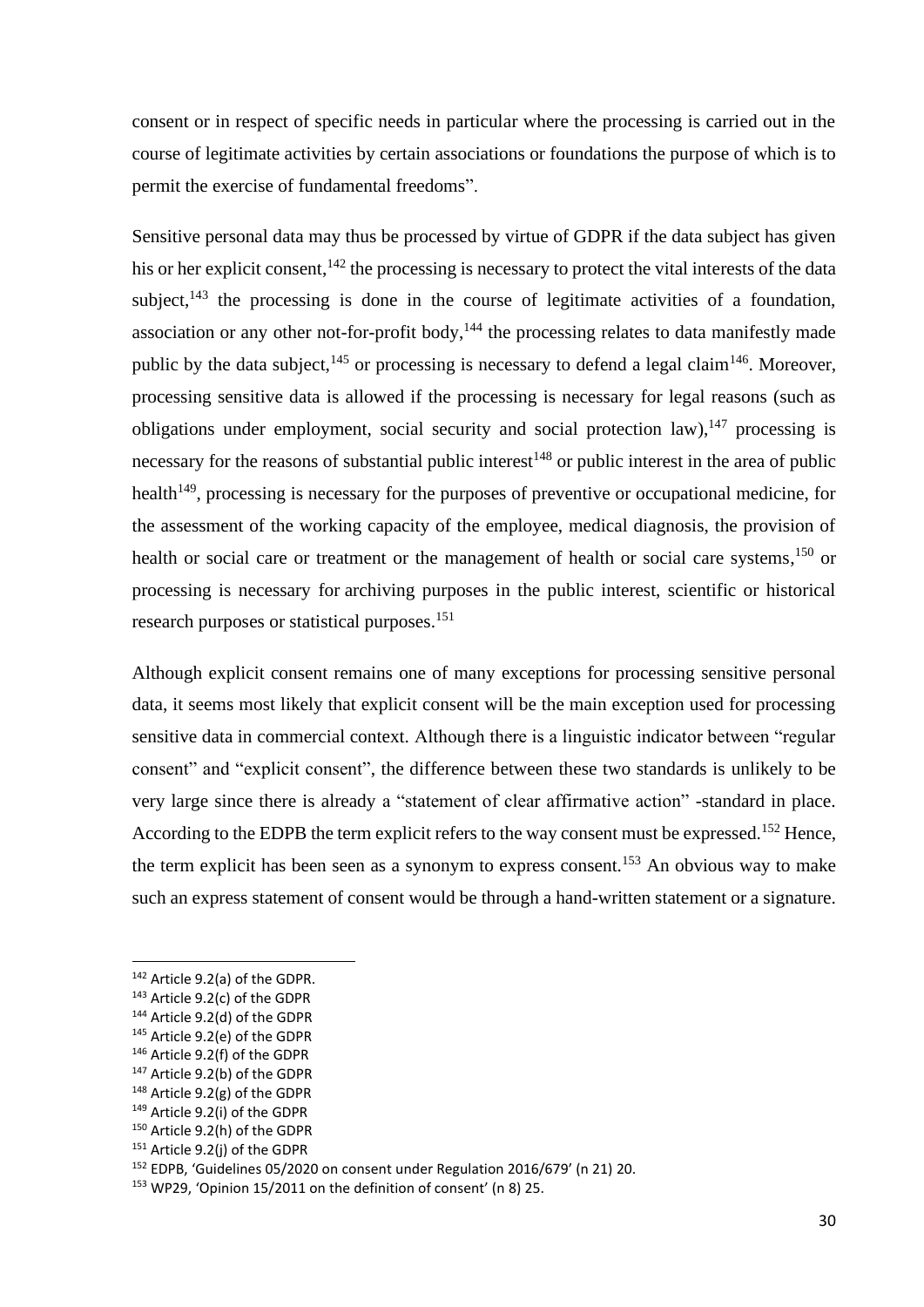However, in an online environment such explicit consent could be given by filling in an electronic form, sending an email, uploading a scanned document carrying the signature of the data subject or using an electronic signature.<sup>154</sup>

The WP29 has describes explicit consent as encompassing "all situations where individuals are presented with a proposal to agree or disagree to a particular use or disclosure of their personal information and they respond actively to the question".<sup>155</sup> It is thus clear that explicit consent requires an active motion from the data subject. This in turn means that a consent that is inferred from someone's actions cannot be considered explicit consent.<sup>156</sup> However, such active motion or declaration is also required in case of a "regular consent".

The EDPB also suggest a two-stage verification process as a way to make sure that explicit consent is valid.<sup>157</sup> According to the EDPB such process could go as follows: information is sent to the data subject explaining the intent to process sensitive personal data and the purposes for such processing. In order to consent, the data subject would be required to reply, "I agree". After that a verification link or code would be send to the data subject through an email or SMS to confirm the agreement. This suggestion of the EDPB thus seems to imply that explicit consent would require a statement of words rather than just an active motion.

It appears that there is only a subtle difference between "regular consent" and "explicit consent". In other words, it seems that these two concepts are somewhat blurred. Other than the two-stage verification process, the methods for obtaining each of them seem very similar. In addition, each of them requires a clear indication of the data subject's wishes.

#### <span id="page-30-0"></span>3.5 Other conditions for obtaining valid consent

#### <span id="page-30-1"></span>3.5.1 Prior consent

Consent must be obtained prior to processing of data. The timing of consent has not been explicitly mentioned in the GDPR. However, such timing can be inferred from the language of the Regulation. According to Article  $6(1)(1)$  of the GDPR processing of personal data shall be

<sup>154</sup> EDPB, 'Guidelines 05/2020 on consent under Regulation 2016/679' (n 21) 21.

<sup>155</sup> WP29, 'Opinion 15/2011 on the definition of consent' (n 8) 25.

<sup>156</sup> Ibid.

<sup>157</sup> See EDPB, 'Guidelines 05/2020 on consent under Regulation 2016/679' (n 21) 21.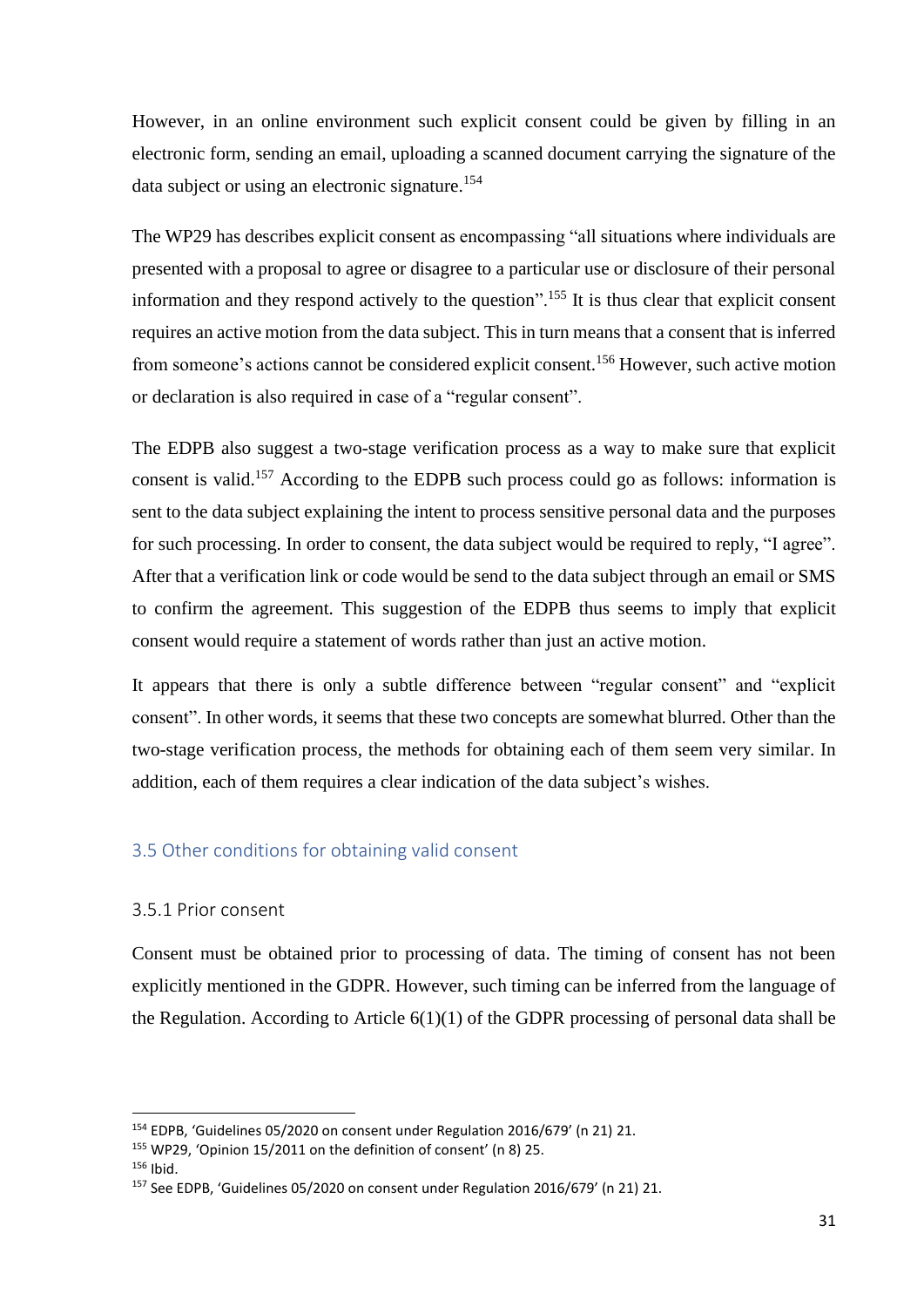lawful if subject "has given" his or her consent to the processing. The language used here implies that consent must be obtained before processing commences.

Further, the ePrivacy Directive explicitly includes requirements of prior consent. For example, according to Article 6 of the Directive in order for the publicly available electronic communication service provider to process traffic data for the purpose of marketing electronic communication services or value-added services, such provider must provide the user or subscriber with information and to obtain the user's or subscriber's prior consent.<sup>158</sup>

As WP29 points out, obtaining consent before the processing of data is crucial in order to make the processing legitimate.<sup>159</sup> Without such prior consent, the processing would lack a legal ground.<sup>160</sup> If such consent is refused and the processing has started, the processing is unlawful.<sup>161</sup>

#### <span id="page-31-0"></span>3.5.2 Withdrawal of consent

According to Article 7(3) of the GDPR data subject shall have the right to withdraw his or her consent at any time. By being able to withdraw his or her consent, the data subject is able to exercise some form of control of his or her data.<sup>162</sup> Although withdrawal does not retroactively render processing based on consent unlawful, it prevents any further processing of personal  $data<sup>163</sup>$  Once consent is withdrawn, the controllers also have an obligation to erase such data, unless there is another purpose that justifies the processing.<sup>164</sup>

Furthermore, the data subject should not suffer any detriment from the withdrawal as highlighted by Recital 42 of the GDPR. For example, withdrawing consent should not lead to any costs for the data subject or to a clear disadvantage. In addition, withdrawal of consent should be as easy as to give consent. According to the EDPB if consent for processing is obtained through a certain electronic user interface, consent should be able to be withdrawn through that same interface.<sup>165</sup>

<sup>158</sup> See Articles 6(3) & 6(4) of the ePrivacy Directive

<sup>159</sup> WP29, 'Opinion 15/2011 on the definition of consent' (n 8) 9.

<sup>160</sup> Ibid, 30-31.

<sup>161</sup> Ibid, 30.

<sup>162</sup> Ibid, 9.

 $163$  Ibid.

<sup>164</sup> See Article 17 of the GDPR. EDPB, 'Guidelines 05/2020 on consent under Regulation 2016/679' (n 21) 24-25.

<sup>165</sup> EDPB, 'Guidelines 05/2020 on consent under Regulation 2016/679' (n 21) 23-24.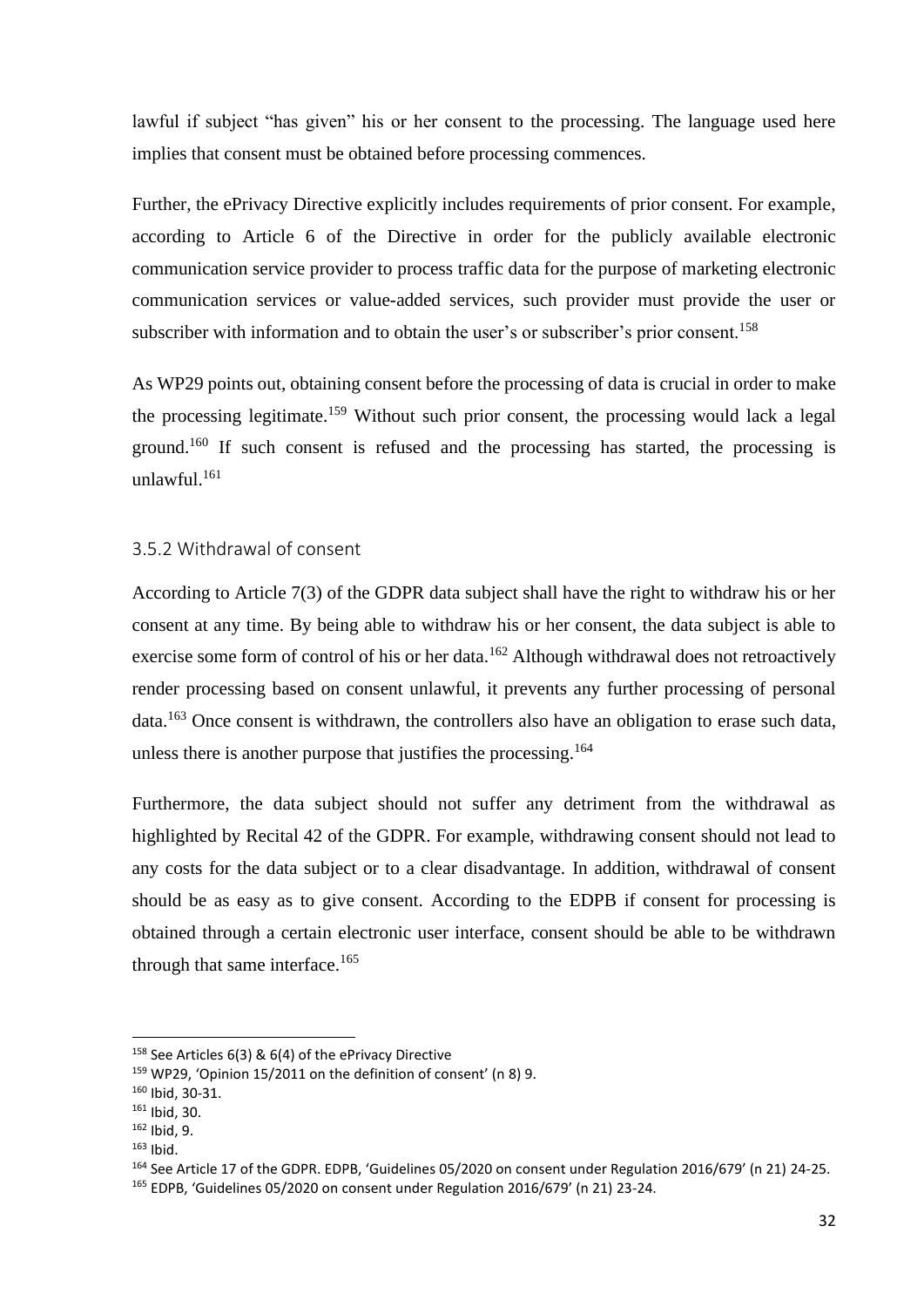#### <span id="page-32-0"></span>3.5.3 Demonstrating consent

According to Article 7(1) of the GDPR the controller needs to be able to demonstrate data subject's consent. This is further clarified in Recital 42, which states that "where processing is based on the data subject's consent, the controller should be able to demonstrate that the data subject has given consent to the processing operation." According to EDPB such an obligation also includes that the controller can show that the data subject was informed, and that the controller met all the criteria of valid consent.<sup>166</sup> This obligation to demonstrate valid consent is in place as long as the processing activity in questions lasts.<sup>167</sup> The purpose behind this obligation is to place accountability on the data controller.<sup>168</sup>

<sup>166</sup> Ibid, 22-23. <sup>167</sup> Ibid. <sup>168</sup> Ibid, 23.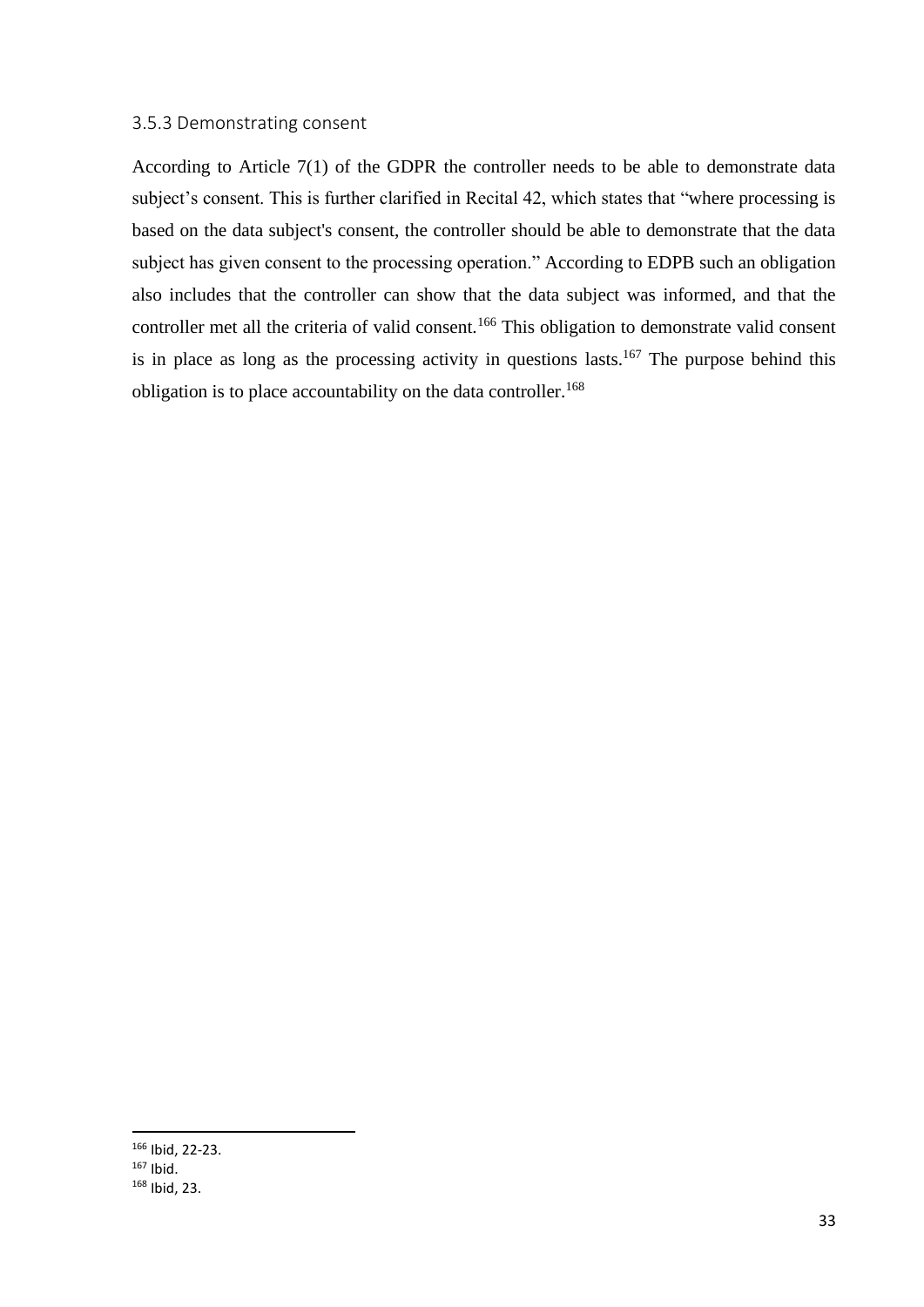## <span id="page-33-0"></span>4. Limitations of consent in the processing of personal data in IoT

#### <span id="page-33-1"></span>4.1 Rationale behind consent

As we have seen, consent has been accorded great value in the European data protection framework. The current consent-based model is closely tied with the concept of information self-determination.<sup>169</sup> The concept was made known by the German Constitutional Court in 1983, which ruled in its famous decision on the constitutionality of the Census Act that the right of information self-determination is a constitutional fundamental right: "the fundamental right guarantees the authority conferred on the individual to, in principle, decide themselves on the disclosure and use of their personal data. Limitations of this right to "informational selfdetermination" are only permissible if there is an overriding public interest".<sup>170</sup> The principle of information self-determination, as expressed by the German Constitutional Court, reflects the value of individual's autonomy, ability to make choices and exercise control on his or her personal data. <sup>171</sup> At the heart of this principle is consent, which is used as a means of the "participatory right of information self-determination".<sup>172</sup>

It is clear that the EU data protection framework has been influenced by information selfdetermination. As we have seen, consent of the data subject has been given a prominent role in the GDPR and ePrivacy Directive. Consent is seen as an expression of free choice and is thus closely connected to the principle of autonomy.<sup>173</sup> Moreover, the GDPR emphasizes the

<sup>171</sup> Michelle De Mooy, 'Rethinking Privacy Self-Management and Data Sovereignty in the Age of Big Data. Considerations for Future Policy Regimes in the United States and the European Union' (2017) Center for Democracy and Technology, 15 < https://cdt.org/wp-content/uploads/2017/04/Rethinking-

<sup>169</sup> WP29, 'Opinion 15/2011 on the definition of consent' (n 8) 9.

<sup>170</sup> BVerfGE 65, 1 – Volkszahlung Urteil des Ersten Senats vom 15. Dezember 1983 auf die ¨ mundliche Verhandlung vom 18. und 19. Oktober 1983 -1 BvR 209, 269, 362, 420, 440, 484/83 in den Verfahren uber die Verfassungsbeschwerden. English Abstract of the German Federal Constitutional Court's Judgment of 15 December 1983

<sup>&</sup>lt;https://www.bundesverfassungsgericht.de/SharedDocs/Entscheidungen/EN/1983/12/rs19831215\_1bvr02098 3en.html> accessed 24 September 2021.

Privacy 2017 final.pdf> accessed 25 September 2021; Cécile de Terwangne, 'The Right to be Forgotten and the Information Autonomy in the Digital Environment' (2013) Publications Office of the European Union, 4 < https://publications.jrc.ec.europa.eu/repository/handle/JRC86750> accessed 25 September 2021. <sup>172</sup> Eleni Kosta, *Consent in European Data Protection Law* (Martinus Nijhoff Publishers, 2013), 109.

<sup>173</sup> Bart W. Schermer, Bart Custers and Simone van der Hof, 'The Crisis of Consent. How Stronger Legal Protection may lead to Weaker Consent in Data Protection' [2014] Ethics and Information Technology, 5 <https://papers.ssrn.com/sol3/papers.cfm?abstract\_id=2412418> accessed 27 September 2021.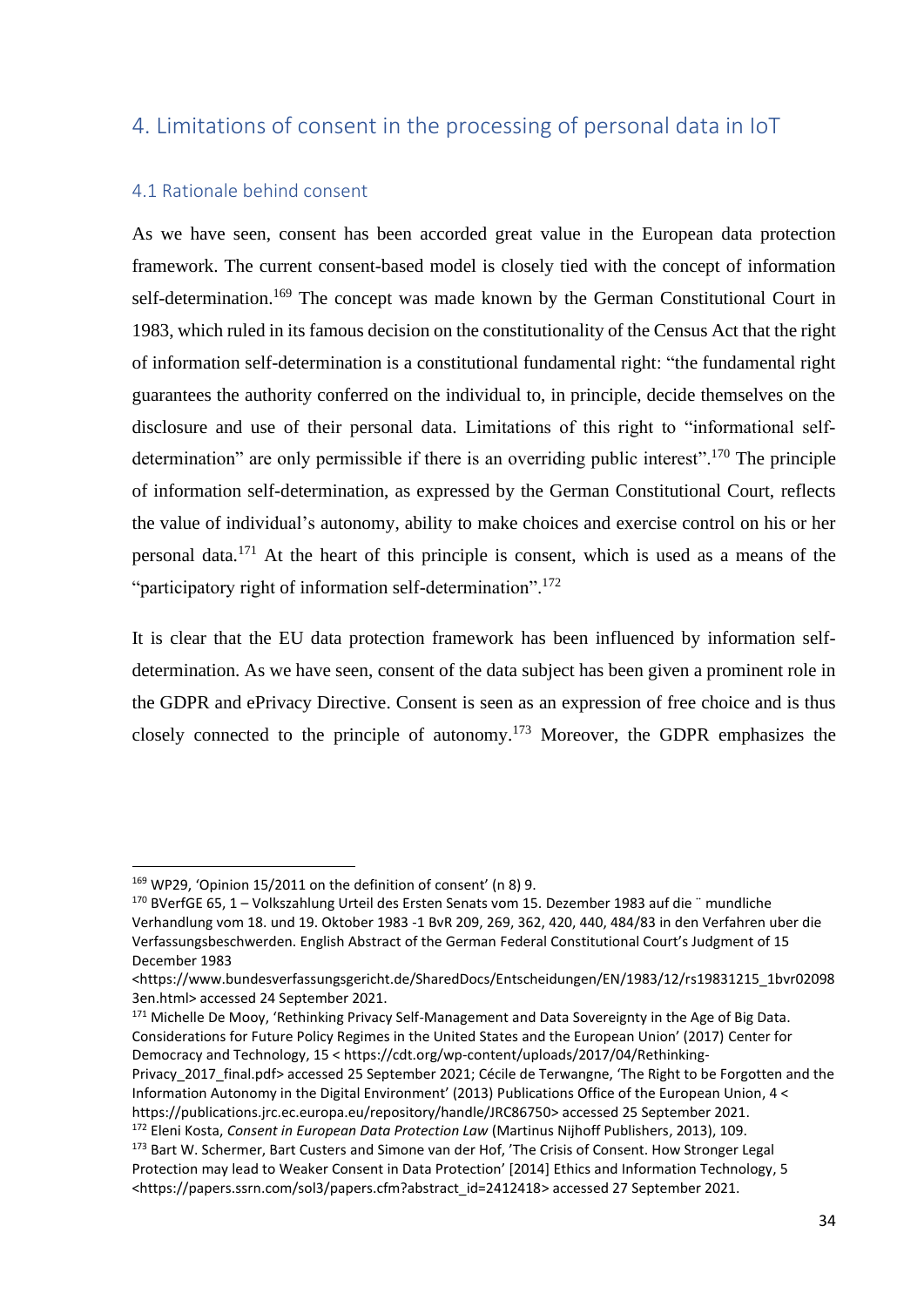importance of individuals' control over their personal data.<sup>174</sup> Such control is deemed to foster autonomy and empower individuals to manage their personal data.<sup>175</sup>

Soleve has referred to the current approach to privacy regulation as privacy self-management.<sup>176</sup> According to him under this current approach a set of rights is given to individuals such as rights of i) notice of the upcoming collection and use of personal data and ii) choice whether to consent to such processing of their personal data.<sup>177</sup> The purpose behind this set of rights is to give control to individuals over their personal data, and through this control individuals are expected to make privacy decisions based on costs-benefit analysis of the collection, disclosure and use of their data.<sup>178</sup> However, the emphasis on control and consent has not turned out to have the desired effects.

#### <span id="page-34-0"></span>4.2 Problems with consent

Despite the prominence of consent in European data protection, consent has faced a lot of criticism. The problems with consent are especially obvious in the digitalized world. It has even been argued that, in online context, consent is not a suitable approach to data processing.<sup>179</sup> This section will explore the academic critique towards consent and discuss the problems related to IoT.

#### <span id="page-34-1"></span>4.2.1 Problems with informed consent

The emphasis on consent is premised on the fact that individuals are rational actors who are able to make the best decisions for themselves and to navigate the obscure digital and technological environment. However, this approach has been criticized by many. The most common line of criticism seems to center the notion of informed consent. Consent must be based on appropriate information; this is essential for the data subject "in order to enable them to make informed decisions, understand what they are agreeing to, and for example exercise

<sup>174</sup> Recital 7 of the GDPR

<sup>&</sup>lt;sup>175</sup> Christophe Lazaro and Daniel Le Métayer, 'The control over personal data: True remedy or fairy tale?' (2015) 12 SCRIPT-ed, 4 <https://papers.ssrn.com/sol3/papers.cfm?abstract\_id=2689223> accessed 27 September 2021.

<sup>176</sup> See Solove (n 7).

<sup>177</sup> Ibid, 1880.

 $178$  Ibid.

<sup>179</sup> See for example Koops (n 22) 251.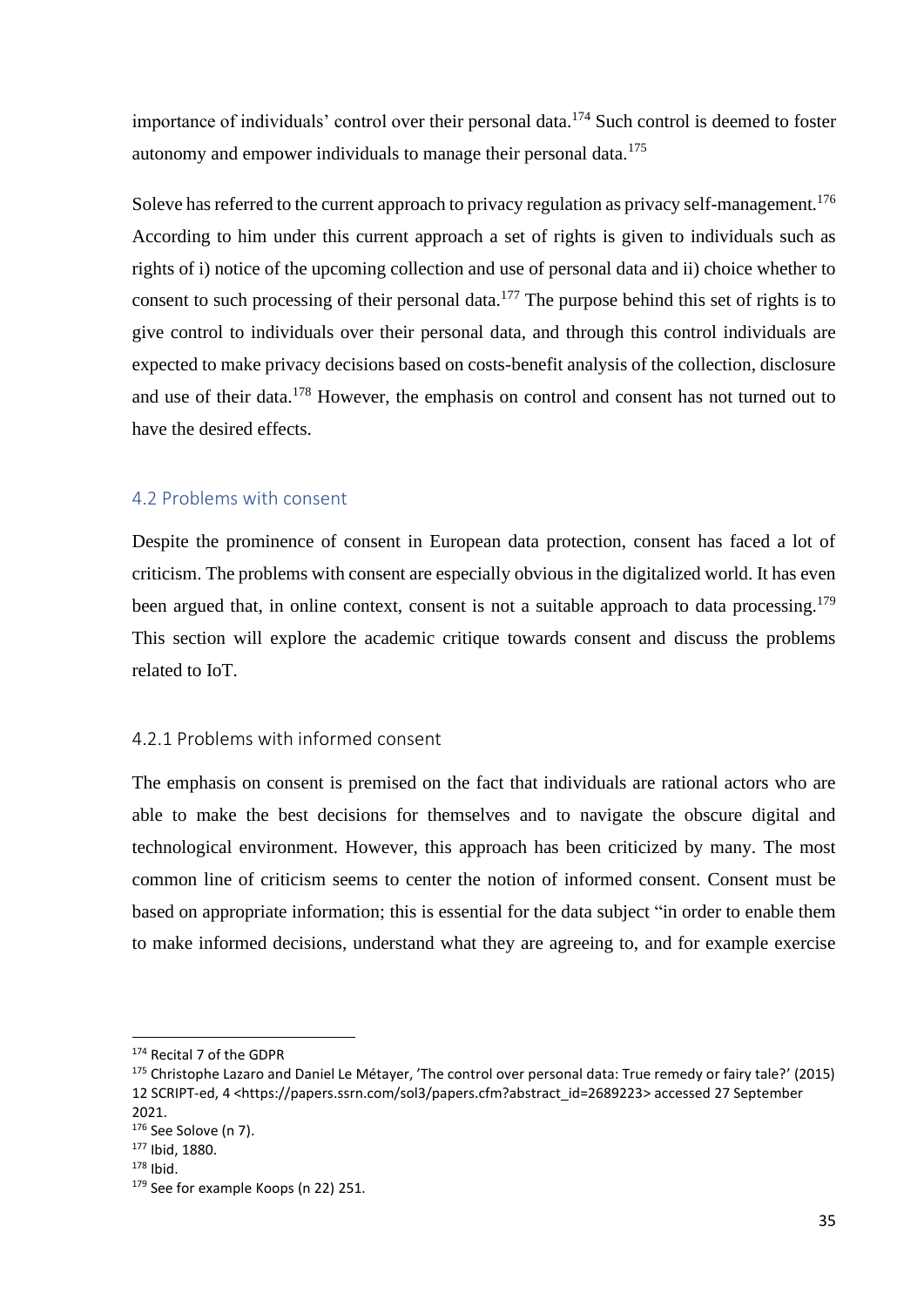their right to withdraw their consent".<sup>180</sup> This transparency requirement is often implemented in the form of privacy notices.

#### i) People do not read privacy notices

The first critique addresses the fact that people do not tend to read privacy notices.<sup>181</sup> Although an important part of privacy self-management are notices, they are often many pages long, legalistic and difficult for a regular person to understand.<sup>182</sup> According to 2019 Eurobarometer, 37% of respondents do not read privacy statements at all, citing the length and difficulty of understanding being the main reasons for not reading them.<sup>183</sup>

Schermer, Custers and van der Hof have criticized the overemphasis on consent.<sup>184</sup> According to them such overemphasis has led to an information overload.<sup>185</sup> It has been estimated that it would take an average person 244 hours annually to read all the privacy notices he or she is being presented with.<sup>186</sup> That would mean an average of 40 minutes per day. In addition, companies regularly modify their privacy policies, so one would also have to keep up with these changes in order to stay informed. This overload of information will overwhelm the recipient "causing her to skim, freeze, or pick out information arbitrary".<sup>187</sup> According to Schermer, Custers and van der Hof the issue with information overload is further aggravated when consent is asked in situations where individuals are making completely different decisions, such as online shopping or booking a holiday".<sup>188</sup> Because privacy notices are so common, people will become tired of these procedures that take them away from the fun and functionality of the service. In similar fashion, those eager to use a new IoT device may bypass privacy information and become bound to terms and conditions they have no knowledge of. Privacy protection then

<sup>180</sup> EDPB, 'Guidelines 05/2020 on consent under Regulation 2016/679' (n 21) 15.

<sup>181</sup> Solove (n 7) 1885.

<sup>182</sup> Ibid.

<sup>&</sup>lt;sup>183</sup> See European Commission, Special Eurobarometer 487a: The General Data Protection Regulation (2019) 48, 51.

<sup>184</sup> See Schermer, Custers and van der Hof (n 173).

<sup>185</sup> Ibid, 10-11.

<sup>186</sup> Aleecia M. McDonald and Lorrie Faith Cranor, 'The Cost of Reading Privacy Policies' [2008] I/S Journal of Law and Policy for the Information Society, 17-18 <https://lorrie.cranor.org/pubs/readingPolicyCostauthorDraft.pdf> accessed 27 September 2021.

<sup>&</sup>lt;sup>187</sup> M. Ryan Calo, 'Against Notice Skepticism in Privacy (and Elsewhere) (2012) 87 Notre Dame Law Review 1027, 1054.

<sup>188</sup> Schermer, Custers & van der Hof (n 173) 11.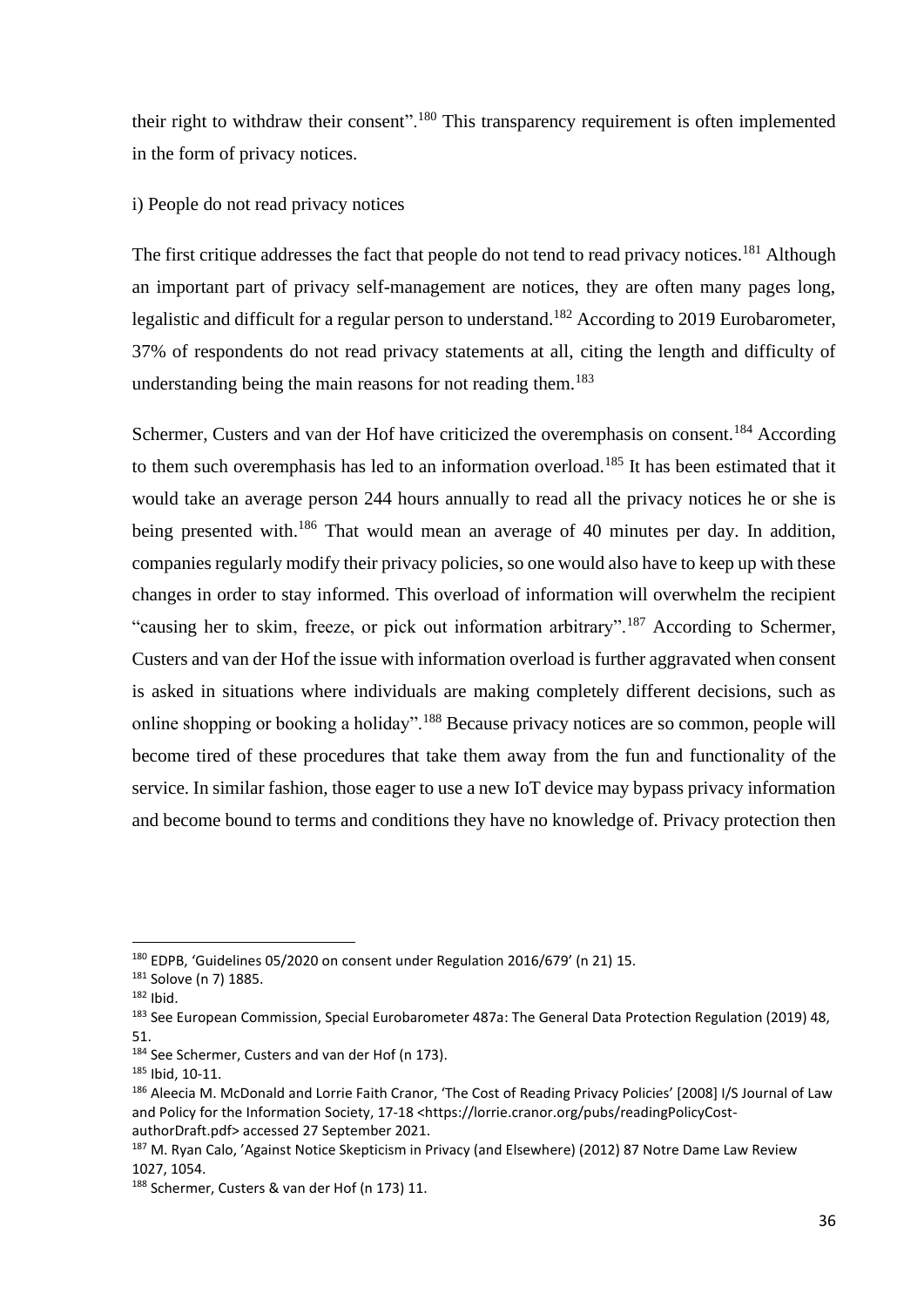becomes a tradeoff between "instant gratification… versus the abstract risks associated with the misuse or abuse of personal data".<sup>189</sup>

Moreover, according to Schermer, Custers and van der Hof there is an overload of consent transactions.<sup>190</sup> In other words, there are simply too many consent requests and privacy notices presented to individuals. According to them this will negatively affect the psychological function of being presented with a consent transaction".<sup>191</sup> The need to avoid this kind of "user fatigue" has also been warned by the EDPB. According to the EDPB "in the digital context, many services need personal data to function, hence, data subjects receive multiple consent requests that need answers through clicks and swipes every day. This may result in a certain degree of click fatigue: when encountered too many times, the actual warning effect of consent mechanisms is diminishing".<sup>192</sup>

The result of these overloads is that consent questions and privacy notices are no longer read.<sup>193</sup> Further, Schermer, Custers and van der Hof argue that information and consent transaction overload will lead to "consent decentralization".<sup>194</sup> This means that individuals will no longer make active and informed choices when asked for a consent, but rather give consent every time consent is asked.<sup>195</sup> This notion is supported by behavioral economics according to which when consent requests are encountered too many times, the act of making an informed decision becomes costly.<sup>196</sup> Thus, consenting becomes an automatic action where people rely on automatic impulses such as rules of thumb and heuristics rather than on conscious thinking.<sup>197</sup> This is a problem to the validity of informed consent.

### ii) People do not understand privacy notices

Another argument that has been presented by scholars is that it is questionable whether people understand privacy notices. Privacy notices have been criticized of being inefficient as they are

 $195$  Ibid.

 $189$  Ibid.

<sup>190</sup> Ibid, 10.

 $191$  Ibid.

<sup>192</sup> EDPB, 'Guidelines 05/2020 on consent under Regulation 2016/679' (n 21) 19.

<sup>193</sup> Ibid.

<sup>194</sup> Schermer, Custers & van der Hof (n 173) 12.

<sup>196</sup> [Santiago Ramirez Lopez](https://www.jipitec.eu/author?contributor=Ram%C3%ADrez%20L%C3%B3pez,%20Santiago), 'Informing Consent: Giving Control Back to the Data Subject from a Behavioral Economics Pespective' (2018) 9 Journal of Intellectual Property, Information Technology and E-Commerce Law 35, 42 <JIPITEC\_9\_1\_2018\_35-50\_Ramirez\_Lopez> accessed 27 September 2021.

<sup>&</sup>lt;sup>197</sup> Ramirez Lopez (n 196) 42. See also Solove (n 7) 1887; Frederik Zuiderveen Borgesius, 'Informed Consent: We Can Do Better to Defend Privacy' (2015) 13 Security & Privacy, 7 <

https://papers.ssrn.com/sol3/papers.cfm?abstract\_id=2793769> accessed 27 September 2021.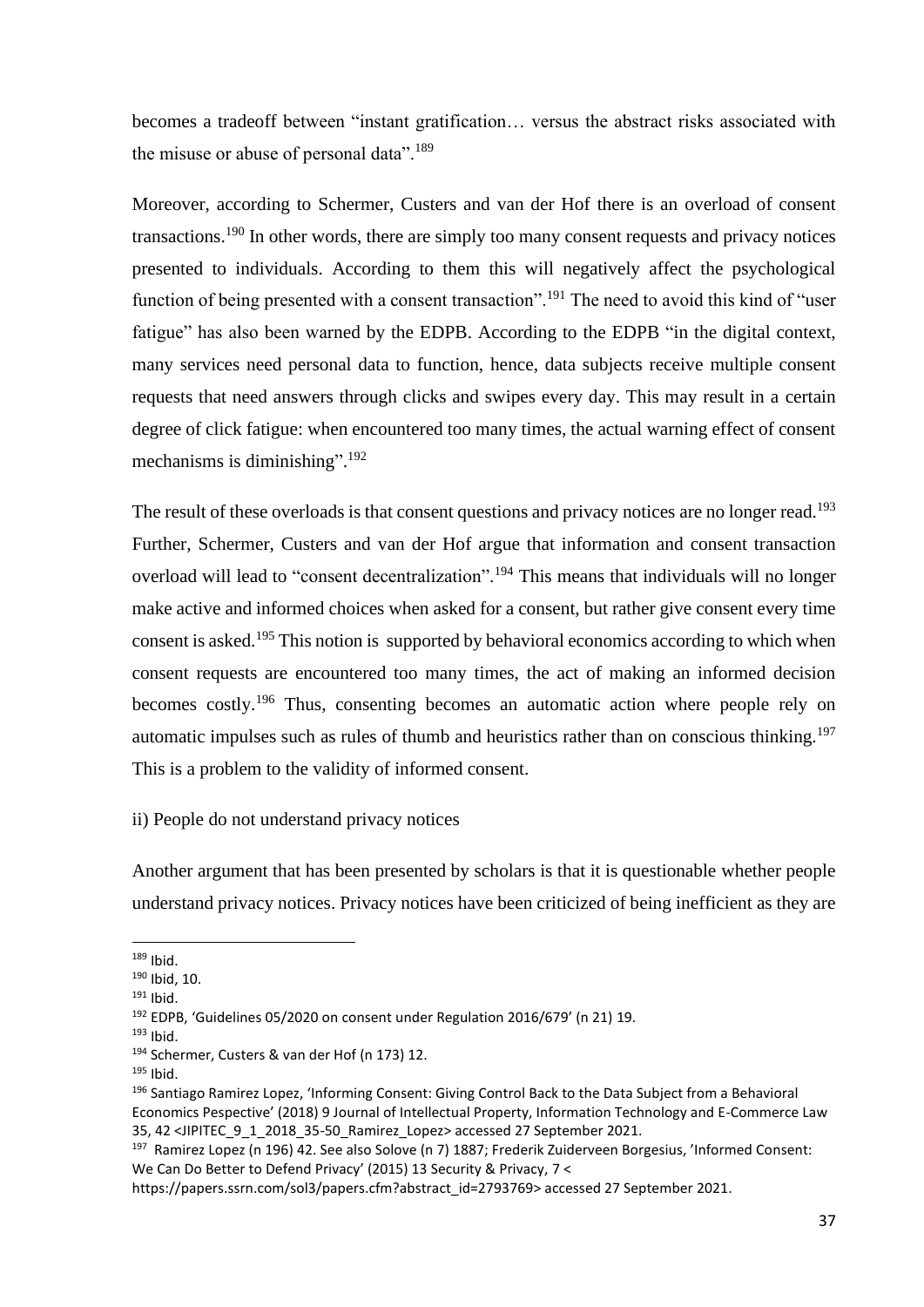not being read and are difficult for users to understand.<sup>198</sup> According to Solove people have several cognitive problems that cause issues to privacy self-management.<sup>199</sup> These cognitive problems negatively affect people's ability to make informed and rational choices when it comes to consenting to different forms of collection, use and disclosure of their personal data.<sup>200</sup> Data protection activities can be hard to understand for an average person; however, Soleve points out that individuals are also uninformed about the data collected about them as they do not engage in privacy self-management.<sup>201</sup> As highlighted above this could be due to multiple factors, the length of the notices and their difficulty being one of the commonly cited ones.<sup>202</sup> However, making the privacy policies shorter and easier to understand conflicts with fully informing people about the types of data being collected and the purposes of the processing. 203 According to Barocas and Nissenbaum this "transparency paradox" means that loss of complexity inevitably results to loss of specificity.<sup>204</sup> People need to be provided with specific information to be able to make informed choices and simplified, plain-language notices cannot do this  $205$ 

iii) Skewed decision making

Second cognitive problem pointed out by Solove is that people lack the "expertise to adequately assess the consequences of agreeing to certain present uses or disclosures of their data", even if they would read privacy notices.<sup>206</sup> Although people regularly express in surveys how much they value and care about their privacy, people constantly disclose their data for very small benefits.<sup>207</sup> This skewed decision making has also been called "privacy paradox", where behavioral intentions are not reflected in the actual behavior.<sup>208</sup> Soleve sees the skewed decision making as a result of individual's cognitive capabilities and bounded rationality.<sup>209</sup> According

 $200$  Ibid.

<sup>198</sup> Calo (n 187) 1029.

<sup>199</sup> Solove (n 7) 1883.

<sup>201</sup> Ibid, 1885.

<sup>202</sup> Ibid.

 $203$  Ibid.

<sup>204</sup> Solon Barocas and Helen Nissenbaum, 'Big Data's End Run around Anonymity and Consent' in Julia Lane et al. (eds.) *Privacy, Big Data, and the Public Good: Frameworks for Engagement* (Cambridge University Press, 2014), 58; Soleve (n 6) 1886.

<sup>&</sup>lt;sup>205</sup> Barocas and Nissenbaum (n 204) 59.

<sup>206</sup> Solove (n 7) 1886.

 $207$  Ibid.

<sup>&</sup>lt;sup>208</sup> Tuukka Lehtiniemi and Yki Kortesniemi, 'Can the obstacles to privacy self-management be overcome? Exploring the consent intermediary approach' [2017] Big Data & Society, 2 <

[https://doi.org/10.1177/2053951717721935>](https://doi.org/10.1177%2F2053951717721935) accessed 27 September 2021.

<sup>209</sup> Solove (n 7) 1887. See also Calo (n 187) 1053.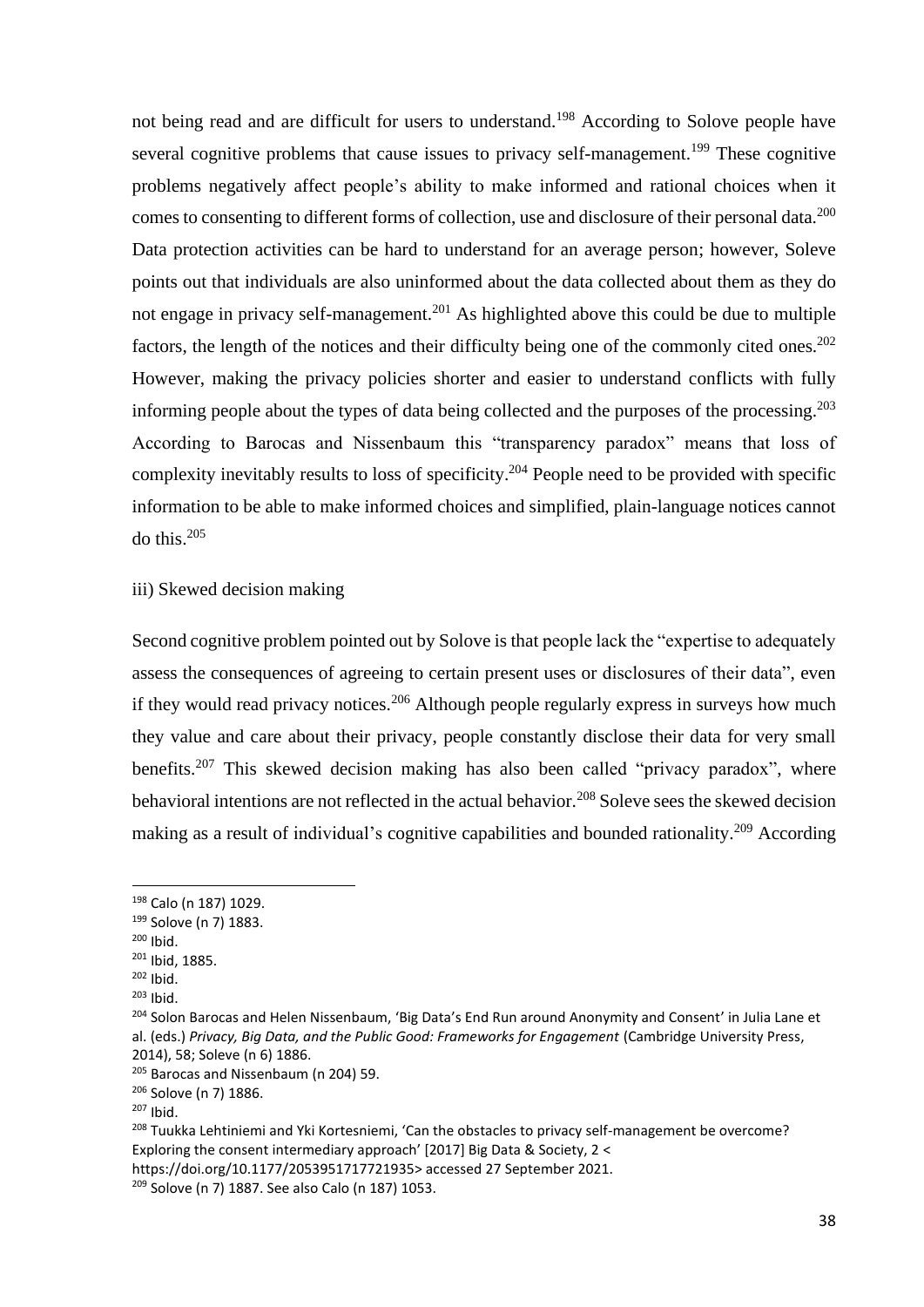to Calo privacy notices rely on false conception of rational consumer with limitless attention. $210$ Behavioral economics have shown that human rationality is bounded. In other words, people struggle to apply their knowledge, solve problems and make informed choices in complex situations.<sup>211</sup> Instead people often rely on simplified rules of thumb, mental models and heuristics.<sup>212</sup> Such mental shortcuts can lead to behavior that goes against people's selfinterest.<sup>213</sup> For example, those possessing mental models on how a traditional computer operates, might completely misjudge how an IoT device functions. <sup>214</sup> In addition, the complexity of IoT can make it difficult for users to develop new and accurate mental models on how their devices function, what kind of information is being collected by their devices, and how their devices use and disclose information. 215

Further, according to Soleve people are more willing to disclose their personal data when they feel that they are in control, even if the control is illusory.<sup>216</sup> People are often unaware of the nudging methods and manipulation pertaining to the design and layout of the user interfaces, and thus made believe they are in control, leaving the stakeholders free to engage in collection and other processing activities.<sup>217</sup> This appears to be also true in terms of IoT. As Williams, Nurse and Creese state the novelty and functionality of IoT devices can divert user's attention away from the large amounts of data they are disclosing.<sup>218</sup> Moreover, as Rosner and Kenneally state, IoT devices are not neutral; they are manufactured by companies who benefit from the processing of data and thus are built with a commercial logic that encourages sharing of data.<sup>219</sup>

iv) Problems with scale

<sup>210</sup> Calo (n 187) 1054.

<sup>211</sup> Solove (n 7) 1887; Calo (n 187) 1054.

<sup>212</sup> Solove (n 7) 1887.

<sup>213</sup> Borgesius (n 197) 7.

<sup>&</sup>lt;sup>214</sup> Meredydd Williams, Jason R. C. Nurse and Sadie Creese, 'The Perfect Storm: The Privacy Paradox and the Internet-of-Things' (2016) 11<sup>th</sup> International Conference on Availability, Reliability and Security, 3 < https://doi.org/10.1109/ARES.2016.25> accessed 18 September 2021.

<sup>&</sup>lt;sup>215</sup> Office of the Victorian Information Commissioner, 'Internet of Things and Privacy – Issues and Challenges' < https://ovic.vic.gov.au/privacy/internet-of-things-and-privacy-issues-and-challenges/> accessed 2 October 2021.

<sup>216</sup> Solove (n 7) 1887.

<sup>&</sup>lt;sup>217</sup> Eletta Bietti, 'The Discourse of Control and Consent over Data in EU Data protection Law and Beyond' (2020) A Hoover Institution Essay, 1 <https://www.hoover.org/research/discourse-control-and-consent-over-data-eudata-protection-law-and-beyond> accessed 16 September 2021; Lilian Edwards & Michael Vale, 'Slave to the Algorithm' (2017) 16 Duke Law & Technology Review 18, 33.

<sup>218</sup> Williams, Nurse and Creese (n 214) 3.

<sup>&</sup>lt;sup>219</sup> Rosner and Kenneally, 'Clearly Opaque: Privacy Risks of the Internet of Things' (n 23) 3..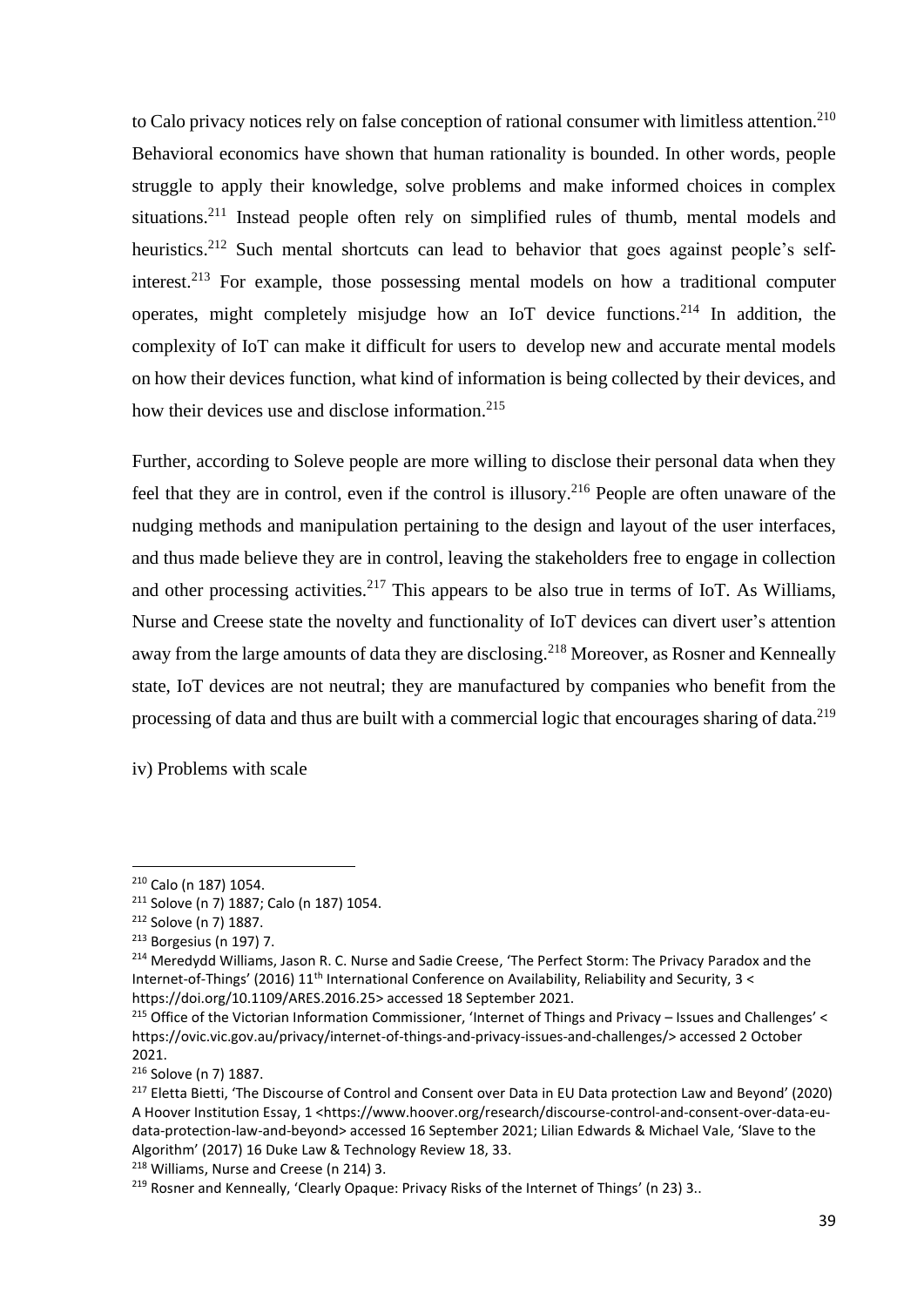In addition to the cognitive problems, Soleve points out that privacy self-management also faces structural problems.<sup>220</sup> The first structural problem is the problem with scale.<sup>221</sup> In other words, there are too many information actors processing personal data, making it impossible for a person to control and monitor these entities. Even if all these entities would provide individuals with notice and appropriate choice whether to consent to such processing, a regular person does not have enough time or resources to manage such entities.<sup>222</sup> As we saw above, it would take an around 40 minutes per day to read all the relevant privacy policies an average individual faces. However, that 40 minutes does not take into account how long it would take to actually truly understand the policies. Moreover, managing the entities is difficult as the landscape of information actors working behind the scenes is constantly changing.<sup>223</sup> For example, the entity that collects individual's data might sell it to another entity or store it to servers managed by others.<sup>224</sup>

### v) Aggregation effect

The second structural issue raised by Soleve is that even if people make rational choices with how they use their data, that data may be aggregated in the future in ways the person did not anticipate and reveal new information about the person in question.<sup>225</sup> By analyzing existing information, the new information that can be deduced is so complex and evolving so quickly that people cannot assess the harms and benefits involved.<sup>226</sup> This aggregation problem means that "it makes it nearly impossible to manage data".<sup>227</sup> Consenting to data collection, use and disclosure is something that can have future detriments and thus is something that should be assessed and decided far in advance. However, as Solove point out it is difficult to assess the harm as individuals are unable to predict what the harm could be down the road.<sup>228</sup> In addition, this kind of cost-benefits analysis is difficult as people prefer immediate benefits.<sup>229</sup> According to Borgesius people are influenced by biases such as the present bias, which suggests that

<sup>220</sup> See Solove (n 7) 1888.

 $221$  Ihid.

<sup>222</sup> Ibid, 1889.

<sup>&</sup>lt;sup>223</sup> Daniel Susser, 'Notice After Notice-and-Consent. Why Privacy Disclosures Are Valuable Even If Consent Frameworks Aren't' (2019) 9 Journal of Information Policy 37, 45.

<sup>224</sup> Ibid.

<sup>225</sup> Solove (n 7) 1889.

<sup>226</sup> Ibid, 1890.

<sup>227</sup> Ibid.

<sup>228</sup> Ibid, 1891.

 $229$  Ibid.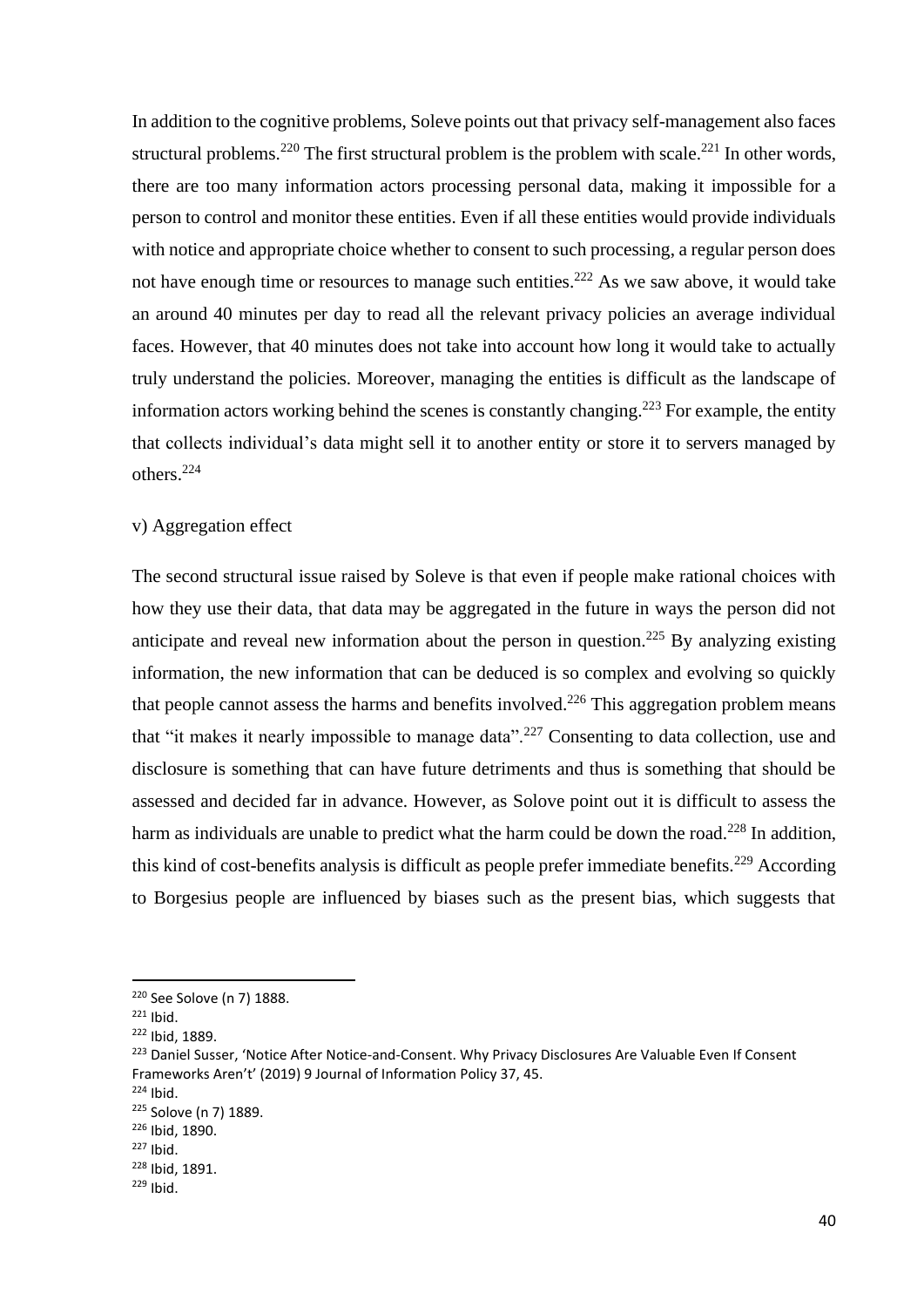"people often choose for immediate gratification and disregard future costs and disadvantages".<sup>230</sup>

The aggregation effect is very much applicable to IoT. As IoT continues to grow and spread into human environments, more and more information will be collected. It has been estimated by the Organization for Economic Co-operation and Development (OECD) that in 2022 an average household of four, in an OECD member country, will have around 50 connected devices.<sup>231</sup> When data is combined from just one IoT device or from various different IoT enabled sensors and devices, new inferences can be derived.<sup>232</sup> Further, data that may seem simple or insignificant at the moment of disclosure to the data subject, may reveal complex and unexpected results when combined with other sources of data. It has been described by Peppet that this kind of sensor fusion leads to a world where "everything reveals everything on the Internet of Things".<sup>233</sup> This "everything" may also be sensitive personal data.

In addition, aggregation can alter the identifiability of data. The WP29 has recognized that pseudonymized or even anonymized data risks being identified in IoT.<sup>234</sup> The large amounts of data collected by several different sensors and the fact that data is being processed automatically means that there is a limited possibility to remain anonymous in IoT. According to Peppet the reason why sensor data is particularly vulnerable to re-identification is because "sensor data capture such a rich picture of an individual, with so many related activities, that each individual in a sensor-based dataset is reasonably unique".<sup>235</sup>

### 4.2.2 Information asymmetries

The problems presented above in section 4.2.1 are all examples of information asymmetries. Information asymmetry means that there are several knowledge gaps between data subjects and controllers; in other words, individuals do not know what the companies do with their data, thus undermining the basic notion of informed consent.<sup>236</sup> It should be noted that the companies

https://read.oecd-ilibrary.org/science-and-technology/building-blocks-for-smart-networks\_5k4dkhvnzv35 en#page1> accessed 27 September 2021.

<sup>230</sup> Borgesius (n 197) 7.

<sup>&</sup>lt;sup>231</sup> OECD, 'Building Blocks for Smart Networks' (2013) 215 OECD Digital Economy Papers, 10 <

<sup>&</sup>lt;sup>232</sup> WP29, 'Opinion 8/2014 on the Recent Developments on the Internet of Things' (n 35) 7-8.

<sup>233</sup> Peppet (n 47) 116.

<sup>&</sup>lt;sup>234</sup> Article 29 Data Protection Working Party, 'Opinion 8/2014 on the Recent Developments on the Internet of Things' (n 35) 11.

<sup>235</sup> Peppet (n 47) 129.

<sup>236</sup> Borgesius (n 197) 5.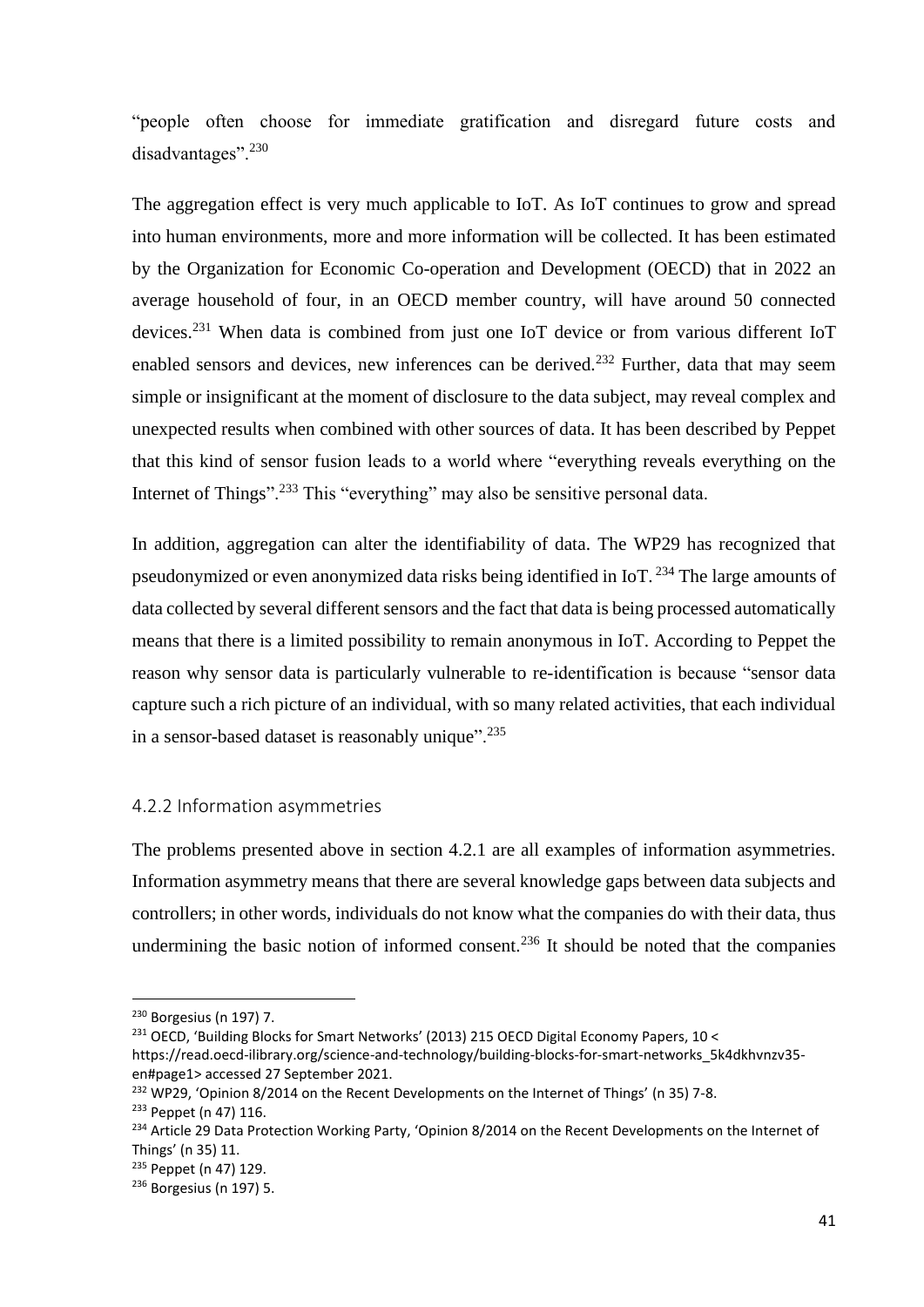processing the data do not face the same problems. As stated by Hoofnagle and Whittington "despite lengthy and growing terms of service and privacy, consumers enter into trade with online firms with practically no information meaningful enough to provide the consumer with either ex ante or ex post bargaining power. In contrast, the firm is aware of its cost structure, technically savvy, often motivated by high-powered incentives of stock values, and adept at structuring the deal so that more financially valuable assets are produced from consumers than consumers would prefer".<sup>237</sup>

The GDPR has tried to mitigate this problem by imposing transparency requirements to data controllers.<sup>238</sup> However, according to Borgesius the information asymmetry is very hard to solve as transaction costs arise for individuals.<sup>239</sup> As we saw reading privacy policies takes a lot of time. Furthermore, it is questionable can the data subjects understand the privacy policies as they are often long, ambiguous and difficult to read. Because data subjects do not read the privacy policies, or even access them, their understanding of the significance of the disclosure will most likely be very low.<sup>240</sup>

Van de Waerdt has categorized the instances where information asymmetries arise into two categories: those which arise from personal data collection, and those arising from personal data analysis.<sup>241</sup> The first instance where information asymmetries typically arise is when companies collect personal data through methods and quantities that an average person cannot simply comprehend, manage and monitor.<sup>242</sup> As the WP29 states in regard to IoT "interaction between objects, between objects and individuals' devices, between individuals and other objects, and between objects and back-end systems will result in the generation of data flows that can hardly be managed with the classical tools used to ensure the adequate protection of the data subjects' interests and rights".<sup>243</sup> Furthermore, communication between devices and

<sup>&</sup>lt;sup>237</sup> Chris Hoofnagle and Jan Whittington, 'Free: Accounting for the Costs of the Internet's Most Popular Price' (2014) 61 UCLA Law Review 606, 640.

<sup>&</sup>lt;sup>238</sup> See Peter van de Waerdt, 'Information asymmetries: recognizing the limits of the GDPR on the data-driven market' [2020] Computer Law & Security Review

<sup>&</sup>lt;https://pure.rug.nl/ws/portalfiles/portal/128134033/1\_s2.0\_S0267364920300418\_main.pdf> accessed 27 September 2021.

<sup>239</sup> Borgesius (n 197) 6.

<sup>&</sup>lt;sup>240</sup> Masooda Bashir et al., 'Online privacy and Informed Consent: The Dilemma of Information Asymmetry' (2016) 52 Proceedings of the Association for Information Science and Technology, 2-3 <

https://asistdl.onlinelibrary.wiley.com/doi/epdf/10.1002/pra2.2015.145052010043> accessed 27 September 2021.

<sup>&</sup>lt;sup>241</sup> See van de Waerdt (n 238).

 $242$  Ibid, 3.

<sup>&</sup>lt;sup>243</sup> WP29, 'Opinion 8/2014 on the Recent Developments on the Internet of Things' (n 35) 6.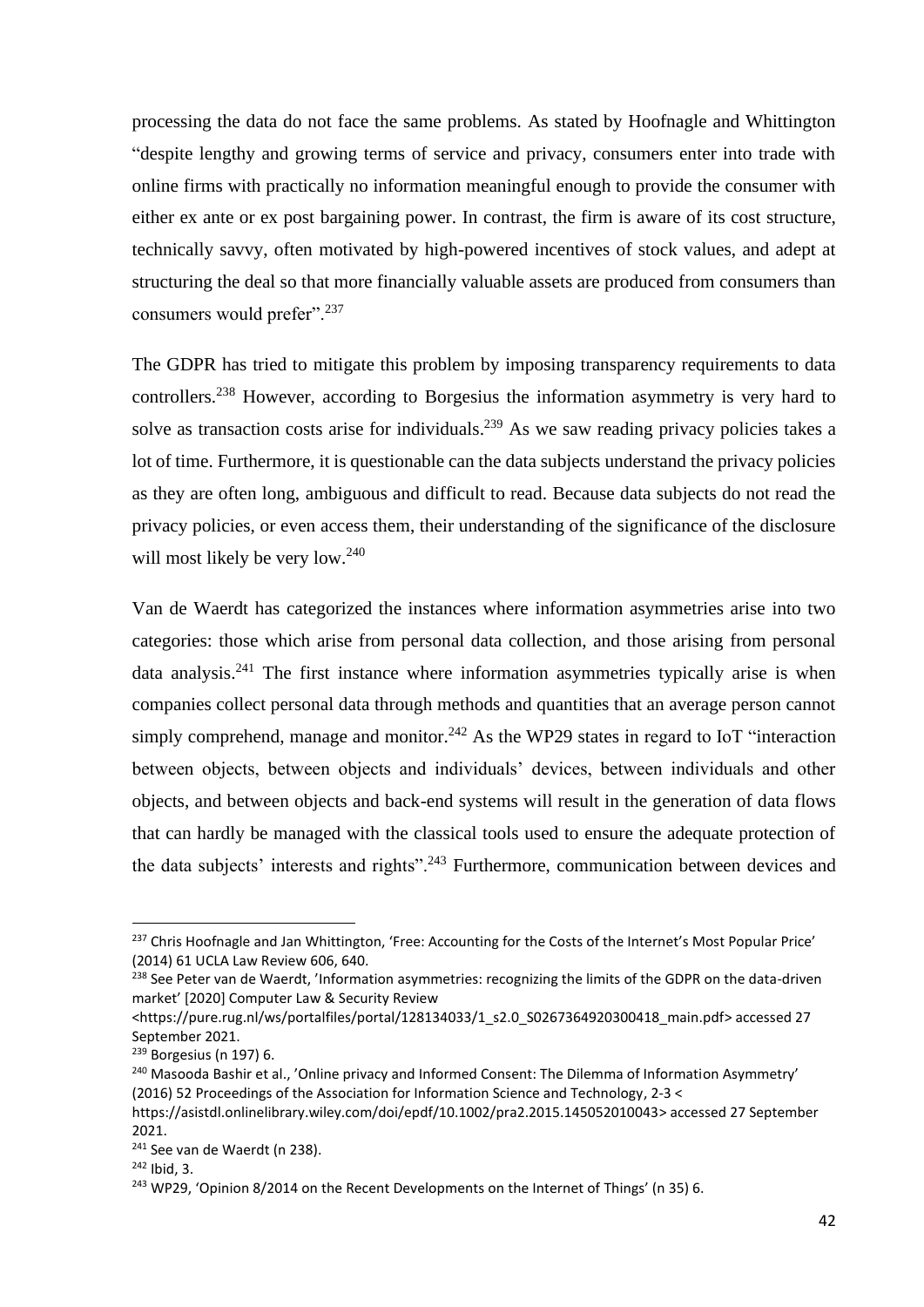transmission of data can be triggered automatically and by default, without human involvement, and without the user of the IoT device knowing about it.<sup>244</sup> If the user is not aware of such automatic communication, it is very difficult for him or her to control the data flows.<sup>245</sup> In addition, it will be even harder to control the subsequent use of that data, and thereby prevent function creep.<sup>246</sup> Moreover, IoT is very fragmented. There are multiple stakeholders involved in IoT. These include for example device manufacturers, social platforms, application developers and other third parties.<sup>247</sup> Taken into account all the IoT stakeholders and the complicated tangle of contracts and subcontracts between them, it is no wonder the flows of personal data are almost impossible for an average person to manage.

The second instance where information asymmetries can arise is personal data analysis: "having previously collected a set of personal data from the consumer, data analysis is used to expand and enrich the dataset without requiring further involvement or knowledge of the data subject".<sup>248</sup> As discussed above, seemingly meaningless information generated by IoT devices and sensors can be combined and analyzed resulting in information that has value to the data controller. This is especially the case when data streams are combined into profiles.<sup>249</sup> Such profiles can reveal information about the device user's living patterns, habits and preferences and can thus constitute sensitive personal data. Although it is unclear to what extent and to what level of detail individuals are being profiled for example for targeted advertising, the fact that its extent is unknown functions as an indication of the information asymmetries present on the data-driven market.<sup>250</sup>

### 4.2.3 Problems with freely given consent

Another line of criticism has questioned whether consent can be considered freely given. Freely given consent implies that the data subject is able to exercise real choice and control regarding

<sup>244</sup> Ibid.

 $245$  Ibid.

<sup>246</sup> Ibid.

<sup>247</sup> See Ibid, 12.

<sup>248</sup> van de Waerdt (n 238) 6.

<sup>&</sup>lt;sup>249</sup> Bibi van den Berg, 'Mind the Air Gap. Preventing Privacy Issues in Robotics' in Serge Gutwirth, Ronald Leenes and Paul De Hert (eds.) *Data Protection on the Move. Current Developments in ICT and Privacy/Data Protection*  (Springer, 2016), 9.

<sup>250</sup> van de Waerdt (n 238) 6.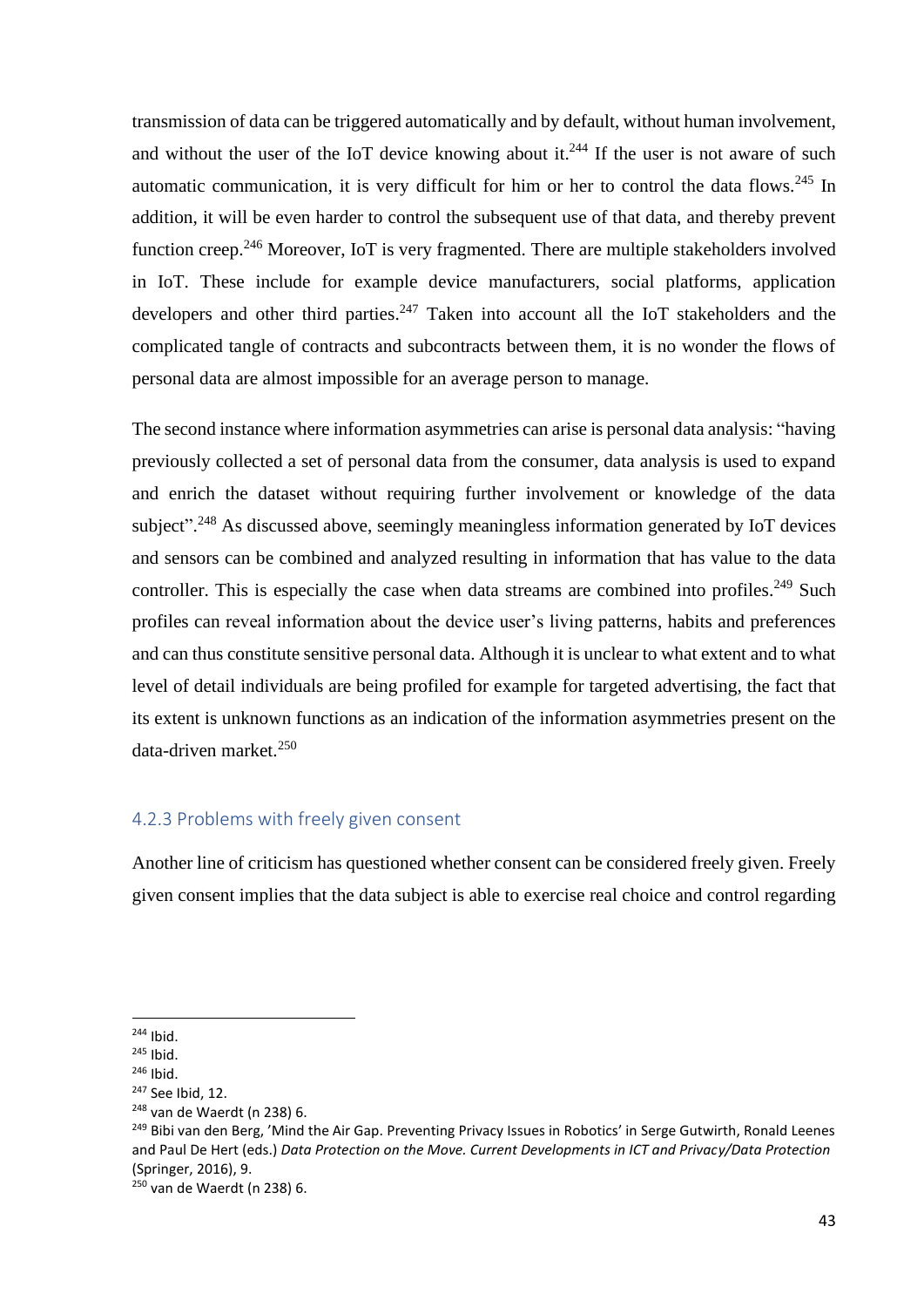the processing of his or her data.<sup>251</sup> However, many scholars have shown that whenever data subjects are confronted with consent request, they often lack a real choice.

### vi) No room for negotiations

First of all, according to Schermer, Custers and van der Hof people lack meaningful choice in online environments as many services function with a principle of take-it-or-leave-it.<sup>252</sup> The same appears also to be true with IoT devices, which according to Rosner and Kenneally operate on "fire and forget it" basis.<sup>253</sup> When confronted with a consent request people often have a choice to accept the terms of the privacy notice or not to use the product or service.<sup>254</sup> The controllers do not offer any room for negotiation.<sup>255</sup> According to Schermer, Custers and van der Hof the controllers lack an incentive to offer such room as their business model is based on personal data collection.<sup>256</sup> However, if accepting the terms of a privacy notice is a precondition for using an IoT device, it is questionable can such consent be considered as freely given as the data subject was not able to exercise real choice. As Susser point out opting out is not often a realistic option as the cost of opting out is too high for the data subject.<sup>257</sup>

As more and more "regular" devices such as watches and TVs become smart, it can become problematic if the device cannot be used without consenting to also personal data processing. As time goes on, people might be unable to buy products that are not smart.<sup>258</sup> This can lead to an "erosion of choice".<sup>259</sup> Furthermore, according to WP29 "the possibility to renounce certain services or features of an IoT device is more a theoretical concept than a real alternative".<sup>260</sup> In other words, it might not be possible to disable the "connected" features of an IoT device and use it as a "regular" device where no personal data is collected. In addition, as smart devices in people's homes become more common, so will smart devices in shared spaces such as cities

<sup>&</sup>lt;sup>251</sup> EDPB, 'Guidelines 05/2020 on consent under Regulation 2016/679' (n 21) 7.

<sup>252</sup> Schermer, Custers & van der Hof (n 173) 11-12.

<sup>&</sup>lt;sup>253</sup> Rosner and Kenneally, 'Privacy and the Internet of Things. Emerging Frameworks for Policy and Design' (n 25) 10.

<sup>254</sup> Susser (n 223) 43.

<sup>255</sup> Schermer, Custers & van der Hof (n 173) 11-12.

<sup>256</sup> Ibid, 12.

<sup>257</sup> Susser (n 223) 43.

<sup>&</sup>lt;sup>258</sup> Rosner and Kenneally, 'Privacy and the Internet of Things. Emerging Frameworks for Policy and Design' (n 25) 10.

<sup>&</sup>lt;sup>259</sup> Office of the Privacy Commissioner of Canada, 'The Internet of Things. An Introduction to privacy issues with a focus on the retail and home environments' (February 2016) < https://www.priv.gc.ca/en/opc-actions-anddecisions/research/explore-privacy-research/2016/iot\_201602/> accessed 30 September 2021.

<sup>&</sup>lt;sup>260</sup> WP29, 'Opinion 8/2014 on the Recent Developments on the Internet of Things' (n 35) 7.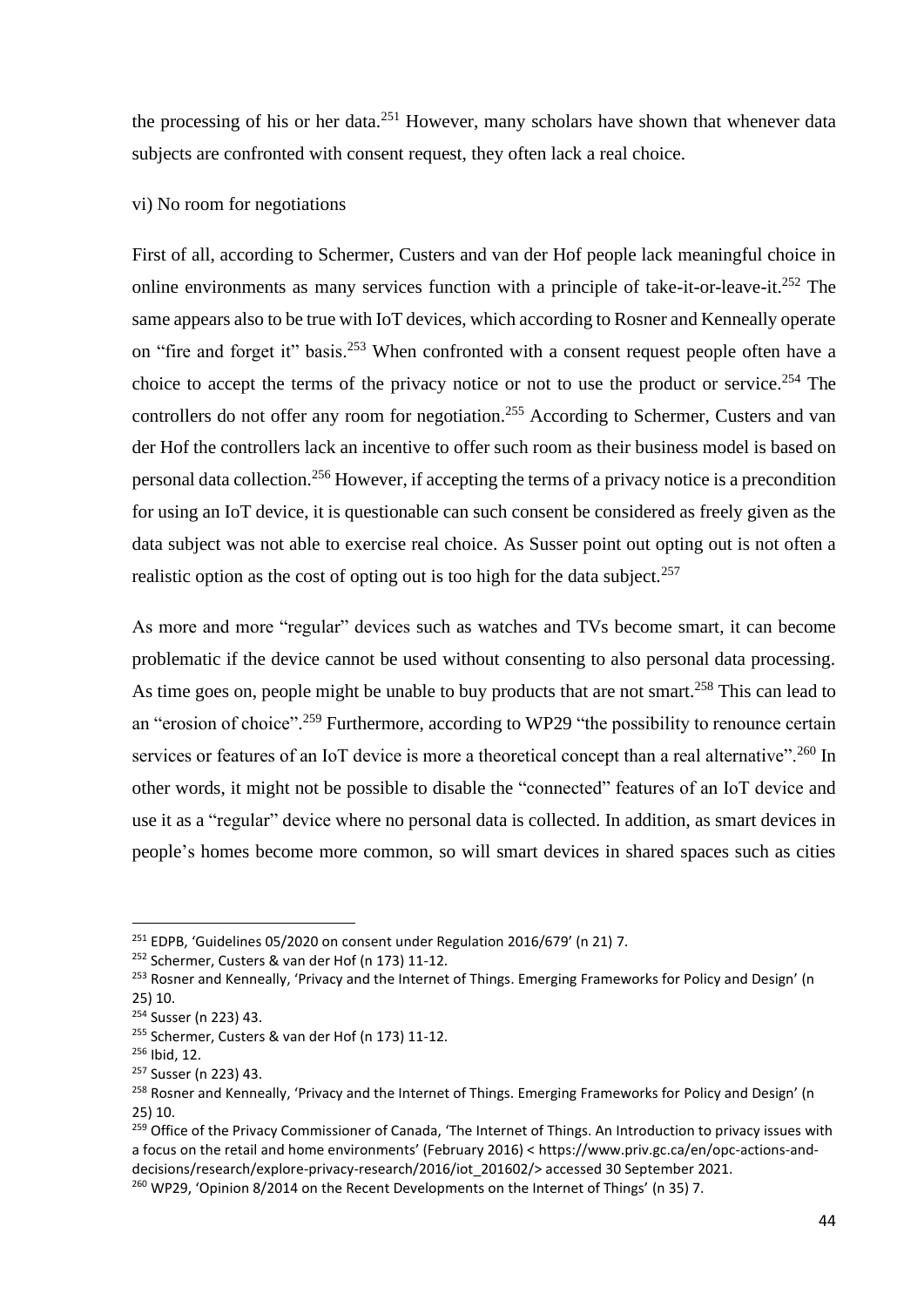and retail stores.<sup>261</sup> For example retail stores may place sensors inside and outside their stores to track the location of their customers to derive information about consumer behavior and travel.<sup>262</sup> Thus, people may have to choose between entering a physical area and consenting to a processing of their personal data or not entering at all.

Moreover, in order for an IoT device holder to access their data or to even use the functionalities of their device, they will often have to install a third-party application.<sup>263</sup> Installing the application also means providing the app developer access to the data collected by the device.<sup>264</sup> Although such an application is usually installed on an opt-in basis<sup>265</sup>, not installing the application (and thus not providing access to data to the app developer) will most likely mean that the device owner will not be able to use the device as the app works as a primary interface through which the device can be managed.

### vii) No alternatives

Koops has pointed out that not consenting to data processing is not an option as there are no privacy respecting alternatives on the market.<sup>266</sup> The market has been taken over by tech giants such as Apple, Google and Amazon, and their partners. This means that if the device manufacturer's privacy policy does not satisfy the device owner, there is a possibility that there is no alternative device yet on the market he or she could switch to.

Article 20 of the GDPR provides a right to data portability. This means that the data subject has the right to receive their data from the controller and transmit that data to another controller making switching services easier. However, due to lack of standardization and interoperability in IoT, it could be that such option to switch services does not exist in practice. As WP29 states "the Internet of Things is sometimes seen as an "Internet of Things" in which every manufacturer has defined its own set of interferences and data format".<sup>267</sup> In other words, data is hosted in isolated silos making transferring of data from one device to another almost

<sup>&</sup>lt;sup>261</sup> See for example Lilian Edwards, 'Privacy, security and data protection in smart cities: a critical EU law perspective' (2016) 2 European Data Protection Law Review <[http://dx.doi.org/10.2139/ssrn.2711290>](https://dx.doi.org/10.2139/ssrn.2711290) accessed 30 September 2021.

<sup>&</sup>lt;sup>262</sup> Office of the Privacy Commissioner of Canada (n 259).

<sup>&</sup>lt;sup>263</sup> WP29, 'Opinion 8/2014 on the Recent Developments on the Internet of Things' (n 35) 12.

<sup>264</sup> Ibid.

<sup>265</sup> Ibid.

<sup>266</sup> Koops (n 22) 251.

<sup>&</sup>lt;sup>267</sup> WP29, 'Opinion 8/2014 on the Recent Developments on the Internet of Things' (n 35) 13.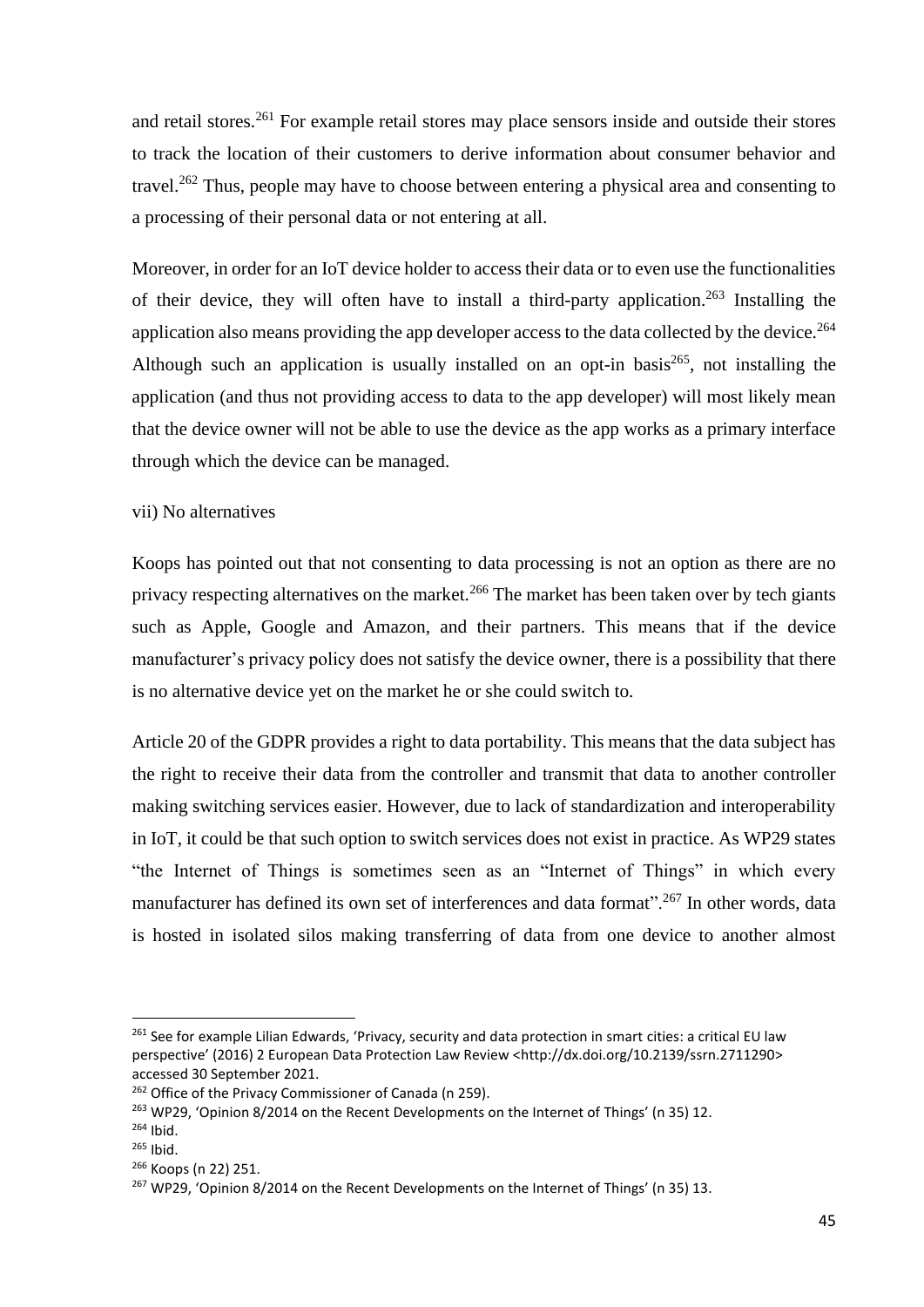impossible.<sup>268</sup> WP29 has noted that device users do not often have an access to the raw data that are registered by their device.<sup>269</sup> Getting access to such raw data would mean that the user would be able to transfer their data to another data controller.<sup>270</sup> It thus seems that if device owners do not accept data controllers' privacy policies, "these persons have in practice no other possibility than to stop using their devices as most data controllers do not provide such functionality access to raw datal and provide access only to a degraded version of the stored raw data".<sup>271</sup>

#### viii) Dependency

Related to the above points, it has been noted that people are becoming increasingly dependent on the usage of digital platforms and smart devices.<sup>272</sup> For example Matzner et al. points out that smartphones have become so common that people who refuse to use them might face social costs such as "less contacts with friends, missing carrier opportunities, more complicated dating, being considered inefficient as a colleague, being considered suspicious at border controls, and many more".<sup>273</sup>

Moreover, Martzner et al. argue that through the use of online services, the users are able to obtain social gratifications.<sup>274</sup> It has been noted by the WP29 that individuals are even more likely to use smart devices when they can share the data collected by their device with others on social platforms. <sup>275</sup> According Martzner et al. sharing information online functions as relationship-building and leads to social acceptance.<sup>276</sup> Thus, protecting one's privacy becomes a balancing act between data protection and social gratification. However, as Martzner et al. note this balancing act assumes that users always have a choice whether to use the service or not.<sup>277</sup> This is not always the case as in today's world people will have to engage with certain services and products to achieve certain things e.g. keeping in touch with people, managing

<sup>&</sup>lt;sup>268</sup> Ibid. See also European Commission, 'A Digital Agenda for Europe' COM(2010)245 final, 5 according to which the lack of interoperability is one of the significant obstacles to a thriving digital economy.  $^{269}$  WP29, 'Opinion 8/2014 on the Recent Developments on the Internet of Things' (n 35) 19.

<sup>270</sup> Ibid, 20.

<sup>&</sup>lt;sup>271</sup> Ibid [emphasis added].

<sup>&</sup>lt;sup>272</sup> Bergemann (n 81) 6; Tobias Matzner et al., 'Do-It-Yourself Data protection- Empowerment or Burden? in Serge Gutwirth, Ronald Leenes and Paul De Hert (eds.), *Data Protection on the Move* (Springer, 2016), 297. <sup>273</sup> Matzner et al. (n 272) 297.

<sup>274</sup> Ibid, 287-288.

<sup>&</sup>lt;sup>275</sup> WP29, 'Opinion 8/2014 on the Recent Developments on the Internet of Things' (n 35) 12.

<sup>276</sup> Matzner et al. (n 272) 288

 $277$  Ibid.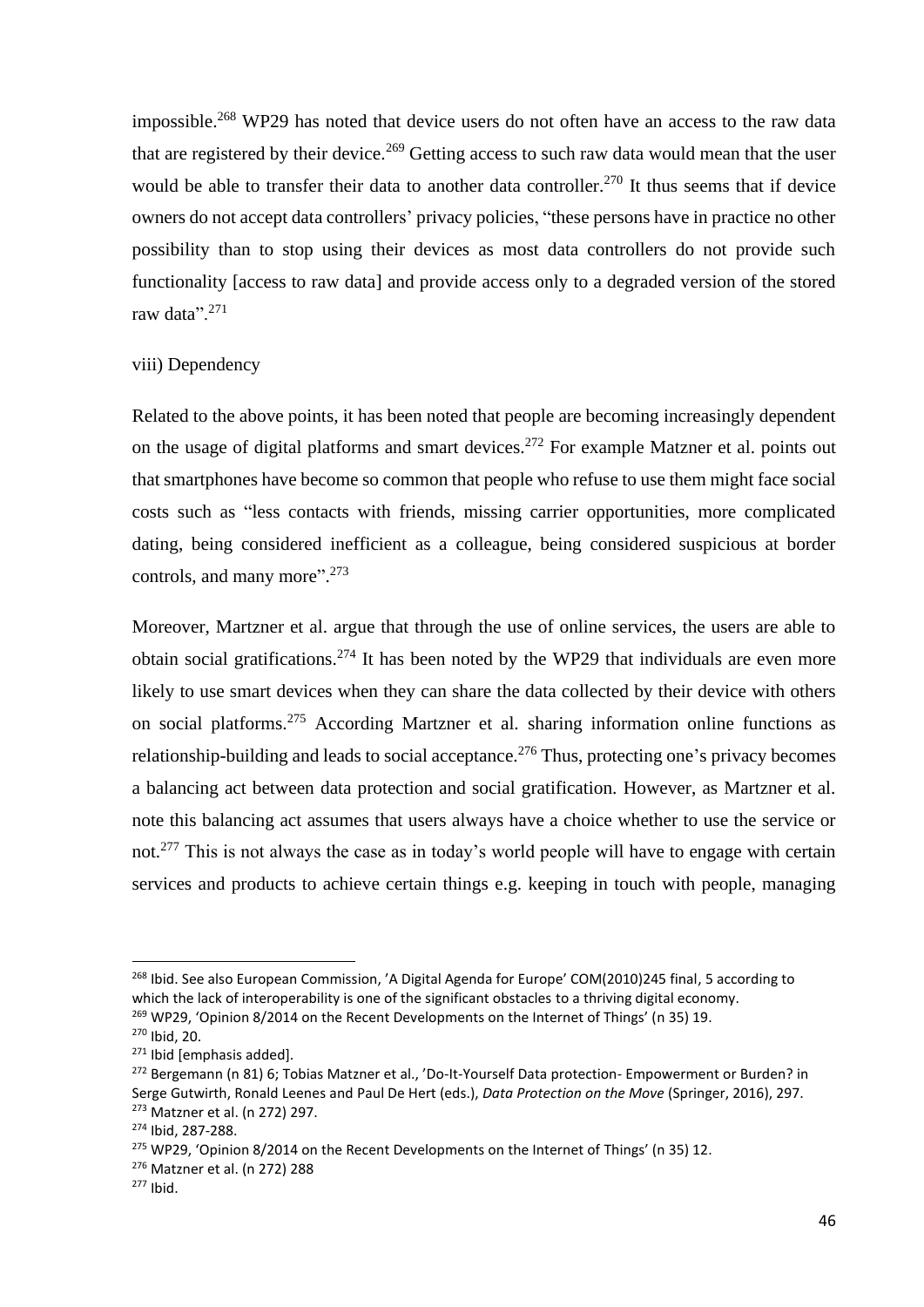their finances etc.<sup>278</sup> As Nissenbaum states: "while it may seem that individuals freely choose to pay the informational price, the price of not engaging socially, commercially, and financially may in fact be exacting enough to call into question how freely these choices are made."<sup>279</sup>

### 4.2.4 Power asymmetries

As we have seen above in section 4.2.3, it seems that there are some significant problems with freely given consent due to power asymmetries between data subjects and controllers. One of the cited reasons for this imbalance is that the digital market is characterized by the presence of tech "monopolies".<sup>280</sup> In practice, this means that dominant companies are able to exercise their power by imposing one-sidedly their practices on individuals.<sup>281</sup> This calls into question the validity of freely given consent as the data subjects seldom are able to exercise real choice. For example, as Schrems argued in his complaint to the Irish Data Protection Commissioner "facebook.com has become a standard form of communication and that consent to a monopoly is hardly "free"<sup>", 282</sup> For dominant companies consent thus seems to be just a formality; something that is asked to ensure legal compliance.<sup>283</sup>

According to Clifford, Graef and Valcke this imbalance of power has been enabled by the existence of economic characteristics such as network effects.<sup>284</sup> Network effect mean that the more people use a product or a service the more valuable it will become often resulting to a winner-takes-it-all situation.<sup>285</sup> Network effect thus leads to market concentration, where users have no choice or a very limited choice which product or service to use. Such network effect is

 $278$  Ibid.

<sup>&</sup>lt;sup>279</sup> Helen Nissenbaum, 'A Contextual Approach to Privacy Online' (2011) 140(4) Daedalus 32, 35.

<sup>280</sup> Damian Clifford, Inge Graef & Peggy Valcke, 'Pre-formulated Declarations of Data Subject Consent- Citizen-Consumer Empowerment and the Alignment of Data, Consumer and Competition Law protection' (2019) 20 German Law Journal 679, 713 <doi:10.1017/glj.2019.56> accessed 3 October 2021; Bergemann (n 81) 6. <sup>281</sup> Clifford, Graef & Valcke (n 280) 713.

<sup>&</sup>lt;sup>282</sup> Europe-v-facabook.org, 'Response to "audit" by the Irish Office of the Data Protection Commissioner on "Facebook Ireland Ltd.' (4 December 2012), 42 <http://www.europe-v-facebook.org/report.pdf> accessed 3 October 2021.

<sup>&</sup>lt;sup>283</sup> Marco Botta & Klaus Wiedemann, 'The Interaction of EU Competition, Consumer, and Data Protection Kaw in the Digital Economy: The Regulatory Dilemma in the Facebook Odyssey' (2019) 64 The Untitrust Bulletin 428, 433 <https://doi.org/10.1177/0003603X19863590> accessed 3 October 2021.

<sup>&</sup>lt;sup>284</sup> Clifford, Graef & Valcke (n 280) 713.

<sup>&</sup>lt;sup>285</sup> Olga Batura, Nicolai van Gorp and Pierre Larouche, 'Online Platforms and the EU Digital Single Market' (2015) A Response to the Call for Evidence by the House of Lord's Internal Market Sub-Committee, 4-5 < https://ec.europa.eu/information\_society/newsroom/image/document/2016-7/nikolai\_van\_gorp\_-\_response\_e-conomics\_to\_the\_uk\_house\_of\_lords\_call\_for\_evidence\_14020.pdf > accessed 30 September 2021.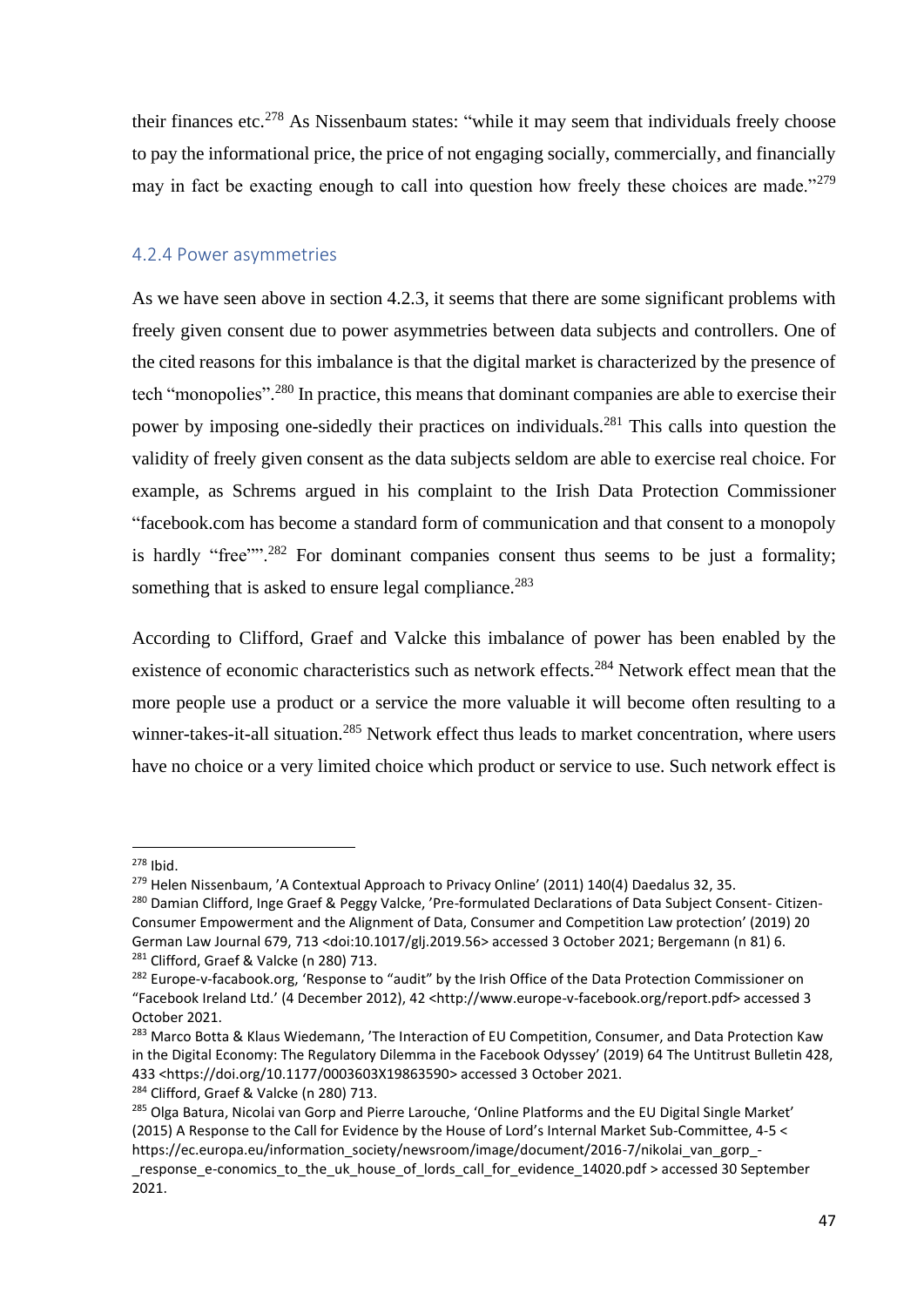especially common with platforms.<sup>286</sup> As consumer IoT platforms are characterized by interoperability, the effect of competing platforms is diminished.<sup>287</sup> For example, FitBit, which is a wearable fitness tracker, is only usable in the FitBit platform. Market concentration and dominance leads to a situation where there is no incentive for the platforms to negotiate with their users. According to Botta and Wiedemann if the market would be competitive and "wellfunctioning", platforms would have to negotiate with users and offer options for different privacy preferences.<sup>288</sup> However, it is very difficult for competitors to enter the market due to the network effects. Further, as the dominant platforms already hold very large pools of data, it functions as "the single biggest barrier to entry in the digital economy".<sup>289</sup>

### 4.2.5 Notice and choice ill-fitting for IoT

The notice and choice model has also been criticized as completely ill-fitting for IoT. The critique mainly addresses the design of IoT devices. First of all, IoT devices are often small and lack screens and input mechanisms such as keyboards or touch screen.<sup>290</sup> This poses practical challenges for the notice and consent model as the devices do not facilitate consent. For example, a smart watch has a tiny screen, but a smart water meter does not have any input or output capabilities. This means that most IoT devices do not have any means to display privacy notices to their users.<sup>291</sup> As a result, users will have to be informed through other channels such as through an associated mobile application, manufacturer's website or a paper version in the device's box.<sup>292</sup> According to Peppet in most cases manufacturers prefer to display privacy related information in their website.<sup>293</sup> In other words, this model assumes that once an individual buys an IoT device and brings it home, he or she will also go online through his or her smart phone or computer to read the privacy policy. However, according to a study conducted by Peppet privacy policies are hard to find as most IoT devices he studied did not

<sup>286</sup> See Ibid.

<sup>&</sup>lt;sup>287</sup> Arturo Basaure, Alexandr Vesselkov and Juuso Töyli, 'Internet of things (IoT) platform competition: Consumer switching versus provider multihoming' (2020) 90-91 Technovation, 3 <

https://doi.org/10.1016/j.technovation.2019.102101> accessed 30 September 2021.

<sup>288</sup> Botta & Wiedemann (n 283) 432.

<sup>&</sup>lt;sup>289</sup> Jason Furman et al., 'Unlocking digital competition' (2019) Report of the Digital Competition Expert Panel, 33

<sup>&</sup>lt;https://assets.publishing.service.gov.uk/government/uploads/system/uploads/attachment\_data/file/785547/ unlocking digital competition furman review web.pdf> accessed 30 September 2021.

<sup>&</sup>lt;sup>290</sup> Peppet (n 47) 139-140; Rosner & Kenneally, 'Privacy and the Internet of Things. Emerging Frameworks for Policy and Design' (n 25) 8.

<sup>291</sup> Peppet (n 47) 140.

 $292$  Ibid.

<sup>293</sup> Ibid.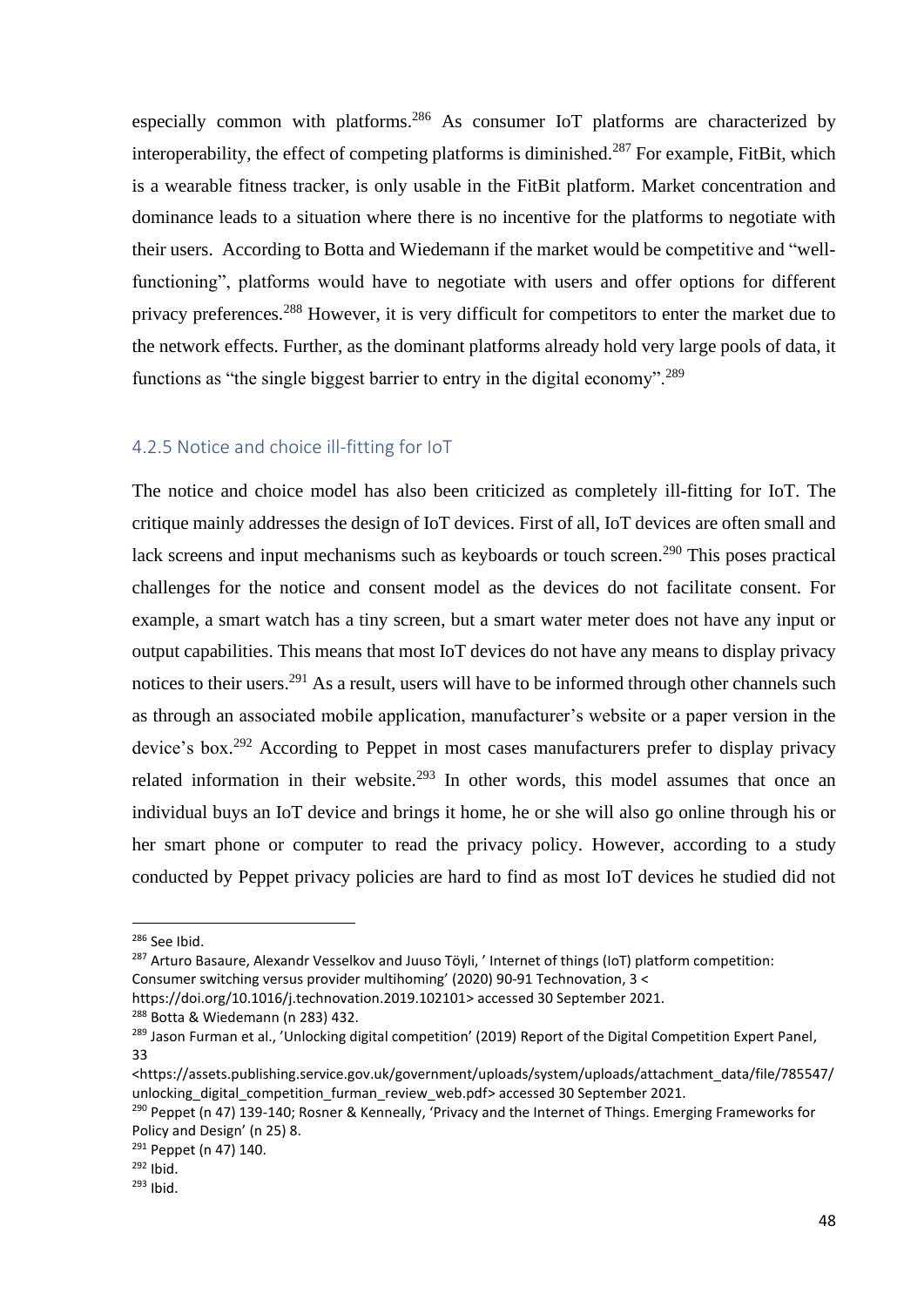include even a mention of the existence of a privacy policy nor directed the user to manufacturer's website.<sup>294</sup> Moreover, if the user would be able to find the privacy policy of his or her device, research has shown that IoT privacy policies fail to provide appropriate information to consumers. According to a report by 2016 GPEN Sweep, a study by 25 data protection regulators around the world, 59% of IoT devices involved in the study failed to adequately explain to the customers how their personal information was collected, used and disclosed.<sup>295</sup> Furthermore, 72% failed to explain to consumers how they could delete their information off the device.<sup>296</sup> Consent will not be valid, if it is not specific and informed.

The lack of screens also means that IoT devices do not provide a mechanism to obtain individual's consent.<sup>297</sup> Furthermore, in practice most devices are plug and play, meaning that users will be able to start using the device as soon as taken out of its box.<sup>298</sup> This certainly raises questions about whether just a mere use of a device constitutes a clear affirmative action and thus a valid consent. Because of this plug and play model, users are not required to manually configure settings before use.<sup>299</sup> However, the default settings tend not to provide optimal privacy and rely on the unawareness of individuals to support data collection.<sup>300</sup> Although some devices provide an option to evaluate and customize their settings, most people do not deviate from the default settings. 301

Obtaining consent through classical mechanisms can also be hard due to the fact that IoT devices may process data that does not belong to the user or subscriber of the IoT device.<sup>302</sup> For example, a smart car may collect data from its passengers.<sup>303</sup> Such passengers will most likely have no idea that their data is being processed, as information may only be provided to the

<sup>299</sup> Ibid.

<sup>294</sup> Ibid, 140-142.

<sup>&</sup>lt;sup>295</sup> Information Commissioner's Office (ICO), '2016 GPEN Sweep – Internet of Things' (2016) <

https://ico.org.uk/media/about-the-ico/disclosure-log/1625142/irq0648379-attachment.pdf> accessed

<sup>30.9.2021.</sup> See also Wiredgov, 'Privacy regulators study finds Internet of Things shortfalls' (23 September 2016) <https://www.wired-

gov.net/wg/news.nsf/articles/Privacy+regulators+study+finds+Internet+of+Things+shortfalls+23092016092000 > accessed 30 September 2021.

<sup>296</sup> 2016 GPEN Sweep (n 295).

 $297$  WP29, 'Opinion 8/2014 on the Recent Developments on the Internet of Things' (n 35) 7.

<sup>&</sup>lt;sup>298</sup> Office of the Victorian Information Commissioner (n 215).

<sup>300</sup> Williams, Nurse and Creese (n 214) 4.

<sup>&</sup>lt;sup>301</sup> Wendy E. Mackay, 'Triggers and Barriers to Customizing Software' (1991) Proceedings of the SIGCHI Conference on Human Factors in Computing Systems, 153 <

[https://www.lri.fr/~mackay/pdffiles/CHI91.Triggers.pdf>](https://www.lri.fr/~mackay/pdffiles/CHI91.Triggers.pdf) accessed 2 October 2021.

 $302$  WP29, 'Opinion 8/2014 on the Recent Developments on the Internet of Things' (n 35) 13.

<sup>&</sup>lt;sup>303</sup> See EDPB, 'Guidelines 01/2020 on processing personal data in the context of connected vehicles and mobility related applications' (9 March 2021).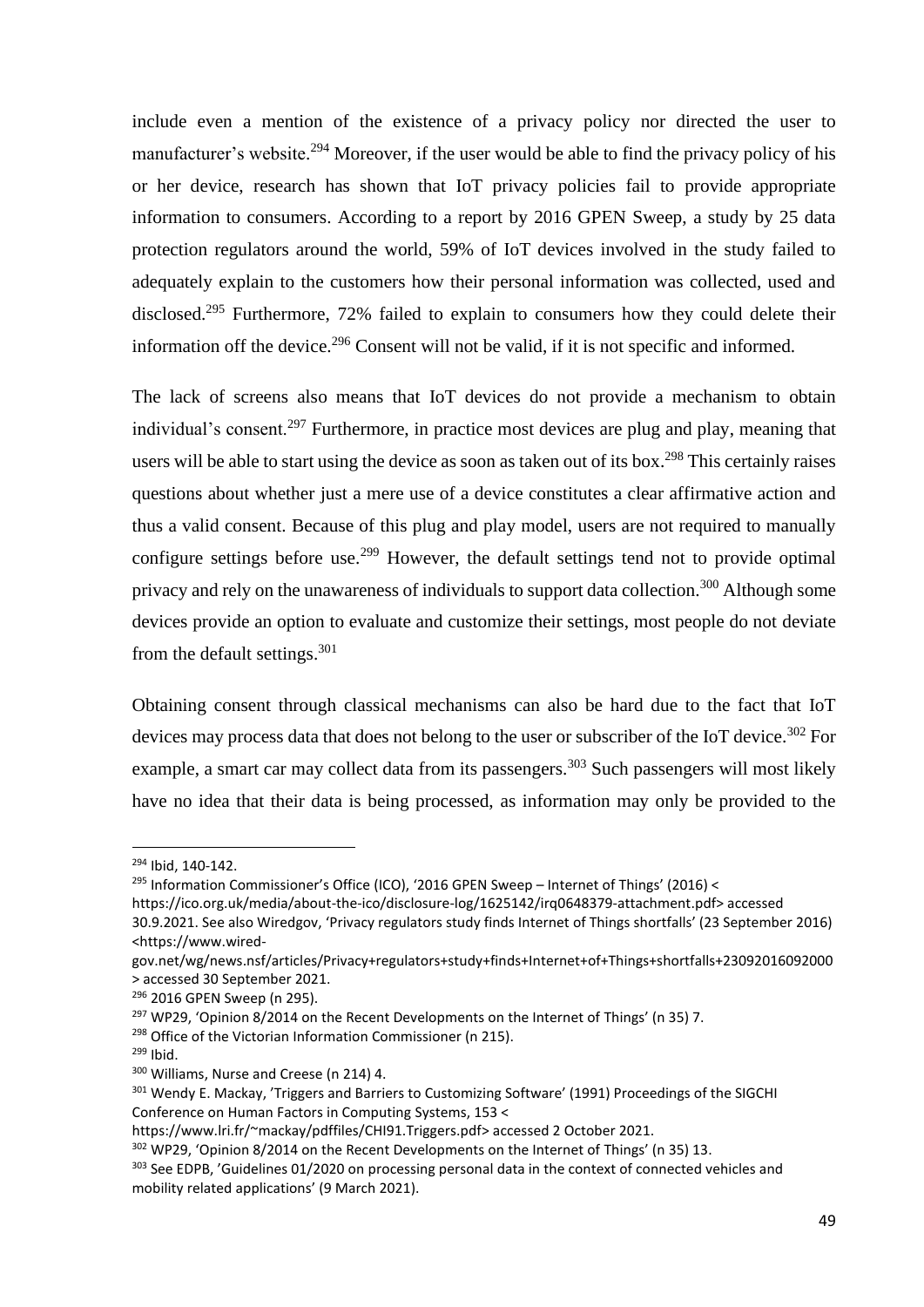owner of the car.<sup>304</sup> Smart devices are also becoming increasingly common in shared spaces. For example, cities are installing information infrastructures such as traffic control sensors, smart lighting, smart transportation etc.<sup>305</sup> This raises questions how people will be informed about the purposes of the processing of their personal data in such public spaces? Further, in such a situation how can an individual give a valid consent? It is clear that IoT in public places moves individuals beyond the "realm of control".<sup>306</sup>

A second issue with IoT is that it has been explicitly designed to be ubiquitous, unobtrusive and invisible.<sup>307</sup> As Weiser stated already in 1991, technologies "weave themselves into the fabric of everyday life until they are indistinguishable from  $it$ <sup>2,308</sup> In practice, this means that individuals may not even be aware that they are surrounded by sensors that are processing their data. Such lack of information constitutes a significant problem to valid consent. WP29 has raised the issue with wearable devices such as smart watches. As it notes "most observers may not distinguish a normal watch from a connected one, when the latter may yet embed cameras, microphones and motion sensors that can record and transfer data without the individuals being aware of, and even less consenting to such processing".<sup>309</sup> This same problem applies also to shared spaces. While an individual may be able to decide what smart devices they place in their home, this control does not extend to shared places where smart devices are used by others.<sup>310</sup> That is to say, in shared spaces individuals will be exposed to IoT devices of other people such as smart watches, smart glasses and smart phones. As Leta Jones argues the notice and choice model is not available in the "internet of other people's things".<sup>311</sup> things".<sup>311</sup>

### 4.2.6 Summary of the problems

As can be seen from the discussion above, the consent-based model has come under sustained criticism. It has been argued that in digitalized world consent does not offer individuals real

<sup>309</sup> WP29, 'Opinion 8/2014 on the Recent Developments on the Internet of Things' (n 35) 7.

<sup>304</sup> Ibid, 13-14.

<sup>305</sup> Meg Leta Jones, 'Privacy Without Screens & the Internet of Other People's Things' [2015] Idaho Law Review 639, 644-645, 647. See also Edwards, 'Privacy, security and data protection in smart cities: a critical EU law perspective' (n 261).

<sup>306</sup> Leta Jones (n 305) 647.

<sup>&</sup>lt;sup>307</sup> Edwards, 'Privacy, security and data protection in smart cities: a critical EU law perspective' (n 261) 17. <sup>308</sup> Mark Weiser, 'The Computer for the 21st Century' (1991) Scientific American, [no pagination] < https://www.ics.uci.edu/~corps/phaseii/Weiser-Computer21stCentury-SciAm.pdf> accessed 1 October 2021.

<sup>310</sup> Leta Jones (n 305) 647.

 $311$  Ibid.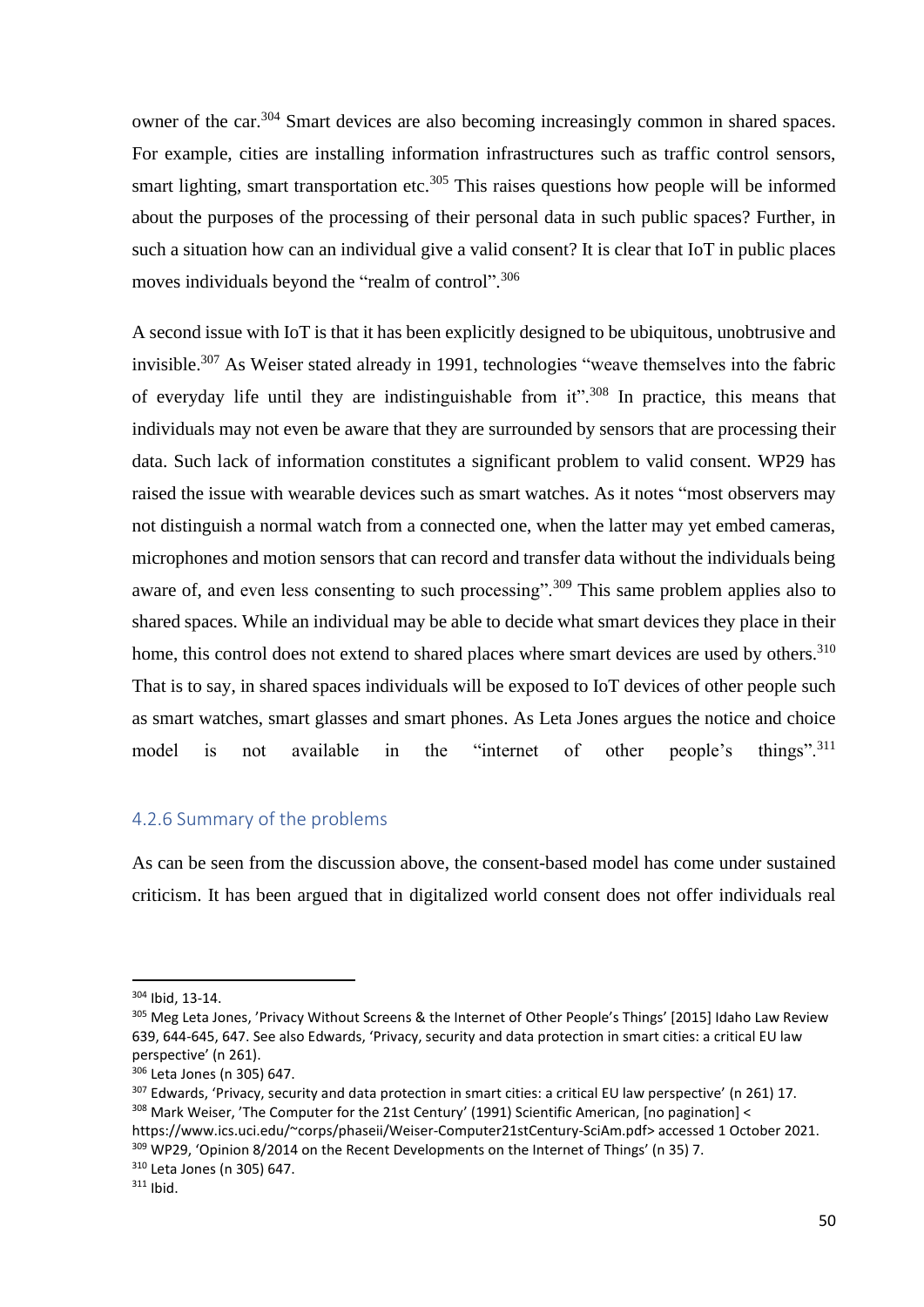control, but rather an "illusion" of it.<sup>312</sup> The critics have pointed out that in practice consent is neither freely given nor informed. The problems are summarized below.

- i) *People do not read privacy notices*: most people do not read privacy notices due to information overload and consent transaction overload.
- *ii) People do not understand privacy notices*: privacy notices are too long and difficult to understand.
- iii) *Skewed decision making:* human rationality is bounded, and individuals' decision making is influenced by mental models and heuristics. Mental models can be inaccurate due to being based on false information or misplaced assumptions.
- iv) *Problems with scale*: There are too many entities providing privacy notices and consent requests, which makes privacy management difficult due to lack of time and resources.
- v) *Aggregation effect*: data that might have seemed insignificant may be combined with other data in the future revealing new and possibly sensitive information.
- vi) *No room for negotiations*: When confronted with a consent request people often have a choice to accept the terms of the privacy notice or not to engage with the device.
- vii) *No alternatives*: There are no privacy respecting alternatives on the market as the market is dominated by tech giants. The lack of standardization and interoperability in IoT makes it hard to switch service provider and/or device.
- viii) *Dependency*: Smart devices are becoming increasingly common, and users are becoming more and more dependent on such devices.

The above-mentioned problems are examples of information and power asymmetries between data subjects and controllers. Such asymmetries invalidate consent; the value of user consent diminishes if users are not adequately informed, or they perceive to have no other choice but to accept the terms and conditions of a given product.

<sup>312</sup> Edwards & Vale (n 217) 33. See also Iskander Sanches-Rola et al, 'Can I Opt Out Yet?: GDPR and the Global Illusion of Cookie Control' (2019) The 2019 ACM Asia Conference on Computer and Communication <https://doi.org/10.1145/3321705.3329806 > accessed 3 October 2021; Lilian Edwards, 'Privacy, Law, Code and Social Networking Sites' in Ian Brown (ed.) *Research Handbook on Governance of the Internet* (Edward Elgar Publishing, 2013) 332. In addition, the EDPB has stated that "If obtained in full compliance with the GDPR, consent is a tool that gives data subjects control over whether or not personal data concerning them will be processed. If not, the data subject's control becomes illusory and consent will be an invalid basis for processing, rendering the processing activity unlawful" in 'Guidelines 05/2020 on consent under Regulation 2016/679' (n 21) 5.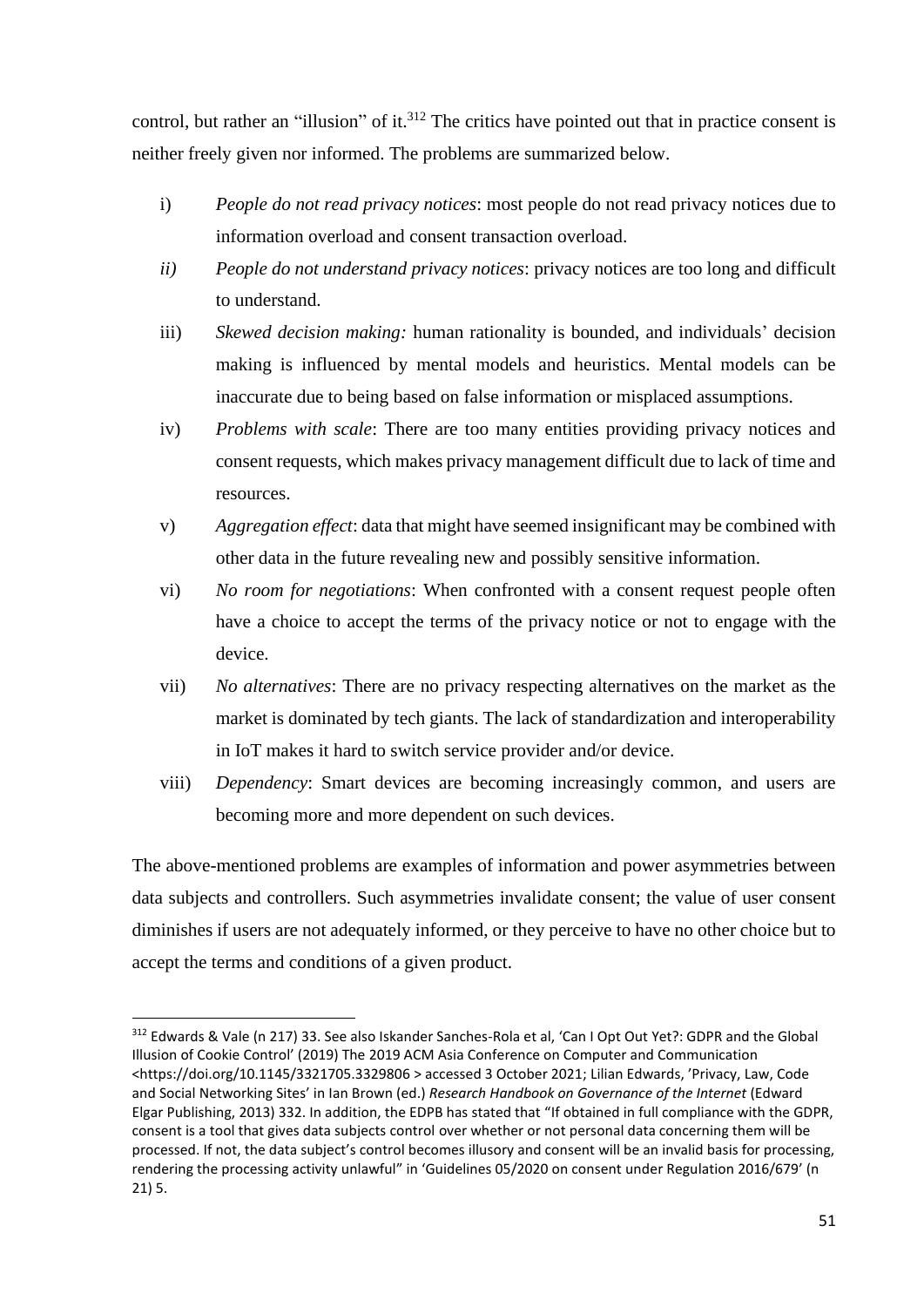Moreover, the rise of IoT brings with itself a unique set of problems to the consent-based model. The design of IoT devices ads to the challenges presented above. IoT devices often lack screens and input mechanisms, and so users cannot easily access privacy notices, change default settings or provide consent. Most devices do not include privacy policies in their packaging, but rather privacy policies are displayed in manufacturer's website or related mobile application. These practical challenges with notice and consent get even worse in shared spaces such as smart cities. The ubiquitous and invisible nature of IoT also brings with itself issues as individuals may be completely unaware that they are surrounded by sensors collecting data about them. Data processing does not always require human intervention as communication between objects can be triggered automatically and by default. Moreover, the data collected might not always belong to the user or subscriber of the device. In other words, it is hard to control whose data is being collected by IoT devices and to provide transparency. It might also not be possible to use IoT devices in a mode where data collection is disabled. The combination of lack of screens, the fact that people do not read or understand privacy notices and the ubiquitous nature of IoT means that individuals are often not aware what kind of data is collected about them and how that data will be used by the IoT stakeholders in the future. Furthermore, sensor data permits unexpected interferences to be drawn about individuals' habits and preferences making it hard for individuals to manage data.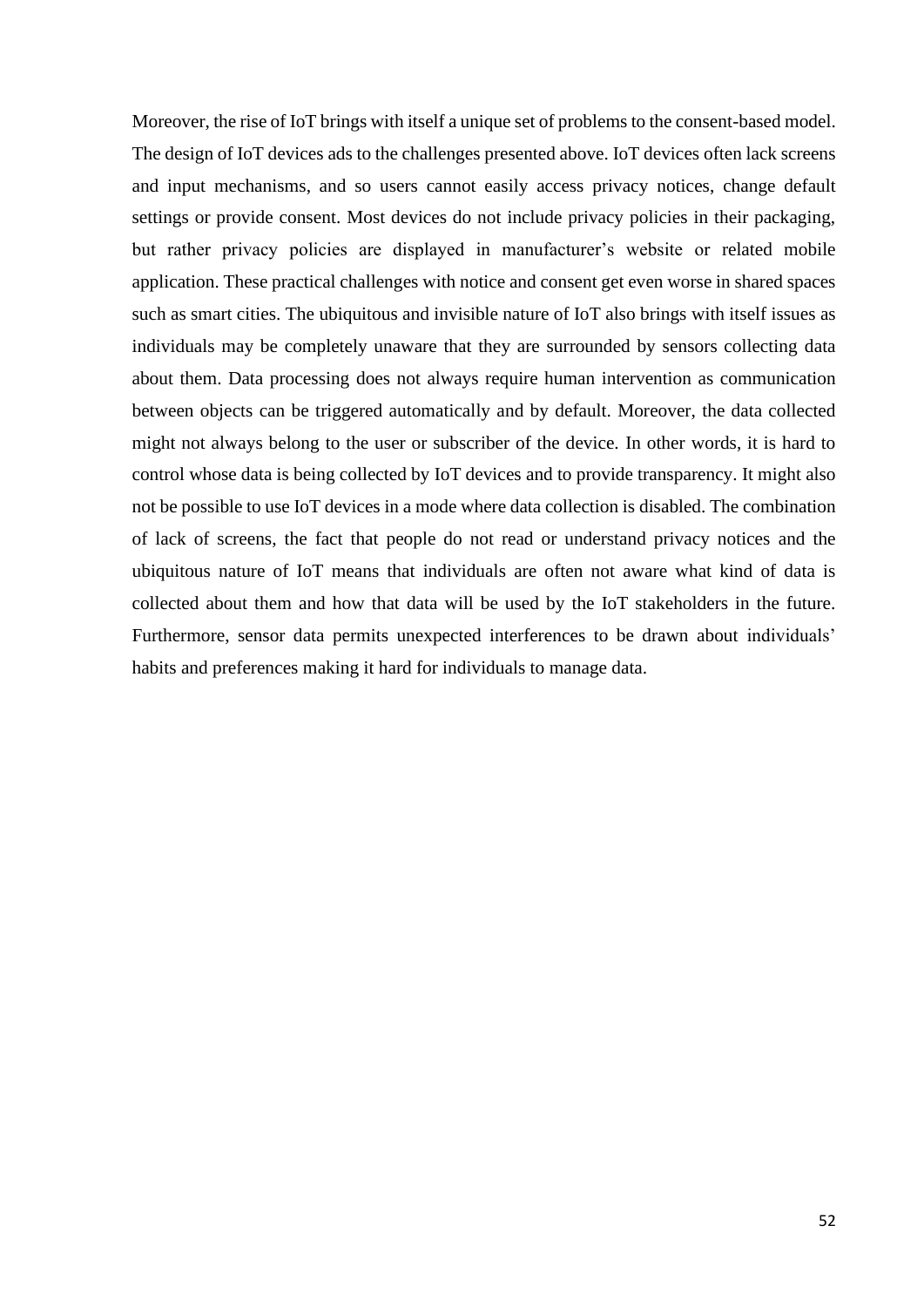# 5. Alternative ways forward to consent based model

This thesis has shown that the consent-based model is failing to provide adequate protection to data subjects in digital environments. As IoT continues to evolve and become more and more common, intertwining itself to our everyday lives, the problems with consent will arguably exacerbate. Those factors which are contributing to the current "privacy paradox", such as skewed decision making, aggregation effect and scale, will only be aggravated with IoT.<sup>313</sup> However, if privacy self-management is not the answer, then what is?

The most obvious alternative would be to disregard consent in digital environments. However, such approach appears too radical as consent, despite its problems, seems to function as a last line of defense against the loss of control of personal data. As Solove states "for all its flaws, privacy self-management should not be abandoned. Providing people with notice, access, and the ability to control their data is key to facilitating some autonomy in a world where decisions are increasingly being made about them with the use of personal data, automated processes, and clandestine rationales, and where people have minimal abilities to do anything about such decisions".<sup>314</sup> This thesis agrees. Furthermore, it is hard to see that consent could be completely set aside considering its "fundamental" role given by the Charter. The same applies to the notice and consent paradigm as Article 8 of the Charter expressly states that personal data "must be processed fairly for specified purposes and on the basis of consent of the person concerned or some other legitimate basis laid down by law". Moreover, it has been argued that the absence of consent would make privacy framework too rigid and paternalistic.<sup>315</sup> In light of this, the following two alternatives are discussed as the best ways forward.

### 5.1 Improving consent

What is clear is that most of the very critics of consent are not ready to revoke consent entirely, but rather to improve and complement it. Some scholars argue that there should be more substantive controls in place to what kind of processing individuals can consent to. For example, Solove proposes that the law should take a stronger stance about substance: "more substantive rules about data collection, use, and disclosure could consist of hard boundaries that block

<sup>&</sup>lt;sup>313</sup> See Williams, Nurse and Creese (n 214).

<sup>314</sup> Solove (n 7) 1899.

<sup>315</sup> Omer Tene and Jules Polonetsky, 'To Track or "Do Not Track": Advancing Transparency and individual Control in Online Behaviorak Advertising' (2012) 13(1) Minnesota Journal of Law, Science & Technology, 42 < http://dx.doi.org/10.2139/ssrn.1920505> accessed 4 October 2021.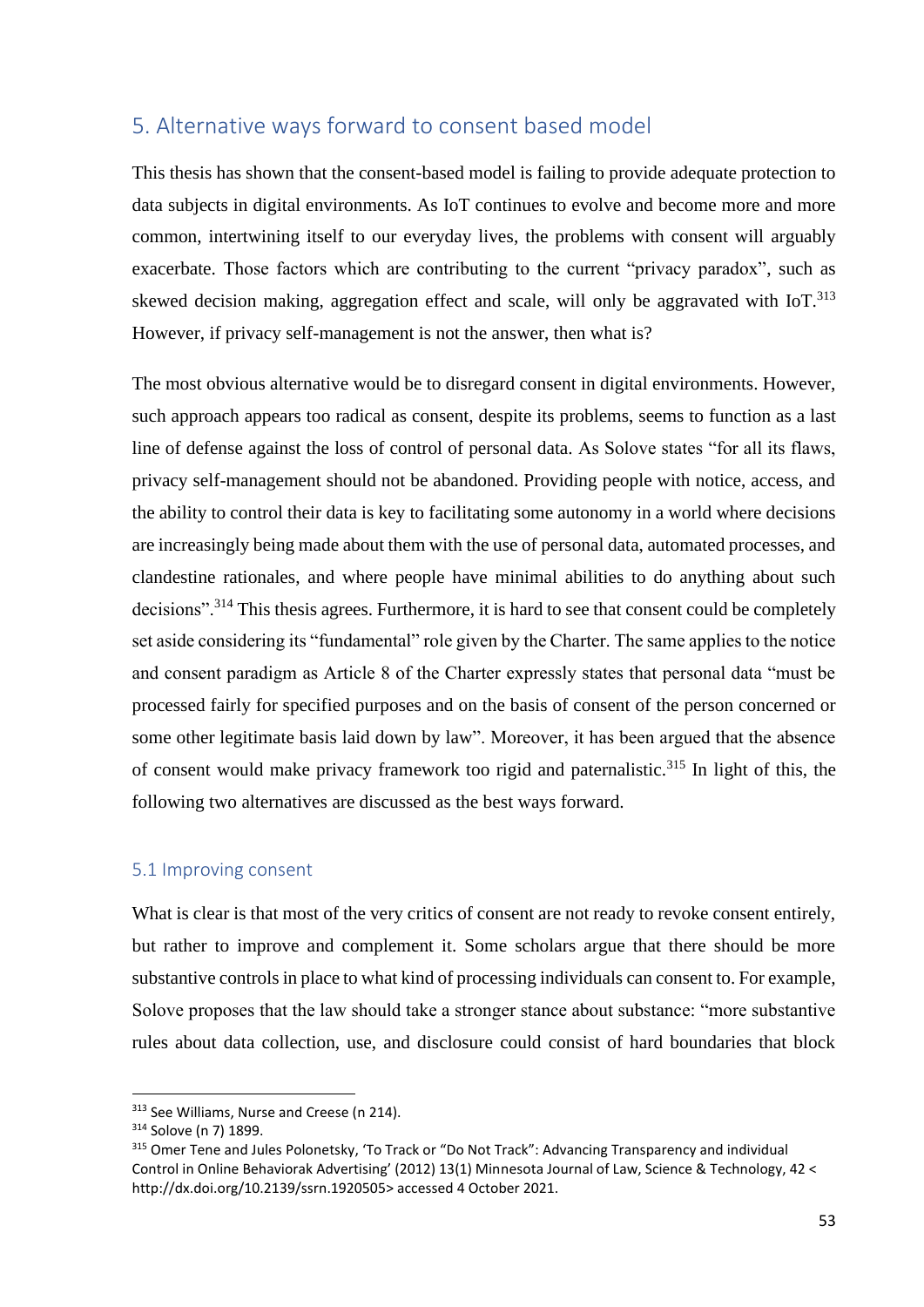particularly troublesome practices as well as softer default rules that can be bargained around".<sup>316</sup> However, one could argue that the European data protection framework already contains such substantive rules making Solove's argument more relevant for the United States. For example, the GDPR has a stricter regime for special categories of data. Because of the sensitive nature of special categories of data and the privacy risks involved with using such data, Borgesius has proposed that the use of health related data should be completely prohibited in behavioral targeting regardless whether the data subject has given explicit consent.<sup>317</sup> Moreover, Borgesius sees that privacy self-management should learn from consumer law, which contains not only rules which empower individuals but also protection rules.<sup>318</sup> For example, food labeling rules require companies to disclose comprehensive information to consumers about the content of food products empowering them to make decisions, while other consumer law rules protect consumers by banning for example certain food additives and placing minimum safety standards for products.<sup>319</sup>

These kinds of rules that protect people by limiting their autonomy are examples of paternalism. Paternalism is seen by some as the preferred solution to the problems with consent. As acknowledges by Solove "consent performs an enormous amount of work. Activities that would otherwise be illegitimate are made legitimate by consent".<sup>320</sup> As seen above, this means in most instances that individuals do not engage in privacy self-management and end-up up giving over their personal data for very small benefits and agreeing to processing operations that might cause them harm in the long run. In light of this, some scholars have considered that law should regulate privacy in a more paternalistic manner. According to Allen privacy is a "foundational human good" that must in certain instances be mandated.<sup>321</sup> Because of this foundational nature of privacy, "privacy cannot be left solely to the realm of waiver-eligible free choice".<sup>322</sup> In other words, law must override individual's choice on some occasions. Arguably the GDPR already includes some paternalistic provisions such as principles of fairness and purpose limitation as individuals cannot give away the protection offered by those principles.<sup>323</sup> Moreover, the GDPR's stringent conditions for valid consent could be seen as a form of paternalism. However,

<sup>316</sup> Solove (n 7) 1903.

<sup>317</sup> Borgesius (n 197) 9.

 $318$  Ibid.

<sup>319</sup> Ibid.

<sup>320</sup> Solove (n 7) 1894.

<sup>321</sup> Anita Allen, *Unpopular Privacy: What Must We Hide?* (Oxford Scholarship, 2011) 4.

 $322$  Ibid.

<sup>323</sup> See for more discussion Claudia Quelle, 'Not just User Control in the General Data protection Regulation' in

A. Lehmann et al. (eds.), *Privacy and Identity Management – Facing up to Next Steps* (Springer, 2017) 140-163.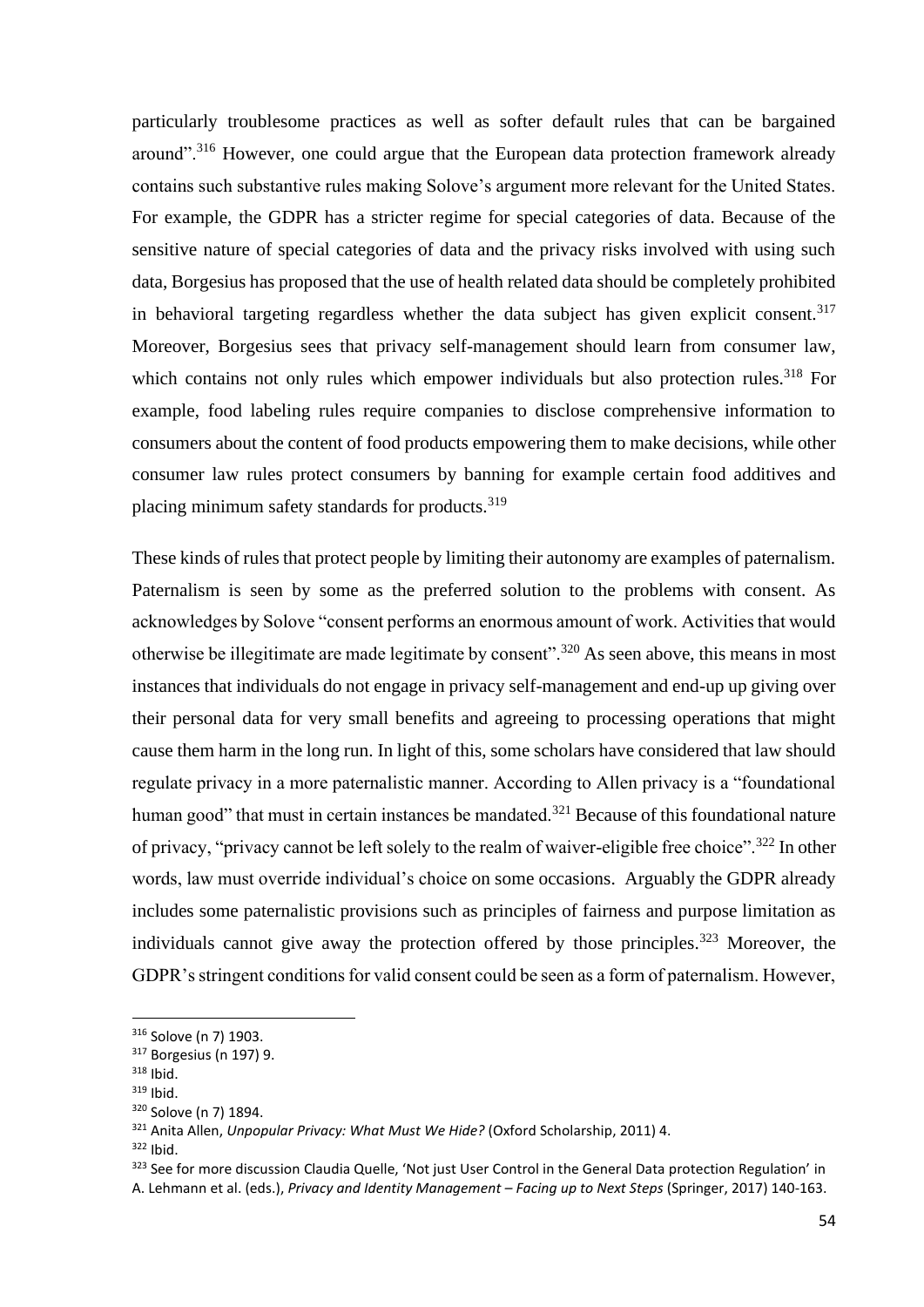as we have seen even the "stringent" requirements do not necessary lead to people making better decisions regarding their data. Although Solove proposes more substantive rules about data collection, he also (somewhat contradictory) believes that paternalistic regulation should be avoided as it takes away individuals' autonomy and denies freedom to make choices.<sup>324</sup> Convincedly he argues that the correct choices about privacy are not always clear.<sup>325</sup> As an example Solove uses a person suffering from an eating disorder who would like to share her experience online as a way of empowering herself. He argues that "if the law were to put restrictions on her disclosure, then it would be limiting her freedom and autonomy — ironically in the name of preserving her freedom and autonomy".<sup>326</sup>

Other scholars are focused on improving informedness of consent. According to van Alsenoy et al. despite the problems related to privacy notices, notices should not be abandoned as notices hold the "potential to fulfill an array of other functions, including the promotion of fairness, the reduction of knowledge asymmetries and the increase of accountability of data controller".<sup>327</sup> Thus, many scholars seek to improve privacy notices. In order to achieve this, scholars are proposing innovative new ways to present privacy notices. These include shortening the notices or otherwise making the notices easier to understand, layering notices and visualizing notices with images and icons.<sup>328</sup> However, as Calo states it does not matter how short or visual notices are, if no one reads them.<sup>329</sup> Therefore, Calo proposes the use of visceral notices.<sup>330</sup> Rather than using traditional long text formats, visceral notices attempt to convey awareness of data collection through design, without conveying information with text or symbols.<sup>331</sup> An example of visceral notices is an interactive avatar that speaks or moves while the user moves on the screen.<sup>332</sup> By building the notice as part of the experience, would mean that users are not required to leave the fun and functionality of the service or required to click anything.<sup>333</sup>

<sup>324</sup> Solove (n 7) 1894

<sup>325</sup> Ibid, 1895.

<sup>326</sup> Ibid, 1896.

<sup>327</sup> Brendan Van Alsenoy, Eleni Kosta & Jos Dumortier, 'Privacy notices versus informational self-determination: Minding the gap' (2014) 28 International Review of Law, Computers &Technology 185, 192.

<sup>328</sup> Bergemann (n 81) 8.

<sup>329</sup> Calo (n 187) 1056.

<sup>330</sup> See Ibid.

<sup>331</sup> Ibid, 1044.

<sup>&</sup>lt;sup>332</sup> Shara Monteleone, 'Addressing the 'Failure' or Informed Consent in Online Data Protection: Learning the Lessons from Behavior-aware Regulation' (2015) 43(1) Syracuse Journal of International Law and Commerce 69, 111.

<sup>333</sup> Calo (n 187) 1057-1058.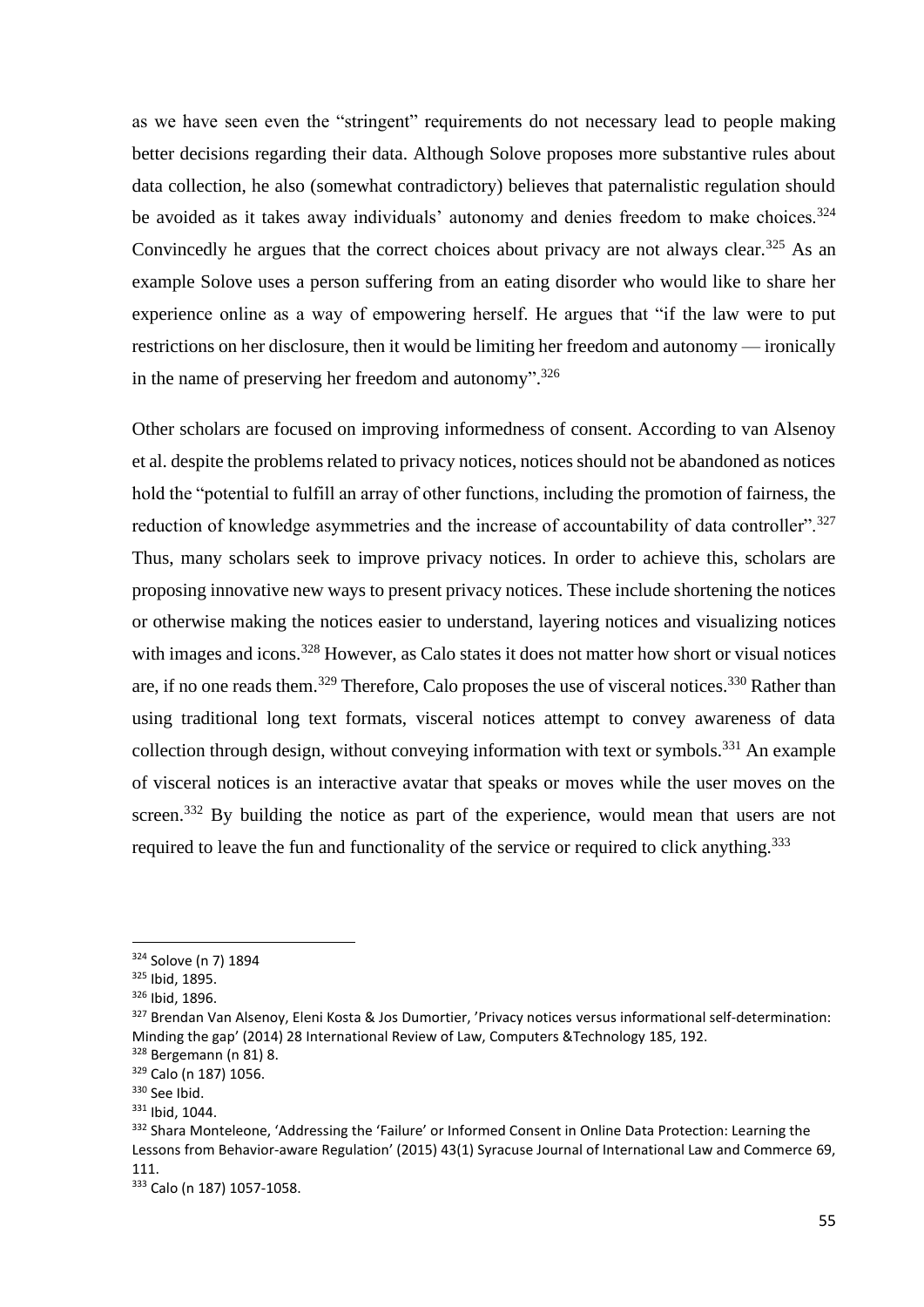Visceral notices could be seen as a form of nudges. A nudge is "any aspect of the choice architecture that alters people's behavior in a predictable way without forbidding any options or significantly changing their economic incentives".<sup>334</sup> In the last years the idea of "nudging" people into better privacy decisions has gained popularity.<sup>335</sup> The idea is to design systems so that they guide and influence individuals' choices encouraging privacy protective behavior.<sup>336</sup> Although meant to empower individuals, nudges are also a form of soft paternalism.<sup>337</sup> However, according to Acquisti such system would not take away individuals' freedom, but rather offer them option of more informed choices.<sup>338</sup>

With nudges comes also some ethical concerns. Is it right that individuals' behavior is directed in such a way? However, as Acquisti et al. argue every design choice, whether intentional or not, will affect users' behavior.<sup>339</sup> Moreover, design choices are already influencing the way we interact with systems. Most of the time individuals are completely unaware of the nudging methods pertaining to the design and layout of the user interfaces, leaving the companies free to engage in collection and other processing activities. However, taken into account how nudges may affect user's choice, it would be important that nudges are subject to an oversight mechanism. Furthermore, Calo acknowledges that one possible drawback about visceral notices is that when compared to written text they contain "less actionable information".<sup>340</sup> Thus, the problem with these proposed models of notices, whether simplified or visceral, is that the transparency paradox remains. Making the notices "simpler" conflicts with the notion of informed consent where people are fully aware about the consequences of giving up data.

According to Susser the bar of informed consent is extremely high.<sup>341</sup> To resolve the transparency paradox presented above, Susser proposes that notice and consent should be decoupled.<sup>342</sup> This would allow to take the burden off notice. Susser persuasively states that

<sup>334</sup> Richard H. Thaler and Cass R. Sunstein, *Nudge: Improving Decisions about Health, Wealth and Happiness*  (Yale University Press, 2008) 6.

<sup>335</sup> Bergemann (n 81) 8.

<sup>&</sup>lt;sup>336</sup> See Alessandro Acquisti, 'Nudging privacy: The behavioral economics of personal information' [2009] IEEE Security & Privacy 72, 74.

 $337$  Ibid.

<sup>338</sup> Ibid.

<sup>339</sup> Alessandro Acquisti, 'Nudges for Privacy and Security: Understanding and Assisting Users' Choices Online' (2017) 50(3) ACM Computing Surveys 1, 27 <

https://www.ftc.gov/system/files/documents/public\_comments/2017/11/00031-141888.pdf> accessed 4 October 2021.

<sup>340</sup> Calo (n 187) 1062.

<sup>341</sup> Susser (n 223) 48.

<sup>342</sup> Ibid, 47-51.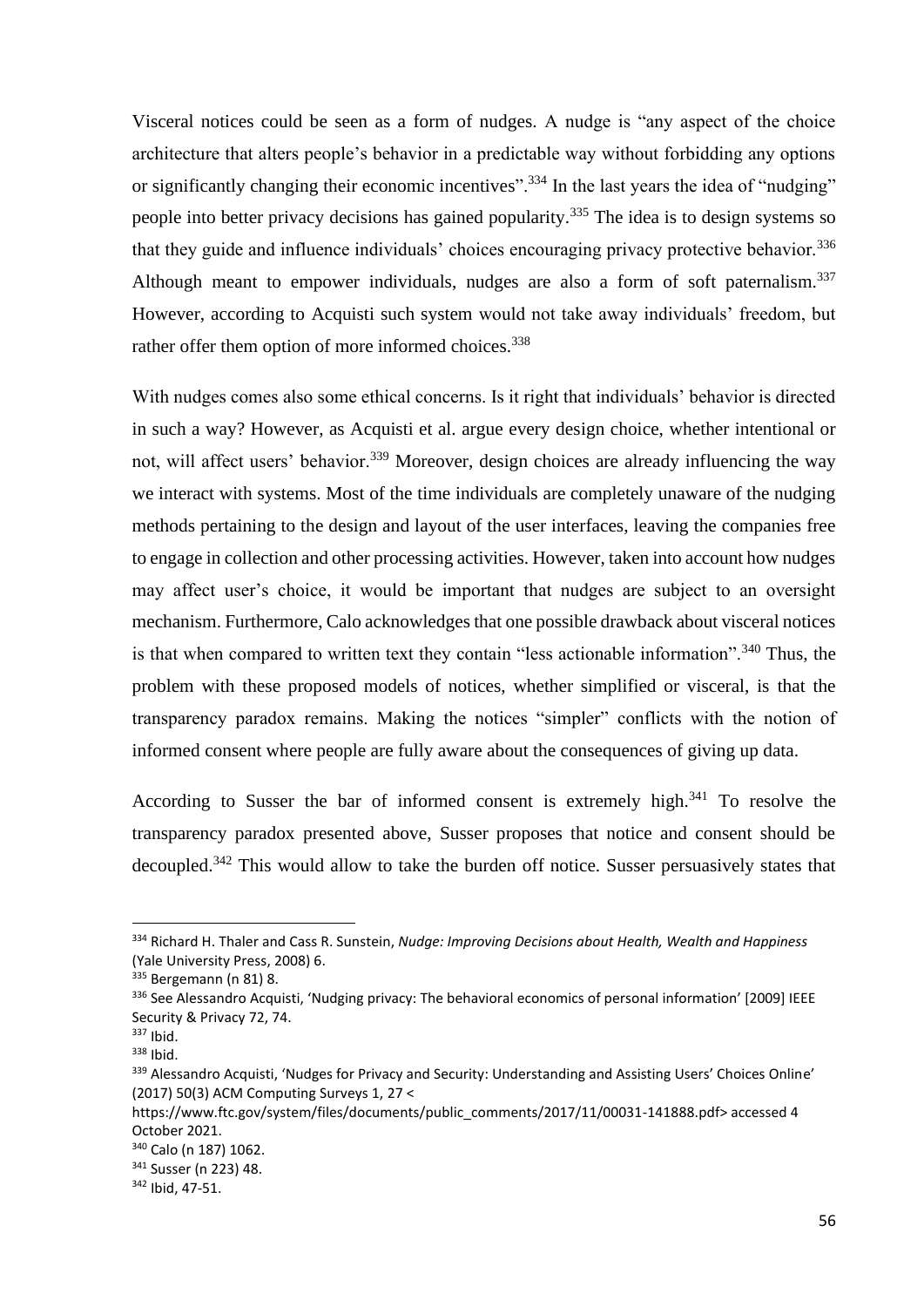"while it's true, then, that privacy disclosures can't facilitate the level of understanding required for informed consent, the level of understanding they *can* facilitate is still valuable".<sup>343</sup> In some instances a lesser degree of understanding could be enough as the exhaustive privacy policies are not helping to achieve truly informed consent.<sup>344</sup> Thus, if informed consent is no longer a requirement, new designs could be developed such as visceral forms of notice. Another rather compelling design option proposed by Ciocchetti is a privacy label on the model of food nutrition labels.<sup>345</sup>

By seeking new and better ways to convey information to individuals, this approach aims to find a way to solve the information asymmetries present between data subjects and controllers. This thesis believes that improving the informedness of consent could be done by lowering the bar for informed consent as suggested by Susser. This thesis especially believes that nutrition labels for privacy would be a good idea. To begin, Europeans are accustomed to information being presented in such a way, as EU requires majority of packaged food to bear nutrition labels.<sup>346</sup> Secondly, such notices would allow companies to focus on the content of their privacy notices as well as to the design. It also seems that privacy labels could become a new standard as Apple has required apps to add privacy nutrition labels since the end of 2020.<sup>347</sup> Such labels will present the user with information about what data the app can access and what data the app will collect such as location data, browsing history, contact info etc.<sup>348</sup> Finally, as has been discussed in this thesis, there are some unique problems when it comes to smart devices and privacy notices. As Peppet states "sensor-device firms seem stuck in a notice paradigm designed for websites rather than connected consumer goods".<sup>349</sup> Instead of presenting privacy policies

<sup>343</sup> Ibid, 57 [emphasis included in the original text].

<sup>344</sup> Ibid, 49.

<sup>&</sup>lt;sup>345</sup> See Corey A. Ciocchetti, 'The Future of Privacy Policies: A Privacy Nutrition Label Filled with Fair Information Practices' (2008) 26(1) The John Marshall Journal of Information Technology & Privacy Law 1.

<sup>346</sup> See Regulation (EU) No 1169/2011 of the European Parliament and of the Council of 25 October 2011 on the provision of food information to consumers, amending Regulations (EC) No 1924/2006 and (EC) No 1925/2006 of the European Parliament and of the Council, and repealing Commission Directive 87/250/EEC, Council Directive 90/496/EEC, Commission Directive 1999/10/EC, Directive 2000/13/EC of the European Parliament and of the Council, Commission Directives 2002/67/EC and 2008/5/EC and Commission Regulation (EC) No 608/2004 [2011] OJ L 304.

<sup>&</sup>lt;sup>347</sup> Ian Carlos Campbell, 'Apple will require apps to add privacy 'nutrition labels' starting December 8<sup>th</sup>' (The Verge, 5 November 2020) <https://www.theverge.com/2020/11/5/21551926/apple-privacy-developersnutrition-labels-app-store-ios-14> accessed 4 October 2021; Melanie Weir, 'What are Apple's Privacy Nutrition Labels? Here's what you need to know about the new App Store feature that prioritizes user privacy' (Business Insider, 20 January 2021) <https://www.businessinsider.com/what-are-apple-privacy-nutritionlabels?r=US&IR=T> accessed 4 October 2021.

<sup>348</sup> Campbell (n 347)

<sup>349</sup> Peppet (n 47) 147.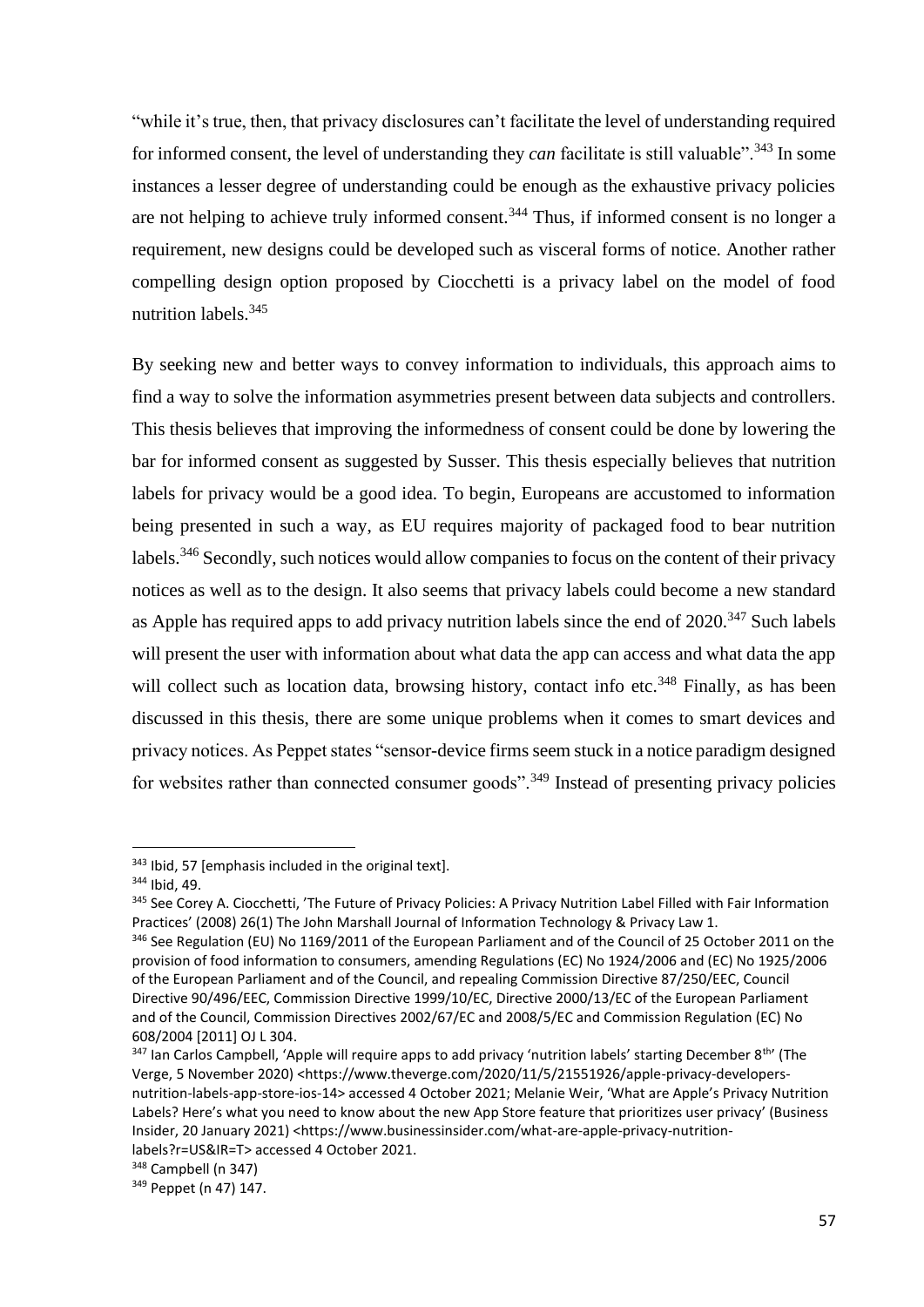in their websites, device manufacturers could include a privacy nutrition label in the box of the IoT device.

However, improving the informedness of consent fails to account for the reality of screenless technologies. Nudges and visceral notices, for example, are designed for traditional screens. Although such nudges could be provided through a device application, it is questionable can an app be downloaded for everything (and more importantly is it meaningful). If we consider that an average household soon has 50 IoT devices, managing such a scale of apps could prove to be difficult. Furthermore, improving informedness of consent does not solve the issue with "internet of other people's things". Moreover, the discussion centering the informedness of consent only tries to solve the issue with informed consent. It does not explain how to reconcile the problems with freely given consent.

### 5.2 Shifting the focus away from consent

The emphasis on control and consent puts the responsibility on individuals as the ultimate decision makers. However, this places a significant burden on data subjects.<sup>350</sup> Therefore, some scholars have proposed that in the age of big data the emphasis placed on consent should be reduced.<sup>351</sup> This could be done by shifting the burden on companies.<sup>352</sup> According to Mayer-Schönberger & Cukier most of data's value lies in its secondary uses; therefore more emphasis should be placed on holding data controllers accountable for what they do with the data.<sup>353</sup> In this model, companies would have to assess the secondary use of data based on the impact it would cause to the data subject.<sup>354</sup> Due to the information asymmetries companies know much more about the purposes of the processing of a particular set of data and how they intend to use it. As Mayer-Schönberger & Cukier argue it makes sense that companies bear the burden of responsibility as they are also the ones to benefit from the secondary uses of individuals' data.<sup>355</sup> Moreover, Tene & Polonetsky see that by shifting the burden from individuals to companies, online privacy will become part of their corporate governance.<sup>356</sup> According to them this would

<sup>350</sup> Van Alsenoy, Kosta & Dumortier (n 327) 190.

<sup>351</sup> Bergemann (n 81) 6.

<sup>352</sup> See Tene and Polonetsky (n 315) 48; Viktor Mayer-Schönberger and Kenneth Cukier, *Big Data. A Revolution That Will Transform How We Live, Work and Think* (Houghton Mifflin Harcourt, 2013) 173-175. <sup>353</sup> Mayer-Schönberger & Cukier (n 52) 173.

<sup>354</sup> Ibid.

<sup>355</sup> Ibid, 174..

<sup>356</sup> Tene & Polonetsky (n 315) 49.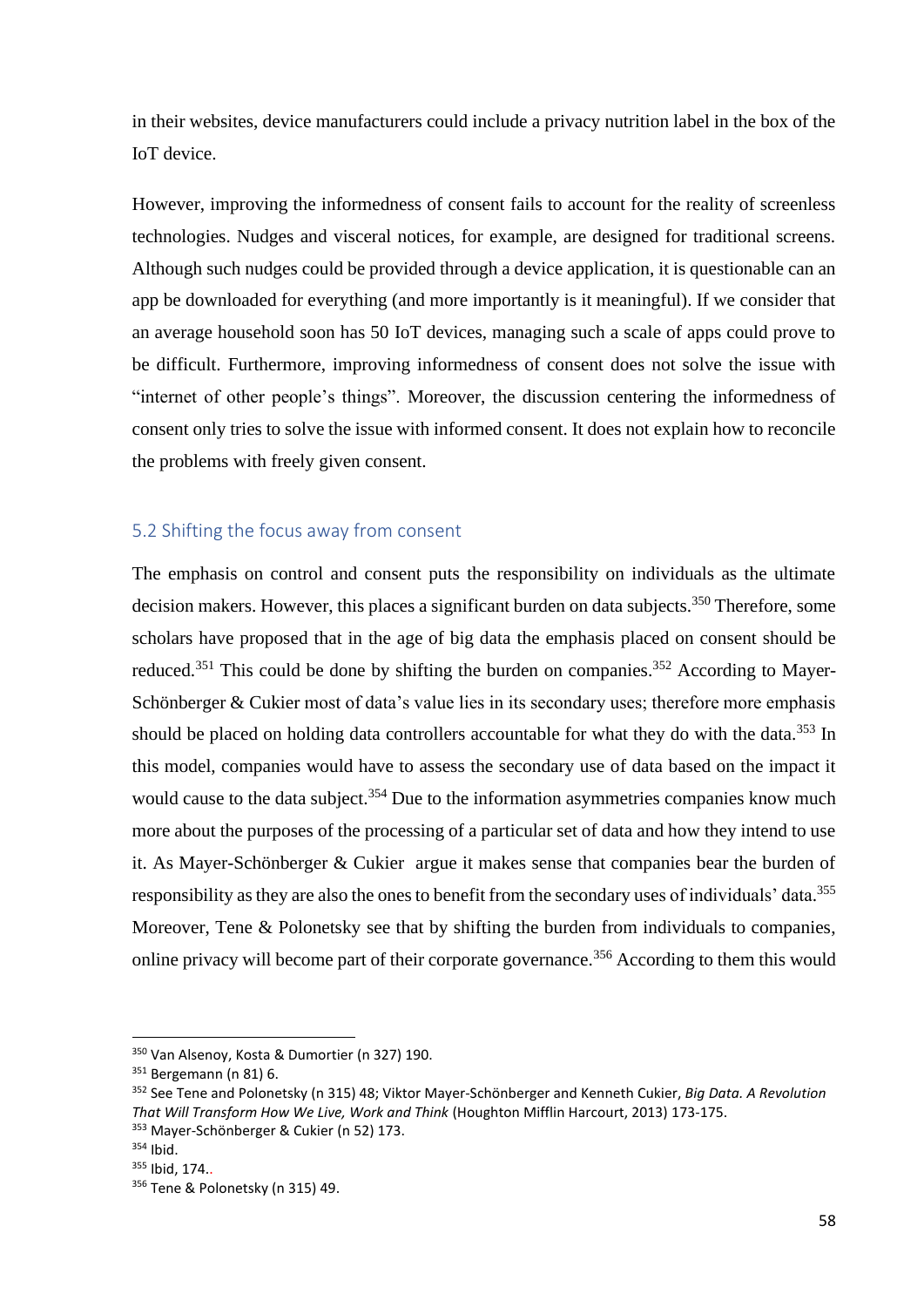make companies integrate privacy into products and business processes rather than focusing on writing extensive privacy notices.<sup>357</sup>

However, it should be noted that the GDPR already places responsibility on controllers. Controllers' responsibilities are laid down in Article 24 of the GDPR, which is complemented by Article 25. Moreover, the GDPR includes an accountability principle which provides that controllers shall implement appropriate technical and organizational measures to ensure and to be able to demonstrate that processing is performed in accordance with the Regulation.<sup>358</sup> The Regulation requires that personal data is i) processed lawfully, fairly and transparently, ii) collected for specific purposes (purpose limitation), iii) adequate, relevant and limited to what is necessary (data minimization), iv) accurate and, where necessary, kept up to date (accuracy), v) kept in a form which permits identification of data subjects for no longer than is necessary (storage limitation), and vi) processed in a manner that ensures appropriate security of personal data (integrity and confidentiality).<sup>359</sup>

Shifting the burden of on companies has also been considered in relation to the ePrivacy Regulation. In 2020 the Croatian Presidency of the European Council proposed changes to the proposed ePrivacy Regulation. One of the key changes was the introduction of legitimate interest as a legal basis, in addition to consent, to process metadata and collect information from a terminal equipment.<sup>360</sup> Although legitimate interest as a ground for processing electronic communications data has been removed during the German Presidency<sup>361</sup>, the Croatian Presidency's proposal is a notable step away from consent.

According to Article 6(1)(f) of the GDPR processing of personal data is lawful if "processing is necessary for the purposes of legitimate interests pursued by the controller or by a third party, except where such interests are overridden by the interests or fundamental rights and freedoms of the data subject which require protection of personal data, in particular where the data subject is a child". Legitimate interest thus places responsibility on the controller to justify the

 $357$  Ihid.

<sup>358</sup> Article 5(2) and Article 24 of the GDPR.

<sup>359</sup> Article 5(1) of the GDPR.

<sup>&</sup>lt;sup>360</sup> Council of the European Union, Proposal for a Regulation of the European Parliament and of the Council concerning the respect for private life and the protection of personal data in electronic communications and repealing Directive 2002/58/EC (Regulation on Privacy and Electronic Communications), 5979/20, 21 February 2020.

<sup>361</sup> Jonathan McDonald, 'ePrivacy Update' (*Lexology,* 5 February 2021) <

https://www.lexology.com/library/detail.aspx?g=77a4c80a-b718-4543-8baf-aa7b580d1485> accessed 15 October 2021.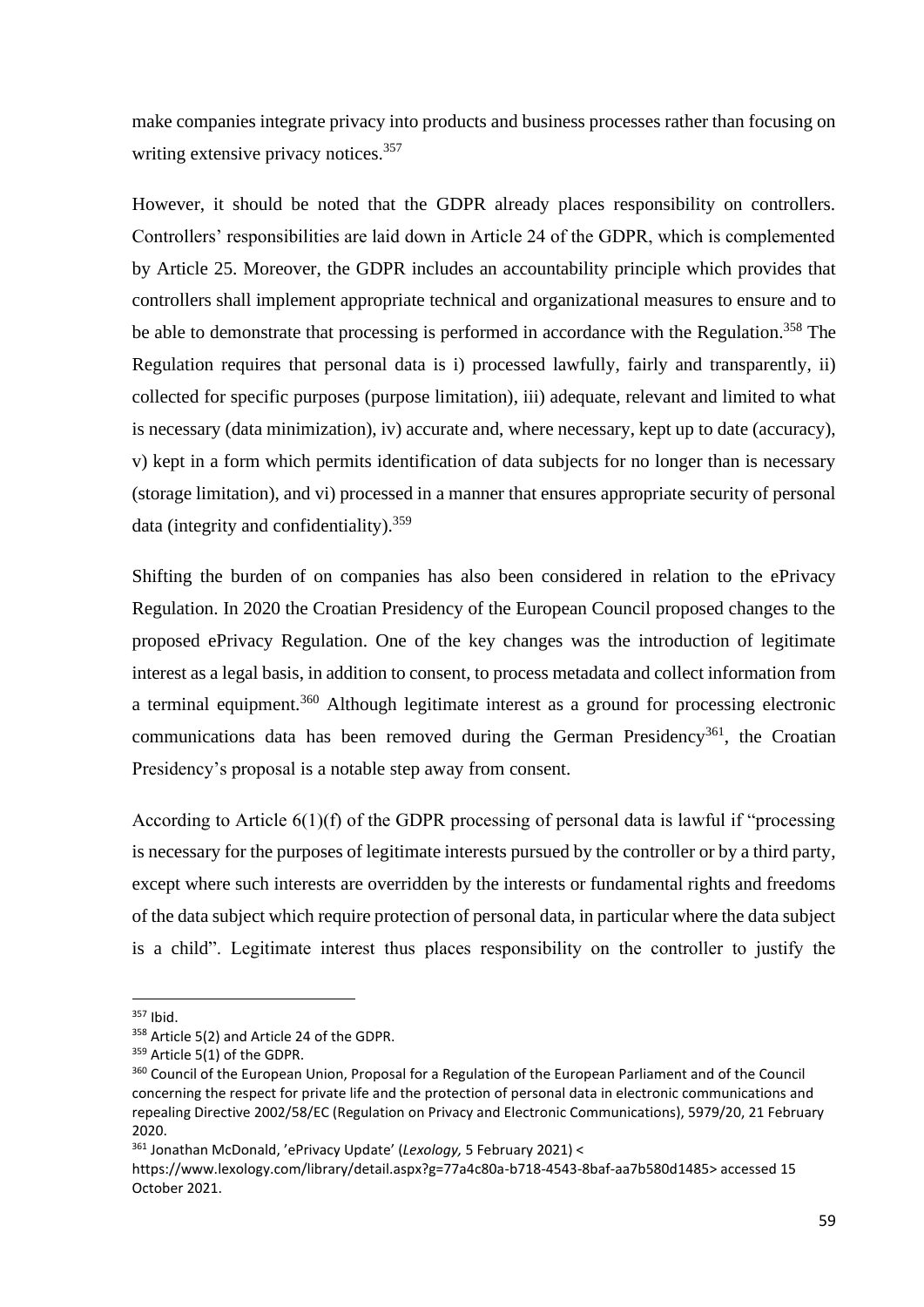processing and the impact of the processing on individuals. The legitimate interest ground contains a three-stage test for the ground to be applicable. First of all, the purpose test requires that there is an existence of a legitimate interest.<sup>362</sup> Secondly, the necessity test requires that the processing of personal data is necessary for those legitimate interest to be achieved.<sup>363</sup> Lastly, the balancing test dictates that the interest of the controller or a third party must be balanced against the impact of the fundamental rights and freedoms of the individual whose data is being processed.<sup>364</sup>

Some have seen the Croatian Presidency's proposal as a welcomed step due to the shortcomings of consent.<sup>365</sup> The Centre for Information Policy Leadership (CIPL) has for example criticized the overemphasis of consent in the proposed ePrivacy Regulation and the exclusion of other grounds for processing.<sup>366</sup> According to them "the over-reliance on consent will have the unintended consequence of undermining the GDPR, as well as legitimate, necessary and beneficial processing of data and business practices within the Digital Single Market".<sup>367</sup> In their view consent should be used only in situations where there is a high risk for individual's privacy that cannot be alleviated and in situations where the end user can be provided with meaningful information and choices.<sup>368</sup> In other instances, the ePrivacy Regulation should recognize legitimate interest as an available ground for processing according to CIPL.<sup>369</sup> However, the EDPB has not supported the idea. For example, the Croatian Presidency's proposal contradicts with the EDPB's statement delivered in 2018 according to which "there should be no possibility under the ePrivacy Regulation to process electronic communications

<sup>362</sup> ICO, 'How do we apply legitimate interest in practice?' [< https://ico.org.uk/for-organisations/guide-to-data](https://ico.org.uk/for-organisations/guide-to-data-protection/guide-to-the-general-data-protection-regulation-gdpr/legitimate-interests/how-do-we-apply-legitimate-interests-in-practice/)[protection/guide-to-the-general-data-protection-regulation-gdpr/legitimate-interests/how-do-we-apply](https://ico.org.uk/for-organisations/guide-to-data-protection/guide-to-the-general-data-protection-regulation-gdpr/legitimate-interests/how-do-we-apply-legitimate-interests-in-practice/)[legitimate-interests-in-practice/>](https://ico.org.uk/for-organisations/guide-to-data-protection/guide-to-the-general-data-protection-regulation-gdpr/legitimate-interests/how-do-we-apply-legitimate-interests-in-practice/) accessed 15 October 2021.

<sup>363</sup> Ibid.  $364$  Ibid.

<sup>365</sup> For example, Eduardo Ustaran, Hogan Lovells Privacy and Cybersecurity Practice Global Co-Head, believes that "after so many years of flawed cookie consent, it is a productive thing to do to introduce another approach into the legislative debate. My view is that 'legitimate interests' is misunderstood and underrated as a regulatory mechanism to protect our privacy" in Jennifer Baker, 'Critics on Croatia's ePrivacy proposal: Legitimate interest provisions not legitimate' (*IAPP,* 25 February 2020) <https://iapp.org/news/a/critics-oncroatias-eprivacy-proposal-legitimate-interest-provisions-not-legitimate/> accessed 15 October 2021. 366 CIPL, 'Recommendation for Implementing Transparency, Consent and Legitimate Interest under the GDPR' (19 May 2017) 15 <

https://www.informationpolicycentre.com/uploads/5/7/1/0/57104281/cipl\_recommendations\_on\_transparen cy\_consent\_and\_legitimate\_interest\_under\_the\_gdpr\_-19\_may\_2017-c.pdf> accessed 15 October 2021.  $367$  CIPL, 'Comments on the Proposal for an ePrivacy Regulation' (11 September 2017) 3 <

https://www.informationpolicycentre.com/uploads/5/7/1/0/57104281/cipl\_comments\_on\_the\_proposal\_for an eprivacy regulation final draft 11 september 2017.pdf> accessed 15 October 2021.

<sup>368</sup> Ibid.

<sup>369</sup> Ibid.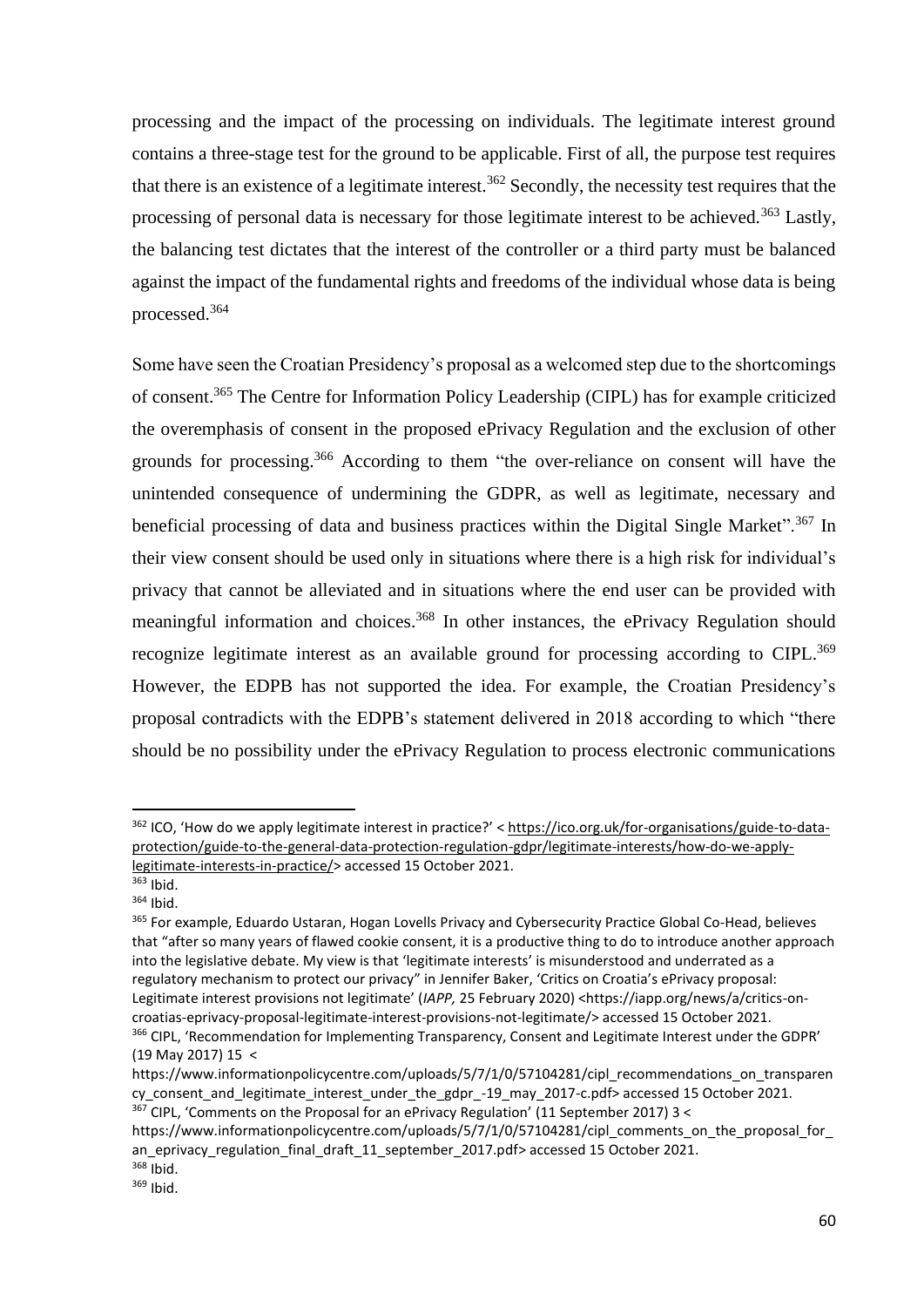content and metadata based on open-ended grounds, such as 'legitimate interests', that go beyond what is necessary for the provision of an electronic communications service".<sup>370</sup>

According to the Croatian Presidency's proposal the end-user's interests shall be deemed to override the interests of the service or network provider when the service provider processes, stores or collects data to build an individual profile of the end-user and when the information or metadata contains special categories of personal data.<sup>371</sup> Although it is good that the sensitive nature of special categories of data has been considered, the proposal does not acknowledge the sensitive nature of metadata. Although a piece of metadata would not contain special categories of personal data at the moment of collection, that does not mean that it would not reveal sensitive information about an individual over time.

It is difficult to see how shifting burden from individuals to companies would work taken into account how much commercial value data holds to them. Data has been said to be the oil of the  $21<sup>st</sup>$  century – a raw material on which companies and even economies are being built on.<sup>372</sup> Further, as Joergensen notes, trusting companies' accountability seems "overly optimistic" as in the modern age harvesting personal data functions as the core of many companies' business model.<sup>373</sup> In today's world, a lot of data collection happens in a position of power and information asymmetry. Although this thesis agrees that companies may be better placed to assess the impact of the processing and to implement appropriate mitigations and safeguards, this would tip the scale almost completely to companies' side. For example, introducing a legitimate interest ground to the ePrivacy regulation would lead to even lesser degree of control by the user than they currently have under ePrivacy Directive. Furthermore, according to Koops the current system already places too much faith in controller action.<sup>374</sup> He argues that even though controllers would want to follow data protection law, the current system is so complex that controllers will blindly follow the rules without actually understanding much of data

<sup>&</sup>lt;sup>370</sup> EDPB, 'Statement of the EDPB on the revision of the ePrivacy Regulation and its impact on the protection of individuals with regard to the privacy and confidentiality of their communications' (n 95).

<sup>371</sup> Council of the European Union, Proposal for a Regulation of the European Parliament and of the Council concerning the respect for private life and the protection of personal data in electronic communications and repealing Directive 2002/58/EC (Regulation on Privacy and Electronic Communications), 5979/20, 21 February 2020 (n 360).

<sup>&</sup>lt;sup>372</sup> See Shannon Tellis, 'Data is the 21<sup>st</sup> century's oil, says Siemens CEO Joe Kaeser' (May 24 2018) The Economic *Times* < https://economictimes.indiatimes.com/magazines/panache/data-is-the-21st-centurys-oil-sayssiemens-ceo-joe-kaeser/articleshow/64298125.cms> accessed 15 October 2021.

<sup>373</sup> Rikke Frank Joergensen, 'The unbearable lightness of user consent' (2014) 3(4) Internet Policy Review, 9 < [http://policyreview.info/articles/analysis/unbearable-lightness-user-consent>](http://policyreview.info/articles/analysis/unbearable-lightness-user-consent) accessed 4 October 2021. <sup>374</sup> Koops (n 22) 253-256.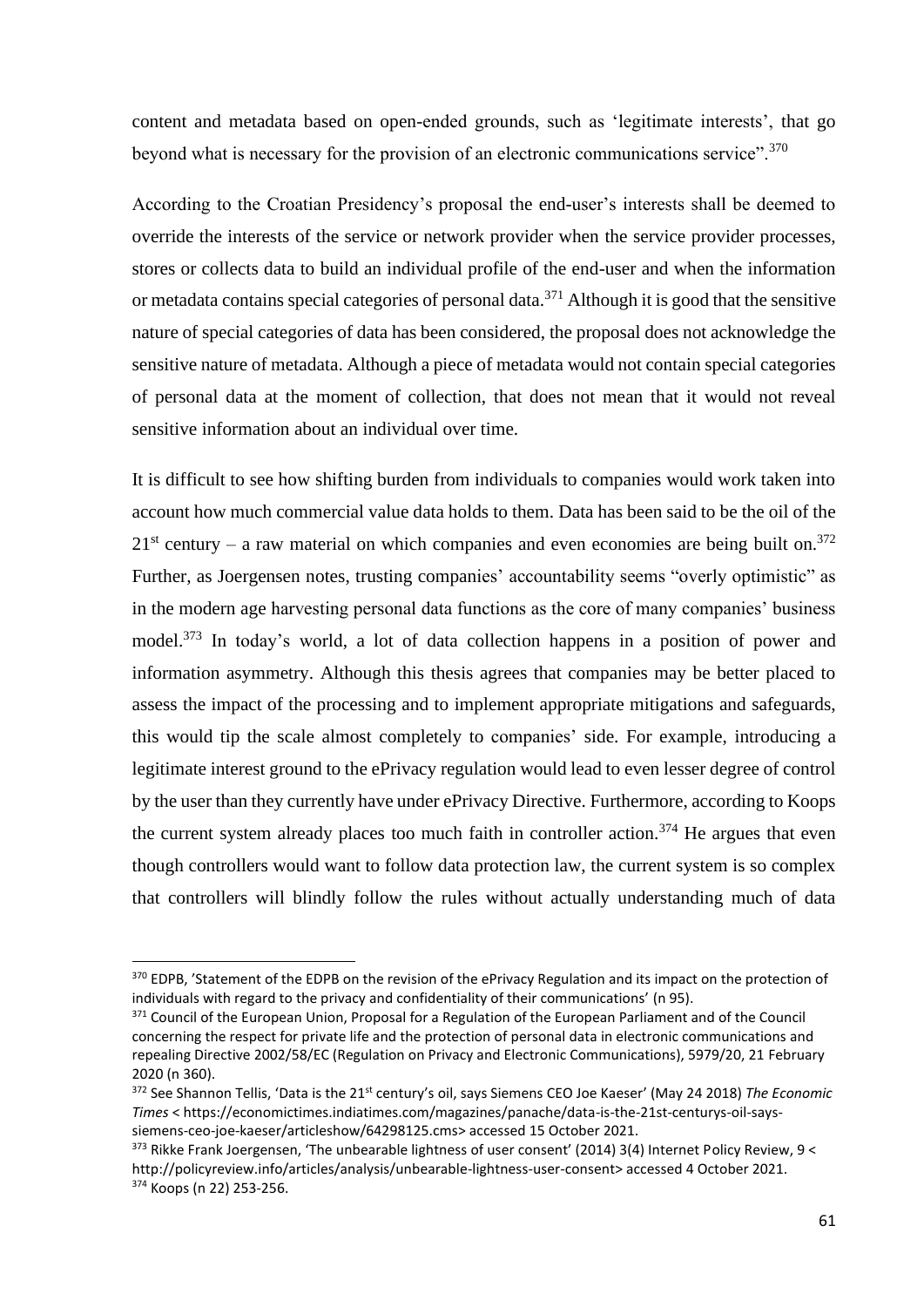protection.<sup>375</sup> As he describes, this will "not lead to data protection law being a dead letter, as the letters are (at best) obediently followed, but it will result in the law being a zombie: it seems to live, but lacks vital spirit".<sup>376</sup>

In order to accommodate the challenges of IoT, many scholars are turning to privacy by design, which has been praised "as the best way forward for the failure of 'traditional' consent".<sup>377</sup> The WP29 has for example stated that "every stakeholder in the IoT should apply the principles of Privacy by Design and Privacy by Default".<sup>378</sup> The core idea here is to embed privacy into the design and engineering processes of smart devices as well as to business practices of the stakeholders. This would free individuals from bearing the burden of data protection as personal data would be automatically protected for example in any device and application. According to Cavoukian privacy by design should include seven principles: i) proactive rather than reactive, ii) the default settings of a device or a service should be set to a level that provide maximum privacy iii) embed privacy into the solution design and architecture of a device or a service, iv) full functionality – positive-sum, not zero-sum meaning that there should be no unnecessary trade-offs where individuals have to choose between seemingly contradicting options such as privacy and security, but rather all legitimate interests should be accommodated, v) provide full lifecycle protection, vi) establish visibility and transparency, and vii) respect user privacy and keep it user-centric.<sup>379</sup>

Privacy by design and default are already put into law in Article 25 of the GDPR. According to Article 25(1) controller shall implement appropriate technical and organizational measures which are designed to implement the data protection principles and to integrate the necessary safeguards into the processing in order to meet the requirements and protect the rights and freedoms of data subjects. Moreover, Article 25(2) stipulates that controller shall implement

<sup>375</sup> Ibid, 255.

<sup>376</sup> Ibid, 255-256.

<sup>&</sup>lt;sup>377</sup> Edwards, 'Data Protection and e-Privacy: From Spam and Cookies to Big Data, Machine Learning and Profiling' (n 38) 161.

<sup>378</sup> WP29, 'Opinion 8/2014 on the Recent Developments on the Internet of Things' (n 35) 21.

<sup>379</sup> Ann Cavoukian, 'Privacy by Design. The 7 Foundational Principles Implementation and Mapping of Fair Information Practices' (2010) Information and Privacy Commissioner of Ontario <

https://iapp.org/media/pdf/resource\_center/pbd\_implement\_7found\_principles.pdf > accessed 11 October 2021; see also Ann Cavoukian and Claudia Popa, 'Embedding Privacy into What's Next: Privacy by Design for the Internet of Things' (2016) Ryerson University, Privacy & Big Data Institute <

https://www.ryerson.ca/content/dam/pbdce/papers/Privacy-by-Design-for-the-Internet-of-Things.pdf > accessed 11 October 2021. Moreover, these principals established by Cavoukian are echoed in the Spanish data protection authority's (AEPD) guide to privacy by design, thus implying that these principles are also recognized in the EU; see AEPD, 'A Guide to Privacy by Design' (2019) < https://www.aepd.es/sites/default/files/2019- 12/guia-privacidad-desde-diseno\_en.pdf > accessed 11 October 2021.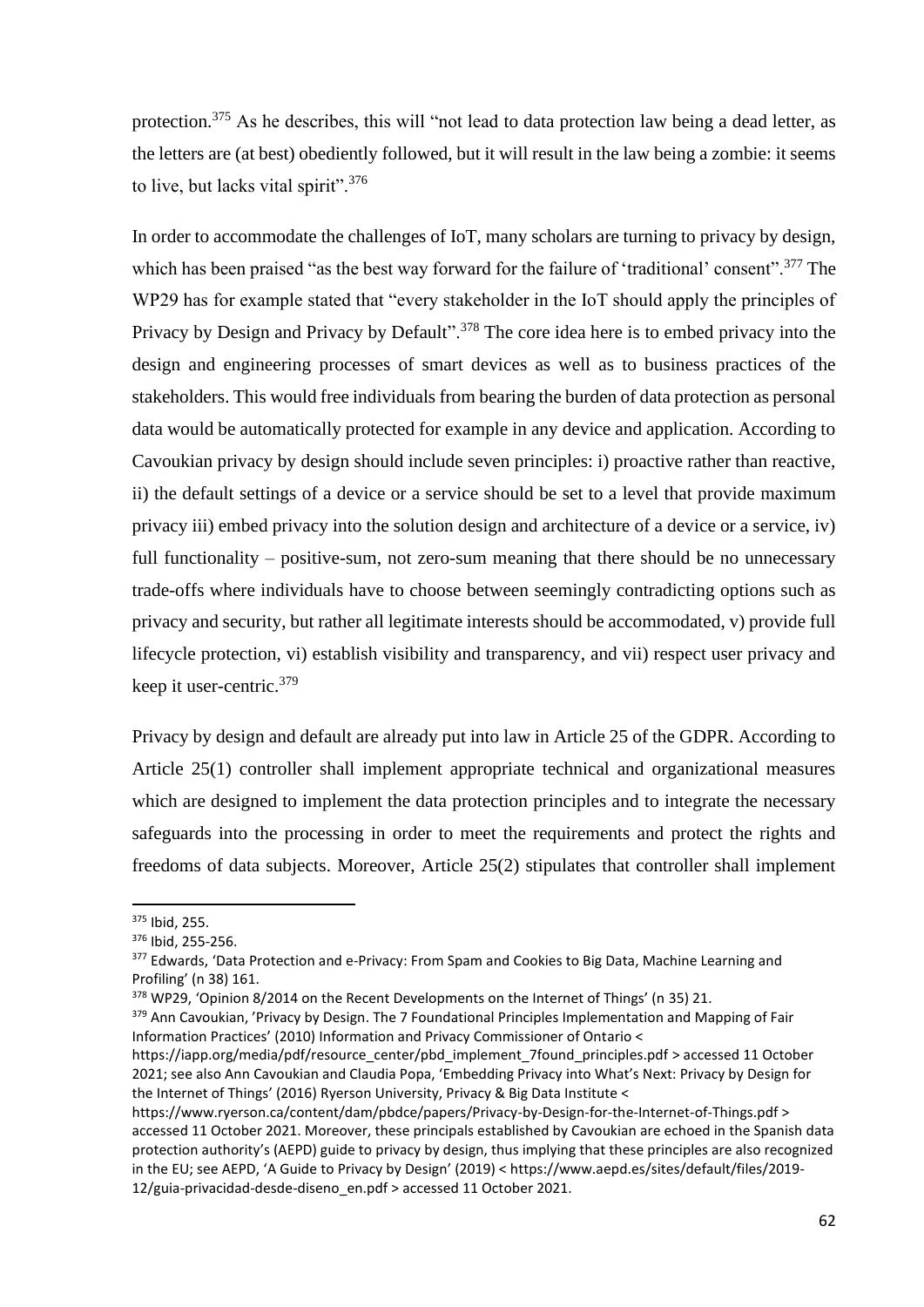appropriate technical and organizational measures, by default, to ensure that only necessary personal data is processed. Privacy by design thus reflects an accountability requirement for controllers.<sup>380</sup> The introduction of accountability represents a paradigm shift in data protection: "something which has traditionally been construed of in engineering terms as a 'non-functional' requirement—a matter of providing information to people (e.g., via terms and conditions or privacy notices)—is shifting under GDPR into a 'functional' requirement and something that must, therefore, be built into the IoT".<sup>381</sup>

Such privacy by design solutions could include for example restricting the amount of data collected by sensors to minimum, anonymizing personal data (as we saw there are, however, some difficulties to this when it comes to IoT), implementing better ways to provide privacy notices and designing user-friendly privacy settings.<sup>382</sup> Although privacy by design solutions seem especially attractive in terms of IoT considering the lack of screens, opacity of data flows and "internet of other people's things", the GDPR does not specify or provide clear guidance on how such solutions should be implemented in practice or what such solutions should look like. As Urquhart et al. puts it "GDPR is 'technologically neutral', it offers no insight to 'systems designers' as to how to build accountability into the technological ecosystem generally or into the IoT specifically".<sup>383</sup> Due to this vagueness of privacy by design and default, it comes as no surprise that there have been some troubles putting the policy into practice.<sup>384</sup>

First of all, engineers do not have a detailed understanding of data protection requirements and lack the tools to make privacy by design a reality. As Birnhack et al. argue "whereas for lawyers PbD [privacy by design] seems an intuitive and sensible policy tool, for information systems developers and engineers it is anything but intuitive as it goes against the grain of several wellestablished principles of information systems engineering".<sup>385</sup> Raising the engineers' and designers' awareness of law is therefore important. However, it may not be enough. It has been

<sup>380</sup> AEPD (n 379) 6.

<sup>381</sup> Andy Crabtree et al., 'Building accountability into the Internet of Things: the IoT Databox model' (2018) 4 Journal of Reliable Intelligent Environment 39, 41.

<sup>382</sup> Edwards, 'Privacy, security and data protection in smart cities: a critical EU law perspective' (n 261) 27.

<sup>&</sup>lt;sup>383</sup> Lachlan Urquhart et al., 'Demonstrably doing accountability in the Internet of Things' (2019) 27 International Journal of Law and Information Technology 1, 15.

<sup>384</sup> See for example Enisa, 'Privacy and data protection in mobile applications. A study on the app development ecosystem and the technical implementation of GDPR' (2017) <

https://www.enisa.europa.eu/publications/privacy-and-data-protection-in-mobile-applications> accessed 11 October 2021.

<sup>385</sup> Michael Birnhack et al, 'Privacy Mindset, Technological Mindset' (2014) 55 Jurimetrics: Journal of Law, Science & Technology, 3 [<http://dx.doi.org/10.2139/ssrn.2471415>](https://dx.doi.org/10.2139/ssrn.2471415) accessed 11 October 2021.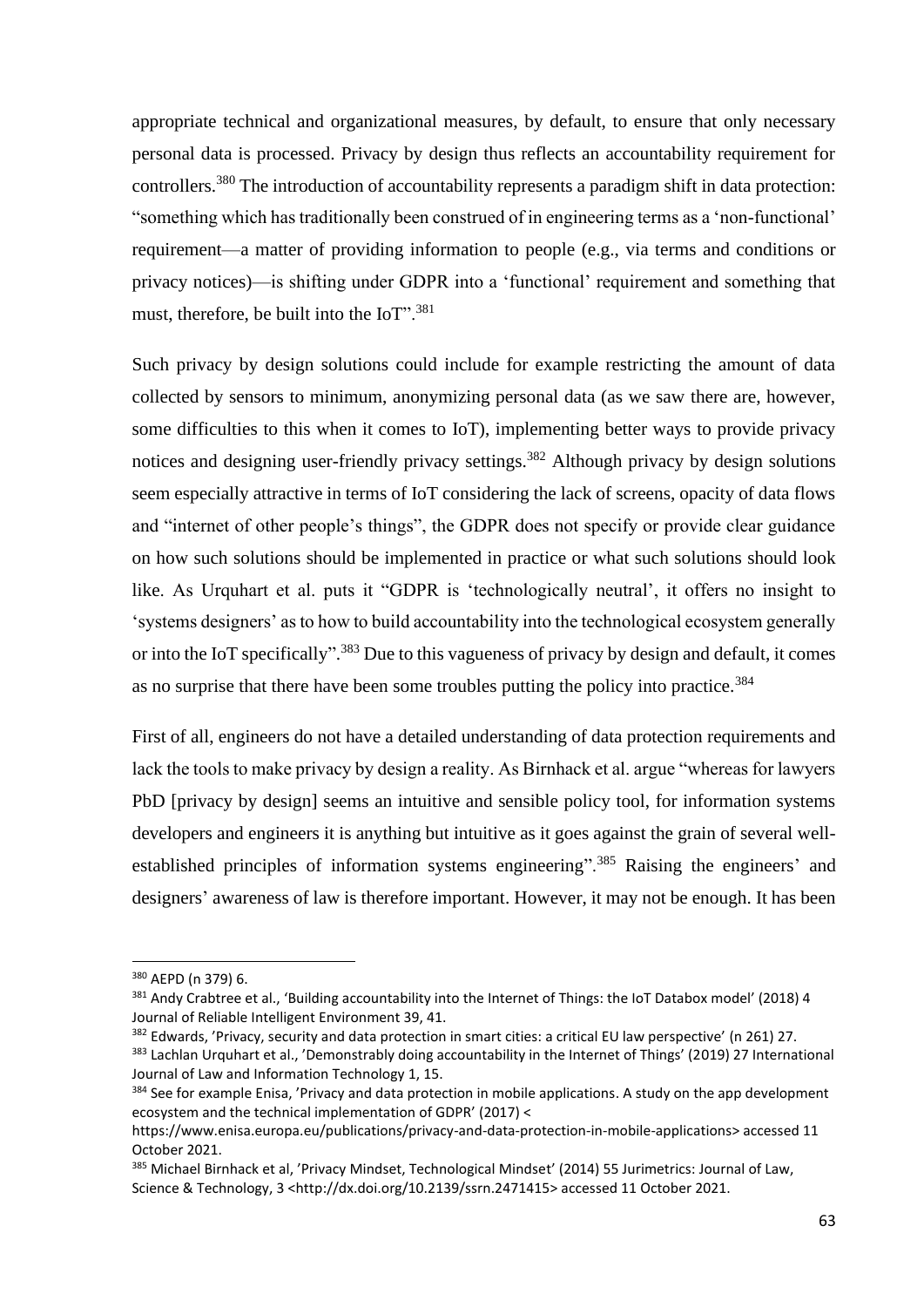pointed out by Urquhart that the whole concept of privacy is contested.<sup>386</sup> Engineers and developers are required to implement rather abstractive concept into practice, while users of IoT devices are providing them with limited guidance due to the privacy paradox and the law does not specify what is required from them in practice.<sup>387</sup> Lastly, Edwards has argued that privacy by design does not work well with fact that data holds such value to companies.<sup>388</sup> In other words, although there is a regulatory incentive to adopt privacy protecting features to IoT devices, there may not be enough economic incentive to do so. This thesis agrees. However, this argument could be contested as the national data protection authorities are starting to fine companies for non-compliance of the principle. For example, in 2019 a German real estate company was fined 14,5 million euros for not implementing privacy by design.<sup>389</sup> However, considering all the arguments above it seems rightful to state that "encoding data protection requirements in software or hardware shows that this is much easier said than done".<sup>390</sup>

### 5.3. Summary of the alternative ways forward

The above discussion shows that the very critics of consent are not ready to entirely abandon consent. However, it is clear that the current consent model in failing in digital environments. An alternative way forward is thus needed. From the discussion above, two alternative ways can be distinguished:

- i) Improving consent
- ii) Shifting the focus away from consent

The first alternatives presented focus on improving consent. While some scholars and authors have focused on putting in place more substantive rules that prohibit certain troublesome practices, most have focused on improving the informedness of consent. These ideas have centered around new ways to present privacy notices. These include making the notices shorter or otherwise easier to understand, layering notices and presenting notices in more visual ways

<sup>386</sup> Lachlan Urquhart, "White Noise from the White Goods? Privacy by Design for Ambient Domestic Computing" in Lilian Edwards (ed.), *Future Law: Emerging Technology, Regulation and Ethics* (Edinburgh University Press, 2020) ch. 3.

<sup>387</sup> Ibid.

<sup>388</sup> Edwards, 'Privacy, security and data protection in smart cities: a critical EU law perspective' (n 261) 28. 389 Avishai Ostrin, 'Privacy by design - GDPR's sleeping gian' (IAPP, 15 June 2020) <

https://iapp.org/news/a/privacy-by-design-gdprs-sleeping-giant/> accessed 16 October 2021.

<sup>390</sup> Bert-Jaap Koops and Ronald Leenes, 'Privacy Regulation Cannot Be Hardcoded. A critical comment on the 'privacy by design' provision in data-protection law' (2014) 28 International Review of Law, Computers & Technology, 8 <https://papers.ssrn.com/sol3/papers.cfm?abstract\_id=2564791> accessed 11 October 2021.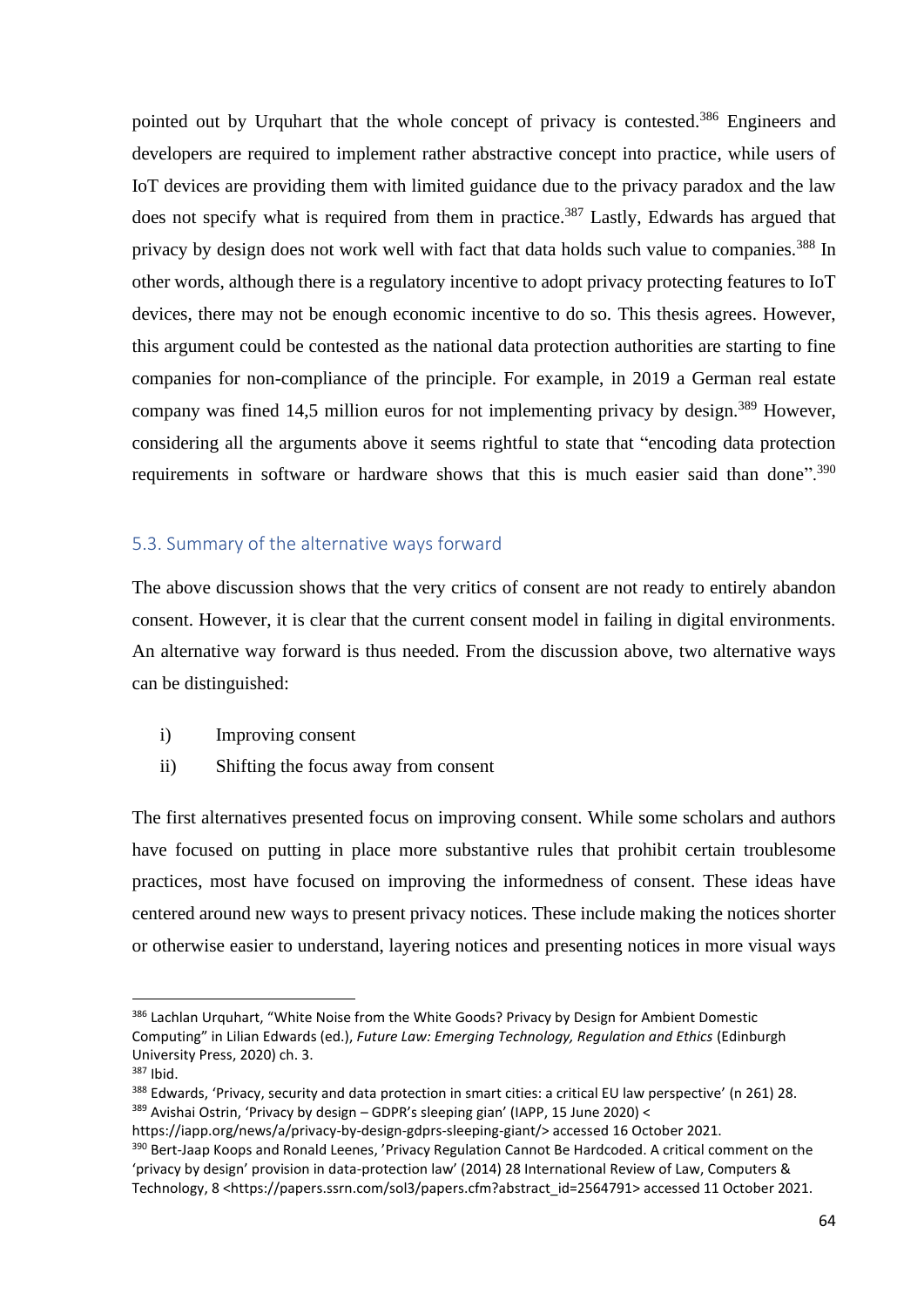such as with images and icons. With the rise of behavioral research, scholars have also explored the use of nudges and visceral notices. Although this thesis sees improving informedness of consent as an important goal, it also recognizes that this approach fails to take into account the realities of screenless technologies. Most of the alternatives proposed here thus seem more suitable for improving website user's consent, rather than smart device users. It is also important to recognize that improving the informedness of consent only attempts to solve issues relating to informed consent. However, it does not present a solution for the problems of freely given consent. In other words, improving the informedness of consent attempts to solve information asymmetries between data subjects and controllers, but fails to take into account the power asymmetries also present.

The second line of alternatives take a step away from consent. The consent model places much responsibility on individuals. However, as we have seen individuals are not always apt to take on such responsibility. Thus, some critics of consent have proposed that the burden of data protection should be shifted on companies. This thesis argues that companies may be better placed to assess the impact of the processing and to implement appropriate mitigations and safeguards, however, it also questions whether shifting the responsibility to companies would work in practice taken into account the huge commercial value data holds.

One way of shifting the burden of data protection to companies is privacy by design and default. Privacy by design and default aims to embed privacy into the design and engineering process of the smart device as well as to business practices of the stakeholders. Privacy by design places an accountability requirement for controllers. The introduction of accountability represents a paradigm shift in data protection. Companies are not only required to provide privacy information to people but are also required design devices and processes with privacy in mind.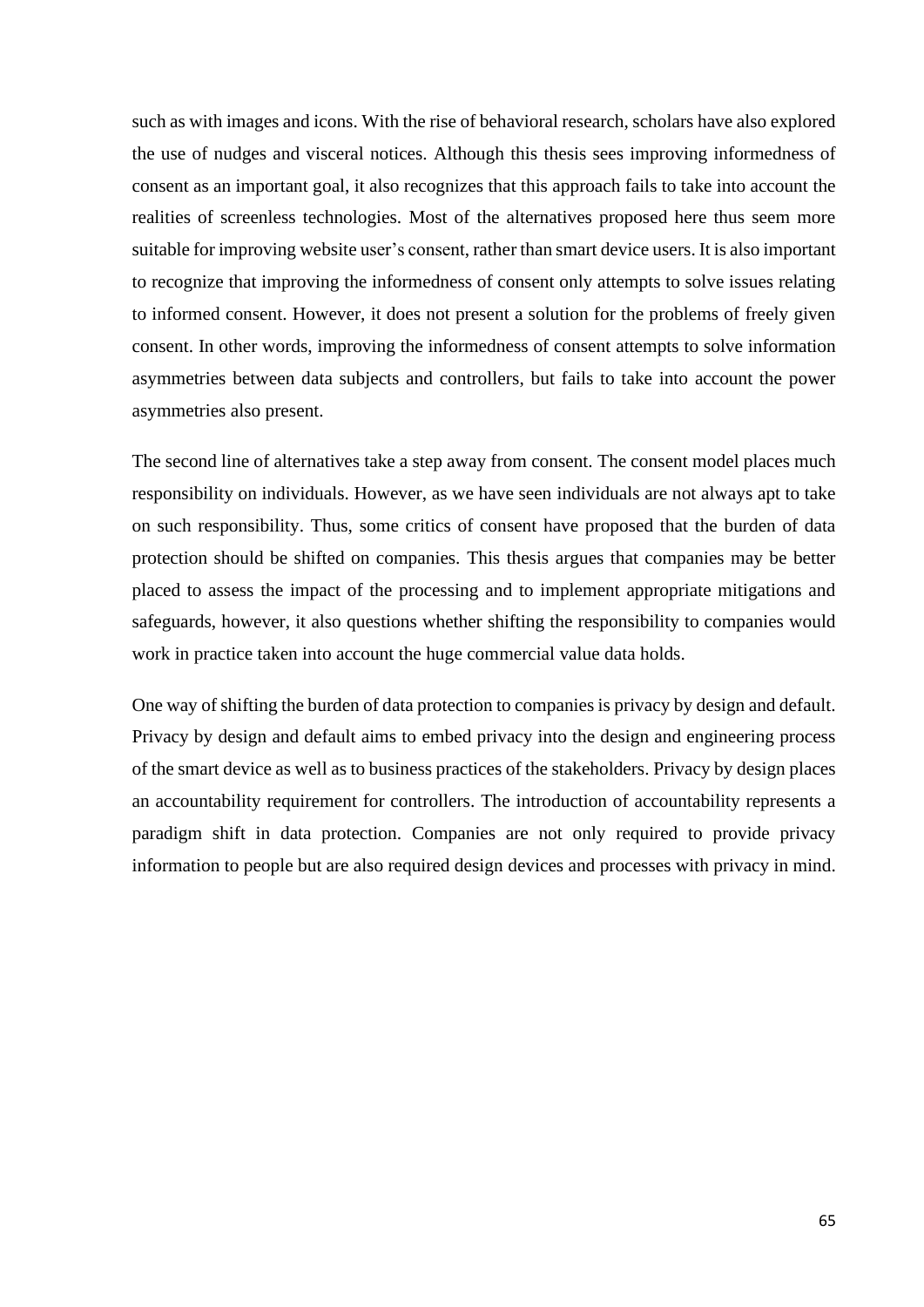# 6. Conclusion

IoT has become part of individuals' everyday lives. As sensor embedded devices become more and more common, so will privacy concerns, as these devices have a capacity to collect data in an unprecedented scale. This thesis has shown that the data collected by these smart devices will most likely qualify as personal data as defined in the GDPR. Moreover, it has been established that large amounts of data collected by IoT devices can, in many instances, constitute sensitive personal data that reveal information such as racial or ethnic origin, political opinions, health and religion of the individual concerned.

The protection of individuals in relation to the processing of personal data is a fundamental right. Therefore, in accordance with the GDPR processing of personal data is allowed only under a number of legal bases one of which is consent. In order for consent to be valid it must be freely given, specific, informed and unambiguous indication of the data subject's wishes. Consent also plays a central role in the ePrivacy Directive, where the processing of electronic communications content and metadata as well as storing or accessing information already stored in user's or subscriber's device is only possible with consent.<sup>391</sup> In the European data protection framework consent thus functions as a key element of data protection. Its widespread use implies that it is the most common standard of legitimacy for the processing of personal data. Consent is closely tied with the notions of information self-determination and privacy selfmanagement, where individuals are granted the control of their personal data and through this control, they are expected to make privacy decisions based on costs-benefit analysis of the use of their personal data. However, this thesis has shown that this kind of privacy-self management is not working.

This thesis has examined the problems related to consent in IoT. This thesis has shown that in practice consent is neither freely given nor informed. The problems with informed consent stem from the information asymmetries between individuals and companies. These asymmetries arise from personal data collection and analysis as individuals are not aware of what data is collected from them, how that data is being used and what inferences can be derived from that data, consequently calling into question the validity of informed consent. IoT only worsens this asymmetry as smart devices are designed to be ubiquitous and function unobtrusively.

<sup>&</sup>lt;sup>391</sup> ePrivacy Directive excludes the other grounds for processing. However, these operations are possible with consent or if they meet one of the exceptions offered by the ePrivacy Directive such as transmission of a communication over an electronic communication network.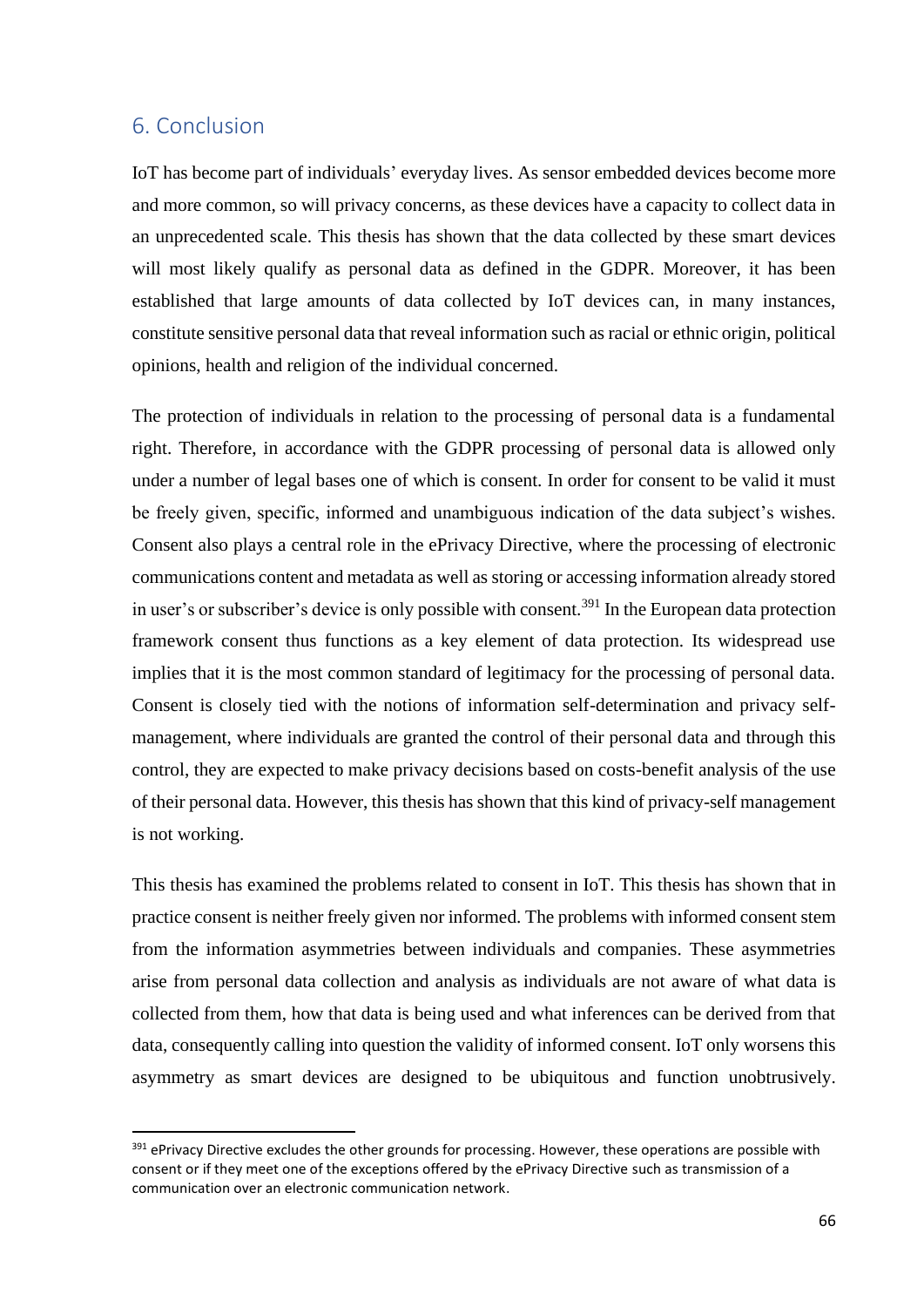Furthermore, communication between IoT devices may be triggered automatically, making it almost impossible for individuals to manage their personal data. The GDPR tries to mitigate the information asymmetry through transparency requirement, which often manifests itself through privacy notices and policies. However, this thesis has shown that privacy notices are often too long and legalistic making them difficult to understand; resulting to a situation where notices are not read.

The problems with freely given consent arise from power asymmetries between individuals and companies. In practice, this means that dominant companies are able to exercise their power by one-sidedly imposing their practices on individuals. This undermines the basic notion of freely given consent as data subjects are not able to exercise real choice. As IoT devices become increasingly common, users will become increasingly dependent on smart devices. It is thus problematic, if individuals are forced to engage with challenging practices, where there is no room for negotiation. Moreover, in many cases switching devices or service provider may not be a viable option as IoT is characterized by lack of standardization and interoperability.

IoT also brings with itself a unique set of problems as most IoT devices lack screens and input methods making it hard for individuals to access privacy notices and provide consent. The unobtrusive and ubiquitous nature of IoT makes data collection activities invisible. Users are often unaware of the sensors surrounding them and the data collection processes taking place, thus questioning the existence of meaningful consent. As smart devices are becoming more and more common in shared spaces such as stores and public transportation, it also raises questions how people will be informed about the purposes of the processing of their personal data. Further, in such a situation how can an individual give a valid consent. Moreover, IoT devices such as wearable fitness trackers do not only collect information about their user, but also from people around them. It is difficult to see how the notice and consent model could be an option in "internet of other people's things". The shift from mere smart devices into entire smart environments, moves individuals beyond the realm of control.

The problems with consent are worrisome. As IoT continues to evolve and become more and more common in human environments such as in the domestic and consumer world, the problems with consent will only exacerbate. Due to this, there is a need to rethink alternatives to the dominant consent approach. However, this thesis argues that consent should not be completely abandoned as consent still holds value to individuals' autonomy. Moreover, it is hard to see that consent could be completely set aside considering its fundamental role given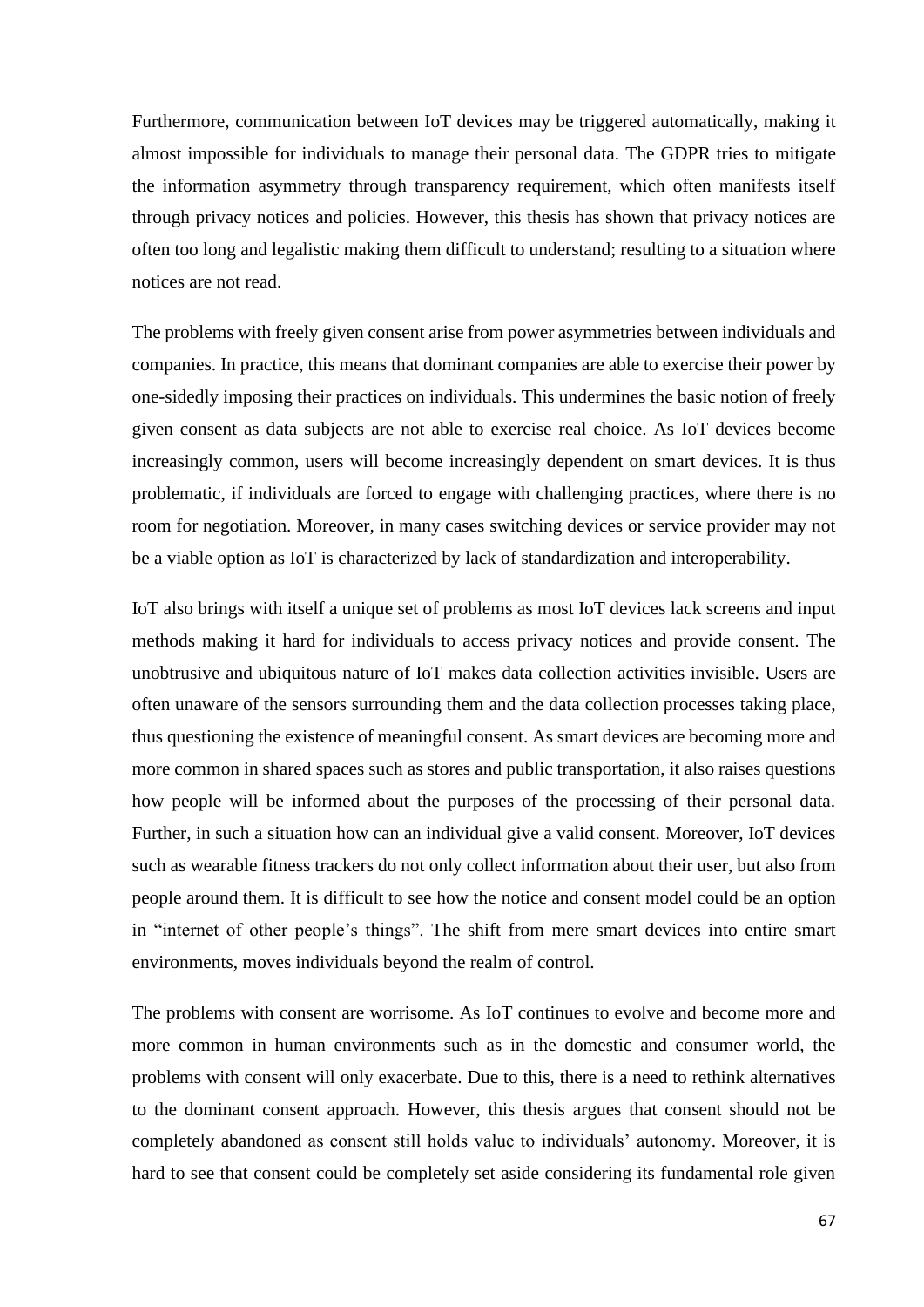by the Charter. In light of this, this thesis distinguishes two alternative ways forward: improving consent and shifting the focus away from consent.

Due to the information asymmetries plaguing consent, many scholars have focused on improving the informedness of consent. In order to achieve this, scholars are proposing innovative new ways to present privacy notices. These include making notices shorter or otherwise easier to understand, layering notices and making notices visual with images and icons. Others have focused on nudging people to better privacy behavior through design. Although this thesis believes that such approaches are important in mitigating the information asymmetry, it is also questionable does this approach cater for the challenges of screenless IoT devices. Moreover, improving the informedness of consent does not provide a solution for the power asymmetries present between data subjects and controllers.

The emphasis on control and consent puts the responsibility on individuals as the ultimate decision makers. This places a significant burden on data subjects. In order to reduce the burden of individuals, the focus should be shifted away from consent. Several scholars and practitioners have proposed that the burden of data protection should be placed more on companies. Due to information asymmetries, this thesis argues that companies may be better placed to assess the impact of their data processing and to implement appropriate mitigations and safeguards. This thesis sees privacy by design and default, a new normative requirement introduced by the GDPR, especially attractive in terms of IoT. Privacy by design and default aims to embed privacy into the design and engineering process of the smart devices as well as to business practices of stakeholders. Privacy by design shifts the responsibility of data protection to companies and places an accountability requirement for controllers.

This thesis, however, questions whether shifting the responsibility to companies works in practice taken into account the commercial value data holds and the fact that some companies have built their entire business model around personal data. Data has even been labeled as the new oil of the 21<sup>st</sup> century. Thus, trusting companies' accountability seems overly optimistic. Moreover, considering the power asymmetry that already exists between data subjects and controllers, one has to question whether it is desirable to further decrease individuals' control.

To conclude, this thesis has painted a troubling picture of consent as a tool to exercise control over one's personal data in digital environments. Not only is IoT exacerbating the existing problems with consent, but also creating new ones as the diminishment of private spaces.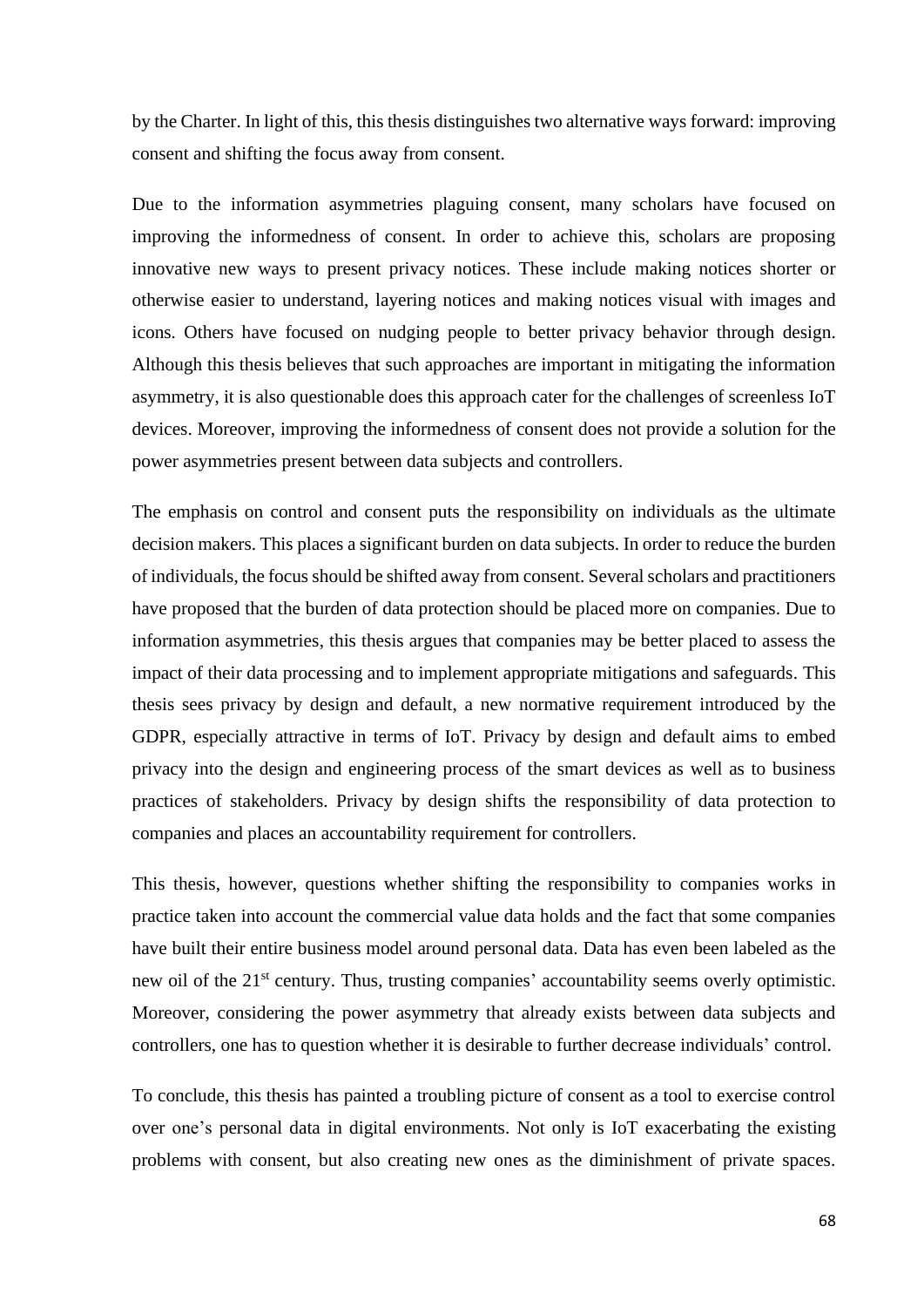Therefore, it seems fair to state that the current model of consent is not adequate to respond to the evolving technological reality. If new alternative ways that complement individuals' autonomy but also assert control over smart devices and data flows cannot be found, our society risks of destroying the concept of privacy and turning into a surveillance society. Therefore, more research is needed in the field of IoT and data protection. Although IoT is already very much present in our everyday lives, much of the research is still stuck on studying data protection in the context of the traditional Internet.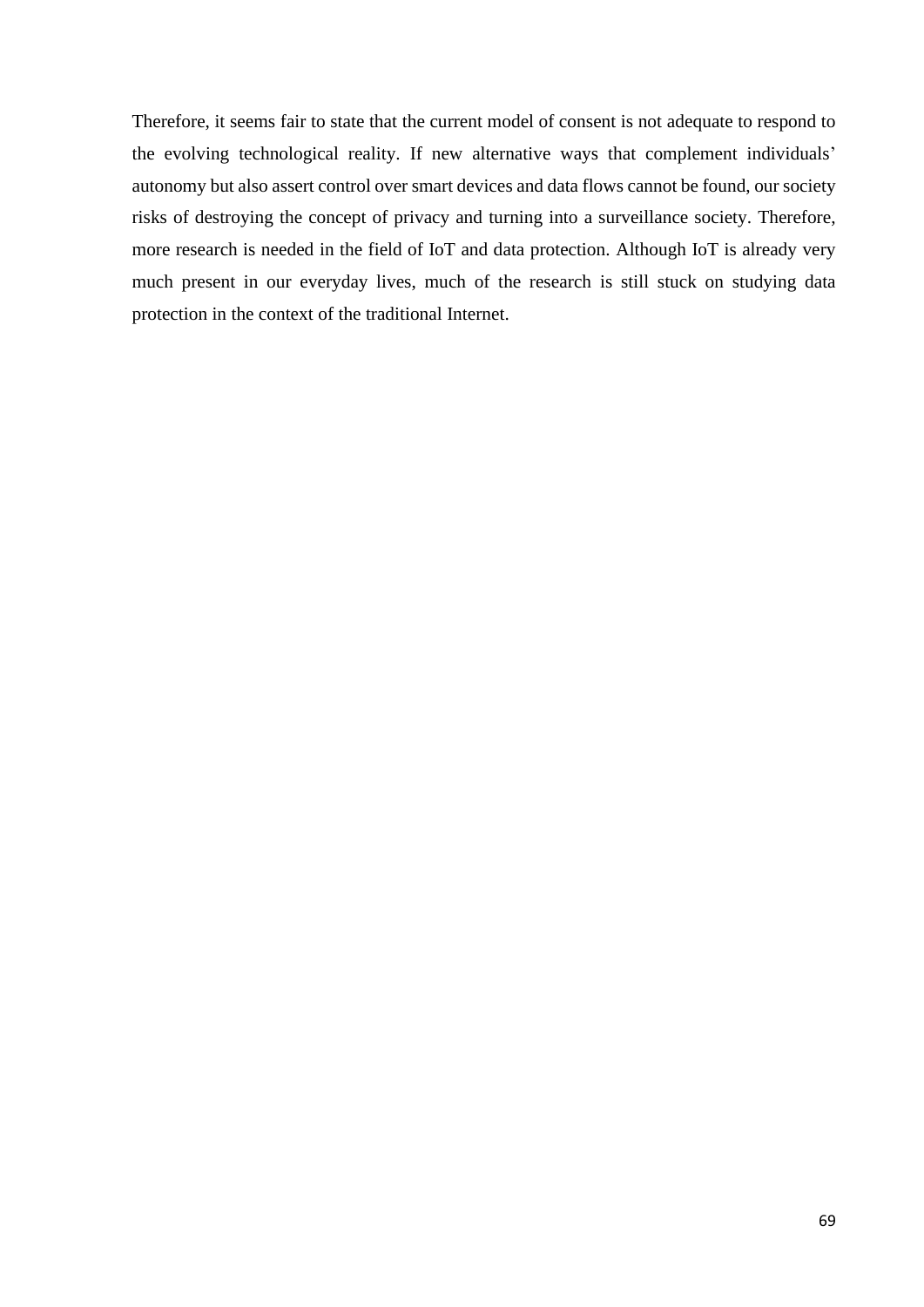# Bibliography

## **Primary sources**

### Cases

- 1) Joined Cases C-203/15 and C- 698/15 *Tele 2 Sverige AB v Post- och telestyrelsen, and Secretary of State for the Home Department v Watson* [2016] ECLI:EU:C:2016:970
- 2) Case C‑673/17 *Bundesverband der Verbraucherzentralen und Verbraucherverbände — Verbraucherzentrale Bundesverband eV v Planet49 GmbH* [2019] ECLI:EU:C:2019:801
- 3) BVerfGE 65, 1 Volkszahlung Urteil des Ersten Senats vom 15. Dezember 1983 auf die ¨ mundliche Verhandlung vom 18. und 19. Oktober 1983 -1 BvR 209, 269, 362, 420, 440, 484/83 in den Verfahren uber die Verfassungsbeschwerden. English Abstract of the German Federal Constitutional Court's Judgment of 15 December 1983 <https://www.bundesverfassungsgericht.de/SharedDocs/Entscheidungen/EN/1983/12/ rs19831215\_1bvr020983en.html> accessed 24 September 2021

### Legislation

- 4) Charter of Fundamental Rights of the European Union [2012] OJ C 326
- 5) Consolidated version of the Treaty on the Functioning of the European Union [2012] OJ C 326/47
- 6) Directive 95/46/EC of the European Parliament and of the Council of 24 October 1995 on the protection of individuals with regard to the processing of personal data and on the free movement of such data [1995] OJ L 281/31
- 7) Directive 2002/58/EC of the European Parliament and of the Council of 12 July 2002 concerning the processing of personal data and the protection of privacy in the electronic communications sector (Directive on privacy and electronic communications) [2002] OJ L 201/37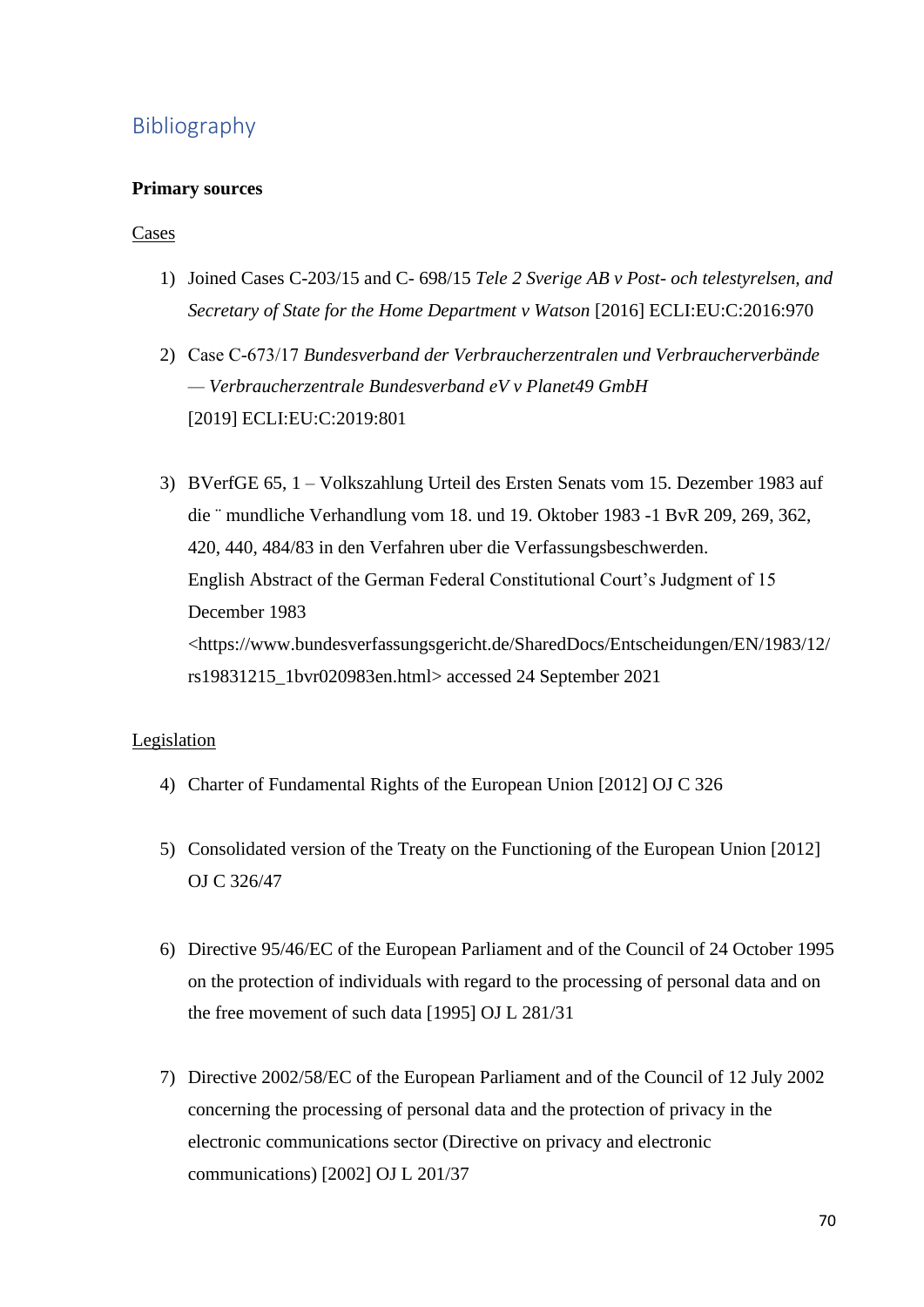- 8) Directive 2009/136/EC of the European Parliament and of the Council of 25 November 2009 amending Directive 2002/22/EC on universal service and users' rights relating to electronic communications networks and services, Directive 2002/58/EC concerning the processing of personal data and the protection of privacy in the electronic communications sector and Regulation (EC) No 2006/2004 on cooperation between national authorities responsible for the enforcement of consumer protection laws [2009] OJ L 337.
- 9) Regulation (EU) No 1169/2011 of the European Parliament and of the Council of 25 October 2011 on the provision of food information to consumers, amending Regulations (EC) No 1924/2006 and (EC) No 1925/2006 of the European Parliament and of the Council, and repealing Commission Directive 87/250/EEC, Council Directive 90/496/EEC, Commission Directive 1999/10/EC, Directive 2000/13/EC of the European Parliament and of the Council, Commission Directives 2002/67/EC and 2008/5/EC and Commission Regulation (EC) No 608/2004 [2011] OJ L 304
- 10) Regulation (EU) 2016/679 of the European Parliament and of the Council of 27 April 2016 on the protection of natural persons with regard to the processing of personal data and on the free movement of such data, and repealing Directive 95/46/EC (General Data Protection Regulation) [2016] OJ L 119

### **Secondary sources**

- 11) Acquisti A, 'Nudging privacy: The behavioral economics of personal information' [2009] IEEE Security & Privacy 72
- 12) ——, 'Nudges for Privacy and Security: Understanding and Assisting Users' Choices Online' (2017) 50(3) ACM Computing Surveys 1 < https://www.ftc.gov/system/files/documents/public\_comments/2017/11/00031- 141888.pdf> accessed 4 October 2021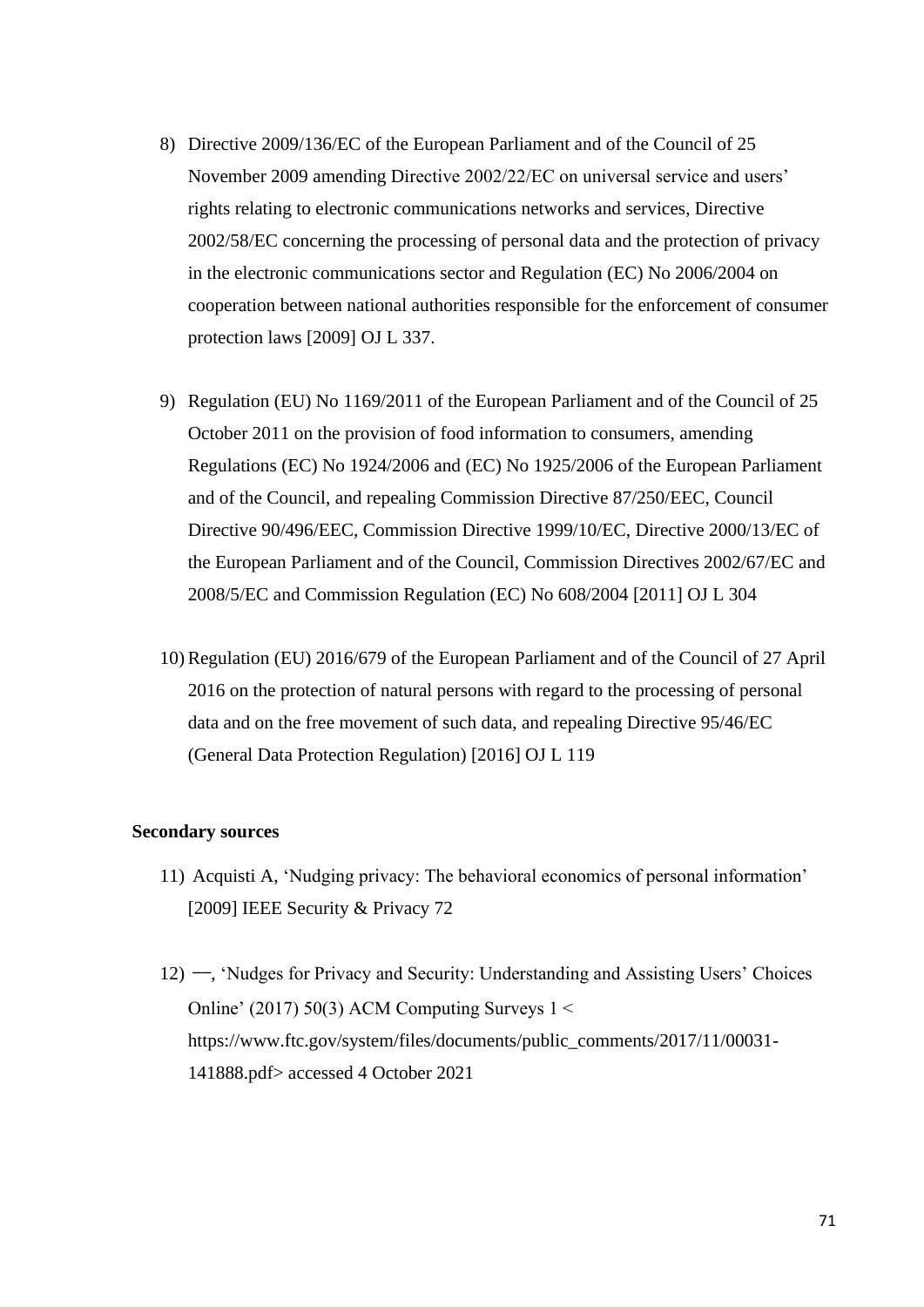- 13) AEPD, 'A Guide to Privacy by Design' (2019) < https://www.aepd.es/sites/default/files/2019-12/guia-privacidad-desde-diseno\_en.pdf > accessed 11 October 2021
- 14) Allen A, *Unpopular Privacy: What Must We Hide?* (Oxford Scholarship, 2011)
- 15) Article 29 Data Protection Working Party, 'Opinion 2/2010 on Online Behavioral Advertising' (WP 171, 22 June 2010)
- 16) ——, 'Opinion 15/2011 on the definition of consent' (WP187, 13 July 2011)
- $17)$  —, 'Opinion 03/2013 on purpose limitation' (WP 203, 2 April 2013)
- 18) ——, 'Working Document 02/2013 Providing Guidance on Obtaining Consent for Cookies', (WP 208, 2 October 2013)
- 19) ——, 'Opinion 8/2014 on the Recent Developments on the Internet of Things' (WP 223, 16 September 2014)
- 20) ——, 'Opinion 03/2016 on the evaluation and review of the ePrivacy Directive' (WP 240, 19 July 2016)
- 21) ——, 'Guidelines on transparency under Regulation 2016/679' (WP260, 11 April 2018)
- 22) Baker J, 'Critics on Croatia's ePrivacy proposal: Legitimate interest provisions not legitimate' (IAPP, 25 February 2020) <https://iapp.org/news/a/critics-on-croatiaseprivacy-proposal-legitimate-interest-provisions-not-legitimate/> accessed 15 October 2021
- 23) Barocas S and Nissenbaum H, 'Big Data's End Run around Anonymity and Consent' in Julia Lane et al. (eds.) *Privacy, Big Data, and the Public Good: Frameworks for Engagement* (Cambridge University Press, 2014)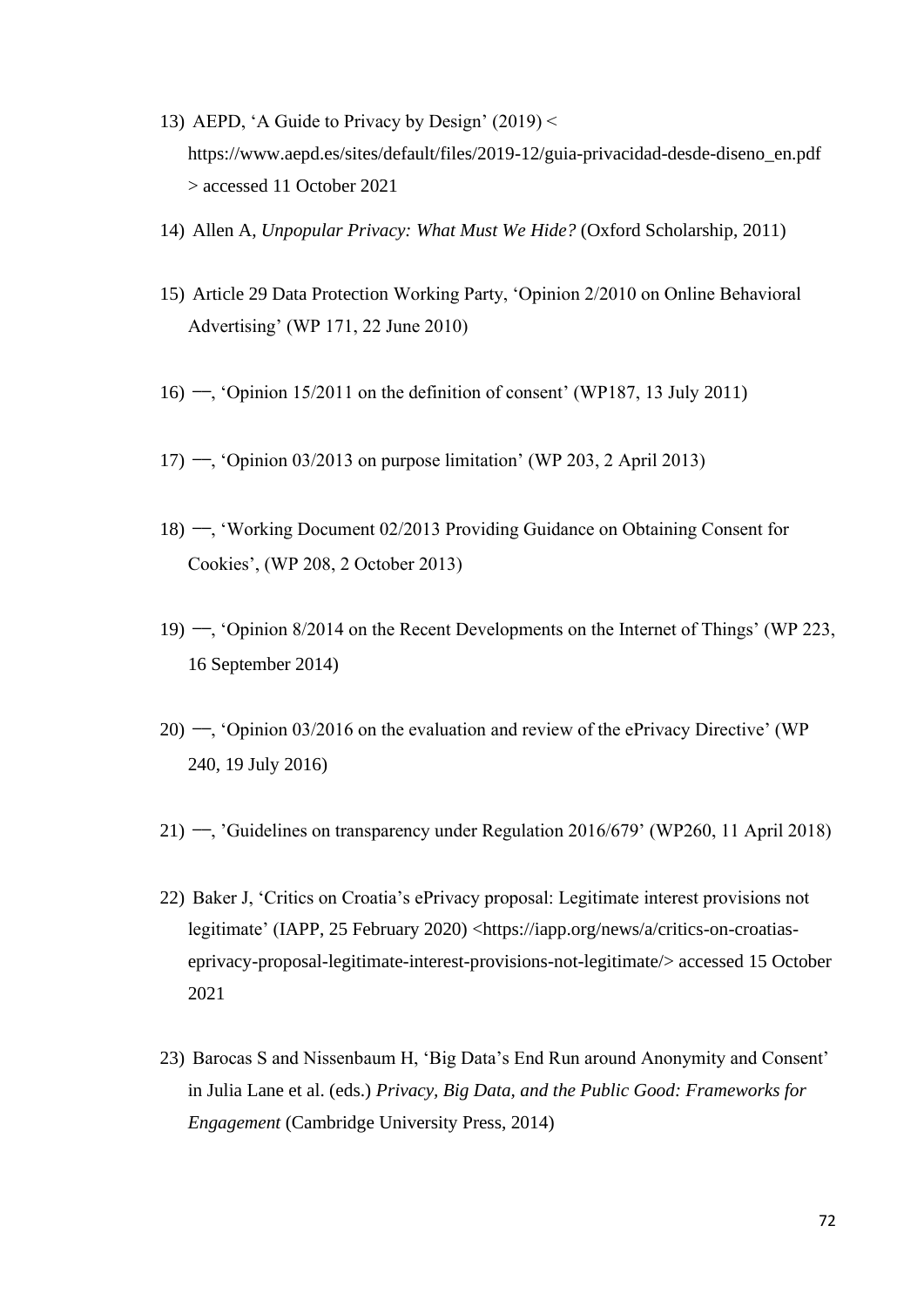- 24) Bashir M et al, 'Online privacy and Informed Consent: The Dilemma of Information Asymmetry' (2016) 52 Proceedings of the Association for Information Science and Technology < https://asistdl.onlinelibrary.wiley.com/doi/epdf/10.1002/pra2.2015.145052010043> accessed 27 September 2021
- 25) Bastos D et al., 'GDPR Privacy Implications for the Internet of Things' (4<sup>th</sup> Annual IoT Security Foundation Conference, London, 2018) <https://www.researchgate.net/publication/331991225\_GDPR\_Privacy\_Implications\_ for\_the\_Internet\_of\_Things > accessed 16 August 2021
- 26) Basaure A, Vesselkov A and Töyli J, ' Internet of things (IoT) platform competition: Consumer switching versus provider multihoming' (2020) 90-91 Technovation < [https://doi.org/10.1016/j.technovation.2019.102101>](https://doi.org/10.1016/j.technovation.2019.102101) accessed 30 September 2021
- 27) Batura O, van Gorp N and Larouche P, 'Online Platforms and the EU Digital Single Market' (2015) A Response to the Call for Evidence by the House of Lord's Internal Market Sub-Committee <https://ec.europa.eu/information\_society/newsroom/image/document/2016- 7/nikolai\_van\_gorp\_-\_response\_economics\_to\_the\_uk\_house\_of\_lords\_call\_for\_evidence\_14020.pdf > accessed 30 September 2021
- 28) Bergemann B, 'The Consent Paradox: Accounting for the Prominent Role of Consent in Data Protection' in Hansen M et al. (eds.), *Privacy and Identity Management. The Smart Revolution* (Springer International Publishing, 2018)
- 29) Bietti E, 'The Discourse of Control and Consent over Data in EU Data protection Law and Beyond' (2020) A Hoover Institution Essay <https://www.hoover.org/research/discourse-control-and-consent-over-data-eu-dataprotection-law-and-beyond > accessed 16 September 2021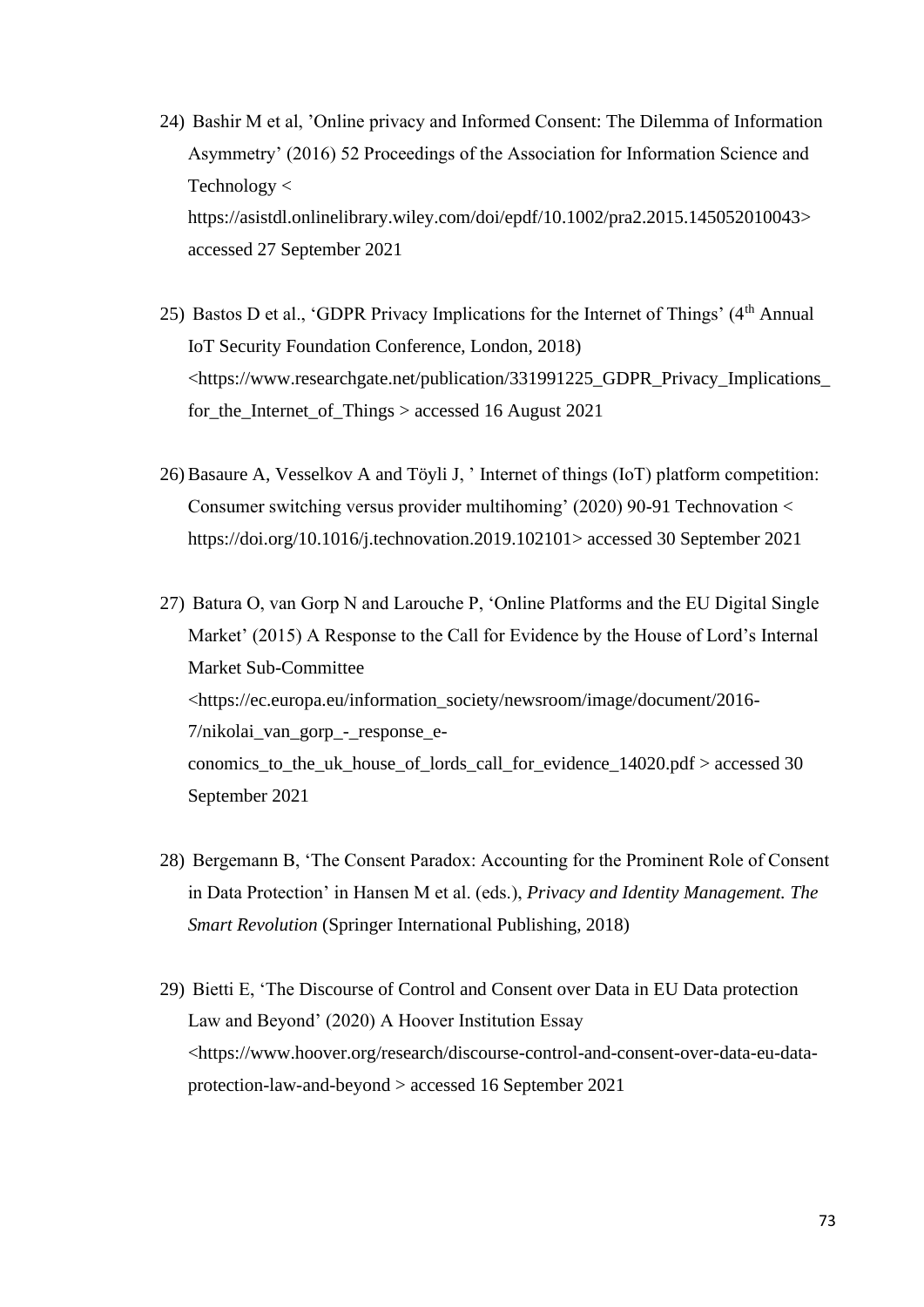- 30) Birnhack M et al, 'Privacy Mindset, Technological Mindset' (2014) 55 Jurimetrics: Journal of Law, Science & Technology [<http://dx.doi.org/10.2139/ssrn.2471415>](https://dx.doi.org/10.2139/ssrn.2471415) accessed 11 October 2021
- 31) Borgesius F Z, ' Informed Consent: We Can Do Better to Defend Privacy' (2015) 13 Security & Privacy <https://papers.ssrn.com/sol3/papers.cfm?abstract\_id=2793769> accessed 27 September 2021
- 32) Botta M & Wiedemann K, 'The Interaction of EU Competition, Consumer, and Data Protection Kaw in the Digital Economy: The Regulatory Dilemma in the Facebook Odyssey' (2019) 64 The Untitrust Bulletin 428 <https://doi.org/10.1177/0003603X19863590> accessed 3 October 2021
- 33) Calo M R, 'Against Notice Skepticism in Privacy (and Elsewhere) (2012) 87 Notre Dame Law Review 1027
- 34) Campbell C, 'Apple will require apps to add privacy 'nutrition labels' starting December 8<sup>th</sup>' (The Verge, 5 November 2020) <https://www.theverge.com/2020/11/5/21551926/apple-privacy-developers-nutritionlabels-app-store-ios-14> accessed 4 October 2021
- 35) CASAGRAS, 'RFID and the Inclusive Model for the Internet of Things' (2009) CASAGRAS EU Framework Project, Final Report <www.rfidglobal.eu%20CASAGRAS%20IoT%20Final%20Report%20low%20resolu tion.pdf> accessed 2 April 2020
- 36) Cavoukian A, 'Privacy by Design. The 7 Foundational Principles Implementation and Mapping of Fair Information Practices' (2010) Information and Privacy Commissioner of Ontario < https://iapp.org/media/pdf/resource\_center/pbd\_implement\_7found\_principles.pdf > accessed 11 October 2021
- 37) Cavoukian A and Popa C, 'Embedding Privacy into What's Next: Privacy by Design for the Internet of Things' (2016) Ryerson University, Privacy & Big Data Institute <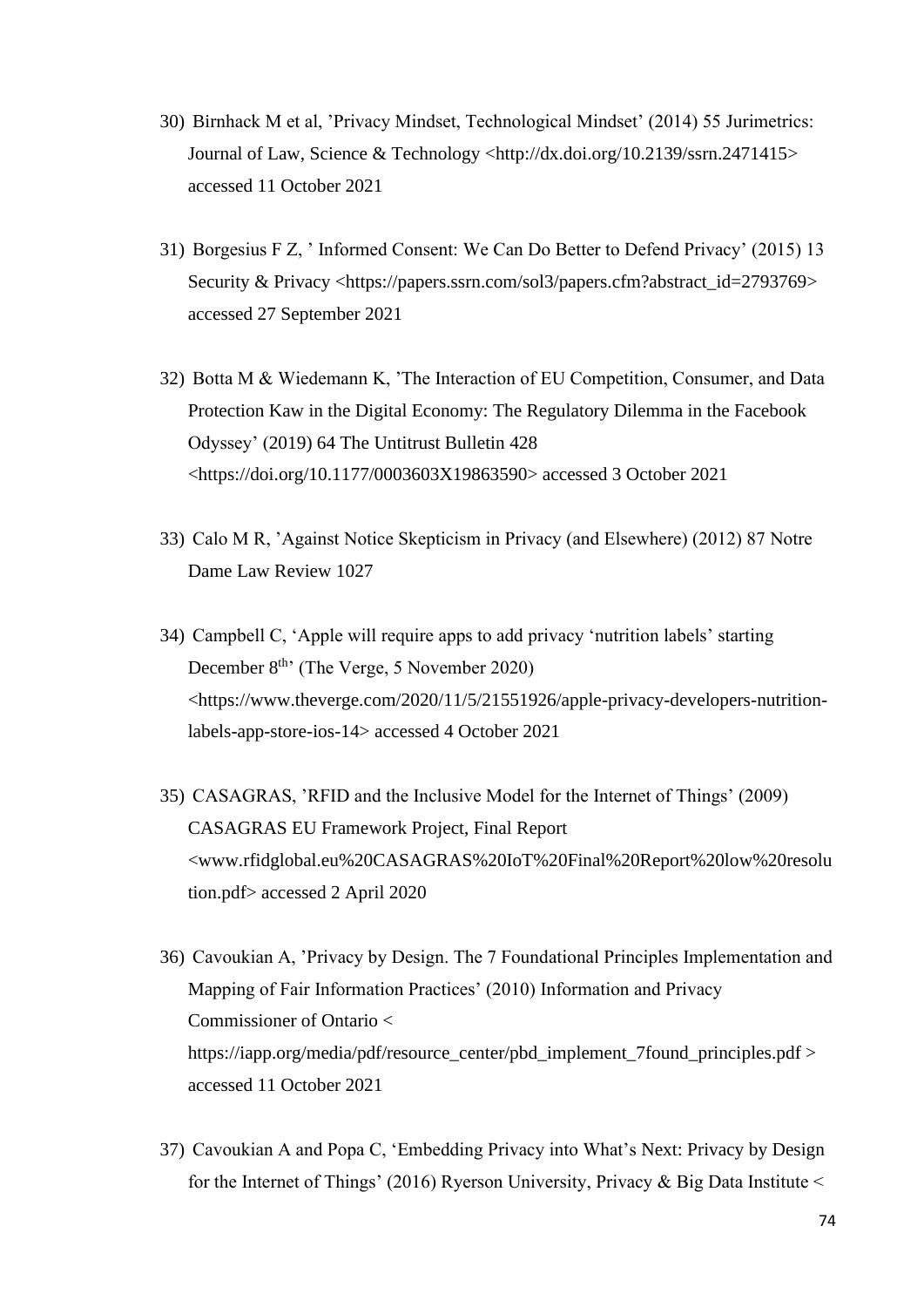https://www.ryerson.ca/content/dam/pbdce/papers/Privacy-by-Design-for-the-Internetof-Things.pdf > accessed 11 October 2021

- 38) Ciocchetti C A, 'The Future of Privacy Policies: A Privacy Nutrition Label Filled with Fair Information Practices' (2008) 26(1) The John Marshall Journal of Information Technology & Privacy Law 1
- 39) CIPL, 'Comments on the Proposal for an ePrivacy Regulation' (11 September 2017) <https://www.informationpolicycentre.com/uploads/5/7/1/0/57104281/cipl\_comments \_on\_the\_proposal\_for\_an\_eprivacy\_regulation\_final\_draft\_11\_september\_2017.pdf> accessed 15 October 2021
- 40) ——, 'Recommendation for Implementing Transparency, Consent and Legitimate Interest under the GDPR' (19 May 2017) <https://www.informationpolicycentre.com/uploads/5/7/1/0/57104281/cipl\_recommen dations\_on\_transparency\_consent\_and\_legitimate\_interest\_under\_the\_gdpr\_- 19 may 2017-c.pdf  $>$  accessed 15 October 2021
- 41) Council of the European Union, Proposal for a Regulation of the European Parliament and of the Council concerning the respect for private life and the protection of personal data in electronic communications and repealing Directive 2002/58/EC (Regulation on Privacy and Electronic Communications) (2020) 5979/20
- 42) ——, Proposal for a Regulation of the European Parliament and of the Council concerning the respect for private life and the protection of personal data in electronic communications and repealing Directive 2002/58/EC (Regulation on Privacy and Electronic Communications) (2021) 6087/21
- 43) Chynoweth P, 'Legal research' in Andrew Knight and Les Ruddock (eds.), *Advanced research Methods in the Built Environment* (Blackwell Publishing, 2008)
- 44) Clifford D, Graef I and Valcke P, 'Pre-formulated Declarations of Data Subject Consent- Citizen-Consumer Empowerment and the Alignment of Data, Consumer and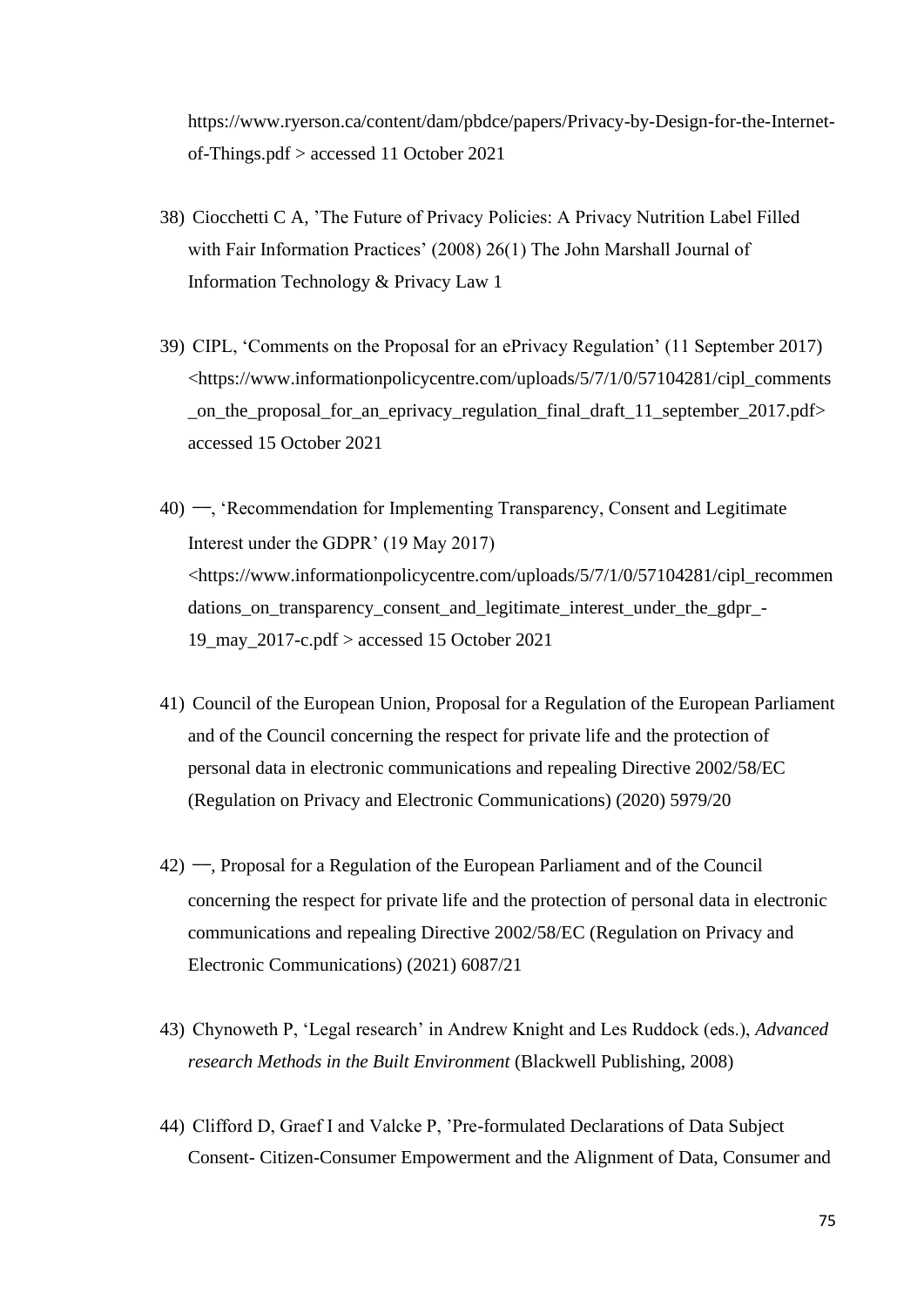Competition Law protection' (2019) 20 German Law Journal 679 <doi:10.1017/glj.2019.56> accessed 3 October 2021

- 45) Crabtree A et al, 'Building accountability into the Internet of Things: the IoT Databox model' (2018) 4 Journal of Reliable Intelligent Environment 39
- 46) De Mooy M, 'Rethinking Privacy Self-Management and Data Sovereignty in the Age of Big Data. Considerations for Future Policy Regimes in the United States and the European Union' (2017) Center for Democracy and Technology < https://cdt.org/wpcontent/uploads/2017/04/Rethinking-Privacy\_2017\_final.pdf> accessed 25 September 2021
- 47) de Terwangne C, 'The Right to be Forgotten and the Information Autonomy in the Digital Environment' (2013) Publications Office of the European Union < https://publications.jrc.ec.europa.eu/repository/handle/JRC86750> accessed 25 September 2021
- 48) Edwards L, 'Privacy, Law, Code and Social Networking Sites' in Ian Brown (ed.) *Research Handbook on Governance of the Internet* (Edward Elgar Publishing, 2013)
- 49) ——, 'Privacy, security and data protection in smart cities: a critical EU law perspective' (2016) 2 European Data Protection Law Review [<http://dx.doi.org/10.2139/ssrn.2711290>](https://dx.doi.org/10.2139/ssrn.2711290) accessed 30 September 2021
- 50) ——, 'Data Protection and e-Privacy: From Spam and Cookies to Big Data, Machine Learning and Profiling' in Lilian Edwards (ed.) *Law, Policy and the Internet* (Hart Publishing, 2019)
- 51) Edwards L & Vale V, 'Slave to the Algorithm' (2017) 16 Duke Law & Technology Review 18
- 52) European Commission, 'Internet of Things An action plan for Europe' COM(2009) 278 final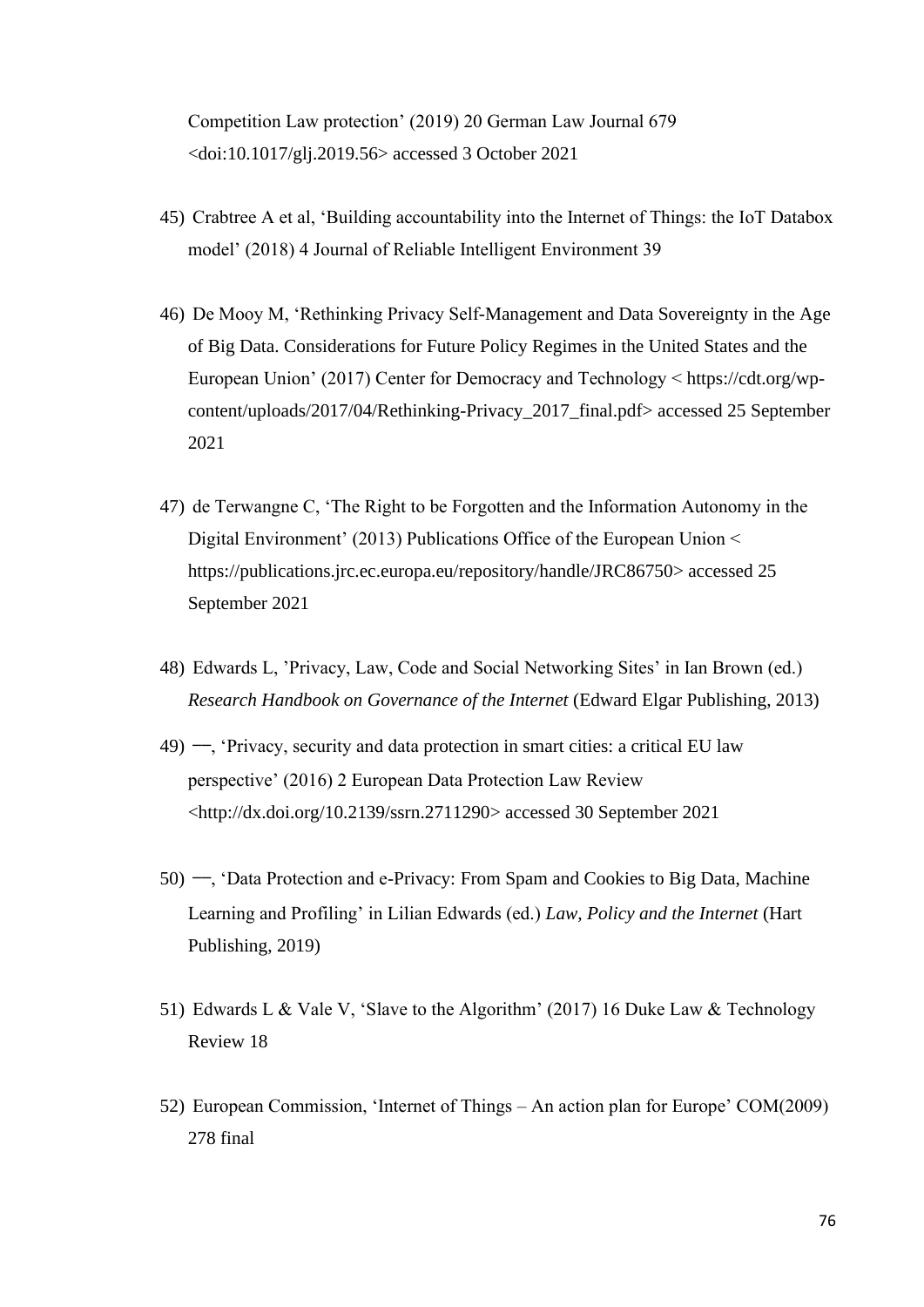- 53) —, 'A Digital Agenda for Europe' COM $(2010)245$  final
- 54) ——, 'Impact Assessment. Accompanying the document Regulation of the European Parliament and of the Council on the protection of individuals with regard to the processing of personal data and on the free movement of such data (General Data Protection Regulation) and Directive of the European Parliament and of the Council on the protection of individuals with regard to the processing of personal data by competent authorities for the purposes of prevention, investigation, detection or prosecution of criminal offences or the execution of criminal penalties, and the free movement of such data' (Commission Staff Working Paper) SEC(2012) 72 final.
- 55) ——, 'Advancing the Internet of Things in Europe' SWD(2016) 110 final
- 56) ——, 'Digitising European Industry Reaping the full benefits of a Digital Single Market SWD(2016) 110 final
- 57) ——, Special Eurobarometer 487a: The General Data Protection Regulation (2019) 48
- 58) ——, 'Preliminary report Sector Inquiry into Consumer Internet of Things' SWD(2021) 144 final
- 59) European Data Protection Board, 'Statement of the EDPB on the revision of the ePrivacy Regulation and its impact on the protection of individuals with regard to the privacy and confidentiality of their communications' (25 May 2018) < https://edpb.europa.eu/sites/default/files/files/file1/edpb\_statement\_on\_eprivacy\_en.p df> accessed 18 September 2021
- 60) ——, 'Opinion 5/2019 on the interplay between the ePrivacy Directive and the GDPR, in particular regarding the competence, tasks and powers of data protection authorities' (12 March 2019)
- 61) —, 'Guidelines  $01/2020$  on processing personal data in the context of connected vehicles and mobility related applications' (9 March 2021)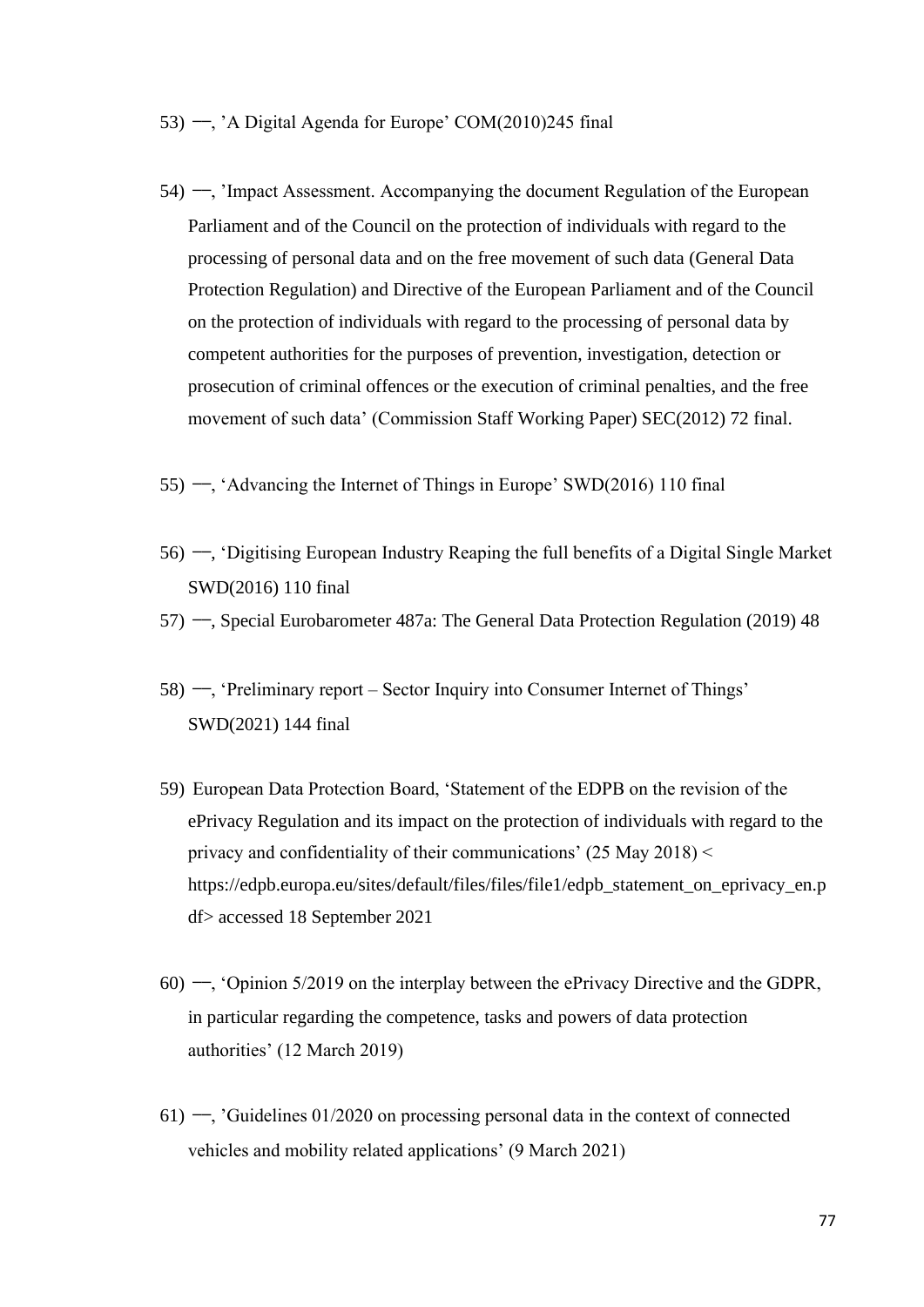- 62) ——, 'Guidelines 05/2020 on consent under Regulation 2016/679' (4 May 2020)
- 63) Enisa, 'Privacy and data protection in mobile applications. A study on the app development ecosystem and the technical implementation of GDPR' (2017) < https://www.enisa.europa.eu/publications/privacy-and-data-protection-in-mobileapplications> accessed 11 October 2021
- 64) European Parliament, 'The Internet of Things: Opportunities and challenges', (Briefing) (May 2015) <https://www.europarl.europa.eu/RegData/etudes/BRIE/2015/557012/EPRS\_BRI(201 5)557012\_EN.pdf> accessed 9 August 2021
- 65) Europe-v-facabook.org, 'Response to "audit" by the Irish Office of the Data Protection Commissioner on "Facebook Ireland Ltd.' ( 4 December 2012) <http://www.europe-v-facebook.org/report.pdf> accessed 3 October 2021
- 66) Federal Trade Commission Staff Report, 'Privacy & Security in a Connected World (January 2015) <https://www.ftc.gov/system/files/documents/reports/federal-tradecommission-staff-report-november-2013-workshop-entitled-internet-thingsprivacy/150127iotrpt.pdf> accessed 28 August 2021
- 67) Feokristov I, 'Mobile IoT Apps and All You need to Know About Them' (Relevant) < https://relevant.software/blog/mobile-iot-apps/ > accessed 1 September 2021
- 68) Furman J. et al., 'Unlocking digital competition' (2019) Report of the Digital Competition Expert Panel <https://assets.publishing.service.gov.uk/government/uploads/system/uploads/attachm ent\_data/file/785547/unlocking\_digital\_competition\_furman\_review\_web.pdf> accessed 30 September 2021
- 69) Gonzalez Fuster G and Scherrer A, 'Big Data and Smart Devices and Their Impact on Privacy' (2015) Study for the LIBE Committee (European Parliament)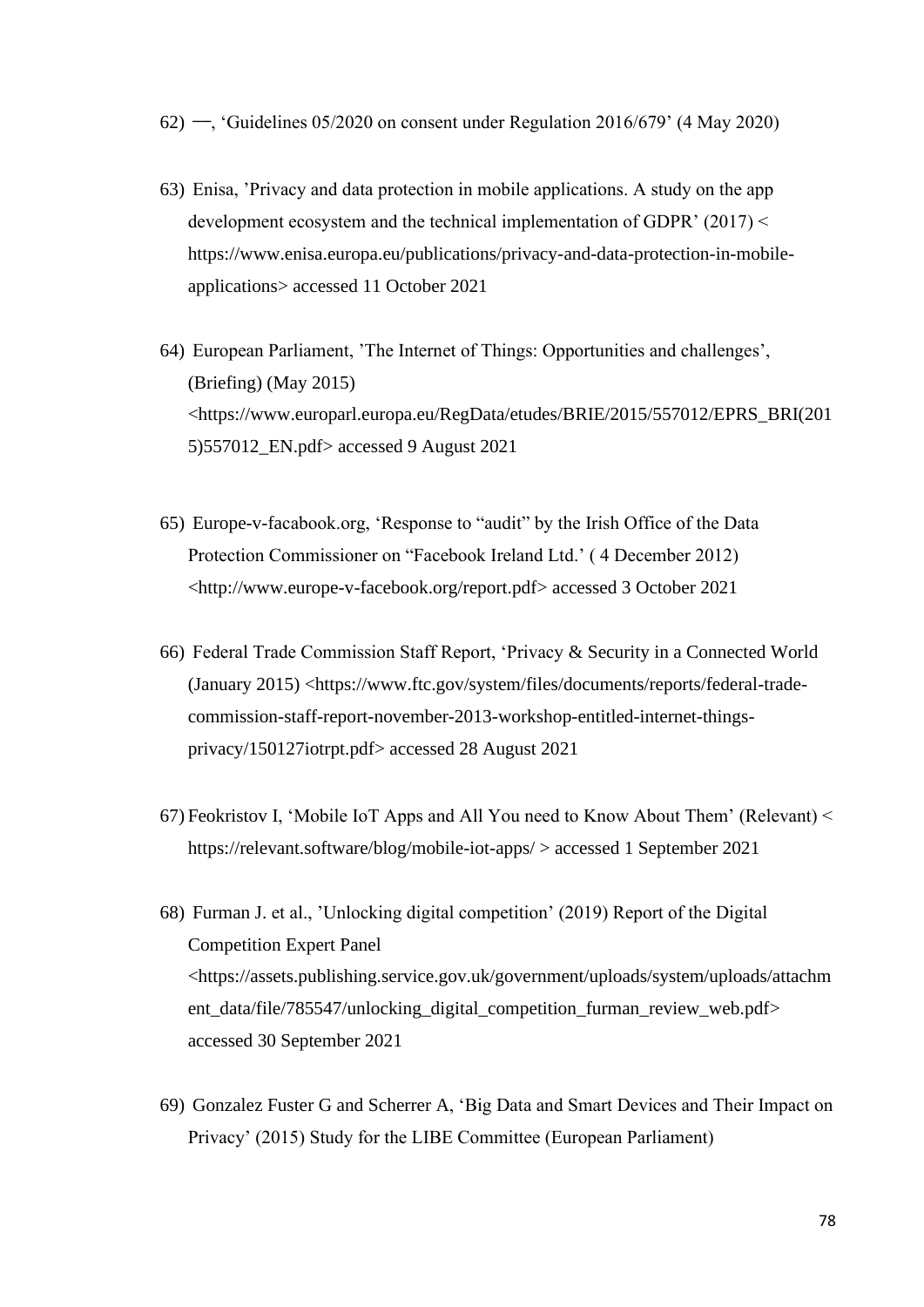< https://op.europa.eu/en/publication-detail/-/publication/65d436ef-7273-11e5-9317-  $01$ aa $75$ ed $71a1 >$ accessed 9 August 2021

- 70) Hoofnagle C and Whittington J, 'Free: Accounting for the Costs of the Internet's Most Popular Price' (2014) 61 UCLA Law Review 606
- 71) Hutchinson T, 'The Doctrinal Method: Incorporating Interdisciplinary Methods in Reforming the Law' (2015) 8(3) Erasmus Law Review 130
- 72) Information Commissioner's Office, '2016 GPEN Sweep Internet of Things' (2016) <https://ico.org.uk/media/about-the-ico/disclosure-log/1625142/irq0648379 attachment.pdf> accessed 30 September 2021
- 73) ——, 'How do we apply legitimate interest in practice?' < [https://ico.org.uk/for](https://ico.org.uk/for-organisations/guide-to-data-protection/guide-to-the-general-data-protection-regulation-gdpr/legitimate-interests/how-do-we-apply-legitimate-interests-in-practice/)[organisations/guide-to-data-protection/guide-to-the-general-data-protection](https://ico.org.uk/for-organisations/guide-to-data-protection/guide-to-the-general-data-protection-regulation-gdpr/legitimate-interests/how-do-we-apply-legitimate-interests-in-practice/)[regulation-gdpr/legitimate-interests/how-do-we-apply-legitimate-interests-in](https://ico.org.uk/for-organisations/guide-to-data-protection/guide-to-the-general-data-protection-regulation-gdpr/legitimate-interests/how-do-we-apply-legitimate-interests-in-practice/)[practice/>](https://ico.org.uk/for-organisations/guide-to-data-protection/guide-to-the-general-data-protection-regulation-gdpr/legitimate-interests/how-do-we-apply-legitimate-interests-in-practice/) accessed 15 October 2021
- 74) Joergensen R F, 'The unbearable lightness of user consent' (2014) 3(4) Internet Policy Review <http://policyreview.info/articles/analysis/unbearable-lightness-userconsent> accessed 4 October 2021
- 75) Jones M L, 'Privacy Without Screens & the Internet of Other People's Things' [2015] Idaho Law Review 639
- 76) Koops B-J, 'The Trouble with European Data Protection Law' (2014) 4(4) International Data Privacy Law 250
- 77) Koops B-J and Leenes R, 'Privacy Regulation Cannot Be Hardcoded. A critical comment on the 'privacy by design' provision in data-protection law' (2014) 28 International Review of Law, Computers & Technology <https://papers.ssrn.com/sol3/papers.cfm?abstract\_id=2564791> accessed 11 October 2021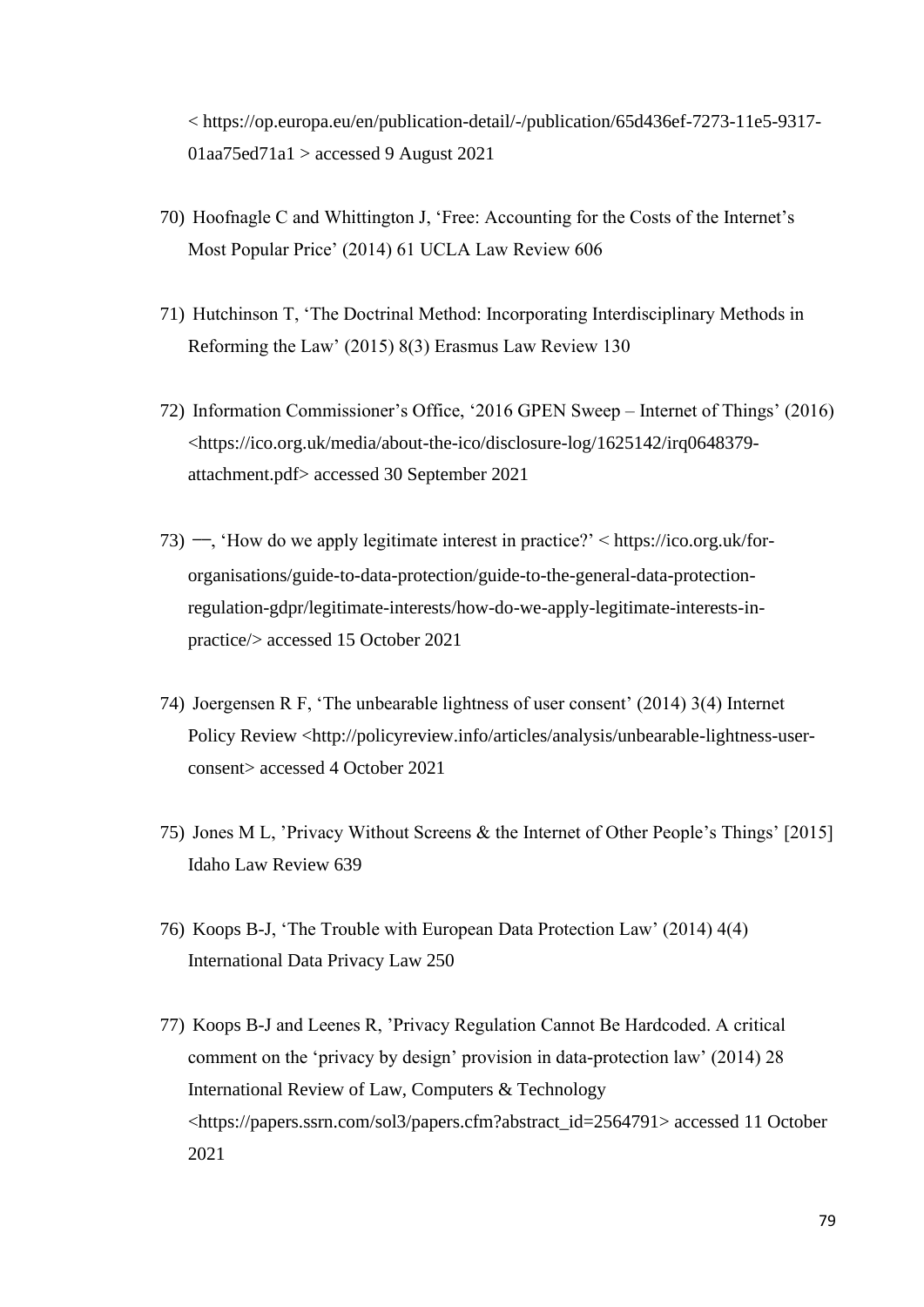- 78) Kosta E, *Consent in European Data Protection Law* (Martinus Nijhoff Publishers, 2013)
- 79) Lazaro C and Le Métayer D, 'The control over personal data: True remedy or fairy tale?' (2015) 12 SCRIPT-ed, <https://papers.ssrn.com/sol3/papers.cfm?abstract\_id=2689223 > accessed 27 September 2021
- 80) Lehtiniemi T and Kortesniemi Y, 'Can the obstacles to privacy self-management be overcome? Exploring the consent intermediary approach' [2017] Big Data & Society < [https://doi.org/10.1177/2053951717721935>](https://doi.org/10.1177%2F2053951717721935) accessed 27 September 2021
- 81) Lindqvist J, 'Personal Data Protection on the Internet of Things an EU Perspective' (Doctoral dissertation, University of Helsinki, 2018) 1 <https://helda.helsinki.fi/handle/10138/263707> accessed 1 August 2021
- 82) Mackay W E, 'Triggers and Barriers to Customizing Software' (1991) Proceedings of the SIGCHI Conference on Human Factors in Computing Systems <https://www.lri.fr/~mackay/pdffiles/CHI91.Triggers.pdf> accessed 2 October 2021
- 83) Matzner T et al, 'Do-It-Yourself Data protection- Empowerment or Burden?' in Serge Gutwirth, Ronald Leenes and Paul De Hert (eds.), *Data Protection on the Move*  (Springer, 2016)
- 84) Mayer-Schönberger V and Cukier K, *Big Data. A Revolution That Will Transform How We Live, Work and Think* (Houghton Mifflin Harcourt, 2013)
- 85) McDermott Y, 'Conceptualising the right to data protection in an era of Big Data' (2017) 4(1) Big Data & Society <https://journals.sagepub.com/doi/pdf/10.1177/2053951716686994> accessed 1 August 2021
- 86) McDonald A M and Cranor L F, 'The Cost of Reading Privacy Policies' [2008] I/S Journal of Law and Policy for the Information Society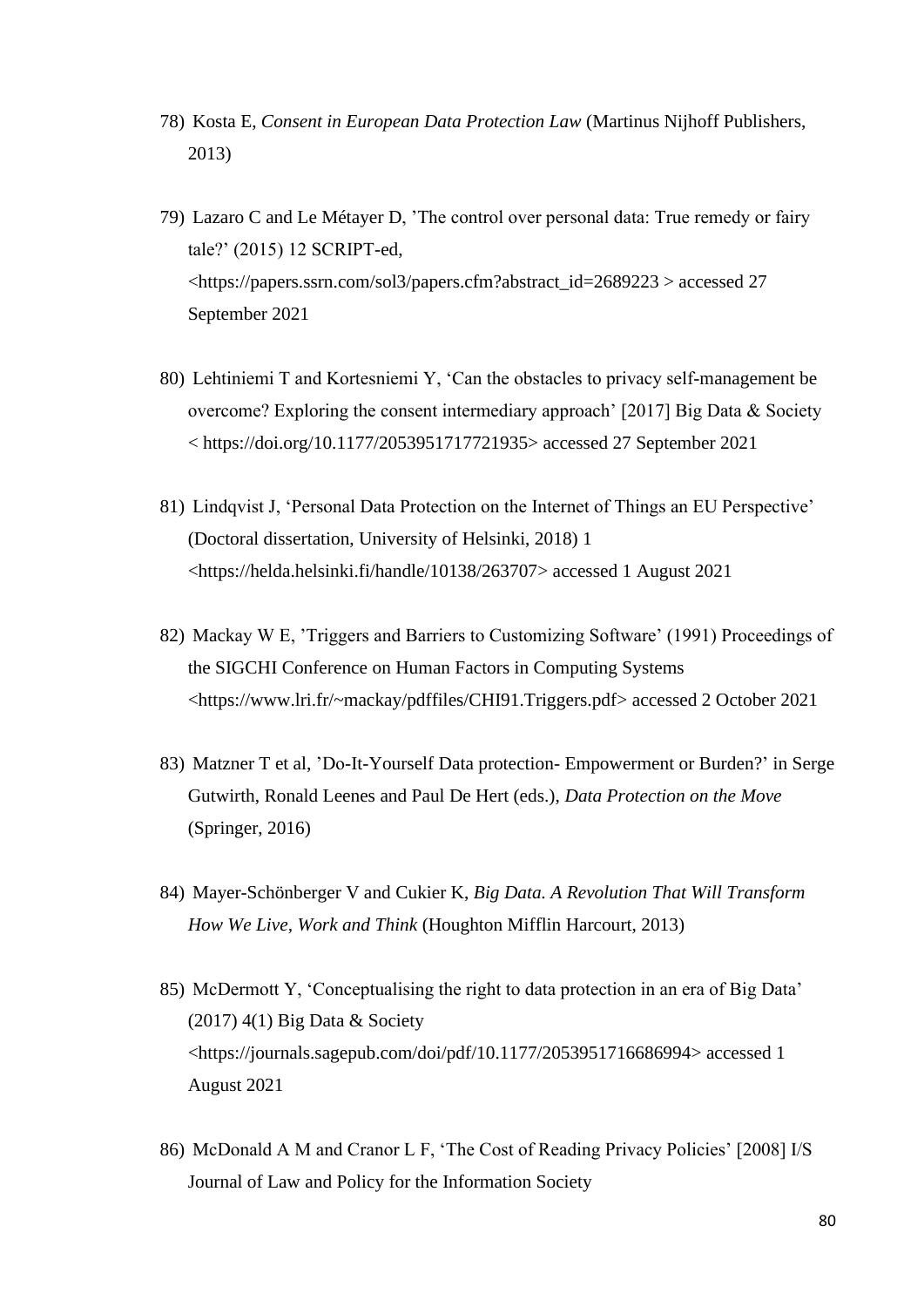<https://lorrie.cranor.org/pubs/readingPolicyCost-authorDraft.pdf > accessed 27 September 2021

- 87) McDonald J, 'ePrivacy Update' (Lexology, 5 February 2021) <https://www.lexology.com/library/detail.aspx?g=77a4c80a-b718-4543-8bafaa7b580d1485> accessed 15 October 2021
- 88) Monteleone S, 'Addressing the 'Failure' or Informed Consent in Online Data Protection: Learning the Lessons from Behavior-aware Regulation' (2015) 43(1) Syracuse Journal of International Law and Commerce 69
- 89) Nissenbaum H, 'A Contextual Approach to Privacy Online' (2011) 140(4) Daedalus 32
- 90) Nouwens M et al., 'Dark Partterns after the GDPR: Scraping Consent Pop-ups and Demonstrating their Influence' (2020) Conference on Human Factors in Computing Systems <https://arxiv.org/pdf/2001.02479.pdf > accessed 8 August 2021
- 91) OECD, 'Building Blocks for Smart Networks' (2013) 215 OECD Digital Economy Papers <https://read.oecd-ilibrary.org/science-and-technology/building-blocks-forsmart-networks\_5k4dkhvnzv35-en#page1> accessed 27 September 2021
- 92) Office of the Privacy Commissioner of Canada, 'The Internet of Things. An Introduction to privacy issues with a focus on the retail and home environments' (February 2016) <https://www.priv.gc.ca/en/opc-actions-anddecisions/research/explore-privacy-research/2016/iot\_201602/> accessed 30 September 2021
- 93) Office of the Victorian Information Commissioner, 'Internet of Things and Privacy Issues and Challenges' <https://ovic.vic.gov.au/privacy/internet-of-things-andprivacy-issues-and-challenges/> accessed 2 October 2021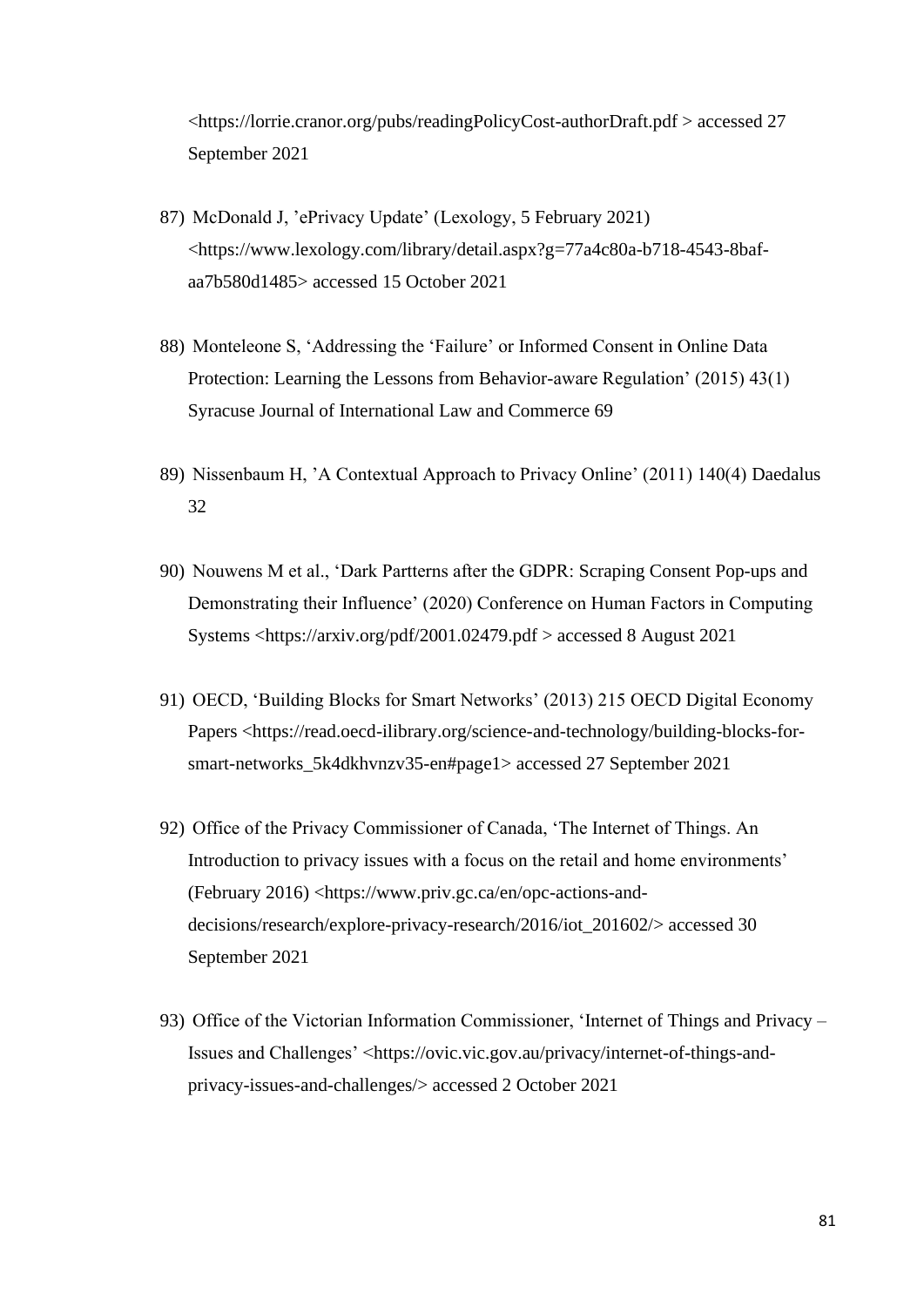- 94) Oostveen M, *Protecting Individuals Against the Negative Impact of Big Data. Potential and Limitations of the Privacy and Data Protection Law* (Kluwer Law International, 2018)
- 95) Ostrin O, 'Privacy by design GDPR's sleeping gian' (IAPP, 15 June 2020) <https://iapp.org/news/a/privacy-by-design-gdprs-sleeping-giant/> accessed 16 October 2021
- 96) Peppet S R, 'Regulating the Internet of Things: First Steps Towards Managing Discrimination, Privacy, Security & Consent' (2014) 93 Texas Law Review 85
- 97) Quelle C, 'Not just User Control in the General Data protection Regulation' in A. Lehmann et al. (eds.), *Privacy and Identity Management – Facing up to Next Steps* (Springer, 2017)
- 98) [Ramírez López](https://www.jipitec.eu/author?contributor=Ram%C3%ADrez%20L%C3%B3pez,%20Santiago) S, 'Informing Consent: Giving Control Back to the Data Subject from a Behavioral Economics Pespective' (2018) 9 Journal of Intellectual Property, Information Technology and E-Commerce Law 35 <JIPITEC\_9\_1\_2018\_35- 50\_Ramirez\_Lopez> accessed 27 September 2021
- 99) Rosner G and Kenneally E, 'Privacy and the Internet of Things. Emerging Frameworks for Policy and Design' (2018) Center for Long-Term Cybersecurity [<https://ssrn.com/abstract=3320670>](https://ssrn.com/abstract=3320670) accessed 30 September 2021
- 100) ——, 'Clearly Opaque: Privacy Risks of the Internet of Things' (2018) IoT Privacy Forum < https://www.iotprivacyforum.org/wpcontent/uploads/2018/06/Clearly-Opaque-Privacy-Risks-of-the-Internet-of-Things.pdf?d8bd54&d8bd54 > accessed 15 October 2021
- 101) Sanches-Rola I et al, 'Can I Opt Out Yet?: GDPR and the Global Illusion of Cookie Control' (2019) The 2019 ACM Asia Conference on Computer and Communication <<https://doi.org/10.1145/3321705.3329806> > accessed 3 October 2021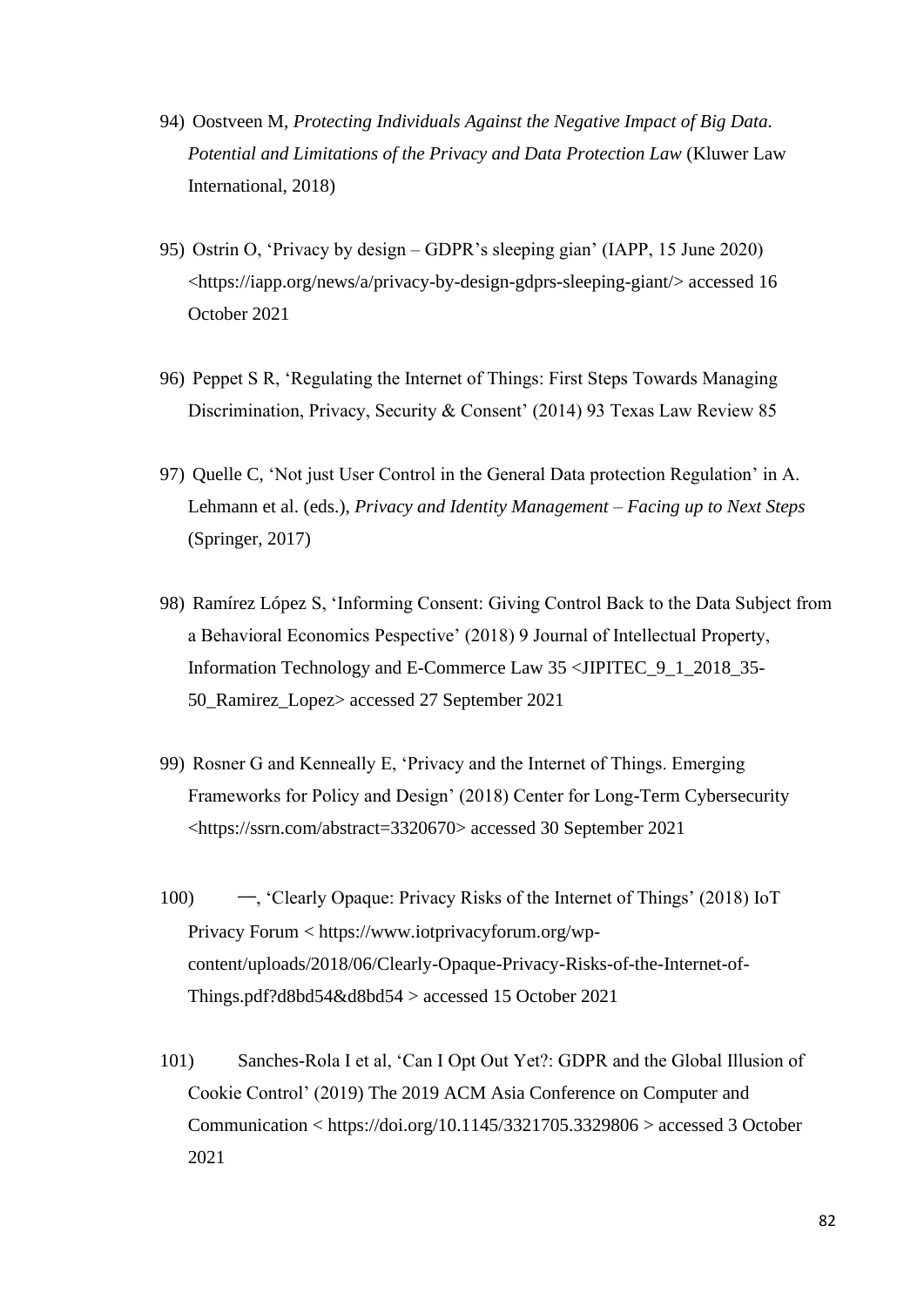- 102) Schermer B W, Custers B and van der Hof S, 'The Crisis of Consent. How Stronger Legal Protection may lead to Weaker Consent in Data Protection' [2014] Ethics and Information Technology [<https://papers.ssrn.com/sol3/papers.cfm?abstract\\_id=2412418](https://papers.ssrn.com/sol3/papers.cfm?abstract_id=2412418%20) > accessed 27 September 2021
- 103) Smits J M, 'What is legal doctrine? On the aims and methods of legal-dogmatic research' (2015) Maastricht European Private Law Institute Working Paper No. 2015/06 <https://papers.ssrn.com/sol3/papers.cfm?abstract\_id=2644088 > accessed 8 August 2021
- 104) Snel M V R, 'Source-usage within doctrinal legal inquiry: choices, problems, and challenges' (2014) Law and Method < http://www.lawandmethod.nl/tijdschrift/lawandmethod/2014/06/RENM-D-13- 00003/fullscreen> accessed 8 August 2021
- 105) Solove D J, 'Introduction: Privacy Self-Management and the Consent Dilemma' (2013) 126 Harvard Law Review 1879
- 106) Statista, Internet of Things (IoT) and non-IoT active device connections worldwide from 2010 to 2025 <https://www.statista.com/statistics/1101442/iotnumber-of-connected-devices-worldwide/> accessed 9 August 2021
- 107) Susser D, 'Notice After Notice-and-Consent. Why Privacy Disclosures Are Valuable Even If Consent Frameworks Aren't' (2019) 9 Journal of Information Policy 37
- 108) Tellis S, 'Data is the 21st century's oil, says Siemens CEO Joe Kaeser' (May 24 2018) *The Economic Times* < [https://economictimes.indiatimes.com/magazines/panache/data-is-the-21st-centurys](https://economictimes.indiatimes.com/magazines/panache/data-is-the-21st-centurys-oil-says-siemens-ceo-joe-kaeser/articleshow/64298125.cms)[oil-says-siemens-ceo-joe-kaeser/articleshow/64298125.cms>](https://economictimes.indiatimes.com/magazines/panache/data-is-the-21st-centurys-oil-says-siemens-ceo-joe-kaeser/articleshow/64298125.cms) accessed 15 October 2021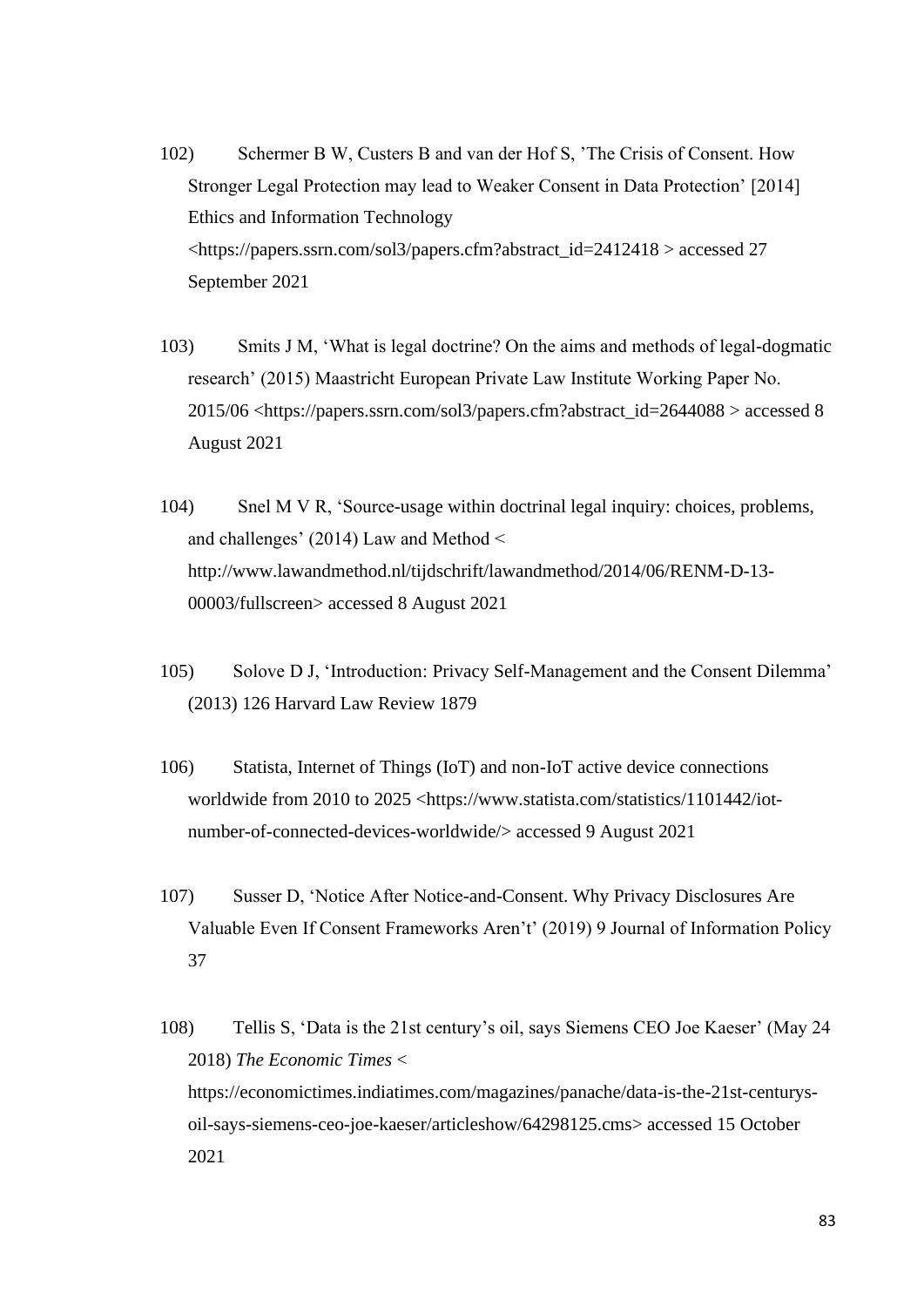- 109) Tene O and Polonetsky J, 'To Track or "Do Not Track": Advancing Transparency and individual Control in Online Behaviorak Advertising' (2012) 13(1) Minnesota Journal of Law, Science & Technology < [http://dx.doi.org/10.2139/ssrn.1920505>](https://dx.doi.org/10.2139/ssrn.1920505) accessed 4 October 2021
- 110) Thaler R H and Sunstein C R, *Nudge: Improving Decisions about Health, Wealth and Happiness* (Yale University Press, 2008)
- 111) Thobani S, 'Processing Personal Data and the Role of Consent' (2020) 2020 European Journal of Privacy Law & Technology 93
- 112) Urquhart L et al, 'Demonstrably doing accountability in the Internet of Things' (2019) 27 International Journal of Law and Information Technology 1
- 113) Urquhart L, "White Noise from the White Goods? Privacy by Design for Ambient Domestic Computing" in Lilian Edwards (ed.), *Future Law: Emerging Technology, Regulation and Ethics* (Edinburgh University Press, 2020)
- 114) Van Alsenoy B, Kosta E & Dumortier J, 'Privacy notices versus informational self-determination: Minding the gap' (2014) 28 International Review of Law, Computers &Technology 185
- 115) van den Berg B, 'Mind the Air Gap. Preventing Privacy Issues in Robotics' in Serge Gutwirth, Ronald Leenes and Paul De Hert (eds.) *Data Protection on the Move. Current Developments in ICT and Privacy/Data Protection* (Springer, 2016)
- 116) van de Waerdt P, 'Information asymmetries: recognizing the limits of the GDPR on the data-driven market' [2020] Computer Law & Security Review < https://pure.rug.nl/ws/portalfiles/portal/128134033/1\_s2.0\_S0267364920300418\_main .pdf> accessed 27 September 2021.